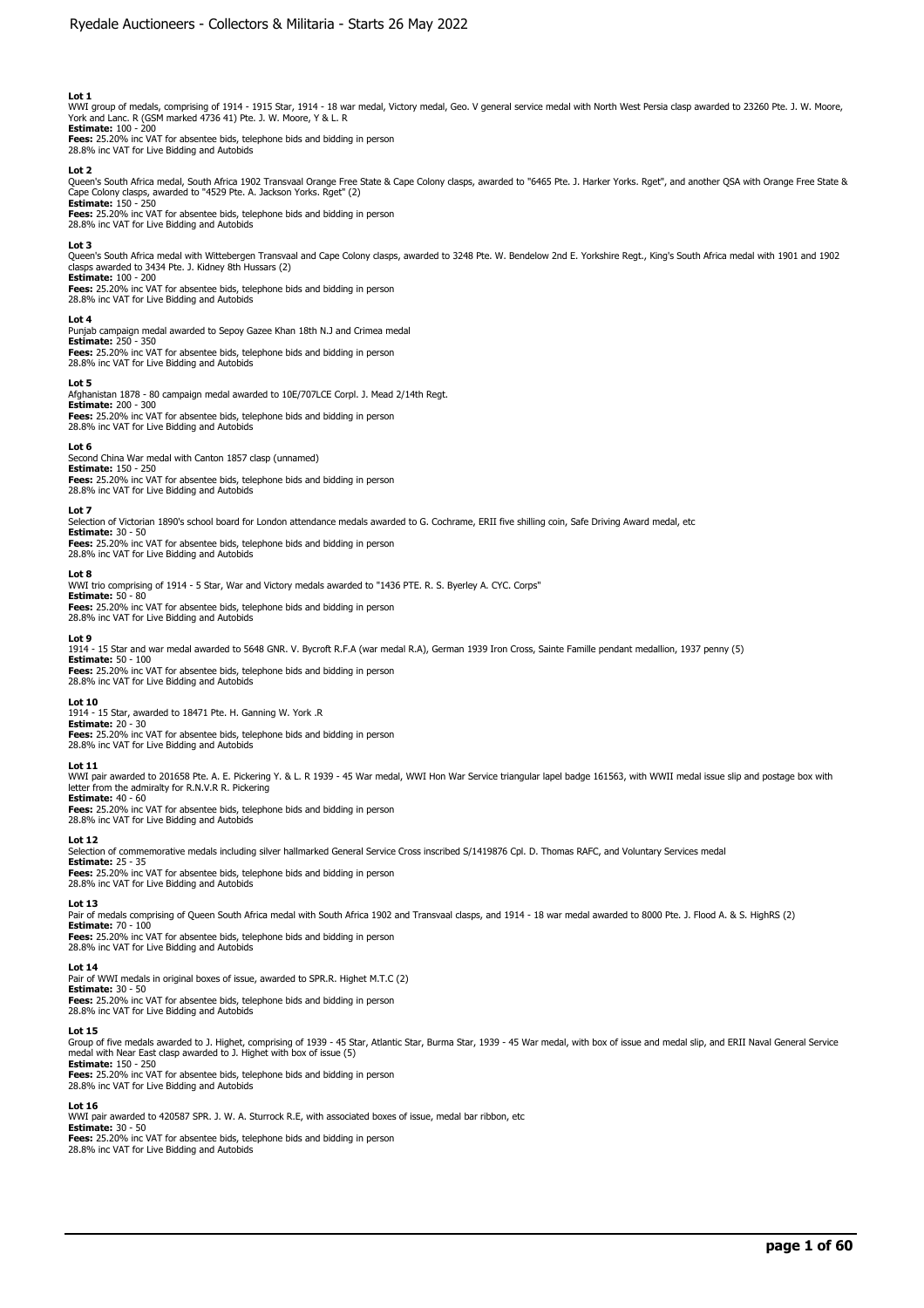Framed and mounted Queen's South Africa medal converted to brooch, awarded to 6378 Pte. A. Moyes E. Kent. Regt **Estimate:** 25 - 35 **Fees:** 25.20% inc VAT for absentee bids, telephone bids and bidding in person

28.8% inc VAT for Live Bidding and Autobids

## **Lot 18**

Two cased Japanese WWII period medals comprising of Sacred Treasure Sixth Class and Sacred Treasure Seventh Class (2)

**Estimate:** 100 - 200<br>**Fees:** 25.20% inc VAT for absentee bids, telephone bids and bidding in person<br>28.8% inc VAT for Live Bidding and Autobids

#### **Lot 19**

Cased WWII period Japanese wound badge KO-SHO type two **Estimate:** 80 - 120

**Fees:** 25.20% inc VAT for absentee bids, telephone bids and bidding in person 28.8% inc VAT for Live Bidding and Autobids

# **Lot 20**

Two cased Japanese WWII period service medals, pair of Japanese cloth collar dogs (3)

# **Estimate:** 30 - 50

**Fees:** 25.20% inc VAT for absentee bids, telephone bids and bidding in person 28.8% inc VAT for Live Bidding and Autobids

#### **Lot 21**

Mid C20th US Airforce 10 carat gold fraternity type signet ring with central black onyx stone, flanked by twin US eagle embossed motifs, marked within shank 10K and presented in a gilt ring<br>box marked within JN Beckners & **Estimate:** 250 - 350

**Fees:** 25.20% inc VAT for absentee bids, telephone bids and bidding in person 28.8% inc VAT for Live Bidding and Autobids

#### **Lot 22**

Selection of 59 mounted and framed British Army military cap badges, mainly mid-C20th with a few earlier and later examples, many county and provincial regiments represented

**Estimate:** 100 - 150 **Fees:** 25.20% inc VAT for absentee bids, telephone bids and bidding in person 28.8% inc VAT for Live Bidding and Autobids

## **Lot 23**

51 British and ROW military and some civilian cap badges, collar badges and enamel badges etc, mixed selection including Soviet era enamels, US insignia, Australian Commonwealth etc. Mounted and framed.

# **Estimate:** 30 - 50

**Fees:** 25.20% inc VAT for absentee bids, telephone bids and bidding in person 28.8% inc VAT for Live Bidding and Autobids

# **Lot 24**

Selection of 47 Scottish regimental cap badges including Glasgow Highlanders, HLI, Scottish Kings Own Borderers, Royal Scots Dragoons, Lovats Scouts, Edinburgh University training Corps etc etc. Mounted in two frames.

**Estimate:** 100 - 150 **Fees:** 25.20% inc VAT for absentee bids, telephone bids and bidding in person 28.8% inc VAT for Live Bidding and Autobids

#### **Lot 25**

Large collection of British military regimental sweetheart brooches, enamel pins etc with some commonwealth and association badges, mounted and framed (approx. 180)

# **Estimate:** 200 - 300

**Fees:** 25.20% inc VAT for absentee bids, telephone bids and bidding in person 28.8% inc VAT for Live Bidding and Autobids

#### **Lot 26**

Selection of various civilian enamel and other association badges, mounted and framed (approx. 160) **Estimate:** 80 - 120

**Fees:** 25.20% inc VAT for absentee bids, telephone bids and bidding in person 28.8% inc VAT for Live Bidding and Autobids

#### **Lot 27**

Large selection of Robertson's jam enamel golly badges together with a small selection of misc. club and association badges, all mounted (approx. 165)

**Estimate:** 100 - 150 **Fees:** 25.20% inc VAT for absentee bids, telephone bids and bidding in person

28.8% inc VAT for Live Bidding and Autobids

#### **Lot 28**

Selection of framed British military regimental cap badges with a few collar badges and shoulder titles, including 18th Royal Hussars, Glasgow Highlanders, Royal Scots, Royal Hampshire, Queens Lancers, Royal Garter silvered and enamel badge, Irish Guard etc etc

# **Estimate:** 50 - 80

**Fees:** 25.20% inc VAT for absentee bids, telephone bids and bidding in person 28.8% inc VAT for Live Bidding and Autobids

#### **Lot 29**

Selection of British military regimental cap badges, buttons and collar badges mounted and card plus one other unidentified European example in lightning bolt form on a wreath back with crossed swords **Estimate:** 20 - 40

**Fees:** 25.20% inc VAT for absentee bids, telephone bids and bidding in person 28.8% inc VAT for Live Bidding and Autobids

# **Lot 30**

Selection of loose cap badges, sweetheart brooches, buttons etc. mainly British military regimental with some foreign (approx. 90) **Estimate:** 50 - 80

**Fees:** 25.20% inc VAT for absentee bids, telephone bids and bidding in person 28.8% inc VAT for Live Bidding and Autobids

#### **Lot 31**

WW1 period 11th Battalion Kings Own Yorkshire Light Infantry silver and enamel fob medallion by Fattorini and Sons of Bradford, hallmarked Birmingham 1915 (W24mm)

**Estimate:** 20 - 30<br>**Fees:** 25.20% inc VAT for absentee bids, telephone bids and bidding in person<br>28.8% inc VAT for Live Bidding and Autobids

#### **Lot 32**

C19th Victorian British Army Officers levee gilt bronze belt buckle, mounted and framed<br> **Estimate:** 30 - 50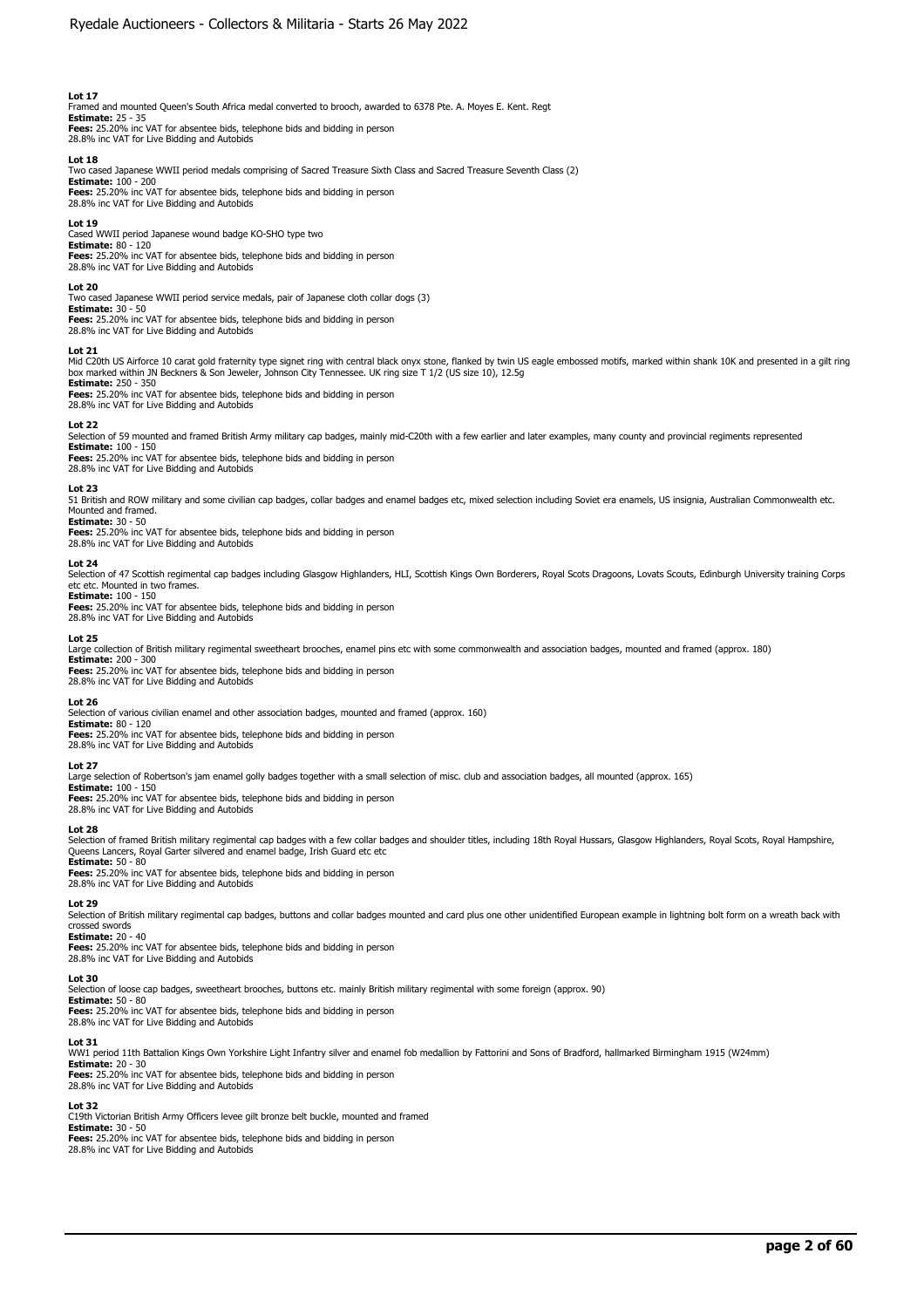Selection of British military and other mainly regimental cloth and embroidered patches, peak cap badges, arm ranks etc (approx. 30)

**Estimate:** 30 - 50 **Fees:** 25.20% inc VAT for absentee bids, telephone bids and bidding in person 28.8% inc VAT for Live Bidding and Autobids

**Lot 34**  Regimental shield plaques including Royal Corps of Transport, 3rd Royal Tank Regt, 16/5 Queens Royal Lancers and Prince of Wales Own Regt of Yorkshire (5)

**Estimate:** 20 - 40 **Fees:** 25.20% inc VAT for absentee bids, telephone bids and bidding in person 28.8% inc VAT for Live Bidding and Autobids

#### **Lot 35**

Selection of world military cap badges and insignia, mainly US military but also a WW2 Luftwaffe NCO peak badge, framed and loose **Estimate:** 20 - 30

**Fees:** 25.20% inc VAT for absentee bids, telephone bids and bidding in person 28.8% inc VAT for Live Bidding and Autobids

#### **Lot 36**

Selection of vintage and modern enamel club and association badges, including hallmarked silver Menston Hospital nursing badge c1952, YMCA Yorkshire War Worker badge, St. Luke's Hospital Bradford nursing badge etc etc (approx. 55)

# **Estimate:** 60 - 100

**Fees:** 25.20% inc VAT for absentee bids, telephone bids and bidding in person 28.8% inc VAT for Live Bidding and Autobids

#### **Lot 37**

Selection of Boys Brigade badges and pins, along with a few Life Boys Brigade and Church Lads Brigade items, including early BB Sergeants cloth armband, three Kings Badges and two 1983 centenary badges (approx. 70)

# **Estimate:** 70 - 100

**Fees:** 25.20% inc VAT for absentee bids, telephone bids and bidding in person 28.8% inc VAT for Live Bidding and Autobids

#### **Lot 38**

Selection of British and American badges, enamel pins etc, including wartime fire watcher enamel badge, LFGI fire guard instructor, US non essential war material sweetheart brooch, WW2<br>period consolidated vultee enamel pin **Estimate:** 60 - 80

**Fees:** 25.20% inc VAT for absentee bids, telephone bids and bidding in person 28.8% inc VAT for Live Bidding and Autobids

#### **Lot 39**

Selection of WW2 era US military sterling silver badges, including US Navy badge, USAF crew, flight surgeon and service pilots winged badges etc. All marked to rear Sterling or .925 (7) **Estimate:** 150 - 180

**Fees:** 25.20% inc VAT for absentee bids, telephone bids and bidding in person 28.8% inc VAT for Live Bidding and Autobids

#### **Lot 40**

WW2 German Third Reich Narvik campaign shield, in zinc with no cloth backing, four rungs all present **Estimate:** 125 - 150 **Fees:** 25.20% inc VAT for absentee bids, telephone bids and bidding in person

28.8% inc VAT for Live Bidding and Autobids

28.8% inc VAT for Live Bidding and Autobids

### **Lot 41**

Selection of WW2 German Third Reich badges, including two Luftwaffe Pilots or Pilots/Observers combined badges (both marked CE Juncker Berlin, one with broken symbol), brass wound badge, Waffen SS skull badge etc (one later Luftwaffe badge) **Estimate:** 500 - 550

**Fees:** 25.20% inc VAT for absentee bids, telephone bids and bidding in person 28.8% inc VAT for Live Bidding and Autobids

#### **Lot 42**

WW2 Stalag VIII E (camp 308) POW dog tag, together with a German soldier dog tag (2)

**Estimate:** 20 - 40 **Fees:** 25.20% inc VAT for absentee bids, telephone bids and bidding in person

# **Lot 43**

Selection of WW2 era USAF and other US military sterling silver wings including Flight Surgeons Acorn design and Cadeceus design, US Navy Pilots silver gilt, bombers wings, US Army medic<br>etc. All marked sterling, various w **Estimate:** 250 - 300

**Fees:** 25.20% inc VAT for absentee bids, telephone bids and bidding in person 28.8% inc VAT for Live Bidding and Autobids

#### **Lot 44**

WW2 German Third Reich Luftwaffe Ground Assault badge (JMME Sohn Berlin) a Luftwaffe Paratroopers badge, (snapped insignia at feet, maker CE Juncker of Berlin, de-Nazified) and a Reichsparteitag 1937 badge **Estimate:** 400 - 450

**Fees:** 25.20% inc VAT for absentee bids, telephone bids and bidding in person 28.8% inc VAT for Live Bidding and Autobids

# **Lot 45**

Large selection US military insignia, badges, titles, pips etc. Mostly WW2 era with a small few later including 29th Infantry C company badge, USAAF technical training enamel badge, Air Transport Command 10th carrier group enamel badges etc. (approx. 70)

**Estimate:** 100 - 150 **Fees:** 25.20% inc VAT for absentee bids, telephone bids and bidding in person 28.8% inc VAT for Live Bidding and Autobids

# **Lot 46**

Selection of US military WW2 era sterling silver insignia including three sweetheart bracelets (US Navy pilots not silver)

**Estimate:** 50 - 80<br>**Fees:** 25.20% inc VAT for absentee bids, telephone bids and bidding in person<br>28.8% inc VAT for Live Bidding and Autobids

#### **Lot 47**

Mid C20th USAAF 10ct gold tie pin in the props and wings design, stamped 10K to rear, 1.7g **Estimate:** 30 - 50 **Fees:** 25.20% inc VAT for absentee bids, telephone bids and bidding in person 28.8% inc VAT for Live Bidding and Autobids

#### **Lot 48**

WW2 era US Army commendation medal together with a selection of US Army Air Corps WW2 plastic non-war material plastic badges, plastic jeep badge and a pair of Womens Army Corps badges (Meyer) **Estimate:** 30 - 50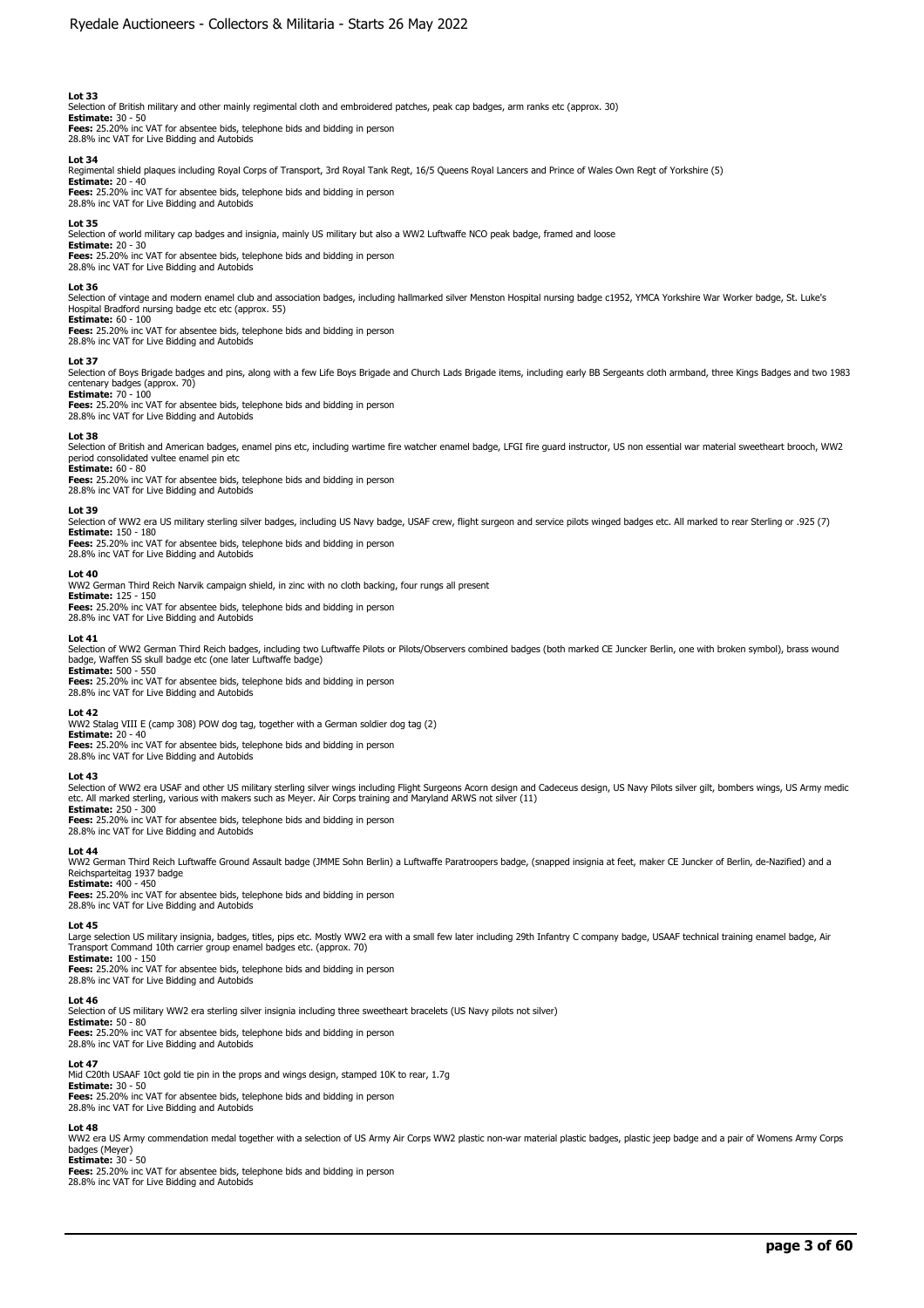WW2 period Voluntary Medical Service medal, awarded Miss Patricia Hewison together with a Womens Royal Voluntary Service Long Service medal

**Estimate:** 50 - 80 **Fees:** 25.20% inc VAT for absentee bids, telephone bids and bidding in person 28.8% inc VAT for Live Bidding and Autobids

#### **Lot 50**

US WW2 Victory medal with original blue box and four US ribbon bars **Estimate:** 20 - 30 **Fees:** 25.20% inc VAT for absentee bids, telephone bids and bidding in person

#### **Lot 51**

Good collection of US military regimental and squadron cloth badges and patches, mainly WW2 era including 513th parachute infantry regt (framed with Airborne patch), 15th fighter<br>squadron skull and top hat patch, 53rd figh **Estimate:** 500 - 550

**Fees:** 25.20% inc VAT for absentee bids, telephone bids and bidding in person 28.8% inc VAT for Live Bidding and Autobids

### **Lot 51A**

Selection of WW2 US military badges and patches, including USAAF Officers set, Armoured Div. cloth patches etc. All mounted on card

# **Estimate:** 40 - 60

28.8% inc VAT for Live Bidding and Autobids

**Fees:** 25.20% inc VAT for absentee bids, telephone bids and bidding in person 28.8% inc VAT for Live Bidding and Autobids

#### **Lot 51B**

German WW2 Kriegsmarine Gunners Badge, Wehrmacht dogtag, two Home Guard shoulder titles and a late C20th eagle cap badge **Estimate:** 30 - 50

**Fees:** 25.20% inc VAT for absentee bids, telephone bids and bidding in person 28.8% inc VAT for Live Bidding and Autobids

#### **Lot 52**

Selection of WW2 and later all world military buttons and pips including Reichsmarine, RCAF, US Navy etc

**Estimate:** 60 - 80 **Fees:** 25.20% inc VAT for absentee bids, telephone bids and bidding in person

28.8% inc VAT for Live Bidding and Autobids

#### **Lot 53**

Selection of WW2 British economy plastic cap badges and pips (mainly by Stanley and Sons) together with a US Army 1943 whistle and Acme Thunderer **Estimate:** 30 - 50

**Fees:** 25.20% inc VAT for absentee bids, telephone bids and bidding in person 28.8% inc VAT for Live Bidding and Autobids

## **Lot 54**

Selection British military regimental cap badges and shoulder titles with a few ROW examples, mainly WW2 period with some later **Estimate:** 20 - 30

**Fees:** 25.20% inc VAT for absentee bids, telephone bids and bidding in person 28.8% inc VAT for Live Bidding and Autobids

### **Lot 55**

Small selection of WW2 era US military cloth and bullion patches and badges, including a US Navy Officers hat badge and band, 4th and 5th Ranger battalion arm patches etc. Also included is a metal and blue enamel US combat infantry badge **Estimate:** 150 - 200

**Fees:** 25.20% inc VAT for absentee bids, telephone bids and bidding in person 28.8% inc VAT for Live Bidding and Autobids

#### **Lot 56**

Selection of British military WW2 era cloth and bullions badges and patches, including Voluntary Aid Detachment arm band, British 2nd Army patches etc

**Estimate:** 60 - 80 **Fees:** 25.20% inc VAT for absentee bids, telephone bids and bidding in person 28.8% inc VAT for Live Bidding and Autobids

#### **Lot 57**

Selection of enamel regimental, sweetheart and civilian association badges, many hallmarked silver, including WW1 period Queen Mary Women's Auxiliary Army Corps enamel badge Munitions Service Canada badge, Derbyshire Air Raid welfare badge etc (35)

**Estimate:** 100 - 150

**Fees:** 25.20% inc VAT for absentee bids, telephone bids and bidding in person 28.8% inc VAT for Live Bidding and Autobids

#### **Lot 58**

1939-45 war medal, various medal ribbon bars, American miniature military cross medal, American Good Conduct medal with box of issue

**Estimate:** 25 - 35 **Fees:** 25.20% inc VAT for absentee bids, telephone bids and bidding in person 28.8% inc VAT for Live Bidding and Autobids

#### **Lot 59**

WWI pair awarded to 780589 GNR.E. Heard R. A with associated cap badge and service tag, photographic postcard portrait and scrap book album containing large selection of newspaper cutting and notes front inscribed "1914-18 A Teenagers War Memories Mr E L I Heard" **Estimate:** 50 - 100

**Fees:** 25.20% inc VAT for absentee bids, telephone bids and bidding in person 28.8% inc VAT for Live Bidding and Autobids

**Lot 60** 

Austria Hungary enamel Merit Cross medal and similar enamel and white metal Civil Merit Cross breast badge with stamped markings to the reverse (2)

**Estimate:**  $100 - 200$ **Fees:** 25.20% inc VAT for absentee bids, telephone bids and bidding in person 28.8% inc VAT for Live Bidding and Autobids

#### **Lot 61**

George V military medal (MM) awarded to 45132 PTE L. French 16/lond.r **Estimate:** 180 - 220

**Fees:** 25.20% inc VAT for absentee bids, telephone bids and bidding in person 28.8% inc VAT for Live Bidding and Autobids

#### **Lot 62**

German WWI period Iron Cross

**Estimate:** 50 - 100 **Fees:** 25.20% inc VAT for absentee bids, telephone bids and bidding in person 28.8% inc VAT for Live Bidding and Autobids

# **Lot 63**

Sword frog 1939-45 war medal, various cap badges, Royal Army Reserve silver hallmarked lapel badge, German infantry combat badge

**Estimate:** 30 - 50 **Fees:** 25.20% inc VAT for absentee bids, telephone bids and bidding in person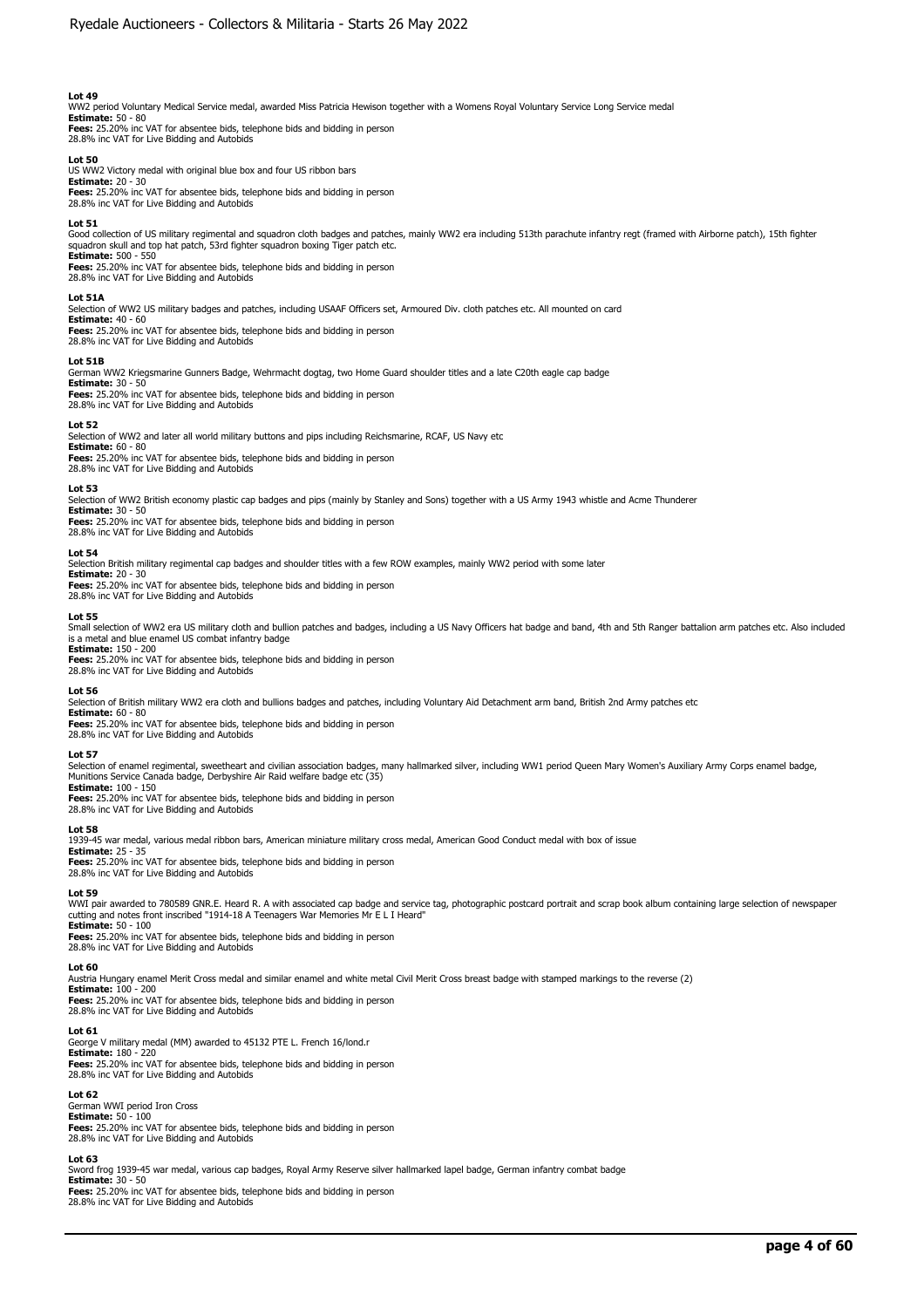Vintage case containing white metal shoulder flash in shape of brooch for T RE Renfrewshire, Royal Engineers cap badge converted to brooch, South African military cap badge, Royal<br>Engineers cap badge, Coronation 1902 mason **Estimate:** 25 - 35

**Fees:** 25.20% inc VAT for absentee bids, telephone bids and bidding in person 28.8% inc VAT for Live Bidding and Autobids

# **Lot 65**

Heavy cast bronze Royal Engineers plaque, L17.5cm **Estimate:** 50 - 80 **Fees:** 25.20% inc VAT for absentee bids, telephone bids and bidding in person 28.8% inc VAT for Live Bidding and Autobids

#### **Lot 66**

Collection of world police badges and patches including Canadian Mounties, Hong Kong Narcotics Bureau, US state police and sheriffs badges, European police depts etc. Most mounted with some loose **Estimate:** 50 - 80

**Fees:** 25.20% inc VAT for absentee bids, telephone bids and bidding in person 28.8% inc VAT for Live Bidding and Autobids

## **Lot 67**

Good collection of British police cap badges and helmet badges, mostly mounted and framed with some loose. Many counties and boroughs represented, examples West Yorkshire police,<br>Bradford City police, Suffolk Constabulary **Estimate:** 100 - 150

**Fees:** 25.20% inc VAT for absentee bids, telephone bids and bidding in person 28.8% inc VAT for Live Bidding and Autobids

#### **Lot 68**

Three pairs of Hiatt police handcuffs of different ages **Estimate:** 40 - 60 **Fees:** 25.20% inc VAT for absentee bids, telephone bids and bidding in person 28.8% inc VAT for Live Bidding and Autobids

#### **Lot 69**

.<br>ection of militaria and misc. collectable items including framed postcards, hand grenade casting inkwell, regimental beer mats etc

**Estimate:** 30 - 50 **Fees:** 25.20% inc VAT for absentee bids, telephone bids and bidding in person 28.8% inc VAT for Live Bidding and Autobids

#### **Lot 70**

Selection of Bruce Bairnsfather WW1 material including framed prints, postcards and a small saucer (a mixture of original and reproduction)

# **Estimate:** 30 - 50

**Fees:** 25.20% inc VAT for absentee bids, telephone bids and bidding in person 28.8% inc VAT for Live Bidding and Autobids

#### **Lot 71**

Two trench art matchbox holders and a trench art snuff box, and a WW1 matchbox embossed with Indian map and script 'Farewell from the Womens Branch Bombay Presidency War and Relief Fund 1914-1918' **Estimate:** 20 - 40

**Fees:** 25.20% inc VAT for absentee bids, telephone bids and bidding in person 28.8% inc VAT for Live Bidding and Autobids

### **Lot 72**

WW2 period galvanized tin hat box, named for R. M. Barker, W27cm **Estimate:** 20 - 30 **Fees:** 25.20% inc VAT for absentee bids, telephone bids and bidding in person 28.8% inc VAT for Live Bidding and Autobids

#### **Lot 73**

Two vintage military truncheons, one marked 'MP' for Military Police, the other with sticker for HMS Badger (WW2 period), longest 61cm

**Estimate:** 30 - 50 **Fees:** 25.20% inc VAT for absentee bids, telephone bids and bidding in person

28.8% inc VAT for Live Bidding and Autobids

# **Lot 74**

German WW1 Gott Mit Uns belt buckle and leather belt, together with a German WW2 Third Reich belt buckle and leather belt

**Estimate:** 50 - 80 **Fees:** 25.20% inc VAT for absentee bids, telephone bids and bidding in person 28.8% inc VAT for Live Bidding and Autobids

#### **Lot 75**

WW1 period Royal Artillery silk sweetheart kerchief in green with lace trim and printed RA emblem with 'Good Luck Always', W90cm **Estimate:** 20 - 40 **Fees:** 25.20% inc VAT for absentee bids, telephone bids and bidding in person 28.8% inc VAT for Live Bidding and Autobids

#### **Lot 76**

Vintage rifle barrel cleaning rod and leather gun cleaning case (empty) **Estimate:** 20 - 30 **Fees:** 25.20% inc VAT for absentee bids, telephone bids and bidding in person 28.8% inc VAT for Live Bidding and Autobids

# **Lot 77**

Two brass ashtrays formed from shell case bases, one with Royal Artillery crest, a Royal Artillery shield with date for 1919 and 1945, and a small trinket box formed from a shell case.

**Estimate:** 30 - 50<br>**Fees:** 25.20% inc VAT for absentee bids, telephone bids and bidding in person<br>28.8% inc VAT for Live Bidding and Autobids

# **Lot 78**

US WW2 period post exchange letter opener in the form of an M1 Garand together with a US Navy shoulder board, mounted on card **Estimate:** 20 - 30

**Fees:** 25.20% inc VAT for absentee bids, telephone bids and bidding in person 28.8% inc VAT for Live Bidding and Autobids

# **Lot 79**

1970s Freiberger Prazisionmechanik Drum Sextant in original box together with a selection of rules and compasses **Estimate:** 200 - 300 **Fees:** 25.20% inc VAT for absentee bids, telephone bids and bidding in person 28.8% inc VAT for Live Bidding and Autobids

### **Lot 80**

Selection of Crested China and a horse wall plaque, incl. a Carlton Ware Mk. 5 tank with crest for Ramsgate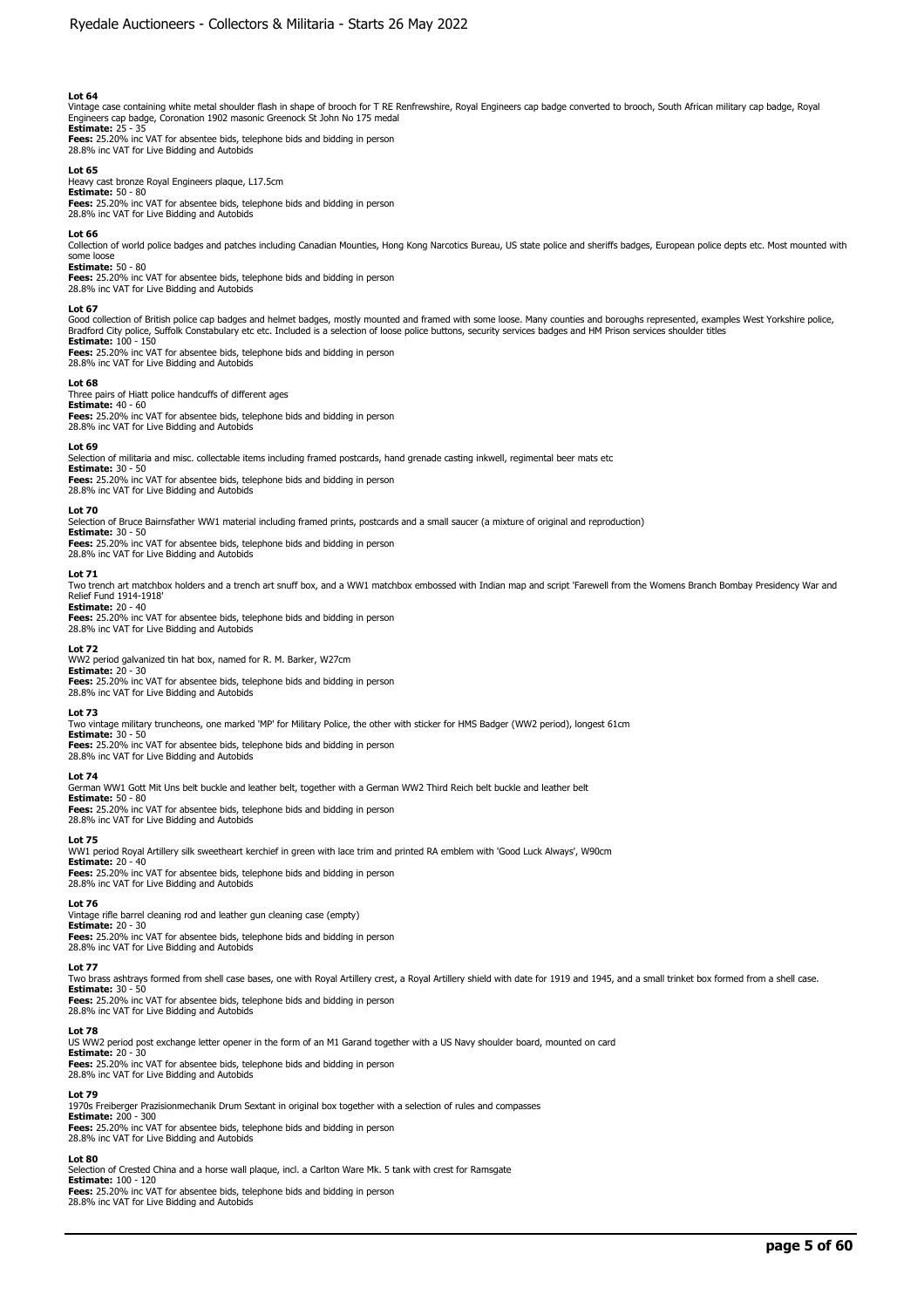Set of three German Third Reich era porcelain cups and saucers with gilt and black Swastika design borders **Estimate:** 100 - 120 **Fees:** 25.20% inc VAT for absentee bids, telephone bids and bidding in person

28.8% inc VAT for Live Bidding and Autobids

**Lot 82**<br>German WW2 period trench art photo frame engraved with palm tree design and script 'Egypt Afrika 1945', a small black compact with Reims 1945 brass seal to face and a small cricket clicker

**Estimate:** 20 - 40 **Fees:** 25.20% inc VAT for absentee bids, telephone bids and bidding in person 28.8% inc VAT for absence bids, tell<br>28.8% inc VAT for Live Bidding and Autobids

# **Lot 83**

WW2 period Royal Artillery embroidered silk handkerchief in green and pink, W26cm **Estimate:** 20 - 30 **Fees:** 25.20% inc VAT for absentee bids, telephone bids and bidding in person 28.8% inc VAT for Live Bidding and Autobids

#### **Lot 84**

WW2 period US Army Artillery belt and buckle, maker Meyer of New York, together with a MX-137/A life raft corner reflector

# **Estimate:** 20 - 30

**Fees:** 25.20% inc VAT for absentee bids, telephone bids and bidding in person 28.8% inc VAT for Live Bidding and Autobids

### **Lot 85**

Cast metal model of an 1883 Gatling Gun, L38cm (wheel snapped at joint with old glue mark, will require resoldering or regluing) **Estimate:** 40 - 60

**Fees:** 25.20% inc VAT for absentee bids, telephone bids and bidding in person 28.8% inc VAT for Live Bidding and Autobids

#### **Lot 86**

WW1 or WW2 period Prisoner of War straw work basket with inset Italian lithograph portraits and playing cards, W37cm **Estimate:** 40 - 60 **Fees:** 25.20% inc VAT for absentee bids, telephone bids and bidding in person

28.8% inc VAT for Live Bidding and Autobids

# **Lot 87**

Original Moet and Chandon Dry Imperial 1945 Champagne half bottle, complete with contents (H27cm) **Estimate:** 50 - 80 **Fees:** 25.20% inc VAT for absentee bids, telephone bids and bidding in person 28.8% inc VAT for Live Bidding and Autobids

#### **Lot 88**

Two German 1939 Merit Cross medals, infantry combat lapel pin, German faithful service medal (possible copies), reproduction Victoria cross and WWII German iron cross (6) **Estimate:** 60 - 80

**Fees:** 25.20% inc VAT for absentee bids, telephone bids and bidding in person 28.8% inc VAT for Live Bidding and Autobids

#### **Lot 89**

Leber box containing leber brass buckle belt mounted with various military cap badges incl Scottish, English regiments, Royal Marines ,North Riding RV, etc

**Estimate:** 100 - 200 **Fees:** 25.20% inc VAT for absentee bids, telephone bids and bidding in person

28.8% inc VAT for Live Bidding and Autobids

**Lot 90**  Mid C20th Alpine type walking stick mounted with German/Austrian badges and crest badges incl two German third Reich crests for Bodensee

**Estimate:** 100 - 150

**Fees:** 25.20% inc VAT for absentee bids, telephone bids and bidding in person 28.8% inc VAT for Live Bidding and Autobids

#### **Lot 91**

Framed and mounted display of Middle Eastern jambiya complete with belt and pouches, with white metal finish, 69cm x 61cm

**Estimate:** 100 - 150 **Fees:** 25.20% inc VAT for absentee bids, telephone bids and bidding in person 28.8% inc VAT for Live Bidding and Autobids

#### **Lot 92**

Indian tulwar type sword with scabbard, two large Indo Persian daggars with carved wood handles, semi curved blades and ornate sheaths<br>**Estimate:** 60 - 80<br>**Fees:** 25.20% inc VAT for absentee bids, telephone bids and biddin

28.8% inc VAT for Live Bidding and Autobids

# **Lot 93**

British military issue W.Ottay & Co Ealing London 1944 NO1049MP 44 single draw large leather bound telescope retaining outer leather binding stamped 1049 with broad arrow mark in 76mm morter tube casing **Estimate:** 200 - 300

**Fees:** 25.20% inc VAT for absentee bids, telephone bids and bidding in person 28.8% inc VAT for Live Bidding and Autobids

# **Lot 94**

Ornate middle Easter Jambiya dagger with 7.5 inch curved blade leather backed sheath ornately decorated with five rings and white metal filigree detail additional secondary sheath knife **Estimate:** 350 - 450 **Fees:** 25.20% inc VAT for absentee bids, telephone bids and bidding in person

28.8% inc VAT for Live Bidding and Autobids

#### **Lot 95**

Framed and mounted public warning poster, aircraft recognition for German and British airships and airplanes 1915, (possibe copy) mounted on board

**Estimate:** 20 - 50 **Fees:** 25.20% inc VAT for absentee bids, telephone bids and bidding in person 28.8% inc VAT for Live Bidding and Autobids

#### **Lot 96**

Victorian 1st West Yorkshire Yeomanry Cavalry Officers helmet with chin strap, white horse hair plume leather sweat band and loose lining **Estimate:** 700 - 900

**Fees:** 25.20% inc VAT for absentee bids, telephone bids and bidding in person 28.8% inc VAT for Live Bidding and Autobids

# **Lot 97**

Collection of British Militaria including British Military Cap Badges, buttons, inert ammunition, commemorative medal, 1914-1918 war medal awarded to CH 20766 PTE.W.H. Atickson R.M.L.I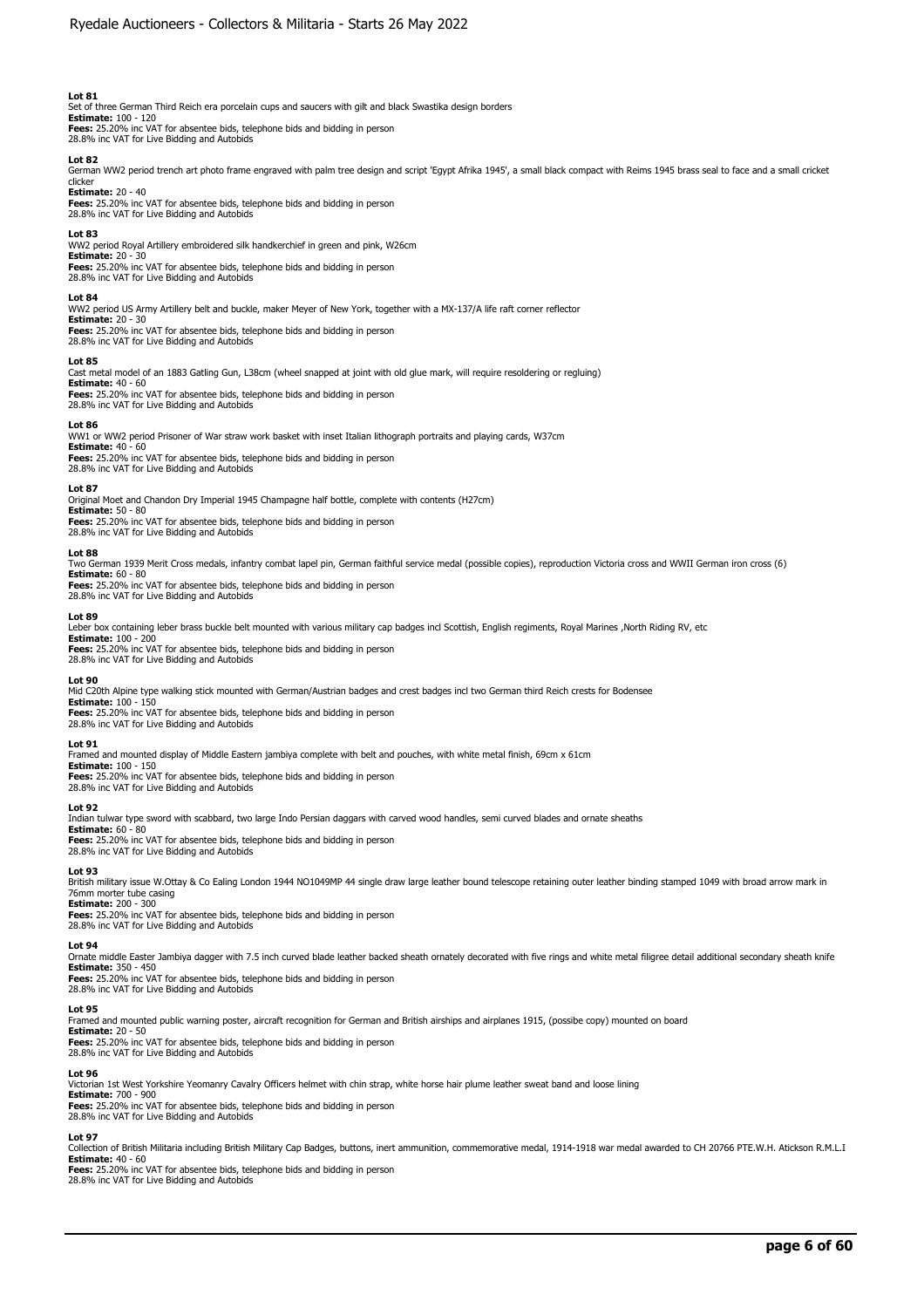Victorian Lord Lieutenants full dress uniform comprising of silk lined scarlet jacket with embroidered cuffs and collar with Victorian crown white metal buttons with associated bicorn hat with<br>white feather plume complete

**Fees:** 25.20% inc VAT for absentee bids, telephone bids and bidding in person 28.8% inc VAT for Live Bidding and Autobids

#### **Lot 99**

American revolutionary style leather helmet/headress for Rhode Island light Infantry **Estimate:** 500 - 600 **Fees:** 25.20% inc VAT for absentee bids, telephone bids and bidding in person 28.8% inc VAT for Live Bidding and Autobids

### **Lot 100**

WWII British brodie helmet with paintwork and inner liner, with camouflage netting **Estimate:** 180 - 200 **Fees:** 25.20% inc VAT for absentee bids, telephone bids and bidding in person 28.8% inc VAT for Live Bidding and Autobids

#### **Lot 100A**

WWII Brodie steel helmet, with liner and chin strap in infantry colours **Estimate:** 50 - 70 **Fees:** 25.20% inc VAT for absentee bids, telephone bids and bidding in person 28.8% inc VAT for Live Bidding and Autobids

#### **Lot 101**

Quality reproduction Luftwaffe WWII helmet, with decal, complete with liner **Estimate:** 50 - 80

**Fees:** 25.20% inc VAT for absentee bids, telephone bids and bidding in person 28.8% inc VAT for Live Bidding and Autobids

#### **Lot 102**

WWI period American M1 steel helmet, complete with liner and webbing **Estimate:** 120 - 140 **Fees:** 25.20% inc VAT for absentee bids, telephone bids and bidding in person 28.8% inc VAT for Live Bidding and Autobids

#### **Lot 103**

Pair of WWII period M1 helmet liners, complete with webbing **Estimate:** 40 - 60 **Fees:** 25.20% inc VAT for absentee bids, telephone bids and bidding in person 28.8% inc VAT for Live Bidding and Autobids

#### **Lot 104**

WWII Luftwaffe NCO's peaked cap with makers name Geber. Alm, Berlin, 1938, size 57, and pair of officers gloves (2) **Estimate:** 250 - 280 **Fees:** 25.20% inc VAT for absentee bids, telephone bids and bidding in person

28.8% inc VAT for Live Bidding and Autobids

#### **Lot 105**

WWII period dated 1944 British dispatch riders motorbike helmet with full lining and padding (in excellent condition) **Estimate:** 100 - 150 **Fees:** 25.20% inc VAT for absentee bids, telephone bids and bidding in person 28.8% inc VAT for Live Bidding and Autobids

**Lot 106**<br>WWII 1942 German Heer infantryman's ski cap with soldiers name and 1944 Luftwaffe Heer cap with Luftwaffe insignia and eagle with swastika, with makers number stamp (excellent condition) (2) **Estimate:** 150 - 180

**Fees:** 25.20% inc VAT for absentee bids, telephone bids and bidding in person 28.8% inc VAT for Live Bidding and Autobids

#### **Lot 107**

WWII period USA sheepskin flying cap with leather peak **Estimate:** 120 - 140 **Fees:** 25.20% inc VAT for absentee bids, telephone bids and bidding in person 28.8% inc VAT for Live Bidding and Autobids

#### **Lot 108**

WWII period USA sheepskin flying cap with leather peak **Estimate:** 120 - 140

**Fees:** 25.20% inc VAT for absentee bids, telephone bids and bidding in person 28.8% inc VAT for Live Bidding and Autobids

# **Lot 109**

THIM American Civil Air Patrol four pocket chocolate coloured jacket with buttons and insignia, approx 30" chest, and flight officers jacket type B-13 with insignia and trousers, jacket size 38 (short) (3)

**Estimate:** 400 - 500 **Fees:** 25.20% inc VAT for absentee bids, telephone bids and bidding in person 28.8% inc VAT for Live Bidding and Autobids

**Lot 109A**<br>Set of three US Airforce tunics with four pockets, with insignia including sterling silver wings, brass US badge, medal ribbons, etc and a pair of Airforce trousers (4)<br>**Estimate:** 250 - 300

**Fees:** 25.20% inc VAT for absentee bids, telephone bids and bidding in person 28.8% inc VAT for Live Bidding and Autobids

#### **Lot 110**

WWII officers 8AAF four pocket jacket, size 38, named to Officer Flood, with original insignia and silver pilots wings, WWII officers four pocket jacket with insignia and silver pilots wings,<br>Br**i**tish made IKE jacket AAF

**Fees:** 25.20% inc VAT for absentee bids, telephone bids and bidding in person

# 28.8% inc VAT for Live Bidding and Autobids

**Lot 111** 

WWII period leather flying helmet (good condition with possible replacement earphone straps, chin strap original good condition)<br>**Estimate:** 100 - 150<br>**Fees:** 25.20% inc VAT for absentee bids, telephone bids and bidding in

28.8% inc VAT for Live Bidding and Autobids

**Lot 112**  WWII dated 1945 RAF flight lieutenant navigator with insignia and medal ribbon and three air crew wool blouse jackets with double breast pockets (4)

**Estimate:** 500 - 550 **Fees:** 25.20% inc VAT for absentee bids, telephone bids and bidding in person

28.8% inc VAT for Live Bidding and Autobids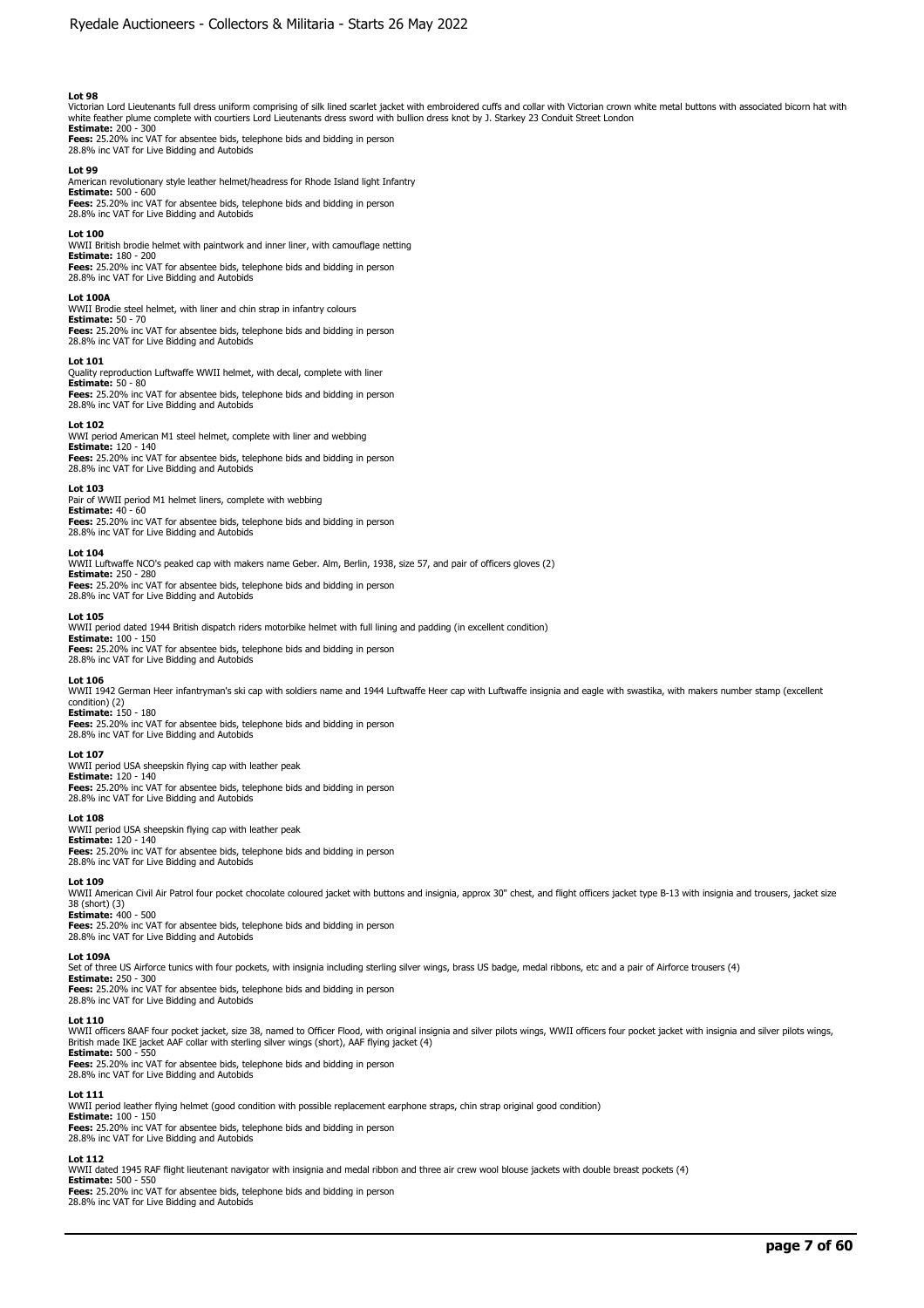Royal Canadian Air Force sergeant's blue serge tunic with insignia and medal ribbons, and trousers (2) **Estimate:** 80 - 100 **Fees:** 25.20% inc VAT for absentee bids, telephone bids and bidding in person 28.8% inc VAT for Live Bidding and Autobids

**Lot 114**  WAFF officer jacket with four pockets dated 1944 with officers cap dated 1944 and skirt **Estimate:** 250 - 300 **Fees:** 25.20% inc VAT for absentee bids, telephone bids and bidding in person 28.8% inc VAT for Live Bidding and Autobids

#### **Lot 115**

Volunteer Reserve WRAF flying jacket, with squadron leader insignia including rank and medal ribbons and corporal's flying jacket with insignia and brass buttons belonging to a D Walker **Estimate:** 200 - 250

**Fees:** 25.20% inc VAT for absentee bids, telephone bids and bidding in person 28.8% inc VAT for Live Bidding and Autobids

#### **Lot 116**

Two American Red Cross service tunics in serge and cotton with insignia, and American nurses cape (3) **Estimate:** 200 - 250

**Fees:** 25.20% inc VAT for absentee bids, telephone bids and bidding in person 28.8% inc VAT for Live Bidding and Autobids

#### **Lot 117**

American convalescent suit comprising of jacket and trousers, size L **Estimate:** 80 - 100 **Fees:** 25.20% inc VAT for absentee bids, telephone bids and bidding in person 28.8% inc VAT for Live Bidding and Autobids

#### **Lot 118**

Pair of pure wool WWII period tank tops, sizes S and M

**Estimate:** 20 - 30<br>**Fees:** 25.20% inc VAT for absentee bids, telephone bids and bidding in person<br>28.8% inc VAT for Live Bidding and Autobids

**Lot 119**  Gordon & Co woolly jumper with military arrow on label dated 1944 and heavy duty military V neck jumper (2)

**Estimate:** 80 - 100<br>**Fees:** 25.20% inc VAT for absentee bids, telephone bids and bidding in person<br>28.8% inc VAT for Live Bidding and Autobids

### **Lot 120**

Pair of rib stitched military wool jumpers, possibly war period (2) **Estimate:** 80 - 120 **Fees:** 25.20% inc VAT for absentee bids, telephone bids and bidding in person 28.8% inc VAT for Live Bidding and Autobids

## **Lot 121**

WWII ANC American officers dress, with insignia including nursing lapel badges, brass buttons and officers cap **Estimate:** 250 - 300 **Fees:** 25.20% inc VAT for absentee bids, telephone bids and bidding in person 28.8% inc VAT for Live Bidding and Autobids

### **Lot 122**

Two US airforce uniforms with brass buttons, lapel insignia, silver wings and medal ribbon **Estimate:** 0 - 0 **Fees:** 25.20% inc VAT for absentee bids, telephone bids and bidding in person 28.8% inc VAT for Live Bidding and Autobids

#### **Lot 123**

Three US four pocket tunics with insignia, one with sergeant stripes and insignia, brass lapel buttons **Estimate:** 200 - 250 **Fees:** 25.20% inc VAT for absentee bids, telephone bids and bidding in person 28.8% inc VAT for Live Bidding and Autobids

#### **Lot 124**

Civil Defence short two pocket jacket, corporal's 1964 four pocket flying jacket with insignia, Canadian officers short two pocket tunic with insignia and medal ribbons, and trousers **Estimate:** 40 - 60 **Fees:** 25.20% inc VAT for absentee bids, telephone bids and bidding in person

28.8% inc VAT for Live Bidding and Autobids

#### **Lot 125**

Four military shirts including West Point with original card label, WWII pink shirt, size 16.5, dry clean only military shirt and Elbeco military shirt (4) **Estimate:** 120 - 150 **Fees:** 25.20% inc VAT for absentee bids, telephone bids and bidding in person 28.8% inc VAT for Live Bidding and Autobids

#### **Lot 126**

Military shirts of various styles, cottons and colours (6) **Estimate:** 0 - 0 **Fees:** 25.20% inc VAT for absentee bids, telephone bids and bidding in person<br>28.8% inc VAT for Live Bidding and Autobids

#### **Lot 127**

Set of three cotton military shirts, one by Elbeco, and military desert tunic with brass belt buckle and four pockets (4) **Estimate:** 40 - 60 **Fees:** 25.20% inc VAT for absentee bids, telephone bids and bidding in person 28.8% inc VAT for Live Bidding and Autobids

#### **Lot 128**

British 1940 pattern 1943 battle dress blouse, size 18, in excellent condition, pair of post war battle dress trousers, pair of battle dress trousers (3) **Estimate:** 250 - 300 **Fees:** 25.20% inc VAT for absentee bids, telephone bids and bidding in person 28.8% inc VAT for Live Bidding and Autobids

#### **Lot 129**

British 1941 battle dress blouse, size 6, pair of 1942 officers trousers, pair of battle dress trousers (3) **Estimate:** 180 - 200 **Fees:** 25.20% inc VAT for absentee bids, telephone bids and bidding in person 28.8% inc VAT for Live Bidding and Autobids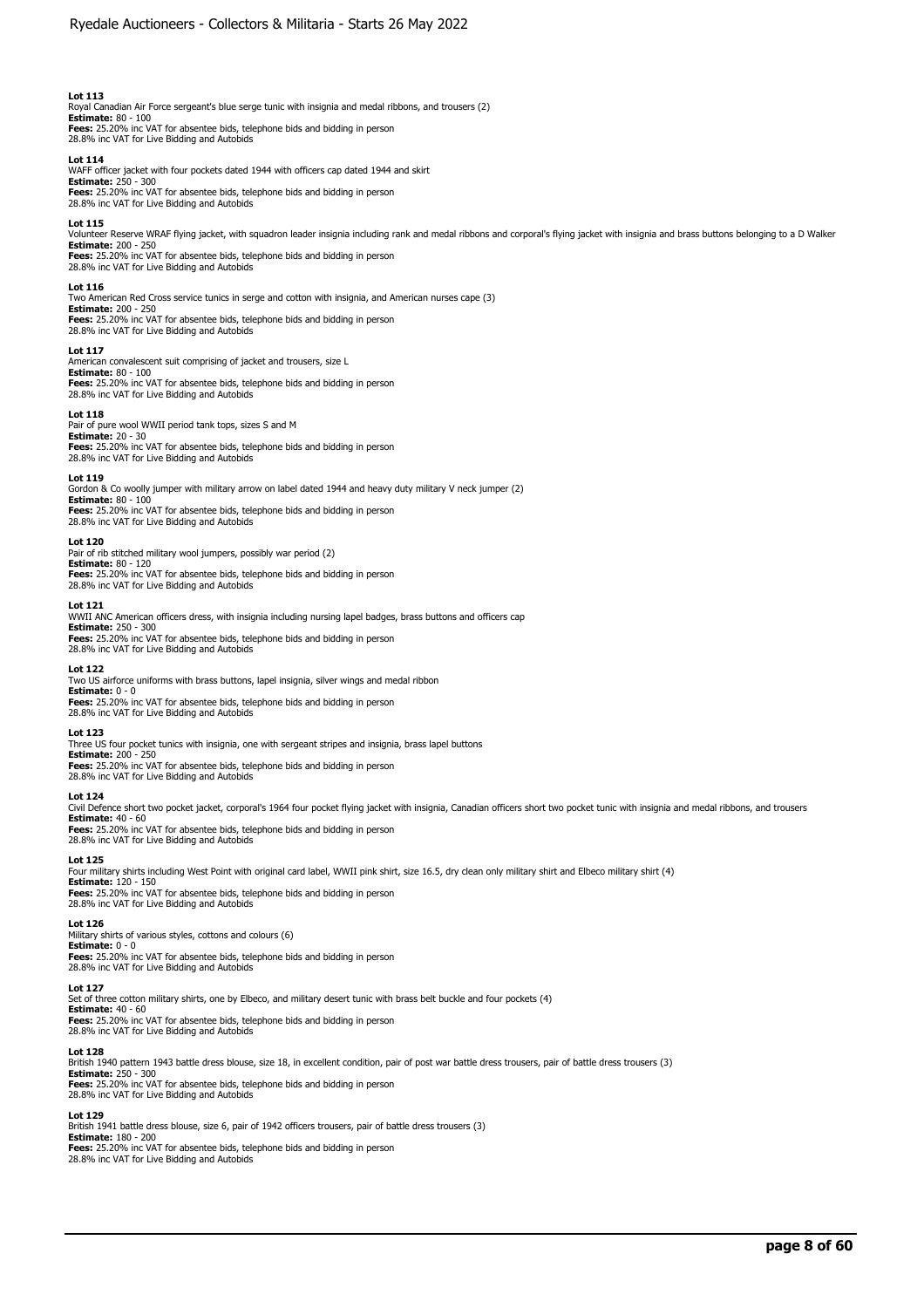Woman's Waves Naval jacket with medal ribbon and rank, American USA Nurses uniform jacket with brass buttons, rank and insignia, pair of 1944 bluette woman's trousers **Estimate:** 200 - 240 **Fees:** 25.20% inc VAT for absentee bids, telephone bids and bidding in person 28.8% inc VAT for Live Bidding and Autobids

#### **Lot 131**

USA Corporal battle dress jacket with brass lapel insignia, brass buttons, metal ribbon, pair of trousers and forage hat **Estimate:** 40 - 60 **Fees:** 25.20% inc VAT for absentee bids, telephone bids and bidding in person 28.8% inc VAT for Live Bidding and Autobids

#### **Lot 132**

Women's Land Army 1943 corduroy breeches, size 4, Land Army hat with Land Army badge **Estimate:** 90 - 110 **Fees:** 25.20% inc VAT for absentee bids, telephone bids and bidding in person 28.8% inc VAT for Live Bidding and Autobids

#### **Lot 133**

Women's Land Army 1943 corduroy breeches, size 6, Land Army hat with Land Army badge

**Estimate:** 90 - 110 **Fees:** 25.20% inc VAT for absentee bids, telephone bids and bidding in person 28.8% inc VAT for Live Bidding and Autobids

#### **Lot 134**

Blue Women's (WRENS) service uniform with anchor and propeller insignia, blue skirt, black skirt and beige skirt (4) **Estimate:** 150 - 200 **Fees:** 25.20% inc VAT for absentee bids, telephone bids and bidding in person 28.8% inc VAT for Live Bidding and Autobids

#### **Lot 135**

Flat table top shop display case, with mirror back sliding doors L121.5cm D53.4cm H21.5cm **Estimate:** 30 - 60 **Fees:** 25.20% inc VAT for absentee bids, telephone bids and bidding in person 28.8% inc VAT for Live Bidding and Autobids

**Lot 136**  Hornby Dublo branded ex shop display cabinet with four glass shelves and rear sliding doors, L81cm W23cm H61.5cm **Estimate:** 30 - 60

**Fees:** 25.20% inc VAT for absentee bids, telephone bids and bidding in person 28.8% inc VAT for Live Bidding and Autobids

### **Lot 137**

WWII WAC 1943 woman's field jacket, size 18/L (rare size) **Estimate:** 150 - 180 **Fees:** 25.20% inc VAT for absentee bids, telephone bids and bidding in person 28.8% inc VAT for Live Bidding and Autobids

### **Lot 138**

Pair of 1951 Canadian battle dress trousers, waist 34", height 6'2, coat liner fleece and pair of Australian officers trousers **Estimate:** 40 - 50 **Fees:** 25.20% inc VAT for absentee bids, telephone bids and bidding in person 28.8% inc VAT for Live Bidding and Autobids

#### **Lot 139**

Three pairs of WWII American nurses wool battle dress trousers with side button fastenings, one pair 1945 **Estimate:** 150 - 180 **Fees:** 25.20% inc VAT for absentee bids, telephone bids and bidding in person 28.8% inc VAT for Live Bidding and Autobids

#### **Lot 140**

WWII 1942 regulation army officers overcoat with silk lining, size L **Estimate:** 80 - 120 **Fees:** 25.20% inc VAT for absentee bids, telephone bids and bidding in person 28.8% inc VAT for Live Bidding and Autobids

#### **Lot 141**

USA WAC Army officers overcoat with double breasted buttons, side pockets with silk lining, size 18/L

**Estimate:** 200 - 250 **Fees:** 25.20% inc VAT for absentee bids, telephone bids and bidding in person 28.8% inc VAT for Live Bidding and Autobids

#### **Lot 142**

Quality British officers great coat with two outer pockets, double breasted with brass buttons, partially silk lined, size L

**Estimate:** 80 - 120<br>**Fees:** 25.20% inc VAT for absentee bids, telephone bids and bidding in person<br>28.8% inc VAT for Live Bidding and Autobids

### **Lot 143**

Royal Naval Officers great coat, with anchor brass buttons, two outside pockets, fully lined with officer lapels denoting commander **Estimate:** 80 - 120

**Fees:** 25.20% inc VAT for absentee bids, telephone bids and bidding in person<br>28.8% inc VAT for Live Bidding and Autobids

## **Lot 144**

WAC American military rain mac with double breasted buttons, outside buttoned pockets, with detachable hood, size L **Estimate:** 180 - 200 **Fees:** 25.20% inc VAT for absentee bids, telephone bids and bidding in person 28.8% inc VAT for Live Bidding and Autobids

#### **Lot 145**

Royal/Merchant Naval duffle coat, with wood and rope peg fasteners, two outer pockets, no lining and hood **Estimate:** 180 - 200 **Fees:** 25.20% inc VAT for absentee bids, telephone bids and bidding in person 28.8% inc VAT for Live Bidding and Autobids

#### **Lot 146**

American army mackinaw/jeep coat, with liner, two outer pockets, belt and double breasted buttons, excellent condition **Estimate:** 200 - 250 **Fees:** 25.20% inc VAT for absentee bids, telephone bids and bidding in person 28.8% inc VAT for Live Bidding and Autobids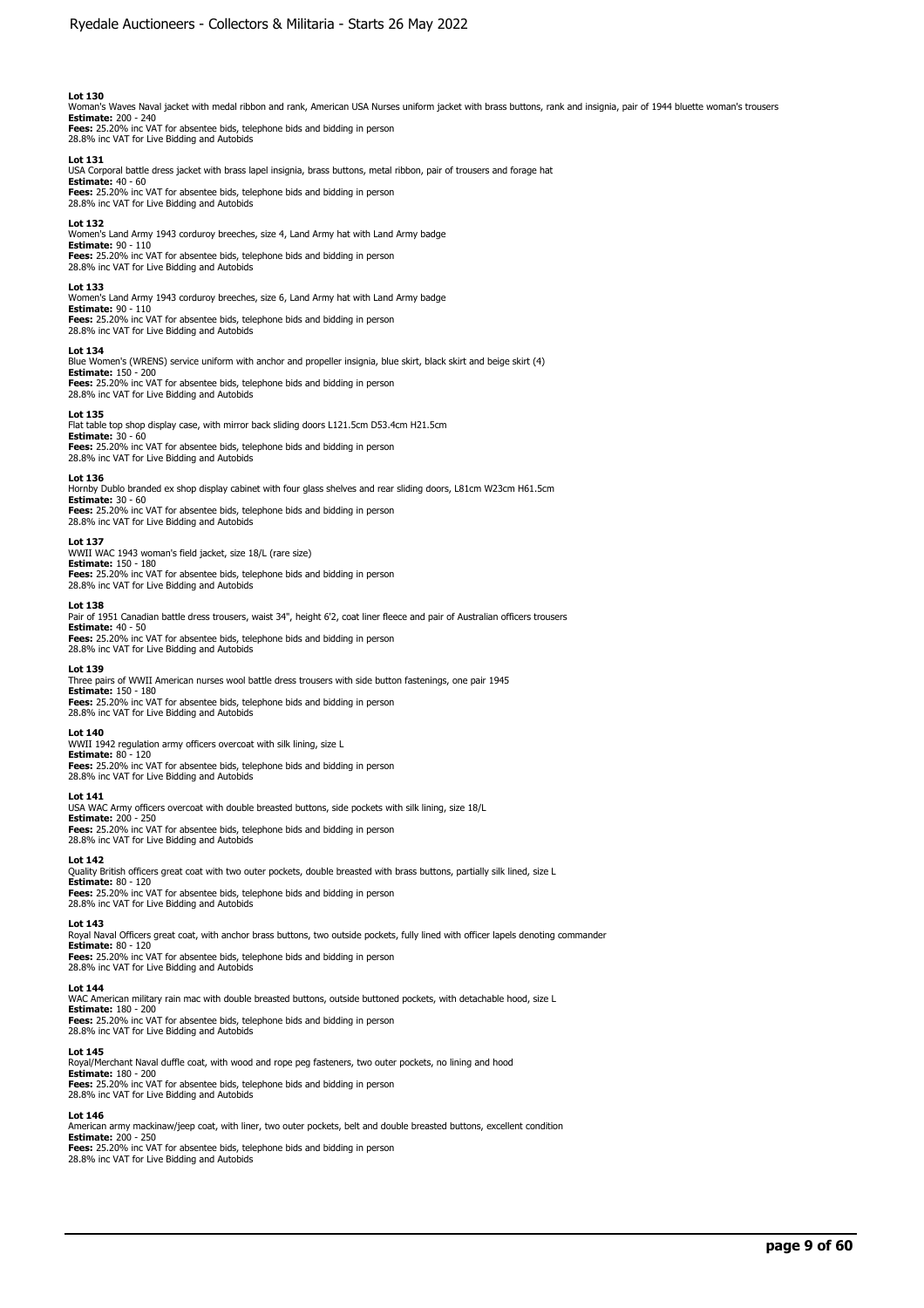Three quarter length regulation army officers over coat, double breasted with plastic buttons, cotton lined, two outer pockets with flaps<br>**Estimate:** 80 - 120<br>**Fees:** 25.20% inc VAT for absentee bids, telephone bids and bi

28.8% inc VAT for Live Bidding and Autobids

# **Lot 148**

Quality leather full length coat with two outer pockets, belt and Burberry style cotton liner **Estimate:** 50 - 80 **Fees:** 25.20% inc VAT for absentee bids, telephone bids and bidding in person 28.8% inc VAT for Live Bidding and Autobids

#### **Lot 149**

Luftwaffe pilots jacket with zip breast pockets and two flat pockets, inside map pocket, epaulet buttons with authentic 1942 label **Estimate:** 100 - 150

**Fees:** 25.20% inc VAT for absentee bids, telephone bids and bidding in person 28.8% inc VAT for Live Bidding and Autobids

# **Lot 150**

US Airforce pilot/navigator overall, with zip breast pocket, leg pocket, belt, zip and press stud cuffs, size 42, Army Airforce summer flying suit, with front zip, double breast pocket and ankle pockets, size M/34 (2) **Estimate:** 250 - 280

**Fees:** 25.20% inc VAT for absentee bids, telephone bids and bidding in person 28.8% inc VAT for Live Bidding and Autobids

## **Lot 151**

Military overall with single breast pocket and brass buttons, two dust coats (3) **Estimate:** 30 - 50

**Fees:** 25.20% inc VAT for absentee bids, telephone bids and bidding in person 28.8% inc VAT for Live Bidding and Autobids

#### **Lot 152**

Modern Irvin RAF sheepskin flying jacket, made under exclusive licence from Irvin, with own makers label **Estimate:** 150 - 250 **Fees:** 25.20% inc VAT for absentee bids, telephone bids and bidding in person 28.8% inc VAT for Live Bidding and Autobids

#### **Lot 153**

War period US sheepskin pilots waistcoat with 2 zip pockets made by Perry Sportswear inc. for the USAF and a pair of leggings (pieces cut out) **Estimate:** 200 - 250

**Fees:** 25.20% inc VAT for absentee bids, telephone bids and bidding in person 28.8% inc VAT for Live Bidding and Autobids

#### **Lot 154**

Collection of Naval hats inc. two US ratings caps, Royal Navy officers peaked cap with acorn oak leaf beading, Royal Naval Officers cap detachable cover with oak leaf beading and a felt Wren officers tricorne **Estimate:** 280 - 300

**Fees:** 25.20% inc VAT for absentee bids, telephone bids and bidding in person 28.8% inc VAT for Live Bidding and Autobids

**Lot 155**  Two ATS NCOs cap with insignia and three berets

**Estimate:** 300 - 350 **Fees:** 25.20% inc VAT for absentee bids, telephone bids and bidding in person 28.8% inc VAT for Live Bidding and Autobids

#### **Lot 156**

Two General purpose caps, a wooly jeep cap, a Flying cap with leather sweat band, British Beret, WW2 A-4 mechanics skull cap with RAF label **Estimate:** 350 - 400

**Fees:** 25.20% inc VAT for absentee bids, telephone bids and bidding in person 28.8% inc VAT for Live Bidding and Autobids

### **Lot 157**

Cold weather cap with visor with ear flaps, Jeep cold weather cap, a bush hat and two detachable hoods

**Estimate:** 60 - 80 **Fees:** 25.20% inc VAT for absentee bids, telephone bids and bidding in person 28.8% inc VAT for Live Bidding and Autobids

#### **Lot 158**

Two Australian RAAF peaked caps, a WRAF tricorne felt hat, a WRAF peaked soft cap and RAF insignia and a WRAF cap with Warrants Officers badge

**Estimate:** 80 - 100 **Fees:** 25.20% inc VAT for absentee bids, telephone bids and bidding in person 28.8% inc VAT for Live Bidding and Autobids

#### **Lot 159**

Naval ratings cap with HMS Silk, Naval ratings trousers, Naval Officers peaked cap, WW2 detachable cap cover in white and Wren Officer velvet tricorne **Estimate:** 400 - 450

**Fees:** 25.20% inc VAT for absentee bids, telephone bids and bidding in person 28.8% inc VAT for Live Bidding and Autobids

# **Lot 160**

WW2 period Four Officers peak caps chocolate and olive green with USAF insignia<br>**Estimate:** 400 - 450<br>**Fees:** 25.20% inc VAT for absentee bids, telephone bids and bidding in person 28.8% inc VAT for Live Bidding and Autobids

#### **Lot 161**

Four US airforce peaked caps with brass badges, brown leather peak, two khaki one chocolate and one green **Estimate:** 500 - 550

**Fees:** 25.20% inc VAT for absentee bids, telephone bids and bidding in person 28.8% inc VAT for Live Bidding and Autobids

**Lot 162** 

Warrant officers RAF cap (war period), and a Gieves & Hawkes Ltd RAF officers cap gold braiding **Estimate:** 250 - 300

**Fees:** 25.20% inc VAT for absentee bids, telephone bids and bidding in person 28.8% inc VAT for Live Bidding and Autobids

# **Lot 163**

J. Collett 1944 National Fire Service cap with red piping and metal badge **Estimate:** 120 - 150 **Fees:** 25.20% inc VAT for absentee bids, telephone bids and bidding in person

28.8% inc VAT for Live Bidding and Autobids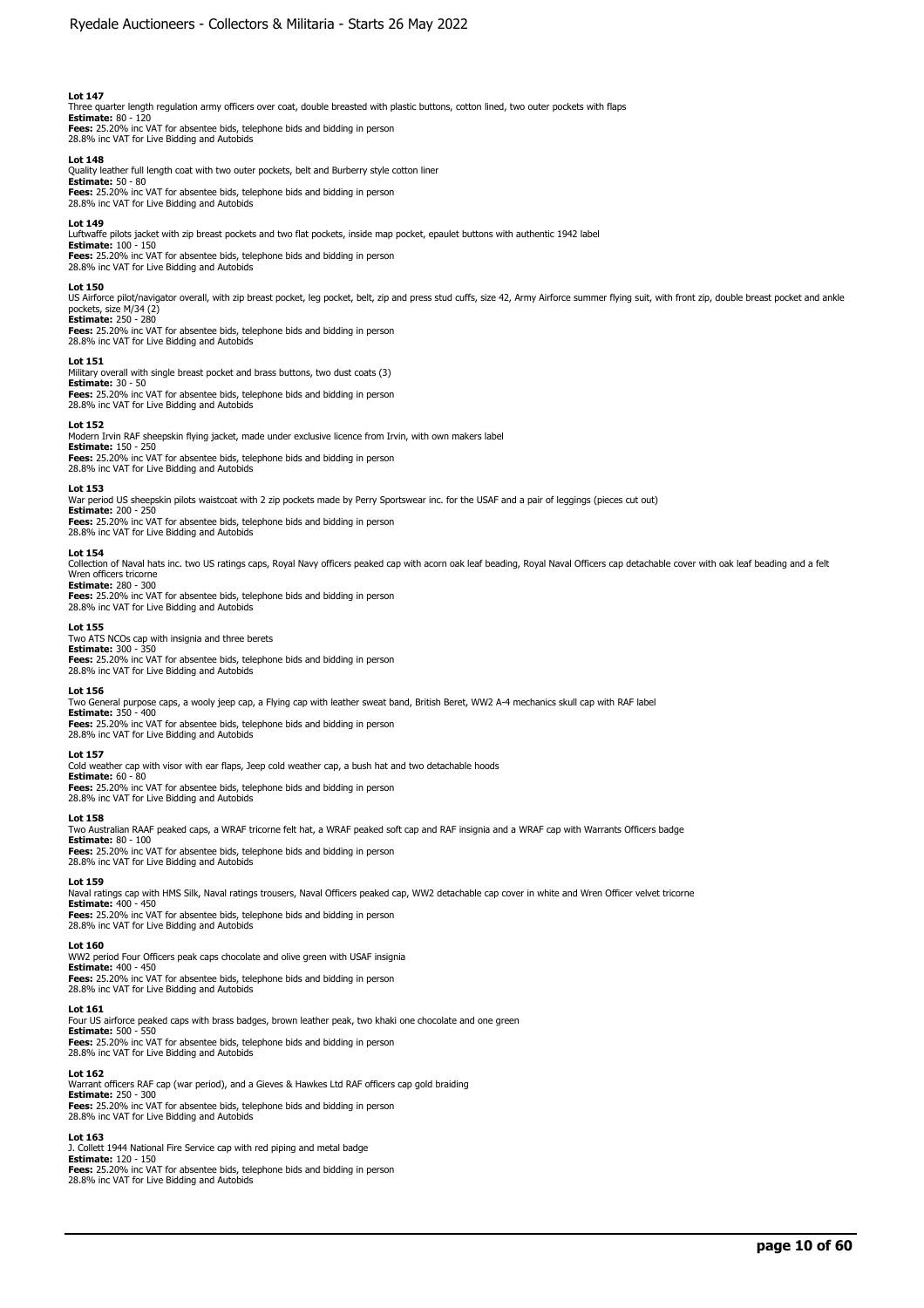WWII pink garrison cap, still with price tag and two others (3) **Estimate:** 30 - 50 **Fees:** 25.20% inc VAT for absentee bids, telephone bids and bidding in person 28.8% inc VAT for Live Bidding and Autobids

#### **Lot 166**

Three garrison caps with metal insignia **Estimate:** 30 - 50<br>**Fees:** 25.20% inc VAT for absentee bids, telephone bids and bidding in person<br>28.8% inc VAT for Live Bidding and Autobids

## **Lot 167**

Three garrison caps **Estimate:** 30 - 50 **Fees:** 25.20% inc VAT for absentee bids, telephone bids and bidding in person 28.8% inc VAT for Live Bidding and Autobids

#### **Lot 168**

Three garrison caps **Estimate:** 120 - 150 **Fees:** 25.20% inc VAT for absentee bids, telephone bids and bidding in person 28.8% inc VAT for Live Bidding and Autobids

#### **Lot 169**

Three British mess caps **Estimate:** 30 - 50

**Fees:** 25.20% inc VAT for absentee bids, telephone bids and bidding in person 28.8% inc VAT for Live Bidding and Autobids

#### **Lot 170**

Seven garrison/mess caps of various armies **Estimate:** 350 - 400

**Fees:** 25.20% inc VAT for absentee bids, telephone bids and bidding in person 28.8% inc VAT for Live Bidding and Autobids

**Lot 172**  Luftwaffe sheepskin lined flight boots size 10 with zip and buckle fastening **Estimate:** 150 - 200<br>**Fees:** 25.20% inc VAT for absentee bids, telephone bids and bidding in person<br>28.8% inc VAT for Live Bidding and Autobids

#### **Lot 173**

Dispatch riders knee length boots with laces and buckle fastening, approx. size 9 **Estimate:** 70 - 90 **Fees:** 25.20% inc VAT for absentee bids, telephone bids and bidding in person 28.8% inc VAT for Live Bidding and Autobids

### **Lot 173A**

Pair of British Tommy boots with leather soles and steel toe and heels, size 6/small **Estimate:** 180 - 200 **Fees:** 25.20% inc VAT for absentee bids, telephone bids and bidding in person 28.8% inc VAT for Live Bidding and Autobids

#### **Lot 174**

Pair of German officers black knee length boots, approx. size 9 **Estimate:** 80 - 100 **Fees:** 25.20% inc VAT for absentee bids, telephone bids and bidding in person 28.8% inc VAT for Live Bidding and Autobids

#### **Lot 174A**

Pair of Luftwaffe German officers knee length leather boots in brown with hobnails and heel irons, early pattern, size approx. 9 **Estimate:** 200 - 220 **Fees:** 25.20% inc VAT for absentee bids, telephone bids and bidding in person 28.8% inc VAT for Live Bidding and Autobids

#### **Lot 175**

Pair of early aviation over shoes in moccasin (rare) style, leather fleece lined, lace up front, light flexible leather sole sewn on regular moccasin sole, by A.G Spalding Aviation Clothing (approx. C1920s) **Estimate:** 350 - 400

**Fees:** 25.20% inc VAT for absentee bids, telephone bids and bidding in person<br>28.8% inc VAT for Live Bidding and Autobids

### **Lot 176**

Pair of US air force aviation flight boots (rare), sheepskin fleece lined, front zip fastening, with rubber sole, toe and heel, Ex large **Estimate:** 450 - 500 **Fees:** 25.20% inc VAT for absentee bids, telephone bids and bidding in person 28.8% inc VAT for Live Bidding and Autobids

#### **Lot 177**

Pair of American air force A-9 small leather flight mittens with thumb and finger in light tan, sheep skin lined, size large **Estimate:** 150 - 180 **Fees:** 25.20% inc VAT for absentee bids, telephone bids and bidding in person 28.8% inc VAT for Live Bidding and Autobids

### **Lot 178**

Pair of leather dispatch riders gauntlets, light tan with leather lining **Estimate:** 30 - 40 **Fees:** 25.20% inc VAT for absentee bids, telephone bids and bidding in person 28.8% inc VAT for Live Bidding and Autobids

**Lot 179** 

Two pairs of lined aviation gloves, in brown leather with press stud fastening, goatskin tan gloves with no liner (2) **Estimate:** 50 - 70 **Fees:** 25.20% inc VAT for absentee bids, telephone bids and bidding in person 28.8% inc VAT for Live Bidding and Autobids

#### **Lot 180**

WWII 1940 Walther leather pistol holster with magazine pocket with eagle and swastika, WaA169 **Estimate:** 80 - 100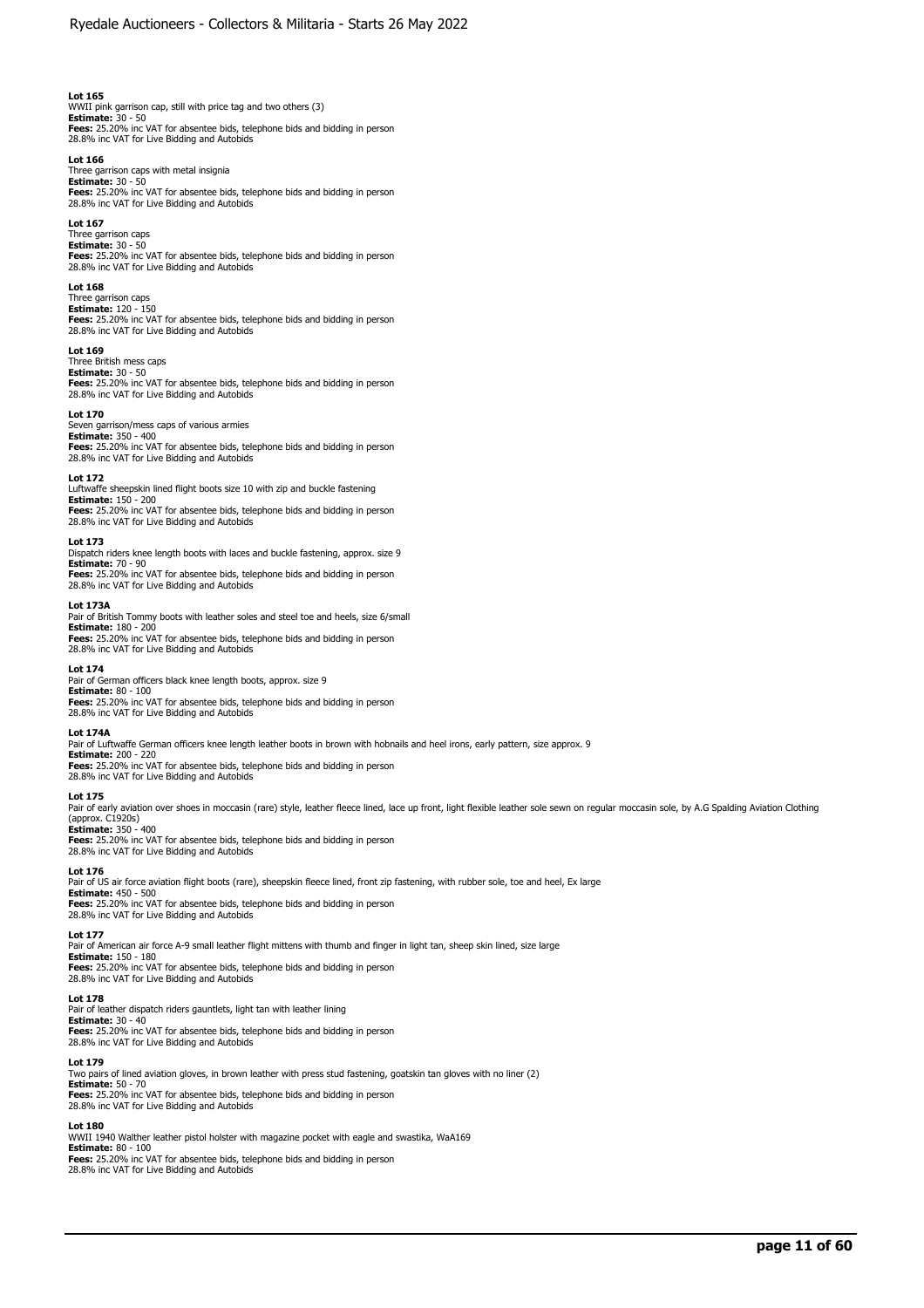Luger leather holster with magazine pocket, buckle fastener and belt loops **Estimate:** 40 - 60 **Fees:** 25.20% inc VAT for absentee bids, telephone bids and bidding in person 28.8% inc VAT for Live Bidding and Autobids

**Lot 182**  US Army WWII shoulder holster M7 Colt 1911 government 45 (with section cut out) **Estimate:** 40 - 60 **Fees:** 25.20% inc VAT for absentee bids, telephone bids and bidding in person 28.8% inc VAT for Live Bidding and Autobids

#### **Lot 183**

Leather briefcase with carry handles fastenings, stamped Case Navigation Dead Reckoning type A4 specification no. 94-40258, made by Merit leather company inc<br>**Estimate:** 150 - 180

**Fees:** 25.20% inc VAT for absentee bids, telephone bids and bidding in person 28.8% inc VAT for Live Bidding and Autobids

# **Lot 184**

WWII canvas case/radio carrying bag with carrying handle, serial no. BC-1066-A, US Military knapsack stamped USA, made by Crawford Tent & Awning Company 1942 **Estimate:** 40 - 60 **Fees:** 25.20% inc VAT for absentee bids, telephone bids and bidding in person

28.8% inc VAT for Live Bidding and Autobids

### **Lot 185**

Aviators kit bag with serial no. AN6505-1, pilots oxygen face mask with strapping **Estimate:** 120 - 150 **Fees:** 25.20% inc VAT for absentee bids, telephone bids and bidding in person 28.8% inc VAT for Live Bidding and Autobids

#### **Lot 186**

WWII US Navy inflatable flotation life belt, as used on D Day landings, 1943 British inflatable life belt (2) **Estimate:** 80 - 120<br>**Fees:** 25.20% inc VAT for absentee bids, telephone bids and bidding in person<br>28.8% inc VAT for Live Bidding and Autobids

**Lot 187**  1942 British canvas gas mask bag Mark 6, with shoulder strap and string tie, 1941 Hampton & Sons US shoulder pouch (2) **Estimate:** 20 - 30

**Fees:** 25.20% inc VAT for absentee bids, telephone bids and bidding in person 28.8% inc VAT for Live Bidding and Autobids

# **Lot 188**

# WWII baby gas mask, excellent condition **Estimate:** 80 - 100

**Fees:** 25.20% inc VAT for absentee bids, telephone bids and bidding in person 28.8% inc VAT for Live Bidding and Autobids

# **Lot 189**

US 1942 haversack with webbing strapping, 1943 BBS & Co canvas US musette bag (2) **Estimate:** 50 - 70 **Fees:** 25.20% inc VAT for absentee bids, telephone bids and bidding in person 28.8% inc VAT for Live Bidding and Autobids

#### **Lot 190**

US Military training gas mask, in original canvas case and tie string, US water canteen with cup and canvas case (2) **Estimate:** 120 - 150 **Fees:** 25.20% inc VAT for absentee bids, telephone bids and bidding in person 28.8% inc VAT for Live Bidding and Autobids

### **Lot 191**

Two large 1942 and 1943 British backpacks (2) **Estimate:** 30 - 50 **Fees:** 25.20% inc VAT for absentee bids, telephone bids and bidding in person 28.8% inc VAT for Live Bidding and Autobids

#### **Lot 192**

War period 1945 thermos flask with instructions and original cork, life raft and life boat First Aid kit with instructions (empty)

**Estimate:** 30 - 50 **Fees:** 25.20% inc VAT for absentee bids, telephone bids and bidding in person 28.8% inc VAT for Live Bidding and Autobids

#### **Lot 193**

Vintage mid C20th British Police blue cape with lion head fasteners, L95cm **Estimate:** 30 - 50<br>**Fees:** 25.20% inc VAT for absentee bids, telephone bids and bidding in person<br>28.8% inc VAT for Live Bidding and Autobids

#### **Lot 194**

Two vintage custodian helmets for West Yorkshire police and one for West Midlands police **Estimate:** 30 - 50 **Fees:** 25.20% inc VAT for absentee bids, telephone bids and bidding in person 28.8% inc VAT for Live Bidding and Autobids

#### **Lot 195**

Vintage HM Prison services peak cap, Cambridge Constabulary peak cap, Royal Australian Airforce peak cap and Air training corps beret. **Estimate:** 20 - 40 **Fees:** 25.20% inc VAT for absentee bids, telephone bids and bidding in person 28.8% inc VAT for Live Bidding and Autobids

#### **Lot 196**

Pair of WW2 era variable density goggles together with a a pair of Mk. III anti gas eyeshields **Estimate:** 150 - 180 **Fees:** 25.20% inc VAT for absentee bids, telephone bids and bidding in person 28.8% inc VAT for Live Bidding and Autobids

#### **Lot 197**

Morse code signaling lamp **Estimate:** 30 - 50 **Fees:** 25.20% inc VAT for absentee bids, telephone bids and bidding in person 28.8% inc VAT for Live Bidding and Autobids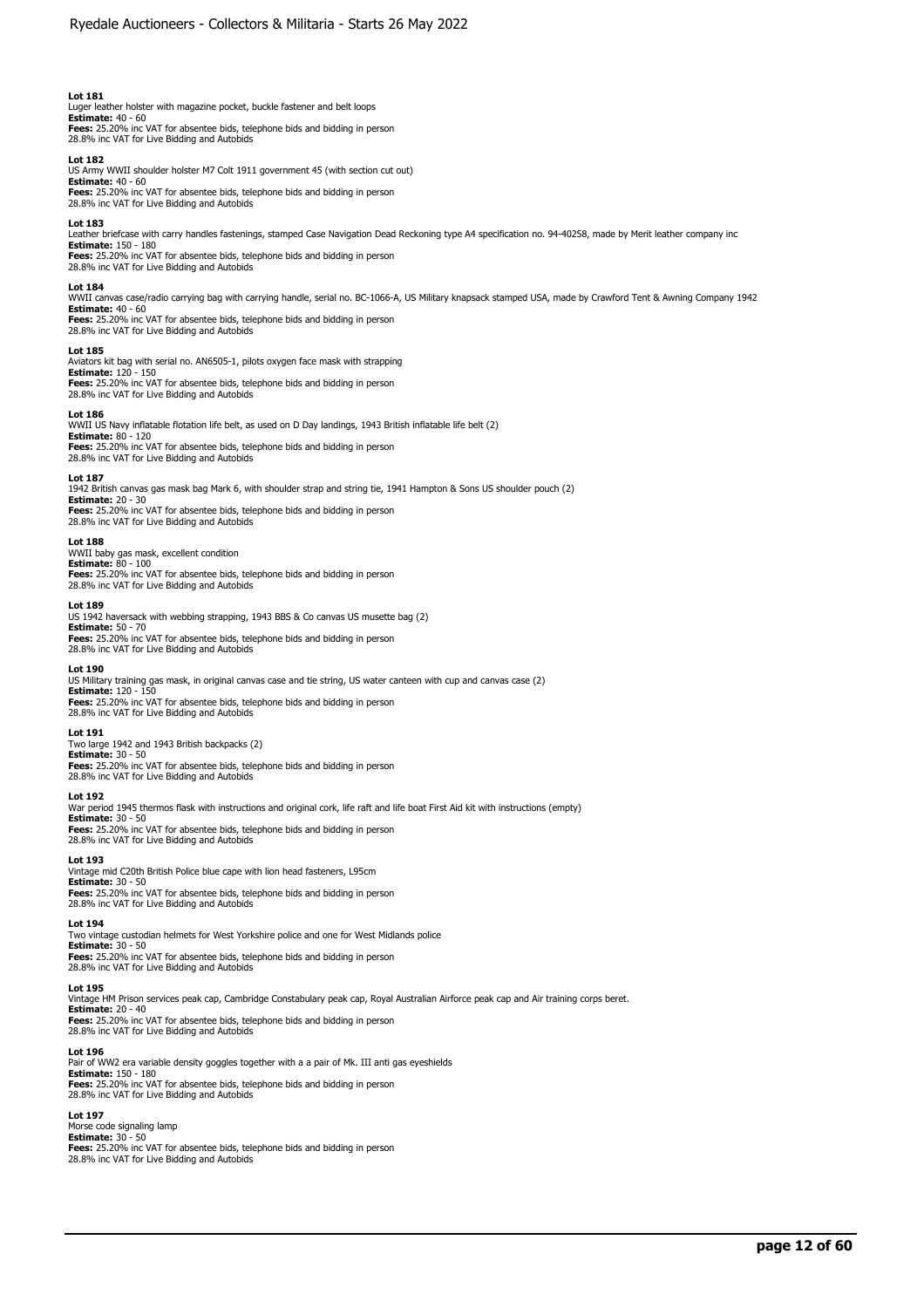Two Amperes Western models by Western Electrical Instrument Company, USA SMC inspection torch with flexible neck (3) **Estimate:** 30 - 40 **Fees:** 25.20% inc VAT for absentee bids, telephone bids and bidding in person

28.8% inc VAT for Live Bidding and Autobids

# **Lot 199**

Boxed unissued flying goggles manufactured by the Chas. Fisher Spring Company, Brooklyn **Estimate:** 250 - 300 **Fees:** 25.20% inc VAT for absentee bids, telephone bids and bidding in person 28.8% inc VAT for Live Bidding and Autobids

**Lot 200** 

Field telephone in Bakelite with German phonetic alphabet stamped with swastika and eagle, and Bakelite aluminium writing folder (2)

**Estimate:** 50 - 80 **Fees:** 25.20% inc VAT for absentee bids, telephone bids and bidding in person 28.8% inc VAT for Live Bidding and Autobids

# **Lot 201**

Pilot's WWII RAF type H oxygen mask radio mic, with electrical connectors and connecting tube, 1943 senior pilots log belonging to Raymond C McPeake with entries of record **Estimate:** 100 - 150

**Fees:** 25.20% inc VAT for absentee bids, telephone bids and bidding in person 28.8% inc VAT for Live Bidding and Autobids

#### **Lot 202**

Modern military Czechoslovakian complete First Aid kit with bandages, field dressings, scissors, knives, etc **Estimate:** 40 - 60 **Fees:** 25.20% inc VAT for absentee bids, telephone bids and bidding in person

28.8% inc VAT for Live Bidding and Autobids

### **Lot 203**

WVS Civil Defence cap badge with Fire Guard armband, water canteen with original case

**Estimate:** 30 - 40<br>**Fees:** 25.20% inc VAT for absentee bids, telephone bids and bidding in person<br>28.8% inc VAT for Live Bidding and Autobids

#### **Lot 204**

Boxed Admiralty pattern 8979A Morse code signalling lamp dated 1944, with spare bulb and pack of Brown's semaphore cards and pack of Morse code cards

**Estimate:** 80 - 100 **Fees:** 25.20% inc VAT for absentee bids, telephone bids and bidding in person 28.8% inc VAT for Live Bidding and Autobids

#### **Lot 205**

Military WWII & later field equipment including Brodie helmet, cased gas mask and two other gas masks, water bottles, putties, bicycle lamp, entrenching tool, camo net, magazine,<br>ammunition case, 1941 knapsack, field dress **Estimate:** 50 - 80

**Fees:** 25.20% inc VAT for absentee bids, telephone bids and bidding in person 28.8% inc VAT for Live Bidding and Autobids

#### **Lot 206**

Military field telephone, set "L" Mark 1/1, military green with carrying shoulder strap and dictograph telephone internal exchange system (2)

**Estimate:** 40 - 60 **Fees:** 25.20% inc VAT for absentee bids, telephone bids and bidding in person

28.8% inc VAT for Live Bidding and Autobids

### **Lot 207**

Boxed field telephone set "F", set with shoulder strap, and "Public Warning" poster depicting silhouettes of German and British airplanes (2)

**Estimate:** 30 - 50 **Fees:** 25.20% inc VAT for absentee bids, telephone bids and bidding in person 28.8% inc VAT for Live Bidding and Autobids

#### **Lot 208**

Naval Police items including webbing belt, garters, armband, ammunition pouch, three Lee Enfield slings, holster belt and shoulder strap with wooden gun prop

**Estimate:** 40 - 60 **Fees:** 25.20% inc VAT for absentee bids, telephone bids and bidding in person 28.8% inc VAT for Live Bidding and Autobids

#### **Lot 209**

Pair of 1945 naval rubber lace up boots size 8, military belt with brass buckles, naval truncheon holder

**Estimate:** 30 - 50 **Fees:** 25.20% inc VAT for absentee bids, telephone bids and bidding in person

# 28.8% inc VAT for Live Bidding and Autobids

**Lot 210** 

LMS railway metal First Aid box with instructions and contents including large wound dressing, boracic lint, etc **Estimate:** 40 - 60 **Fees:** 25.20% inc VAT for absentee bids, telephone bids and bidding in person 28.8% inc VAT for Live Bidding and Autobids

#### **Lot 211**

Modern military items including military sight, British post war helmet, entrenching tool, flak jacket, gas mask in case, two field telephones

**Estimate:** 60 - 80 **Fees:** 25.20% inc VAT for absentee bids, telephone bids and bidding in person 28.8% inc VAT for Live Bidding and Autobids

#### **Lot 212**

Vintage American baseball backstop catchers mitt and face guard with chin and head padding **Estimate:** 25 - 35

**Fees:** 25.20% inc VAT for absentee bids, telephone bids and bidding in person 28.8% inc VAT for Live Bidding and Autobids

#### **Lot 213**

Vintage J.C Higgins WWII catchers mitt, vintage catchers glove, official baseball (3) **Estimate:** 180 - 200 **Fees:** 25.20% inc VAT for absentee bids, telephone bids and bidding in person

28.8% inc VAT for Live Bidding and Autobids

# **Lot 214**

WWII baseball kit comprising of shirt and trousers with BLCO badge, box of Louisville Slugger softballs (rare) (2 missing) **Estimate:** 350 - 400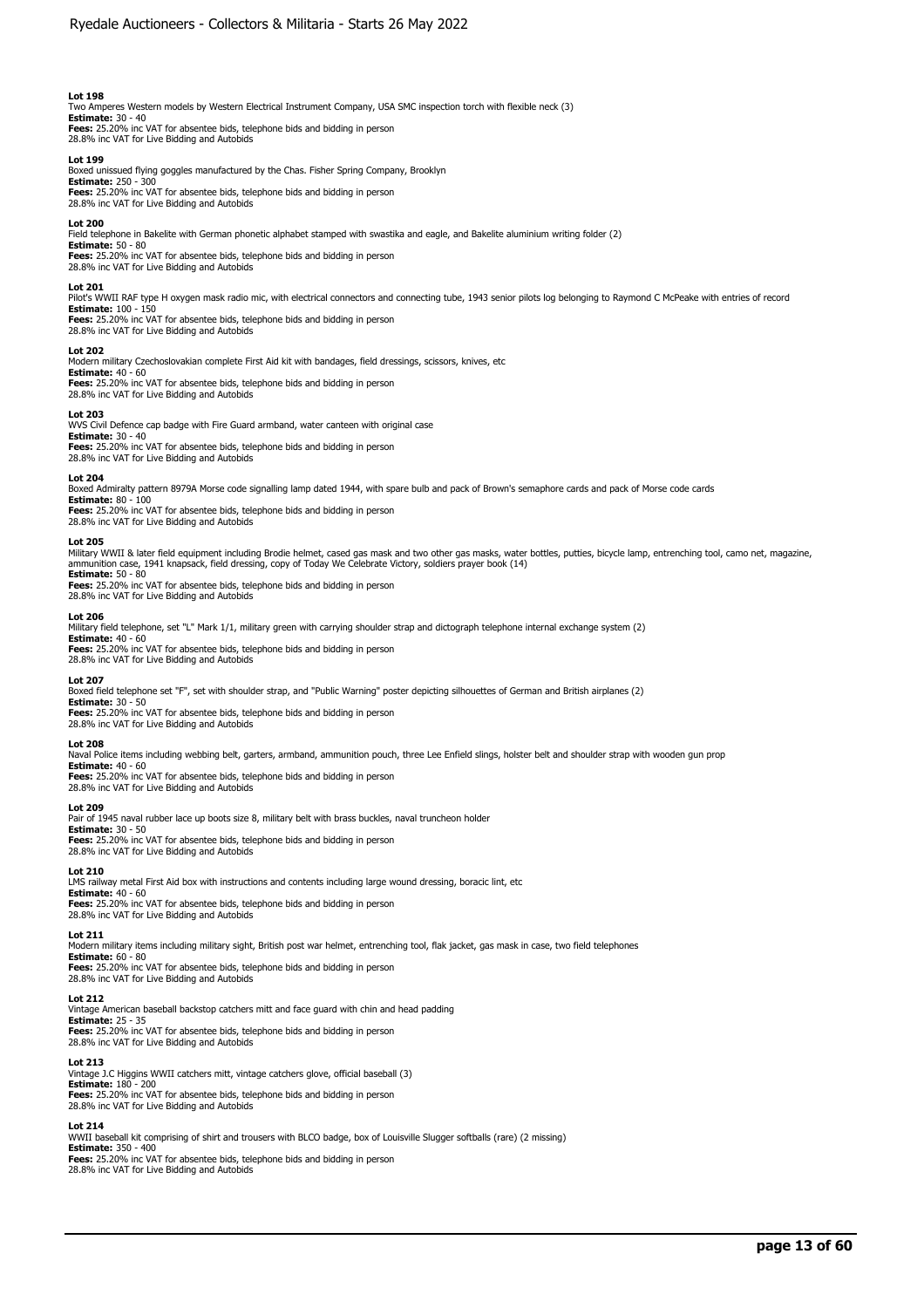# **Lot 214A**

Pair of George Best, Limited Edition Ben Sherman Training Shoes, UK Size 8, with carry bag **Estimate:** 80 - 100 **Fees:** 25.20% inc VAT for absentee bids, telephone bids and bidding in person

28.8% inc VAT for Live Bidding and Autobids **Lot 215** 

Vintage Regentone record player in case **Estimate:** 20 - 30 **Fees:** 25.20% inc VAT for absentee bids, telephone bids and bidding in person 28.8% inc VAT for Live Bidding and Autobids

#### **Lot 216**

Pye Cambridge portable battery powered cased scarce record player, with three speeds (45, 78 and 33) **Estimate:** 180 - 200 **Fees:** 25.20% inc VAT for absentee bids, telephone bids and bidding in person 28.8% inc VAT for Live Bidding and Autobids

#### **Lot 217**

Boxed US Airforce issue portable gramophone record player, belonging to Lt. Edwina E Kelly (in good working order)

**Estimate:** 50 - 70 **Fees:** 25.20% inc VAT for absentee bids, telephone bids and bidding in person 28.8% inc VAT for Live Bidding and Autobids

#### **Lot 218**

Japanese military tunic, no insignia, label inside, with brass buttons, breast pockets, sergeant major's collar tabs (in pocket), Japanese helmet liner, leather helmet chin strap and strapping,<br>set of two Sake cups with mi **Estimate:** 180 - 200

**Fees:** 25.20% inc VAT for absentee bids, telephone bids and bidding in person 28.8% inc VAT for Live Bidding and Autobids

#### **Lot 219**

Set of four as new cigarette cases, stainless steel with scroll design with individual family member (son in Royal Navy, father in Army), reproduction Iron Cross (5)

**Estimate:** 60 - 80 **Fees:** 25.20% inc VAT for absentee bids, telephone bids and bidding in person 28.8% inc VAT for Live Bidding and Autobids

#### **Lot 220**

Chrome plated cigarette box with Airforce eagle motif, small chrome cigarette case and one other (3)

**Estimate:** 20 - 30

**Fees:** 25.20% inc VAT for absentee bids, telephone bids and bidding in person 28.8% inc VAT for Live Bidding and Autobids

## **Lot 221**

Cigarette related items including unopened Gold Flake cigarettes, All Gold Players Navy Cut (empty) USO Book of Matches, The Bugler blended Turkish cigarette tobacco, Chesterfield<br>cigarettes, empty Pall Mall tin of Virgini **Estimate:** 120 - 150

**Fees:** 25.20% inc VAT for absentee bids, telephone bids and bidding in person 28.8% inc VAT for Live Bidding and Autobids

#### **Lot 222**

Hickok Bakelite Art Deco style cigarette box depicting hunter and dog, Player's ashtray, leather crinton British made interlocking cigar case, small Ges. Gesh souvenir of Lüneburg cigarette case, Viceroy AB model electric razor (no lead) (5)

**Estimate:** 30 - 40

**Fees:** 25.20% inc VAT for absentee bids, telephone bids and bidding in person 28.8% inc VAT for Live Bidding and Autobids

# **Lot 223**

Boxed Slider light cocktail cigarette case incorporating lighter with engine turned inside, cartouche with WCD, boxed Elgin American cocktail cigarette box incorporating lighter with engine turned inside, boxed steel cigarette case (3) **Estimate:** 120 - 150

**Fees:** 25.20% inc VAT for absentee bids, telephone bids and bidding in person

# **Lot 224**

Cartier flip up lighter, gold plated marked with Paris, serial no. 39412G, Ronson pencilighters in original case, Ronson Master Case cocktail cigarette holder with lighter and faux tortoiseshell decoration **Estimate:** 80 - 100

28.8% inc VAT for Live Bidding and Autobids

**Fees:** 25.20% inc VAT for absentee bids, telephone bids and bidding in person 28.8% inc VAT for Live Bidding and Autobids

#### **Lot 225**

Novelty Dunhill lighter in the form of a pewter tankard, boxed Ronson chrome lighter and a boxed Ronson black coated zippo type lighter

**Estimate:** 20 - 30<br>**Fees:** 25.20% inc VAT for absentee bids, telephone bids and bidding in person<br>28.8% inc VAT for Live Bidding and Autobids

# **Lot 226**

Collection of lighters including boxed American windproof lighter with woman's Air Force emblem, small Polo lighter with Royal Artillery crest, windproof lighter with eagle wings, American Air<br>Force, cigarette box with 18t **Estimate:** 150 - 200

**Fees:** 25.20% inc VAT for absentee bids, telephone bids and bidding in person 28.8% inc VAT for Live Bidding and Autobids

### **Lot 227**

A collection of cameras and camera bags **Estimate:** 10 - 20

**Fees:** 25.20% inc VAT for absentee bids, telephone bids and bidding in person 28.8% inc VAT for Live Bidding and Autobids

#### **Lot 228**

Vintage soap including three Palmolive in original packaging, jar of Evening In Paris cologne (empty), Evening In Paris talcum powder (unopened), two bars of soap, boxed Lava soap Lavaneuf Zeep soap **Estimate:** 30 - 40

**Fees:** 25.20% inc VAT for absentee bids, telephone bids and bidding in person 28.8% inc VAT for Live Bidding and Autobids

# **Lot 229**

Ladies related items including "Women In Uniform 1939 - 45", information on employment of women in war time, 1952 military issue stockings, gloves, compact, head scarf, etc **Estimate:** 30 - 40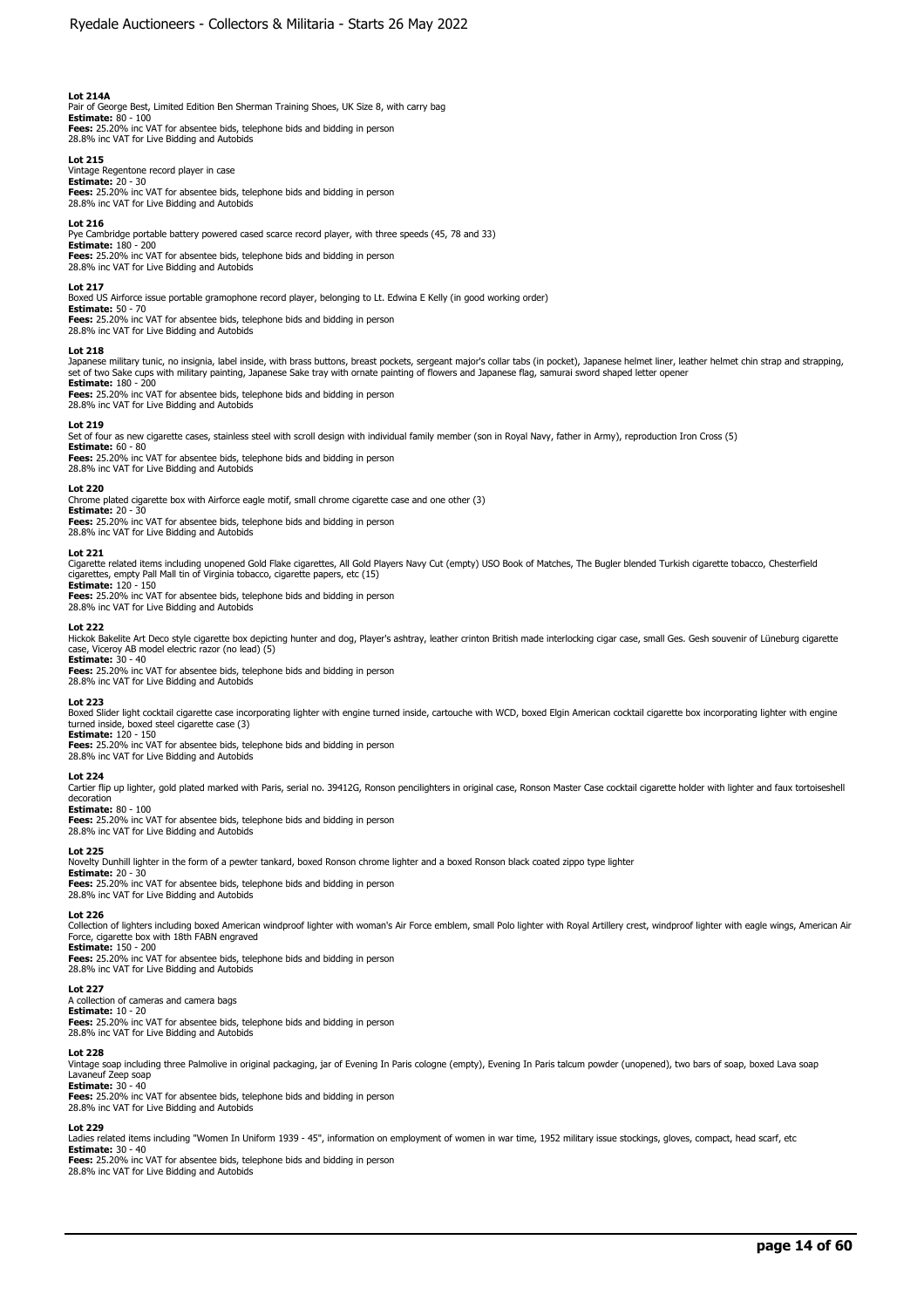Art Deco green enamel circular compact, hinged lid with with Swiss made clock<br>**Estimate:** 30 - 50<br>**Fees:** 25.20% inc VAT for absentee bids, telephone bids and bidding in person 28.8% inc VAT for Live Bidding and Autobids

**Lot 231** 

Swiss Art Deco engine turned square compact by ABME, hinged lid with Buler 15 Jewel clock **Estimate:** 30 - 50

**Fees:** 25.20% inc VAT for absentee bids, telephone bids and bidding in person 28.8% inc VAT for Live Bidding and Autobids

#### **Lot 232**

Art Deco striped gilt and mint green enamel combination compact and cigarette case stamped Foreign and a Stratton gilt and green striped compact (2) **Estimate:** 40 - 60

**Fees:** 25.20% inc VAT for absentee bids, telephone bids and bidding in person 28.8% inc VAT for Live Bidding and Autobids

## **Lot 233**

Stratnoid compact Reg No 767198: with dancing couple with butterfly wing detail cover another Stratnoid compact Reg No. 767198 with ship and sunrise scene printed on foil and a compact<br>Pat 247962 with T.S.S Vandyck printed

# **Estimate:** 40 - 60

**Fees:** 25.20% inc VAT for absentee bids, telephone bids and bidding in person 28.8% inc VAT for Live Bidding and Autobids

#### **Lot 234**

Square compact with ship printed on foil, cover stamped 4839, Pat No. 378540 Octagonal Compact with ship print on foil of the Balmoral Castle, and a another similar (3) **Estimate:** 40 - 60

**Fees:** 25.20% inc VAT for absentee bids, telephone bids and bidding in person 28.8% inc VAT for Live Bidding and Autobids

#### **Lot 235**

Austrian Art Deco striped gilt and mint green enamel square compact, a circular Stratton gilt compact, painted with evening cane, top hat, white gloves and cocktail and an octagonal Houbigant engine turned duo compact (3) **Estimate:** 30 - 50

**Fees:** 25.20% inc VAT for absentee bids, telephone bids and bidding in person 28.8% inc VAT for Live Bidding and Autobids

#### **Lot 236**

Misuri brown and black gilt-tooled leather compact, a smaller Mondaine painted gilt-tooled leather compact, and another larger compact (3) **Estimate:** 30 - 50

**Fees:** 25.20% inc VAT for absentee bids, telephone bids and bidding in person

28.8% inc VAT for Live Bidding and Autobids

#### **Lot 237**

Stratton tortoiseshell effect circular gilt compact Pat.764125, a similar square compact and another circular tortoiseshell effect compact with gilt bird and flowers in relief stamped France (3) **Estimate:** 20 - 40

**Fees:** 25.20% inc VAT for absentee bids, telephone bids and bidding in person 28.8% inc VAT for Live Bidding and Autobids

#### **Lot 238**

Stratton rectangular engine turned musical compact, a Mascot purse shaped engine turned compact and another Mascot engine turned compact initialled B.A (3)

**Estimate:** 40 - 60 **Fees:** 25.20% inc VAT for absentee bids, telephone bids and bidding in person 28.8% inc VAT for Live Bidding and Autobids

#### **Lot 239**

KIGU gilt circular engine turned compacts, one with cameo cover, one with hinged portrait cover and another with hand painted cover (3) **Estimate:** 30 - 50

**Fees:** 25.20% inc VAT for absentee bids, telephone bids and bidding in person 28.8% inc VAT for Live Bidding and Autobids

#### **Lot 240**

Circular compact, hand painted with a Lady with her parasol, another circular gilt compact with similar painted, and another two Stratton circular compacts with printed fronts (4) **Estimate:** 40 - 60

**Fees:** 25.20% inc VAT for absentee bids, telephone bids and bidding in person 28.8% inc VAT for Live Bidding and Autobids

### **Lot 241**

Stratton circular compact front with ballet dancing couple signed Cecil Golding, another Stratton compact with ballet dancing signed Baron, both in felt pouches and boxes (2) **Estimate:** 40 - 60

**Fees:** 25.20% inc VAT for absentee bids, telephone bids and bidding in person 28.8% inc VAT for Live Bidding and Autobids

# **Lot 242**

Baron for Stratton compact with ballerinas posing on a light blue ground, another similar with cobalt blue ground, both in felt covers and boxed (2) **Estimate:** 30 - 50

**Fees:** 25.20% inc VAT for absentee bids, telephone bids and bidding in person 28.8% inc VAT for Live Bidding and Autobids

# **Lot 243**

Stratton compact with ballet dancing couples on brushed gilt metal complete with puff, and another Stratton compact with ballerina on blocks on brushed metal ground, both with felt pouches<br>and boxes (2)<br>**Estimate:** 20 - 40

**Fees:** 25.20% inc VAT for absentee bids, telephone bids and bidding in person 28.8% inc VAT for Live Bidding and Autobids

### **Lot 244**

Circular compact with oriental scene, circular compact with peacock carved into mother of Pearl, Stratton circular compact with floral pattern embroidered in gold on black silky textile (3)

**Estimate:** 20 - 40 **Fees:** 25.20% inc VAT for absentee bids, telephone bids and bidding in person 28.8% inc VAT for Live Bidding and Autobids

## **Lot 245**

Circular Compact with Pagoda and mountain scene carved into mother of Pearl to front, another circular compact with man pulling a rickshaw carved into mother of pearl, another circular compact with man pulling a rickshaw in simulated mother of pearl on black ground (3) **Estimate:** 20 - 40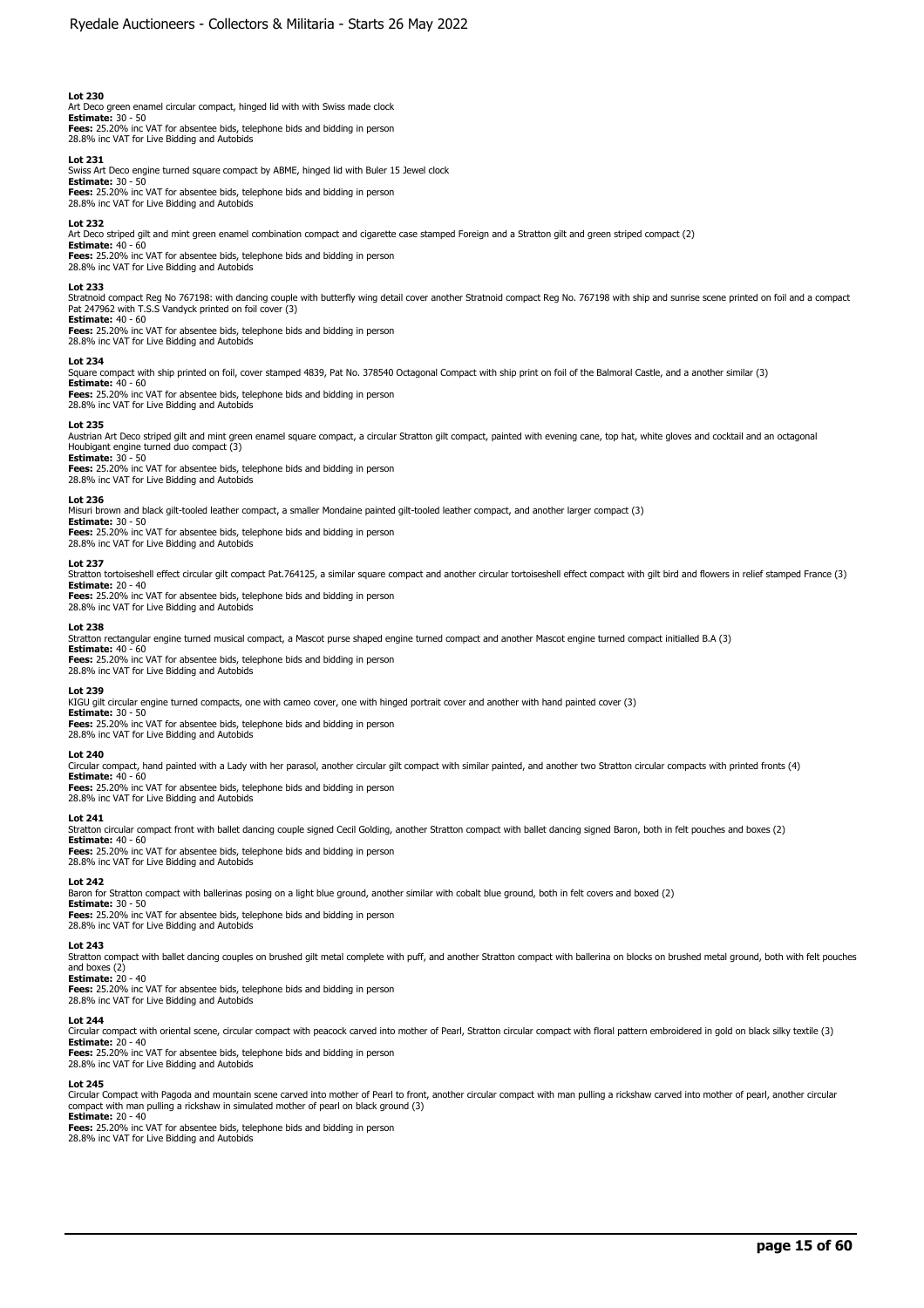Stratton circular compact with ERII Silver Jubilee Wedgwood front, Pat 764125, Stratton circular compact with green Wedgwood style design to front Pat.764125, and three similar compacts

# (5) **Estimate:** 30 - 50

**Fees:** 25.20% inc VAT for absentee bids, telephone bids and bidding in person 28.8% inc VAT for Live Bidding and Autobids

#### **Lot 247**

Kigu compact and lipstick case with floral covers in fitted case, Stratton compact and lipstick case with bright cut orange covers, another two Stratton compacts and lipstick case with floral<br>covers and two Stratton lipsti **Estimate:** 30 - 50

**Fees:** 25.20% inc VAT for absentee bids, telephone bids and bidding in person 28.8% inc VAT for Live Bidding and Autobids

#### **Lot 248**

Eight Stratton compacts with floral cover and two compacts with floral covers (unknown maker) (10) **Estimate:** 20 - 40

**Fees:** 25.20% inc VAT for absentee bids, telephone bids and bidding in person

28.8% inc VAT for Live Bidding and Autobids

# **Lot 249**

Seven Stratton compacts with floral covers, a Kigu compact with floral cover and two other compacts with floral covers (unknown maker)(10)

**Estimate:** 20 - 40 **Fees:** 25.20% inc VAT for absentee bids, telephone bids and bidding in person 28.8% inc VAT for Live Bidding and Autobids

#### **Lot 250**

Seven Stratton Compacts with engine turned, etched, relief decorated covers, Regent of London Compact, Gwenda Shaled edge engine turned compact and a Kigu compact with white doily

# pattern to cover (10) **Estimate:** 20 - 40

**Fees:** 25.20% inc VAT for absentee bids, telephone bids and bidding in person 28.8% inc VAT for Live Bidding and Autobids

### **Lot 251**

Three Stratton compacts with bright cut metallic covers, three Kigu compacts with bright cut metallic covers and another compact with bright cut metallic design (7)

**Estimate:** 20 - 40 **Fees:** 25.20% inc VAT for absentee bids, telephone bids and bidding in person 28.8% inc VAT for Live Bidding and Autobids

#### **Lot 252**

Six Stratton compacts all with floral covers, a Vanity Fair compact with gilt cover, and three other compacts with floral covers (unknown makers) (10) **Estimate:** 20 - 40

**Fees:** 25.20% inc VAT for absentee bids, telephone bids and bidding in person 28.8% inc VAT for Live Bidding and Autobids

#### **Lot 253**

Three Stratton compacts with printed floral pattern on brushed metal ground, Le Rage compact with printed flamenco scene, a Kigu compact with printed Lacey floral cover, Darling compact with printed wreath cover, a compact with engine turned cover with figure holding a parasol and a circular compact with floral printed on brushed metal cover (maker unknown) (7) **Estimate:** 20 - 40

**Fees:** 25.20% inc VAT for absentee bids, telephone bids and bidding in person 28.8% inc VAT for Live Bidding and Autobids

#### **Lot 254**

Stratton compact with Star carved in mother of pearl cover, a Stratton compact with flowers etched into mother of pearl cover, a Stratton compact with pieces of abalone Inset in ebonised cover, a Melissa compact with tiled mother of pearl cover, a Heme rectangular compact with tiled mother of pearl cover and a Stratton compact brush with Middle Eastern style pattern cover (6)

# **Estimate:** 40 - 60

**Fees:** 25.20% inc VAT for absentee bids, telephone bids and bidding in person 28.8% inc VAT for Live Bidding and Autobids

#### **Lot 255**

Stratton compact with guilloche enamel floral cover, eight Stratton compacts with floral covers and a Melissa compact with floral cover (10)

**Estimate:** 30 - 50 **Fees:** 25.20% inc VAT for absentee bids, telephone bids and bidding in person

28.8% inc VAT for Live Bidding and Autobids

### **Lot 256**

Five Stratton compacts with bird covers, a Kigu compact and another with bird cover (7)

**Estimate:** 30 - 50 **Fees:** 25.20% inc VAT for absentee bids, telephone bids and bidding in person

28.8% inc VAT for Live Bidding and Autobids

# **Lot 257**

various Stratton compacts with bright cut covers (7)

**Estimate:** 20 - 40 **Fees:** 25.20% inc VAT for absentee bids, telephone bids and bidding in person 28.8% inc VAT for Live Bidding and Autobids

# **Lot 258**

Stratton compact with enamel and hand painted window to cover, eight Stratton compacts with floral covers and one compact with faux cross stitch cover (unknown maker) (10) **Estimate:** 20 - 40

**Fees:** 25.20% inc VAT for absentee bids, telephone bids and bidding in person 28.8% inc VAT for Live Bidding and Autobids

# **Lot 259**

Stratton Compact Pat.764125 with The Kiss romantic scene to cover, Stratton compact with hunting scene, a compact with gold scrolls on black papier mache base and romantic cover, another compact with tooled metal base and romantic scene (4) **Estimate:** 50 - 80

**Fees:** 25.20% inc VAT for absentee bids, telephone bids and bidding in person 28.8% inc VAT for Live Bidding and Autobids

#### **Lot 260**

Four Stratton compacts all with floral covers, three similar Kigu compacts, a Regent of London compact with floral covers, a compact embellished with pink and orange stones and tooled gilt<br>finish and another with floral co

# **Estimate:** 20 - 40

**Fees:** 25.20% inc VAT for absentee bids, telephone bids and bidding in person 28.8% inc VAT for Live Bidding and Autobids

# **Lot 261**

Four Stratton compacts with floral prints on metal ground, Kigu compact with floral print on metal ground, Darling compact with printed floral cover, four compacts with printed floral pattern (unknown maker) (10)

# **Estimate:** 30 - 50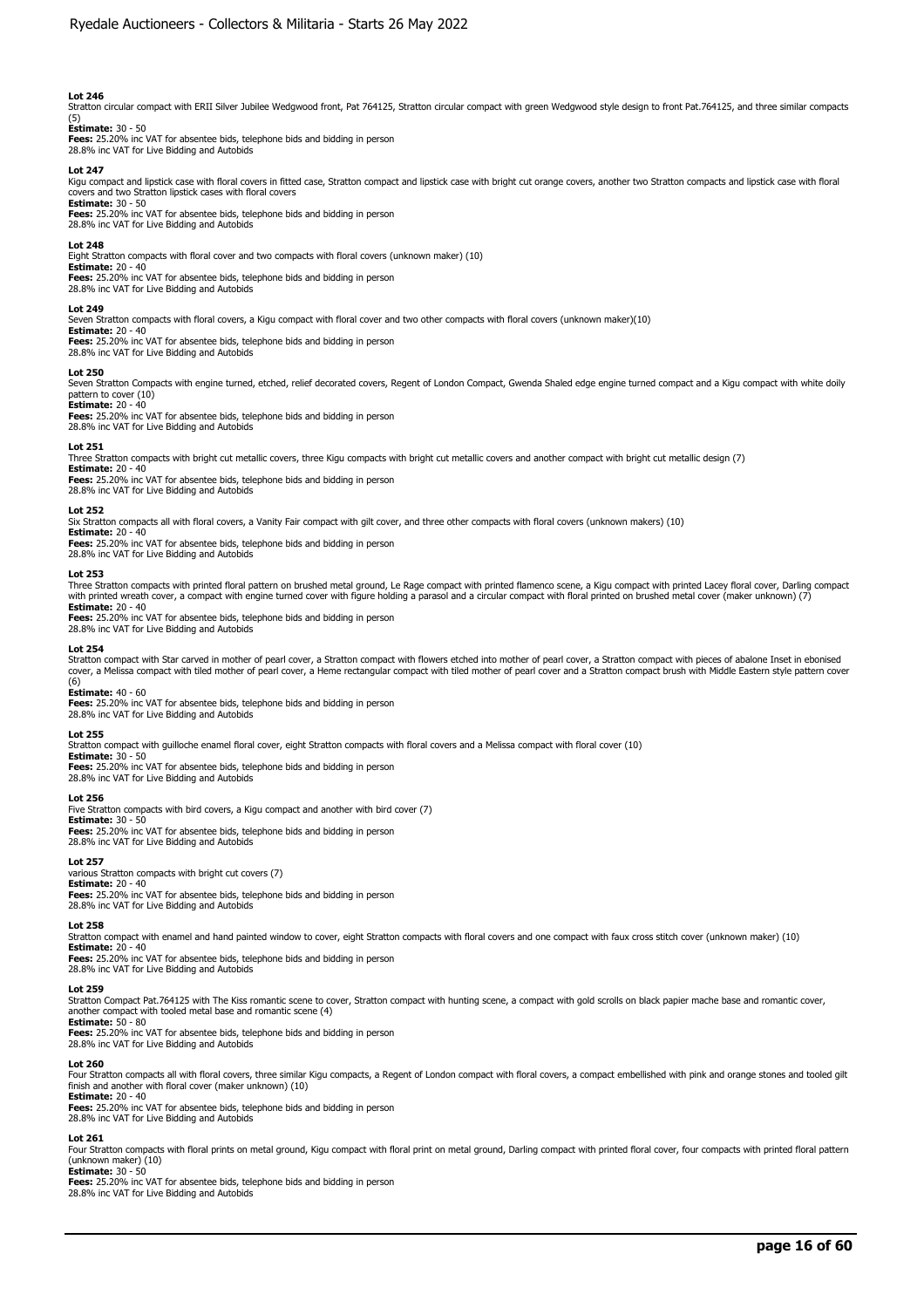Seven Stratton compacts with floral covers, a Melissa Compact with faux wood and floral cover and two compacts with floral covers (unknown maker) (10)

**Estimate:** 20 - 40 **Fees:** 25.20% inc VAT for absentee bids, telephone bids and bidding in person 28.8% inc VAT for Live Bidding and Autobids

# **Lot 263**

Stratton compacts with various Butterfly covers (7) **Estimate:** 20 - 40

**Fees:** 25.20% inc VAT for absentee bids, telephone bids and bidding in person 28.8% inc VAT for Live Bidding and Autobids

### **Lot 264**

Eight Stratton compacts with floral covers, two compacts with floral covers (unknown maker) (10) **Estimate:** 20 - 40

**Fees:** 25.20% inc VAT for absentee bids, telephone bids and bidding in person 28.8% inc VAT for Live Bidding and Autobids

### **Lot 265**

Eight Stratton compacts with floral covers and two Kigu compacts with floral covers (10)

**Estimate:** 20 - 40 **Fees:** 25.20% inc VAT for absentee bids, telephone bids and bidding in person 28.8% inc VAT for Live Bidding and Autobids

#### **Lot 266**

Two Stratton compacts with floral printon brushed metal cover Le Rage compact with printed metal cover, Zenette square compact with over painted floral pattern on brushed metal cover,<br>two Kigu compacts with printed floral **Estimate:** 20 - 40

**Fees:** 25.20% inc VAT for absentee bids, telephone bids and bidding in person 28.8% inc VAT for Live Bidding and Autobids

#### **Lot 267**

Three Stratton compacts with duck covers, two Stratton compacts with pheasant covers, one Stratton compact with swan cover and one Kigu compact with hummingbird cover (7)

**Estimate:** 20 - 40 **Fees:** 25.20% inc VAT for absentee bids, telephone bids and bidding in person 28.8% inc VAT for Live Bidding and Autobids

#### **Lot 268**

Seven Stratton compacts with engine turned, etched and relief covers, two Kigu compacts with engine turned covers and one unknown (10)

**Estimate:** 20 - 40

28.8% inc VAT for Live Bidding and Autobids

**Fees:** 25.20% inc VAT for absentee bids, telephone bids and bidding in person 28.8% inc VAT for Live Bidding and Autobids

#### **Lot 269**

Stratton compact with RMS QEII cover, an octagonal compact with subcontinent of India on green (maker unknown), Stratton square compact with ship cover, Gwenda compact with ship<br>print cover and painted base, two compact wi **Estimate:** 40 - 60

**Fees:** 25.20% inc VAT for absentee bids, telephone bids and bidding in person 28.8% inc VAT for Live Bidding and Autobids

#### **Lot 270**

Six Stratton compacts with floral covers, a Melissa compact with floral cover, three compacts with floral cover (maker unknown) (10)

**Estimate:** 20 - 40 **Fees:** 25.20% inc VAT for absentee bids, telephone bids and bidding in person

28.8% inc VAT for Live Bidding and Autobids

### **Lot 271**

Seven Stratton compacts with bird covers, a Mascot compact with flying duck cover (8)

**Estimate:** 30 - 50 **Fees:** 25.20% inc VAT for absentee bids, telephone bids and bidding in person

# **Lot 272**

Three Stratton compact with romantic scenes, a Mascot compact with cameo style cover, a Zenette compact with romantic scenes, two Kigu compacts with romantic scenes to cover, and two similar (makers unknown) (9) **Estimate:** 30 - 50

**Fees:** 25.20% inc VAT for absentee bids, telephone bids and bidding in person 28.8% inc VAT for Live Bidding and Autobids

#### **Lot 274**

War period imperial typewriter, manufactured in Leicester with patents in Britain, France, Italy and USA **Estimate:** 30 - 50

**Fees:** 25.20% inc VAT for absentee bids, telephone bids and bidding in person 28.8% inc VAT for Live Bidding and Autobids

## **Lot 275**

c.1930 mantel clock, EPNS hot water jug, cut glass bowl with pink hue on aluminium stand, musical Talent trinket box, handmade wood craft, Terry's of York chocolate box (empty) **Estimate:** 30 - 50 **Fees:** 25.20% inc VAT for absentee bids, telephone bids and bidding in person

28.8% inc VAT for Live Bidding and Autobids

# **Lot 276**

Ormond Bakelite hair dryer made in England, boxed GEC universal voltage travelling iron with instructions, wooden pierced Art Deco style picture frame **Estimate:** 25 - 35

**Fees:** 25.20% inc VAT for absentee bids, telephone bids and bidding in person<br>28.8% inc VAT for Live Bidding and Autobids

# **Lot 277**

Chrome base lamp with glass dome shade, with pink flame effect H17" **Estimate:** 30 - 40

**Fees:** 25.20% inc VAT for absentee bids, telephone bids and bidding in person 28.8% inc VAT for Live Bidding and Autobids

# **Lot 278**

Art Deco electric fire with geometric styling and spare fire elements, base 16" H17" **Estimate:** 80 - 120 **Fees:** 25.20% inc VAT for absentee bids, telephone bids and bidding in person 28.8% inc VAT for Live Bidding and Autobids

### **Lot 279**

Set of three lead crystal glass decanters of various styles **Estimate:** 30 - 40 **Fees:** 25.20% inc VAT for absentee bids, telephone bids and bidding in person 28.8% inc VAT for Live Bidding and Autobids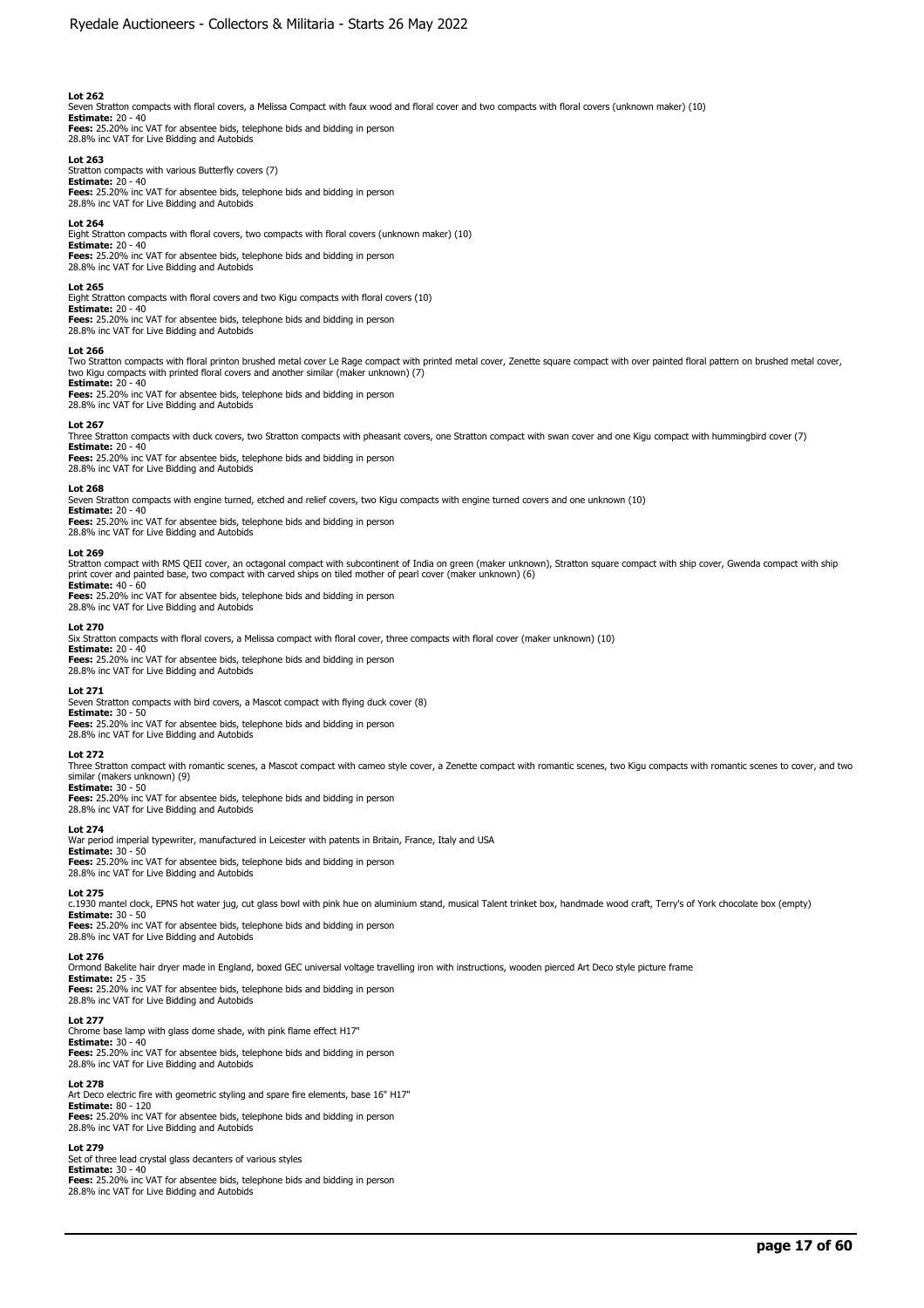Clear glass oil lamp vase, Art Deco Mary Gregory blue vase with painted picture depicting apple pickers **Estimate:** 40 - 60 **Fees:** 25.20% inc VAT for absentee bids, telephone bids and bidding in person 28.8% inc VAT for Live Bidding and Autobids

#### **Lot 281**

Art Deco bedroom set in green glass comprising tray, candlesticks, pin tray, and lidded jars **Estimate:** 60 - 80 **Fees:** 25.20% inc VAT for absentee bids, telephone bids and bidding in person

28.8% inc VAT for Live Bidding and Autobids

#### **Lot 282**

Esterbrouck Bakelite double inkwell and chrome handles, car mascot depicting dancing lady **Estimate:** 40 - 60 **Fees:** 25.20% inc VAT for absentee bids, telephone bids and bidding in person 28.8% inc VAT for Live Bidding and Autobids

# **Lot 283**

Art Deco style Poole pottery teapot **Estimate:** 20 - 30 **Fees:** 25.20% inc VAT for absentee bids, telephone bids and bidding in person 28.8% inc VAT for Live Bidding and Autobids

#### **Lot 284**

Art Deco style Poole pottery casserole in two tone colour **Estimate:** 20 - 30 **Fees:** 25.20% inc VAT for absentee bids, telephone bids and bidding in person 28.8% inc VAT for Live Bidding and Autobids

#### **Lot 285**

Art Deco style salt and pepper with suba-seal stamp and sugar bowl with stainless steel cover and lid

**Estimate:** 20 - 30 **Fees:** 25.20% inc VAT for absentee bids, telephone bids and bidding in person 28.8% inc VAT for Live Bidding and Autobids

#### **Lot 286**

Four Coca-Cola cheques c.1944, one date stamped Oct 8 1944, 2 Coca-Cola cardboard coasters and 2 Coca-Cola small paper bags **Estimate:** 20 - 40

**Fees:** 25.20% inc VAT for absentee bids, telephone bids and bidding in person 28.8% inc VAT for Live Bidding and Autobids

#### **Lot 287**

Ephemera relating to 1st Lt. Louise A Hohener of the 86th Evacuation Hospital stationed in Australia c.1945 inc. 2 Special Ration Books,letters of orders, a Kookaburra Officers Club Honorary Members card, etc. **Estimate:** 20 - 40

**Fees:** 25.20% inc VAT for absentee bids, telephone bids and bidding in person 28.8% inc VAT for Live Bidding and Autobids

#### **Lot 288**

Ephemera relating to US Air Force including a letter fo F/O Rufus C.Kauffman 4th Flight Group on an investigation into missing equipment, US Army Air Corps postal card book and a Chenille embroidery on wool jacket patch, etc **Estimate:** 20 - 40

**Fees:** 25.20% inc VAT for absentee bids, telephone bids and bidding in person 28.8% inc VAT for Live Bidding and Autobids

#### **Lot 289**

Ephemera relating to US Military inc. My Service Record for Pvt. Frank Everett Steele of the Medical Department of US Air Corps, an unwritten Life in the Service book, Signed envelope from<br>General Jacob L.Devers, Envelope **Estimate:** 20 - 40

**Fees:** 25.20% inc VAT for absentee bids, telephone bids and bidding in person 28.8% inc VAT for Live Bidding and Autobids

# **Lot 290**

Booklets,postcards and ephemera relating to WWII inc. a maintenance manual for Ford Model 2G8T Truck, colored dated events war map c.1944,etc.

**Estimate:** 20 - 40 **Fees:** 25.20% inc VAT for absentee bids, telephone bids and bidding in person

28.8% inc VAT for Live Bidding and Autobids

# **Lot 291**

Collection of newspapers from WWII, 5 British Edition of Yank, the Army Weekly 1942-45, Life Dec 1st 1941 & 14th May 1945, and other magazines **Estimate:** 20 - 40

**Fees:** 25.20% inc VAT for absentee bids, telephone bids and bidding in person 28.8% inc VAT for Live Bidding and Autobids

# **Lot 292**

Collection of 1950s movie posters inc. Bombs over London, Red Ball Express, Flight Nurse, Fury in the Sky, Purple Heart Diary,Corporal Dolan Goes A.W.O.L.,

**Estimate:** 80 - 100 **Fees:** 25.20% inc VAT for absentee bids, telephone bids and bidding in person 28.8% inc VAT for Live Bidding and Autobids

# **Lot 293**

Collection of French and English movie posters inc. Glory Brigade, Tora!Tora!Tora!, Berlin Operation Laser, El Que Se Fue(The One that Got Away),Spanish poster for A Stitch in Time with Norman Wisdom,etc

# **Estimate:** 50 - 80

**Fees:** 25.20% inc VAT for absentee bids, telephone bids and bidding in person 28.8% inc VAT for Live Bidding and Autobids

# **Lot 294**

Thank You Card from President Dwight D.Eisenhower **Estimate:** 30 - 50

## **Fees:** 25.20% inc VAT for absentee bids, telephone bids and bidding in person

28.8% inc VAT for Live Bidding and Autobids

# **Lot 295**

Framed music cover for G.I.Jive by Johnny Mercer, wood Army and a wood Navy cover for scrap book,C-47 & C-53 aircraft inspection and maintenance guide, Christmas Card to Captain<br>R.C.Hudson commanding U.S.S. Minneapolis in **Estimate:** 120 - 150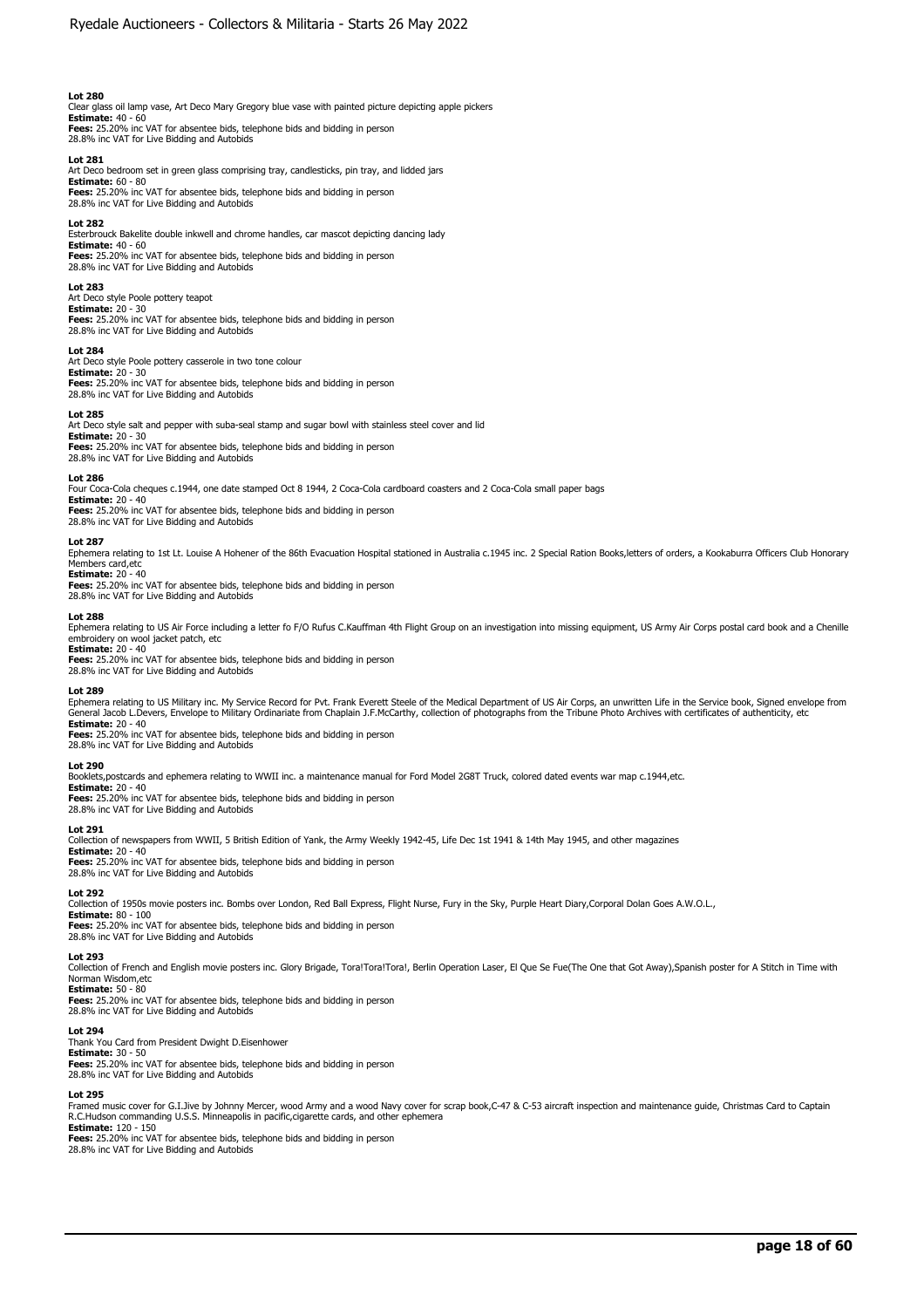Plastic cased Titanic movie cover with signatures from the main cast inc. Leonardo Di Caprio, Kate Winslet,Billy Zane,Kathy Bates,etc,and four screen shots from the movie

**Estimate:** 80 - 100 **Fees:** 25.20% inc VAT for absentee bids, telephone bids and bidding in person 28.8% inc VAT for Live Bidding and Autobids

### **Lot 297**

Cello taped picture of Joe Di Maggio with cello taped signature to picture, to photographs of signatures by Joe Di Maggio and other, Picture of US Navy men with signature from Bob Feller who is present, to tickers for the Boston Red Sox vs New York Yankees game of October 1 2010,

**Estimate:** 30 - 50 **Fees:** 25.20% inc VAT for absentee bids, telephone bids and bidding in person 28.8% inc VAT for Live Bidding and Autobids

#### **Lot 298**

USA WWII GI winter jeep coat with detachable hood, fully lined with faux fur, two hand warming pockets and two outer pockets with flaps, belt and fully lined sleeves, size L

**Estimate:** 180 - 200 **Fees:** 25.20% inc VAT for absentee bids, telephone bids and bidding in person

28.8% inc VAT for Live Bidding and Autobids

#### **Lot 299**

ATS Captain's formal tunic, with single breasted brass buttons, four outer pockets with buttons, ATS collar badge and three pips for captain, made by Hassan Mohamed Indian Tailor of Cairo, with lanyard

**Estimate:** 150 - 200 **Fees:** 25.20% inc VAT for absentee bids, telephone bids and bidding in person 28.8% inc VAT for Live Bidding and Autobids

#### **Lot 300**

Land army green wool pullover and a land army type short sleeve shirt **Estimate:** 200 - 250 **Fees:** 25.20% inc VAT for absentee bids, telephone bids and bidding in person 28.8% inc VAT for Live Bidding and Autobids

#### **Lot 301**

1942 Women's Land Army great coat, size 6, Height 5'3 - 5'4, Bust 34" -35", with double breasted buttons, two outer pockets with flaps, wool lined **Estimate:** 180 - 200

**Fees:** 25.20% inc VAT for absentee bids, telephone bids and bidding in person 28.8% inc VAT for Live Bidding and Autobids

# **Lot 302**

British parachutist jacket (sleeveless) 1942 pattern, dated 1946, Height 6'1 - 6'2, Bust 39" - 44" **Estimate:** 70 - 90

**Fees:** 25.20% inc VAT for absentee bids, telephone bids and bidding in person 28.8% inc VAT for Live Bidding and Autobids

#### **Lot 303**

Women's Royal Navy WREN officers great coat, (rare) with shoulder insignia, double breasted with brass buttons, silk lined with padded back panel, British Red Cross Society great coat with inscribed buttons, double breasted with red cotton lining.

**Estimate:** 450 - 500 **Fees:** 25.20% inc VAT for absentee bids, telephone bids and bidding in person 28.8% inc VAT for Live Bidding and Autobids

## **Lot 304**

Reproduction Luftwaffe dress jacket with concealed button fastenings, insignia to collar and lapels

**Estimate:** 80 - 100 **Fees:** 25.20% inc VAT for absentee bids, telephone bids and bidding in person 28.8% inc VAT for Live Bidding and Autobids

### **Lot 305**

Toskana of New York black leather aviators style leather jacket. Karl Ort aviation overall with insignia, Goodyear knitted zip up jumper and pair of leather jeep gloves

**Estimate:** 350 - 400 **Fees:** 25.20% inc VAT for absentee bids, telephone bids and bidding in person 28.8% inc VAT for Live Bidding and Autobids

#### **Lot 306**

United States Army officers blouse with zip front and two breast pockets, pair of trousers, United States officers Naval jacket with brass buttons and insignia, with one rank stripe to cuff, American Marine's blouse with corporal stripes and collar badges, button front and two outer breast pockets, American Air Force shirt with collar insignia **Estimate:** 250 - 300

**Fees:** 25.20% inc VAT for absentee bids, telephone bids and bidding in person 28.8% inc VAT for Live Bidding and Autobids

# **Lot 307**

Nurses skirt with blue and white stripe, nurses dress with button front and cuffs, Women's Royal Navy skirt, (scarce) Women's Air Force skirt (4) **Estimate:** 300 - 350

**Fees:** 25.20% inc VAT for absentee bids, telephone bids and bidding in person 28.8% inc VAT for Live Bidding and Autobids

# **Lot 308**

WWII electrical heated pair of aviation pilots trousers, pair of electrical heated inner boots, jacket liner and pair of electrical heated socks (4)

**Estimate:** 200 - 250 **Fees:** 25.20% inc VAT for absentee bids, telephone bids and bidding in person 28.8% inc VAT for Live Bidding and Autobids

# **Lot 309**

Regulation US Army overcoat of wool with silk lining, with double breasted buttons and belt, size 44L

**Estimate: 4**0 - 60<br>**Fees:** 25.20% inc VAT for absentee bids, telephone bids and bidding in person<br>28.8% inc VAT for Live Bidding and Autobids

## **Lot 310**

War time scarce flying summer suit to US Naval specification in khaki, and summer flying jacket, US Navy, size 42 (2) **Estimate:** 300 - 350

**Fees:** 25.20% inc VAT for absentee bids, telephone bids and bidding in person 28.8% inc VAT for Live Bidding and Autobids

#### **Lot 311**

St Blaize blue striped wool blazer, with coat of arms on breast pocket with dates 1929 - 30 - 31, S.T.C and A.C, Beau Brummel black wool blazer, with gold piping around trim and sleeve, breast pocket badge (2) **Estimate:** 80 - 100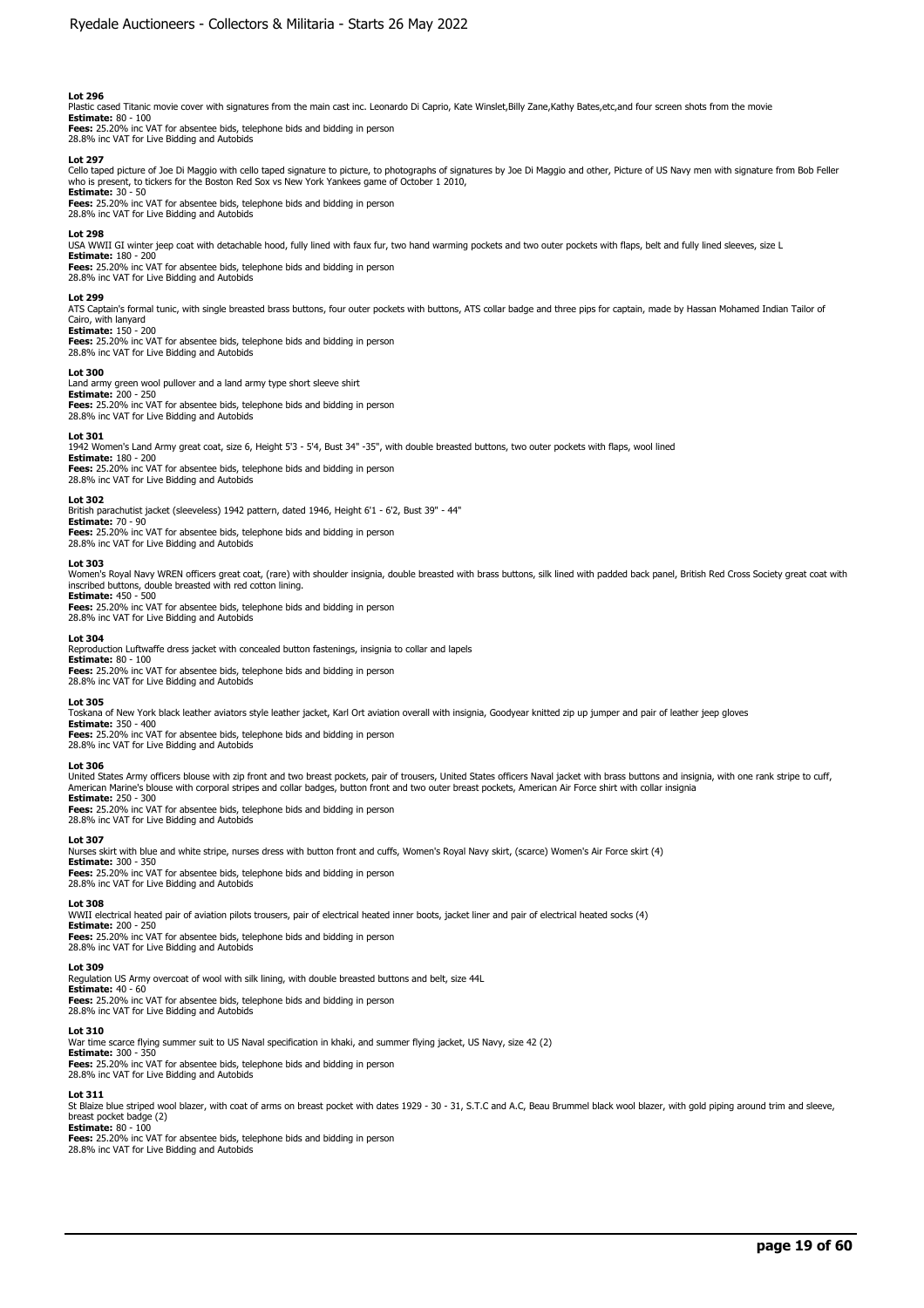Magee gents black evening coat with embroidered paisley design, size 42 regular, black evening type mac<br>**Estimate:** 20 - 40<br>**Fees:** 25.20% inc VAT for absentee bids, telephone bids and bidding in person

28.8% inc VAT for Live Bidding and Autobids **Lot 313** 

Black ladies evening coat with single button, black cotton liner, and heavy duty ladies winter jacket with double breasted button fastener, fleece lined with faux fur collar (2) **Estimate:** 40 - 60

**Fees:** 25.20% inc VAT for absentee bids, telephone bids and bidding in person 28.8% inc VAT for Live Bidding and Autobids

#### **Lot 314**

Pair of ladies coats, one cashmere, wool and polyester full length coat, size M, the other full length wool coat with winterized insulated liner (2) **Estimate:** 40 - 60

**Fees:** 25.20% inc VAT for absentee bids, telephone bids and bidding in person 28.8% inc VAT for Live Bidding and Autobids

#### **Lot 315**

Ten pairs of ladies shoes of various styles including court shoes, lace up ankle boots, brogues, etc (10) **Estimate:** 500 - 550 **Fees:** 25.20% inc VAT for absentee bids, telephone bids and bidding in person

28.8% inc VAT for Live Bidding and Autobids

## **Lot 316**

Seven pairs of war period/officers shoes of various sizes (7) **Estimate:** 300 - 350 **Fees:** 25.20% inc VAT for absentee bids, telephone bids and bidding in person 28.8% inc VAT for Live Bidding and Autobids

#### **Lot 317**

Female clothing including skirts, summer tops, blouses, one by Wahmaker, USA **Estimate:** 120 - 150

**Fees:** 25.20% inc VAT for absentee bids, telephone bids and bidding in person 28.8% inc VAT for Live Bidding and Autobids

### **Lot 317a**

Ladies floral shirt dress - unsized **Estimate:** 20 - 30 **Fees:** 25.20% inc VAT for absentee bids, telephone bids and bidding in person 28.8% inc VAT for Live Bidding and Autobids

#### **Lot 318**

Five blouses from Edwardian and Victorian era (5) **Estimate:** 150 - 200

**Fees:** 25.20% inc VAT for absentee bids, telephone bids and bidding in person 28.8% inc VAT for Live Bidding and Autobids

#### **Lot 319**

Twelve dresses of various styles and designs, ranging from war period to early Victorian, etc (12) **Estimate:** 350 - 400 **Fees:** 25.20% inc VAT for absentee bids, telephone bids and bidding in person 28.8% inc VAT for Live Bidding and Autobids

#### **Lot 320**

Ten dress trousers including period chinos, shooting breeks, etc **Estimate:** 30 - 50 **Fees:** 25.20% inc VAT for absentee bids, telephone bids and bidding in person 28.8% inc VAT for Live Bidding and Autobids

#### **Lot 321**

Seven shirts of various styles and makers, including two Hawaiian shirts, one made in Hawaii (7) **Estimate:** 30 - 40 **Fees:** 25.20% inc VAT for absentee bids, telephone bids and bidding in person 28.8% inc VAT for Live Bidding and Autobids

#### **Lot 322**

Seven shirts of various styles and makers, including Real Brook dress shirt (7) **Estimate:** 30 - 40 **Fees:** 25.20% inc VAT for absentee bids, telephone bids and bidding in person 28.8% inc VAT for Live Bidding and Autobids

#### **Lot 324**

Tweed waistcoat, silk lined with two outer pockets, moleskin front waistcoat with silk back, two outer pockets and leather buttons, Maban of Scotland woollen sleeveless cardigan with tartan

pattern, tank top (4)<br>**Estimate:** 20 - 30<br>**Fees:** 25.20% inc VAT for absentee bids, telephone bids and bidding in person 28.8% inc VAT for Live Bidding and Autobids

#### **Lot 325**

Haggar silk lined tweed jacket with single breast, outside breast pocket with flaps and two outer pockets, three buttons, size approx L, Burberry silk lined herring bone cotton jacket with single breasted, breast pocket and two outside pockets with flaps, two buttons, size approx L, tartan hacking jacket with single breasted, outside breast pocket and two outer pockets with<br>flaps, three buttons, lining decor

**Fees:** 25.20% inc VAT for absentee bids, telephone bids and bidding in person<br>28.8% inc VAT for Live Bidding and Autobids

#### **Lot 326**

Japanese full length kimono with printed pattern of fans in various styles, L150cm, approx W155cm from armpit to armpit

**Estimate:** 60 - 80 **Fees:** 25.20% inc VAT for absentee bids, telephone bids and bidding in person 28.8% inc VAT for Live Bidding and Autobids

# **Lot 327**

Three quarter length kimono with embroidered collar and lapels, with overall geometric pattern, shoulder to hem L110cm, armpit to armpit approx W59cm

**Estimate:** 40 - 60 **Fees:** 25.20% inc VAT for absentee bids, telephone bids and bidding in person 28.8% inc VAT for Live Bidding and Autobids

#### **Lot 328**

Silk wedding kimono with flowers and leaf embroidery, overall approx L140cm shoulder to hem, approx W62cm armpit to armpit **Estimate:** 120 - 150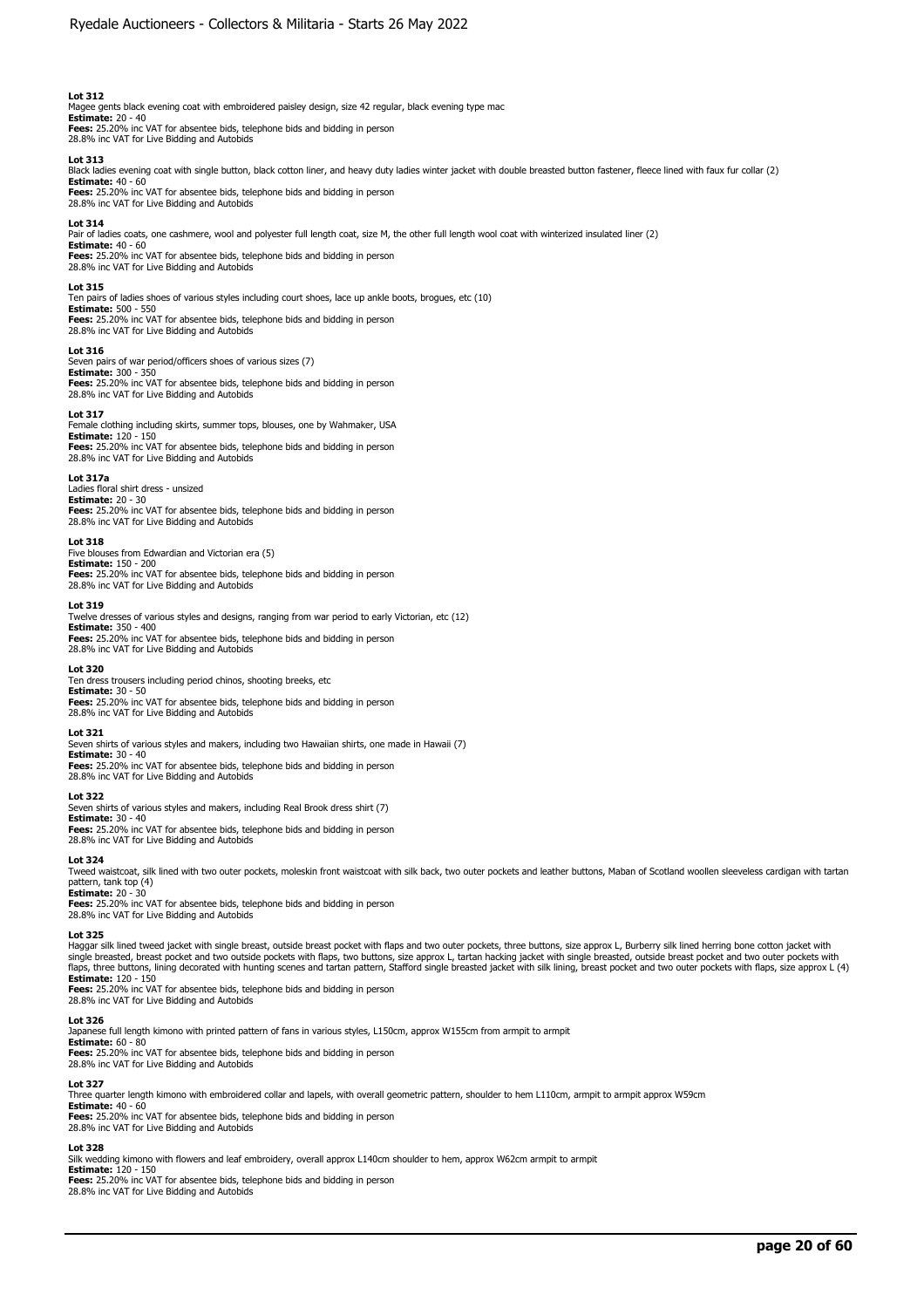Short kimono with half silk lining and geometric pattern, shoulder to hem L79cm, armpit to armpit approx W52cm **Estimate:** 40 - 60 **Fees:** 25.20% inc VAT for absentee bids, telephone bids and bidding in person

28.8% inc VAT for Live Bidding and Autobids

# **Lot 330**

Full length kimono made from heavy duty cotton, with linen lining across the shoulders, overall shoulder to hem L145cm approx armpit to armpit W56cm

**Estimate:** 60 - 80 **Fees:** 25.20% inc VAT for absentee bids, telephone bids and bidding in person 28.8% inc VAT for Live Bidding and Autobids

#### **Lot 331**

Kimono made from heavy duty cotton with geometric pattern and linen shoulder lining, approx L150cm, armpit to armpit W62cm<br>**Estimate:** 60 - 80

**Fees:** 25.20% inc VAT for absentee bids, telephone bids and bidding in person 28.8% inc VAT for Live Bidding and Autobids

### **Lot 332**

Japanese kendo haigama bamboo training samurai sword **Estimate:** 50 - 70 **Fees:** 25.20% inc VAT for absentee bids, telephone bids and bidding in person 28.8% inc VAT for Live Bidding and Autobids

#### **Lot 333**

Collection of crested ware pottery, including military WWI ambulance, the bomb dropped on Scarborough, City of London cenotaph, zeppelin, incendiary bomb dropped at Maldon 1915 from zeppelin by W.H Goss, etc (12) **Estimate:** 100 - 120

**Fees:** 25.20% inc VAT for absentee bids, telephone bids and bidding in person 28.8% inc VAT for Live Bidding and Autobids

#### **Lot 334**

Collection of kitchen ware, mainly in plastic, including salt and pepper cruet set, cake stand with plates, cheese, beaker, Wardonia shaving kit, Bakelite cigar case

**Estimate:** 80 - 100 **Fees:** 25.20% inc VAT for absentee bids, telephone bids and bidding in person 28.8% inc VAT for Live Bidding and Autobids

#### **Lot 335**

WWII military related items, including gas mask, water purifier, tin containing drinking water kit, clothes brush, Victory bell with Churchill, Stalin and Eisenhower, eye shield, eye protectors, etc **Estimate:** 250 - 280

**Fees:** 25.20% inc VAT for absentee bids, telephone bids and bidding in person 28.8% inc VAT for Live Bidding and Autobids

#### **Lot 336**

USA signalling SE-11 lamp, with accessories including goggles, spare bulbs, signal card book, etc **Estimate:** 150 - 180

**Fees:** 25.20% inc VAT for absentee bids, telephone bids and bidding in person 28.8% inc VAT for Live Bidding and Autobids

#### **Lot 337**

Morse code US signal lamp in original case with instructions and filters with signal bags **Estimate:** 150 - 180 **Fees:** 25.20% inc VAT for absentee bids, telephone bids and bidding in person

28.8% inc VAT for Live Bidding and Autobids

# **Lot 338**

Super ration type K, silk ties, dog tags, empty tin of Planter's cocktail peanuts, aviators glasses case, United States Breweries beer bottle etc **Estimate:** 90 - 120

**Fees:** 25.20% inc VAT for absentee bids, telephone bids and bidding in person 28.8% inc VAT for Live Bidding and Autobids

## **Lot 340**

Buckle and strap, webbing magazine pouch, two insignia, Pontefract cake tin **Estimate:** 30 - 40 **Fees:** 25.20% inc VAT for absentee bids, telephone bids and bidding in person 28.8% inc VAT for Live Bidding and Autobids

**Lot 341** 

Framed medal poster of decorations and medals awarded to the Royal Navy, Army and Air Force from 1793 onwards

**Estimate: 4**0 - 60<br>**Fees:** 25.20% inc VAT for absentee bids, telephone bids and bidding in person<br>28.8% inc VAT for Live Bidding and Autobids

#### **Lot 342**

Two sets of silver coffee spoons, one apostle style and one coffee bean style **Estimate:** 50 - 70 **Fees:** 25.20% inc VAT for absentee bids, telephone bids and bidding in person 28.8% inc VAT for Live Bidding and Autobids

#### **Lot 343**

Collection of German badges and medal ribbons (9) **Estimate:** 30 - 50 **Fees:** 25.20% inc VAT for absentee bids, telephone bids and bidding in person 28.8% inc VAT for Live Bidding and Autobids

#### **Lot 344**

Collection of three German badges and two embroidered clothing labels **Estimate:** 30 - 50

**Fees:** 25.20% inc VAT for absentee bids, telephone bids and bidding in person 28.8% inc VAT for Live Bidding and Autobids

# **Lot 345**

Collection of items including a telescopic sight, small brass canons, medals, a plain one ounce medal kit, brass buckle etc **Estimate:** 30 - 50

**Fees:** 25.20% inc VAT for absentee bids, telephone bids and bidding in person 28.8% inc VAT for Live Bidding and Autobids

### **Lot 346**

Box containing telescopic sight, badges, brass casings etc **Estimate:** 30 - 50 **Fees:** 25.20% inc VAT for absentee bids, telephone bids and bidding in person

28.8% inc VAT for Live Bidding and Autobids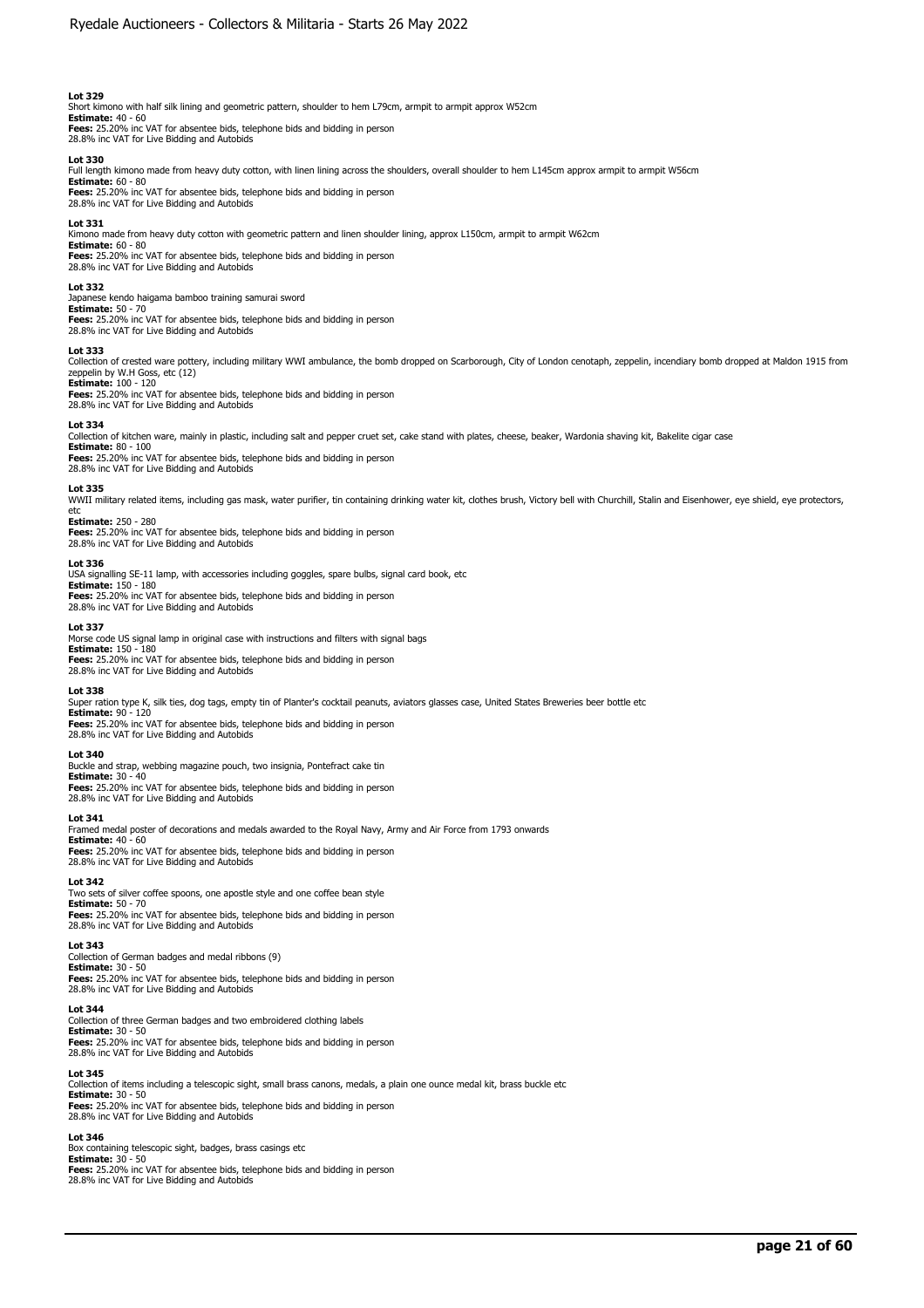WWII United States of America flag of stars and stripes, L290cm H144cm **Estimate:** 120 - 150 **Fees:** 25.20% inc VAT for absentee bids, telephone bids and bidding in person 28.8% inc VAT for Live Bidding and Autobids

#### **Lot 348**

Red Ensign , L268cm H130cm **Estimate:** 120 - 150 **Fees:** 25.20% inc VAT for absentee bids, telephone bids and bidding in person 28.8% inc VAT for Live Bidding and Autobids

#### **Lot 349**

Set of four tea towels commemorating bomber command, VE Day, Spitfire and the US 8th Airforce in East Anglia, a Reynolds wool tie, imported table damask set comprising table cloth and<br>napkins and a wooden barley twist cand

**Estimate:** 30 - 40 **Fees:** 25.20% inc VAT for absentee bids, telephone bids and bidding in person 28.8% inc VAT for Live Bidding and Autobids

## **Lot 350**

Bakelite white 332 telephone 1938 with memo drawer, professionally rewired for modern exchange **Estimate:** 200 - 220

**Fees:** 25.20% inc VAT for absentee bids, telephone bids and bidding in person 28.8% inc VAT for Live Bidding and Autobids

#### **Lot 351**

Bakelite black telephone 232, 1941 converted to modern exchange **Estimate:** 170 - 200

# **Fees:** 25.20% inc VAT for absentee bids, telephone bids and bidding in person 28.8% inc VAT for Live Bidding and Autobids

**Lot 352**  US military field surgeons tool kit (incomplete) in original case and a stethoscope (2) **Estimate:** 120 - 150 **Fees:** 25.20% inc VAT for absentee bids, telephone bids and bidding in person 28.8% inc VAT for Live Bidding and Autobids

#### **Lot 353**

First Aid kit for Aeronautics USA with contents **Estimate:** 120 - 150 **Fees:** 25.20% inc VAT for absentee bids, telephone bids and bidding in person 28.8% inc VAT for Live Bidding and Autobids

#### **Lot 355**

Gentleman's chrome toiletry set including soap dish, cologne jar, razor, talc, mirror etc. and a thermator (thermos flask) and a clothes brush/ shoe horn (3) **Estimate:** 30 - 50

**Fees:** 25.20% inc VAT for absentee bids, telephone bids and bidding in person 28.8% inc VAT for Live Bidding and Autobids

#### **Lot 356**

Cigar box containing three cigars by WM Penn the "mildest cigar ever made", and a novelty whisky bottle in the shape of a delivery van

**Estimate:** 30 - 40 **Fees:** 25.20% inc VAT for absentee bids, telephone bids and bidding in person 28.8% inc VAT for Live Bidding and Autobids

# **Lot 357**

Morris Oxford Crawley traveler half ton van workshop manual and a Junior pyrene chrome fire extinguisher made in England (2) **Estimate:** 20 - 40

**Fees:** 25.20% inc VAT for absentee bids, telephone bids and bidding in person 28.8% inc VAT for Live Bidding and Autobids

#### **Lot 358**

Boxed stationery bottle opener by Coca-Cola, a Bulley Beef bull tin opener and a novelty wooden table lamp in the shape of a boat (3) **Estimate:** 20 - 30

**Fees:** 25.20% inc VAT for absentee bids, telephone bids and bidding in person 28.8% inc VAT for Live Bidding and Autobids

### **Lot 359**

Silk Japanese flag 100cm 67cm, and a Sake cup with naval motif (2) **Estimate:** 50 - 60 **Fees:** 25.20% inc VAT for absentee bids, telephone bids and bidding in person 28.8% inc VAT for Live Bidding and Autobids

#### **Lot 360**

Collection of three cigarette cases including one engraved with a map of India and the Taj Mahal, one with a floral engraving and the rising sun of Japan inside, and one possibly made from a shot down aircraft (3) **Estimate:** 150 - 180

**Fees:** 25.20% inc VAT for absentee bids, telephone bids and bidding in person 28.8% inc VAT for Live Bidding and Autobids

# **Lot 361**

Collection of ephemera relating to mainly German items, inc. uniform, the Verisan home medical guide 1940, German phrase book, stamps, bookmark envelope etc

**Estimate:** 20 - 30 **Fees:** 25.20% inc VAT for absentee bids, telephone bids and bidding in person

28.8% inc VAT for Live Bidding and Autobids

# **Lot 362**

Collection of misc. militaria including 24ct gold plated props and wings USAAF tie pin, Dunhill lighter, original Japanese cigarettes, Japanese red cross badge etc **Estimate:** 120 - 150 **Fees:** 25.20% inc VAT for absentee bids, telephone bids and bidding in person 28.8% inc VAT for Live Bidding and Autobids

#### **Lot 363**

US military M.A. Co 1944 WW2 issue mess tin **Estimate:** 20 - 30 **Fees:** 25.20% inc VAT for absentee bids, telephone bids and bidding in person 28.8% inc VAT for Live Bidding and Autobids

### **Lot 364**

Collection of books relating to wartime inc. 'They were expendable' some volumes of 'History of the War', 'the Victory book', RAAF log etc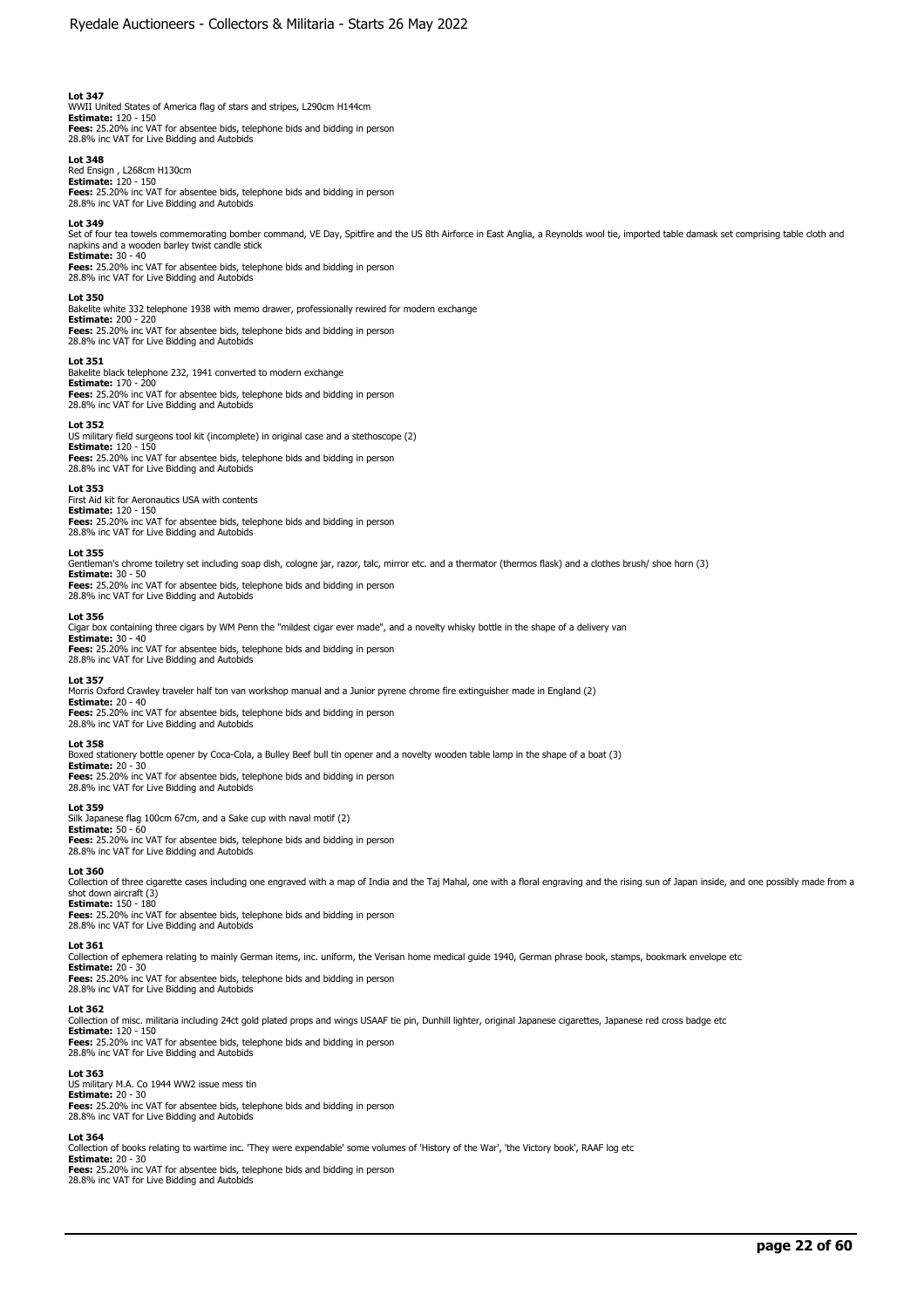WW2 period felt USAAF props and wings design pennant for Elgin Field Air base **Estimate:** 30 - 50 **Fees:** 25.20% inc VAT for absentee bids, telephone bids and bidding in person 28.8% inc VAT for Live Bidding and Autobids

#### **Lot 366**

Collection of militaria and collectables to inc. bakelite thermostat, Gruen empty watch box, Crusader green marbled propelling pencil/fountain pen double ended etc

**Estimate:** 20 - 30 **Fees:** 25.20% inc VAT for absentee bids, telephone bids and bidding in person 28.8% inc VAT for Live Bidding and Autobids

#### **Lot 367**

Indian silver bullion embroidered thread cushion cover in a design of map of India and the Taj Mahal, 41cm by 41cm **Estimate:** 120 - 150 **Fees:** 25.20% inc VAT for absentee bids, telephone bids and bidding in person 28.8% inc VAT for Live Bidding and Autobids

#### **Lot 368**

Moneybox cannon model, makers name Banthrico Inc. USA, brass US military crest wall plaque and a carved yew wood propeller with map of Australia crest (the Desert Hanna tree) **Estimate:** 20 - 30 **Fees:** 25.20% inc VAT for absentee bids, telephone bids and bidding in person

# 28.8% inc VAT for Live Bidding and Autobids

### **Lot 369**

Pair of Signal Corps US Army headphone recievers together with a U.S.E.D. Dietzgen Alidade in leather case **Estimate:** 30 - 50 **Fees:** 25.20% inc VAT for absentee bids, telephone bids and bidding in person 28.8% inc VAT for Live Bidding and Autobids

#### **Lot 370**

Pair of WW2 period USAAF leather gloves, pair wool socks, silk socks, detachable collars and a pair of dismounted canvas leggings 1938 pattern **Estimate:** 20 - 40

**Fees:** 25.20% inc VAT for absentee bids, telephone bids and bidding in person 28.8% inc VAT for Live Bidding and Autobids

**Lot 371**  1945 British WW2 khaki knapsack with straps **Estimate:** 20 - 30 **Fees:** 25.20% inc VAT for absentee bids, telephone bids and bidding in person 28.8% inc VAT for Live Bidding and Autobids

### **Lot 372**

British Military WW2 period pistol holster **Estimate:** 20 - 30

**Fees:** 25.20% inc VAT for absentee bids, telephone bids and bidding in person 28.8% inc VAT for Live Bidding and Autobids

**Lot 373** 

WW2 era US military gas mask (no filter) by Goodyear

**Estimate:** 20 - 30 **Fees:** 25.20% inc VAT for absentee bids, telephone bids and bidding in person 28.8% inc VAT for Live Bidding and Autobids

## **Lot 374**

US WW2 period military servicemans day bag **Estimate:** 20 - 30 **Fees:** 25.20% inc VAT for absentee bids, telephone bids and bidding in person 28.8% inc VAT for Live Bidding and Autobids

#### **Lot 375**

Pair of vintage brown leather 1962 ski boots (US size 42) **Estimate:** 20 - 40 **Fees:** 25.20% inc VAT for absentee bids, telephone bids and bidding in person 28.8% inc VAT for Live Bidding and Autobids

#### **Lot 376**

Pair of vintage size 8 tan leather brogues together with a pair of ankle length leather boots with leather sole and metal heels (size 7)

**Estimate:** 250 - 280 **Fees:** 25.20% inc VAT for absentee bids, telephone bids and bidding in person 28.8% inc VAT for Live Bidding and Autobids

#### **Lot 377**

Pair of vintage ladies crocodile caught shoes (approx. size 5) together with a pair of Joseph Antell evening shoes **Estimate:** 20 - 40<br>**Fees:** 25.20% inc VAT for absentee bids, telephone bids and bidding in person<br>28.8% inc VAT for Live Bidding and Autobids

### **Lot 378**

Pair of leather soled ski boots with lace and buckle fastener (size 6) **Estimate:** 10 - 20 **Fees:** 25.20% inc VAT for absentee bids, telephone bids and bidding in person<br>28.8% inc VAT for Live Bidding and Autobids

#### **Lot 379**

Three pairs of vintage ice skating shoes, with one set of blades **Estimate:** 200 - 250 **Fees:** 25.20% inc VAT for absentee bids, telephone bids and bidding in person 28.8% inc VAT for Live Bidding and Autobids

#### **Lot 380**

Early to mid C20th Hussars dress uniform in blue with gold braiding (waistcoat black with gold), possibly US military (label indistinct) **Estimate:** 250 - 280 **Fees:** 25.20% inc VAT for absentee bids, telephone bids and bidding in person 28.8% inc VAT for Live Bidding and Autobids

#### **Lot 381**

A mid C20th Captains QLR (Queens Lancashire Regt.) Officers mess dress with lapel insignia and embroidered bullion paratroopers wings **Estimate:** 40 - 60 **Fees:** 25.20% inc VAT for absentee bids, telephone bids and bidding in person 28.8% inc VAT for Live Bidding and Autobids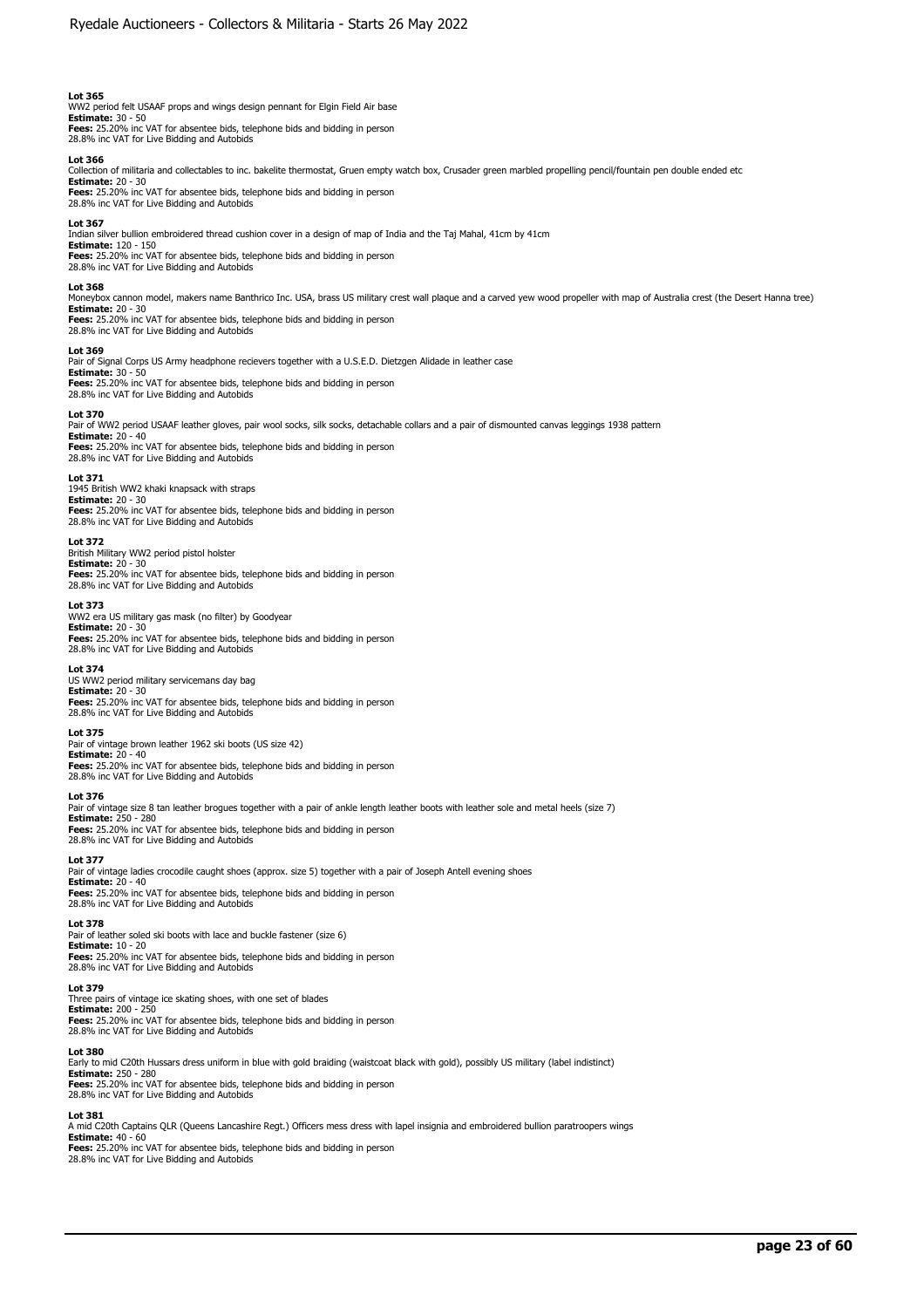Four WW2 era Garrison/Side caps **Estimate:** 200 - 250 **Fees:** 25.20% inc VAT for absentee bids, telephone bids and bidding in person 28.8% inc VAT for Live Bidding and Autobids

### **Lot 383**

Four WW2 period Garrison/Side caps **Estimate:** 30 - 50 **Fees:** 25.20% inc VAT for absentee bids, telephone bids and bidding in person 28.8% inc VAT for Live Bidding and Autobids

#### **Lot 384**

Woman's land army milking coat and a WWII US A-4 flight suit **Estimate:** 250 - 300 **Fees:** 25.20% inc VAT for absentee bids, telephone bids and bidding in person 28.8% inc VAT for Live Bidding and Autobids

### **Lot 385**

A Scottish regimental Officers (Captains) Jacket, four outer pockets with flaps and a pair of tartan trousers **Estimate:** 30 - 50

**Fees:** 25.20% inc VAT for absentee bids, telephone bids and bidding in person 28.8% inc VAT for Live Bidding and Autobids

#### **Lot 386**

Boxed as new WW2 period WAC V Command ladies skirt (size 16) **Estimate:** 120 - 150 **Fees:** 25.20% inc VAT for absentee bids, telephone bids and bidding in person 28.8% inc VAT for Live Bidding and Autobids

### **Lot 387**

WWII Pair of US Navy front flap fastening trousers with laced back (size 46)

**Estimate:** 60 - 80<br>**Fees:** 25.20% inc VAT for absentee bids, telephone bids and bidding in person<br>28.8% inc VAT for Live Bidding and Autobids

#### **Lot 388**

WW2 period Royal Navy Officers double breasted jacket and rank denoting Lt. **Estimate:** 30 - 50 **Fees:** 25.20% inc VAT for absentee bids, telephone bids and bidding in person 28.8% inc VAT for Live Bidding and Autobids

#### **Lot 389**

# WW2 era USAAF winter pullover size 42 **Estimate:** 200 - 250

**Fees:** 25.20% inc VAT for absentee bids, telephone bids and bidding in person 28.8% inc VAT for Live Bidding and Autobids

### **Lot 390**

British military WW2 period red and gold pennant, possibly Grenadier Guards **Estimate:** 20 - 30 **Fees:** 25.20% inc VAT for absentee bids, telephone bids and bidding in person 28.8% inc VAT for Live Bidding and Autobids

#### **Lot 391**

ection of various LPs inc. Abba, Wings, Rolling Stones, Simon and Garfunkel, Meatloaf etc

**Estimate:** 30 - 50

**Fees:** 25.20% inc VAT for absentee bids, telephone bids and bidding in person 28.8% inc VAT for Live Bidding and Autobids

# **Lot 392**

Boxed copy of the Beatles BBC archives 1962-1970 with associated ephemera **Estimate:** 30 - 50

**Fees:** 25.20% inc VAT for absentee bids, telephone bids and bidding in person 28.8% inc VAT for Live Bidding and Autobids

#### **Lot 393**

14 Beatles albums inc. Revolver, Rubber Soul, Help, the White Album (no. 0052174), Let it Be, Abbey Road (with offset Apple logo to sleeve), Sgt. Peppers Lonely Hearts Club Band (complete with cutouts) etc

**Estimate:** 80 - 120

**Fees:** 25.20% inc VAT for absentee bids, telephone bids and bidding in person 28.8% inc VAT for Live Bidding and Autobids

#### **Lot 394**

Two side plates, featuring photos of the Beatles members, copy of a Hard Days night LP and other associated Beatles ephemera, cuttings etc

**Estimate:** 30 - 50 **Fees:** 25.20% inc VAT for absentee bids, telephone bids and bidding in person 28.8% inc VAT for Live Bidding and Autobids

#### **Lot 395**

A Beatles Poster for the Royal Hall in Harrogate, Friday 8th of March 1963. Green lettering on paper background. Framed and glazed. Poster size 71cm x 45.5cm. In very good condition with signs of previous rolling, some very minor crinkling to the front and slight discolouration on the very edges. The rear of the poster has some staining and discolouration mainly to the top section.

The poster was given to the Harrogate based vendor in the early 1980s as a gift by a colleague who had worked at the Royal Hall at the time of the concert. At that point it had been rolled up and was later framed. **Estimate:** 500 - 1000

**Fees:** 25.20% inc VAT for absentee bids, telephone bids and bidding in person 28.8% inc VAT for Live Bidding and Autobids

#### **Lot 396**

Hand crafted wooden mahogany model of US AAF B29 super fortress Enola Gay the atomic bomber by Hand Crafted Models, L44cm

**Estimate:** 40 - 60 **Fees:** 25.20% inc VAT for absentee bids, telephone bids and bidding in person

28.8% inc VAT for Live Bidding and Autobids

# **Lot 397**

Boxed as new bush master puter hip flask with funnel featuring a brace of woodcock and a tartan covered set of 4 stainless steel tot cups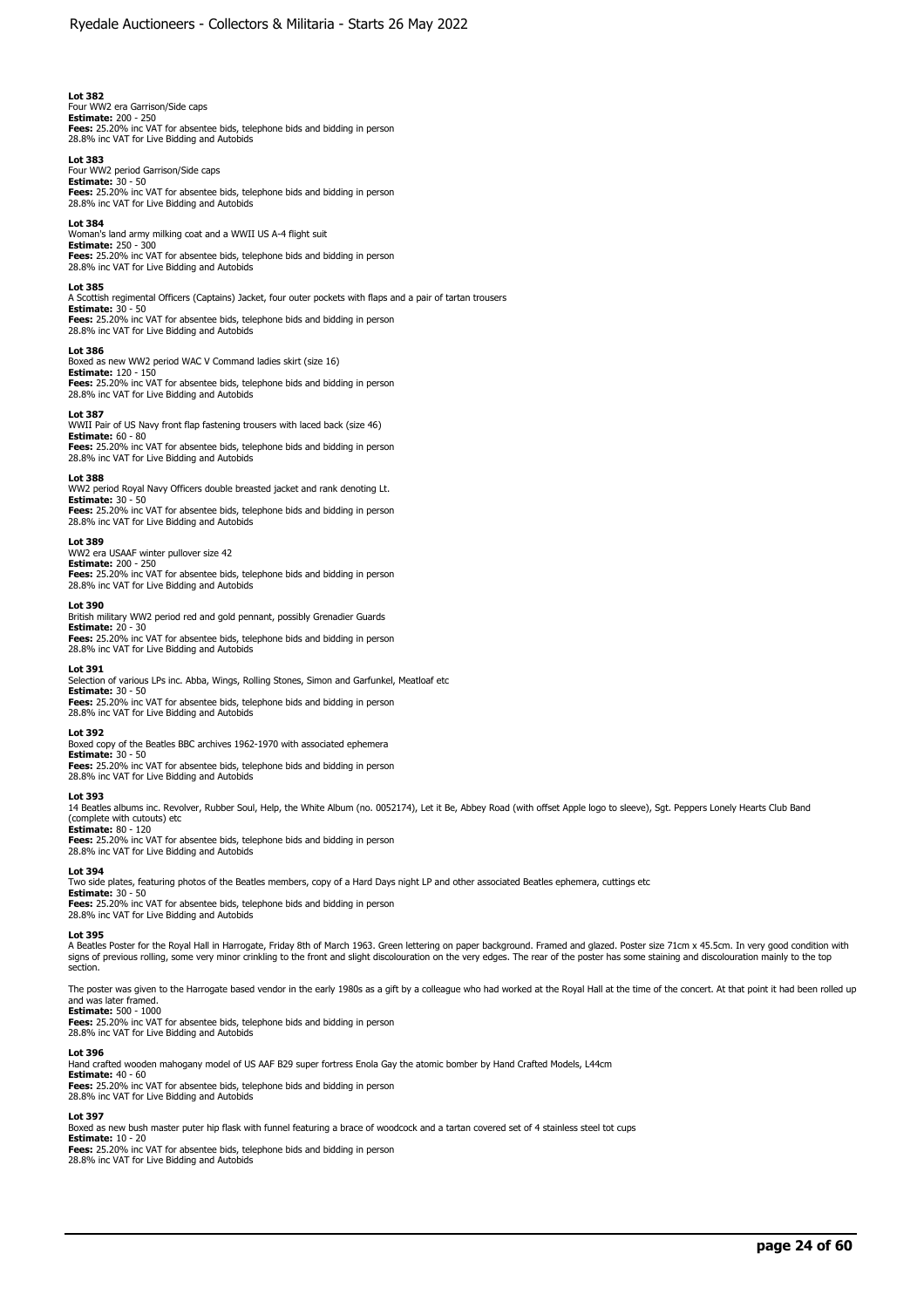Military volt meter with crowsfoot arrow in webbing pouch<br>**Estimate:** 10 - 20<br>**Fees:** 25.20% inc VAT for absentee bids, telephone bids and bidding in person 28.8% inc VAT for Live Bidding and Autobids

#### **Lot 399**

Alpine style walking stick with sheep's horn and metal collar L127cm, and another smaller walking stick with silver hallmarked collar (2)

**Estimate:** 20 - 30 **Fees:** 25.20% inc VAT for absentee bids, telephone bids and bidding in person 28.8% inc VAT for Live Bidding and Autobids

#### **Lot 400**

Set of seven walking canes four with metal mounted handles and metal collars **Estimate:** 20 - 30

**Fees:** 25.20% inc VAT for absentee bids, telephone bids and bidding in person 28.8% inc VAT for Live Bidding and Autobids

#### **Lot 401**

C19th Indian Bazu upper arm guard with engraved pattern of a fish with gilt detail

# **Estimate:** 300 - 400 **Fees:** 25.20% inc VAT for absentee bids, telephone bids and bidding in person

28.8% inc VAT for Live Bidding and Autobids

## **Lot 402**

Pair of Indo-Persian c.C17th iron lower leg guards with engraved detail of fighting figures with various scroll work birds with dimbled knee sections L36cm **Estimate:** 500 - 700 **Fees:** 25.20% inc VAT for absentee bids, telephone bids and bidding in person

28.8% inc VAT for Live Bidding and Autobids

#### **Lot 403**

Quality pair of leather artillery saddlebags with side pockets and brass buckles, stamped 1904 with other numbers **Estimate:** 80 - 120

**Fees:** 25.20% inc VAT for absentee bids, telephone bids and bidding in person 28.8% inc VAT for Live Bidding and Autobids

#### **Lot 404**

W. J. Bowman & Sons bullet press and re-loader **Estimate:** 30 - 50 **Fees:** 25.20% inc VAT for absentee bids, telephone bids and bidding in person

28.8% inc VAT for Live Bidding and Autobids

# **Lot 405**

Two pairs of vintage brown leather military gaiters and military dress belt (3) **Estimate:** 10 - 20 **Fees:** 25.20% inc VAT for absentee bids, telephone bids and bidding in person 28.8% inc VAT for Live Bidding and Autobids

#### **Lot 406**

Pair of Italian style C19th steel articulated gauntlets **Estimate:** 650 - 700 **Fees:** 25.20% inc VAT for absentee bids, telephone bids and bidding in person 28.8% inc VAT for Live Bidding and Autobids

#### **Lot 407**

Britain's 1953 Queen Elizabeth II gold coronation coach and 2 Coldstream sentry guards with sentry posts.

**Estimate:** 20 - 30 **Fees:** 25.20% inc VAT for absentee bids, telephone bids and bidding in person 28.8% inc VAT for Live Bidding and Autobids

#### **Lot 408**

19th century WILKINSON, SHEFFIELD "LIBERTY" Bowie knife. 16cm (6 ¼ ") clip point steel blade with faceted back edge. Black gutta-percha grip decorated each side with figure of Liberty<br>and "LIBERTY" legend. Stamped on ricas

**Fees:** 25.20% inc VAT for absentee bids, telephone bids and bidding in person 28.8% inc VAT for Live Bidding and Autobids

#### **Lot 409**

Antique American Frontier/Plainsman knife. 10" single edge steel blade with antler grip. Overall length 16.5"

**Estimate:** 100 - 150

**Fees:** 25.20% inc VAT for absentee bids, telephone bids and bidding in person<br>28.8% inc VAT for Live Bidding and Autobids

### **Lot 410**

Antique SNAKE BRAND (Samuel Kitchin, Sheffield) large hunting/machete/Bowie knife. 14 inch steel blade. Black grip, both sides inlaid with applied individual white metal figures, comprising<br>four dogs, two huntsmen and a st **Estimate:** 100 - 150

**Fees:** 25.20% inc VAT for absentee bids, telephone bids and bidding in person 28.8% inc VAT for Live Bidding and Autobids

# **Lot 411**

Triangular form socket bayonet with 17" blade stamped with Indian style markings<br>**Estimate:** 30 - 50<br>**Fees:** 25.20% inc VAT for absentee bids, telephone bids and bidding in person

28.8% inc VAT for Live Bidding and Autobids

### **Lot 412**

Saudi Arabian decorative presentation style sword with plated blade and gilt hilt, with similar scabbard **Estimate:** 150 - 200

**Fees:** 25.20% inc VAT for absentee bids, telephone bids and bidding in person 28.8% inc VAT for Live Bidding and Autobids

#### **Lot 413**

Masonic style ceremonial sword with 28 inch straight blade brass cross piece and swollen wire bound leather grip complete with leather and brass mounted scabbard

**Estimate:** 100 - 150 **Fees:** 25.20% inc VAT for absentee bids, telephone bids and bidding in person 28.8% inc VAT for Live Bidding and Autobids

# **Lot 414**

Chinese sword, 26 1/2" double edged blade, cross piece inset with shagreen mounts and carved rib grip complete with sheath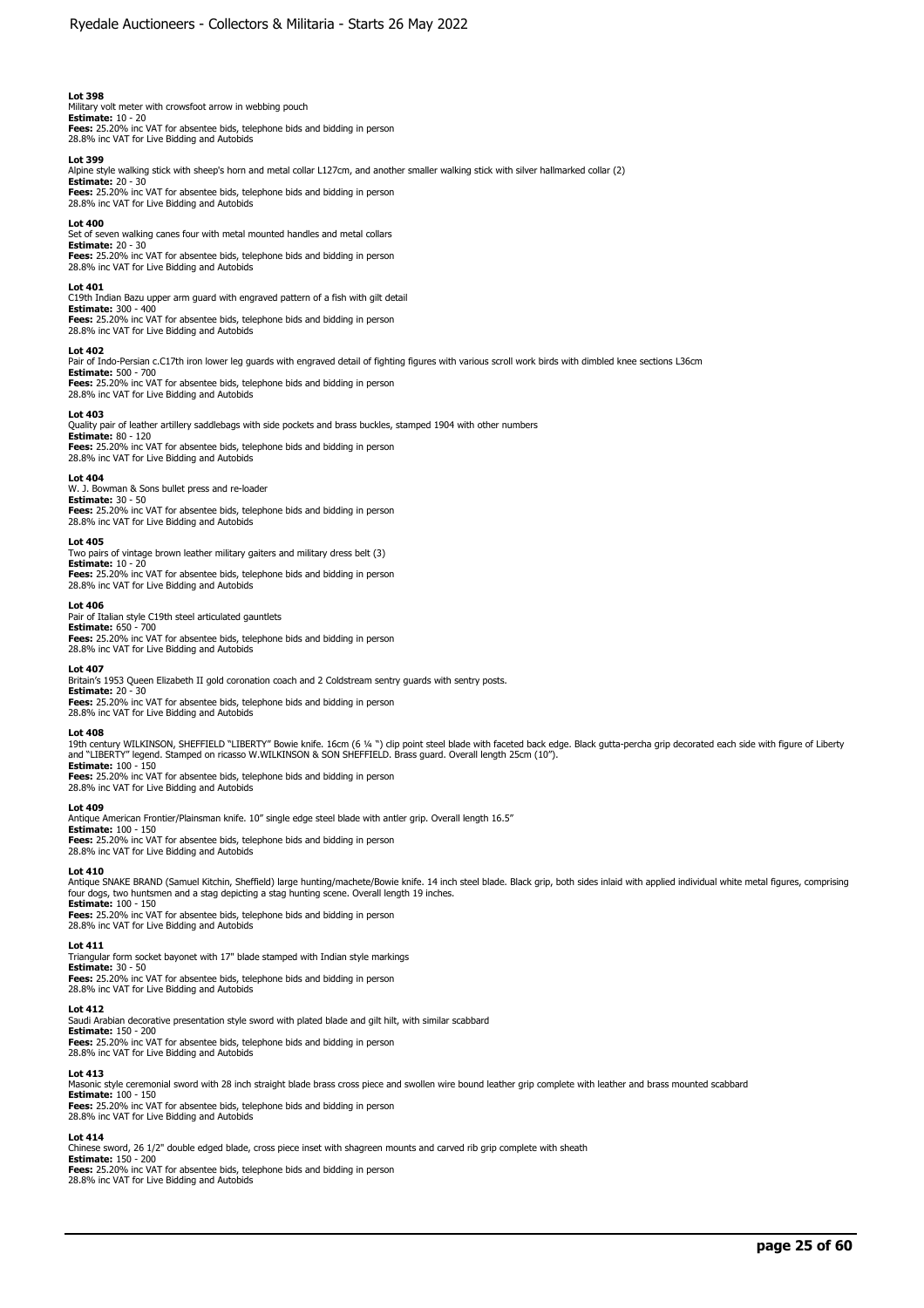Homemade Saxon broadsword, blade L30", overall L40" **Estimate:** 10 - 30 **Fees:** 25.20% inc VAT for absentee bids, telephone bids and bidding in person 28.8% inc VAT for Live Bidding and Autobids

#### **Lot 416**

Military ammo box without lid containing number of tools for repairing and servicing tanks, including oversized tap drilling set - from Catterick Camp

**Estimate:** 10 - 20 **Fees:** 25.20% inc VAT for absentee bids, telephone bids and bidding in person 28.8% inc VAT for Live Bidding and Autobids

#### **Lot 417**

Registered Firearms Dealer only - Deactivated Belgian 12 bore side by side side-lock shotgun with 30 inch barrels Serial No. 79008, deactivation certification 3/11/15 (RFD only) **Estimate:** 70 - 100

**Fees:** 25.20% inc VAT for absentee bids, telephone bids and bidding in person 28.8% inc VAT for Live Bidding and Autobids

#### **Lot 418**

Registered Firearms Dealer Only - Deactivated 12 bore Charles Osborne side-by-side shotgun with 30 inch barrels Serial No. 60258, deactivation certification 29/01/08 (RFD only)

# **Estimate:** 60 - 80

**Fees:** 25.20% inc VAT for absentee bids, telephone bids and bidding in person 28.8% inc VAT for Live Bidding and Autobids

#### **Lot 419**

Logun Hacksaw .177 pre-charge pneumatic air rifle with walnut thumb hole stock serial no. 007819 and Walther 3-9x40 scope

**Estimate:** 350 - 375 **Fees:** 25.20% inc VAT for absentee bids, telephone bids and bidding in person 28.8% inc VAT for Live Bidding and Autobids

#### **Lot 420**

U.S Civil War Burnside Cavalry Carbine 5th MODEL with saddle bar and ring, .54cal 20 inch barrel stamped Cast Steel 1862 and with folding rear sight. Lockplate stamped Burnside Rifle Co<br>Providence = R.1. Top of frame stamp **Estimate:** 1200 - 1600

**Fees:** 25.20% inc VAT for absentee bids, telephone bids and bidding in person 28.8% inc VAT for Live Bidding and Autobids

Lot 421<br>U.S Army 1816 Pattern Civil War Percussion Conversion Musket a scarce .69cal smoothbore 1816 pattern US musket, lock plate stamped vertically Springfield 1827 on the tail and US with<br>faint eagle forward of the hamm

**Estimate:** 800 - 1200 **Fees:** 25.20% inc VAT for absentee bids, telephone bids and bidding in person 28.8% inc VAT for Live Bidding and Autobids

**Lot 422**  Scarce dog lock musket with 51 1/2" barrel with brass mounts and brass tipped wooden ramrod **Estimate:** 300 - 500

**Fees:** 25.20% inc VAT for absentee bids, telephone bids and bidding in person 28.8% inc VAT for Live Bidding and Autobids

#### **Lot 423**

C19th Indian percussion cap musket with 38 1/2" barrel, steel ramrod, half stocked, with brass mounts, barrel engraved with Indian markings

**Estimate:** 40 - 60 **Fees:** 25.20% inc VAT for absentee bids, telephone bids and bidding in person 28.8% inc VAT for Live Bidding and Autobids

#### **Lot 424**

Percussion cap Enfield three band tower musket with 38" barrel complete with ramrod, the lock engraved with Crowned VR 1859 tower various proof marks to the barrel, faint broad arrow WD stamp to the stock and brass mounts, the butt plate marks 18-3 228 (possible Royal Irish regiment) **Estimate:** 300 - 500

# **Fees:** 25.20% inc VAT for absentee bids, telephone bids and bidding in person

28.8% inc VAT for Live Bidding and Autobids

# **Lot 426**

Reme unusual tambourine with Reme crest and ceramic body **Estimate:** 0 - 0 **Fees:** 25.20% inc VAT for absentee bids, telephone bids and bidding in person 28.8% inc VAT for Live Bidding and Autobids

#### **Lot 427**

Selection of Japanese WW2 period medals and badges, mainly Red Cross with a select few other

**Estimate:** 70 - 100<br>**Fees:** 25.20% inc VAT for absentee bids, telephone bids and bidding in person<br>28.8% inc VAT for Live Bidding and Autobids

#### **Lot 428**

WW2 period silk parachute (dimensions unknown and no rig) together with an Irvin Air Chute parachute type harness, no. 552

**Estimate:** 300 - 350 **Fees:** 25.20% inc VAT for absentee bids, telephone bids and bidding in person 28.8% inc VAT for Live Bidding and Autobids

# **Lot 429**

Selection of vintage militaria and other collectables including two pairs of spurs, WW2 period cutting saw on articulated link chain, anti gas Mk II eyeshields, commemorative medals, axe<br>he**ad, two t**ins pipe tobacco with

**Fees:** 25.20% inc VAT for absentee bids, telephone bids and bidding in person 28.8% inc VAT for Live Bidding and Autobids

#### **Lot 430**

Durham Light Infantry WW2 period swagger stick, L70cm **Estimate:** 20 - 30 **Fees:** 25.20% inc VAT for absentee bids, telephone bids and bidding in person

28.8% inc VAT for Live Bidding and Autobids

# **Lot 431**

Three vintage military camp beds (two UK, one US) **Estimate:** 20 - 30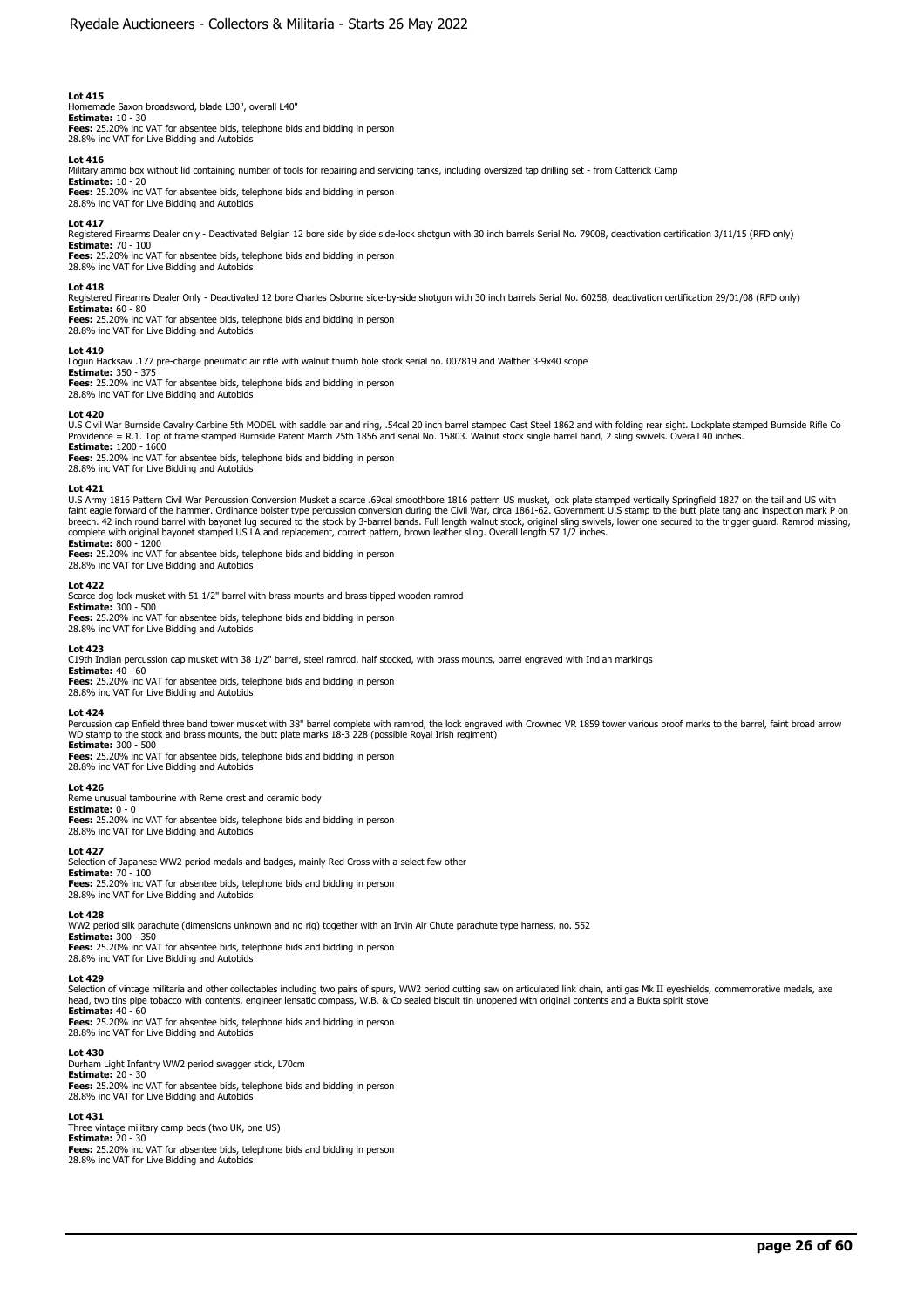c1970s Tokyo Keiki Gyro Compass Azimuth Circle in original case **Estimate:** 20 - 30 **Fees:** 25.20% inc VAT for absentee bids, telephone bids and bidding in person 28.8% inc VAT for Live Bidding and Autobids

#### **Lot 433**

C19th black japanned metal and brass nautical octant, set in original wooden case , makers label within box indistinct

**Estimate:** 60 - 100 **Fees:** 25.20% inc VAT for absentee bids, telephone bids and bidding in person 28.8% inc VAT for Live Bidding and Autobids

### **Lot 434**

c1930s cased cartographers rolling rule by Henry Hughes and Sons, central cartouche on case inscribed, 'The Incorporated Thames Nautical Training College, HMS Worcester Port of London,<br>Seamanship Section 3A, First Prize aw **Estimate:** 30 - 50 **Fees:** 25.20% inc VAT for absentee bids, telephone bids and bidding in person

28.8% inc VAT for Live Bidding and Autobids

#### **Lot 435**

Vintage WW2 era first aid kit box with original contents **Estimate:** 20 - 30 **Fees:** 25.20% inc VAT for absentee bids, telephone bids and bidding in person 28.8% inc VAT for Live Bidding and Autobids

### **Lot 436**

WW2 period tan painted ships lantern, acid etched mark to glass AP 199B CB 1944, H47cm **Estimate:** 20 - 40

**Fees:** 25.20% inc VAT for absentee bids, telephone bids and bidding in person 28.8% inc VAT for Live Bidding and Autobids

#### **Lot 437**

WW2 period Tel Sig Mk VI Snipers three drawer brass and leather telescope set with high eyepiece lens but also comes with low lens in separate leather case. Marked Tel Sig Mk VI also GS, HCR & Son Ltd, No. 6245, OS 717 GA with broad arrow. **Estimate:** 70 - 100

**Fees:** 25.20% inc VAT for absentee bids, telephone bids and bidding in person 28.8% inc VAT for Live Bidding and Autobids

### **Lot 438**

Henry Hughes and Sons WW2 period Marine Distance Meter Patt. 703 in original box **Estimate:** 20 - 30

**Fees:** 25.20% inc VAT for absentee bids, telephone bids and bidding in person 28.8% inc VAT for Live Bidding and Autobids

#### **Lot 439**

Wigzells Patent Atmospheric Type Sea Sounding Instrument in original box **Estimate:** 20 - 30<br>**Fees:** 25.20% inc VAT for absentee bids, telephone bids and bidding in person<br>28.8% inc VAT for Live Bidding and Autobids

#### **Lot 440**

WW2 period leather pilots aviation cap **Estimate:** 30 - 50

**Fees:** 25.20% inc VAT for absentee bids, telephone bids and bidding in person 28.8% inc VAT for Live Bidding and Autobids

### **Lot 441**

British military 1903 pattern leather five puch bandolier, probably WW1 **Estimate:** 40 - 60

**Fees:** 25.20% inc VAT for absentee bids, telephone bids and bidding in person 28.8% inc VAT for Live Bidding and Autobids

#### **Lot 442**

Mid C20th British military Calibrators Crystal No. 10 ZA 32171, for use with wireless set 62

**Estimate:** 20 - 30<br>**Fees:** 25.20% inc VAT for absentee bids, telephone bids and bidding in person<br>28.8% inc VAT for Live Bidding and Autobids

#### **Lot 443**

C19th Solid bronze cast bell (very heavy) H30cm, together with a smaller early C20th cast metal bell **Estimate:** 150 - 200 **Fees:** 25.20% inc VAT for absentee bids, telephone bids and bidding in person

# 28.8% inc VAT for Live Bidding and Autobids

**Lot 444**  Pair of WW2 era leather dispatch riders style boots, size 9 **Estimate:** 40 - 60 **Fees:** 25.20% inc VAT for absentee bids, telephone bids and bidding in person 28.8% inc VAT for Live Bidding and Autobids

#### **Lot 445**

WW2 period British Air Ministry or RAF observers compass type O6.A with original box **Estimate:** 50 - 80 **Fees:** 25.20% inc VAT for absentee bids, telephone bids and bidding in person 28.8% inc VAT for Live Bidding and Autobids

#### **Lot 446**

The Wipers Times: A Facsimile Reprint of the Trench Magazines, pub. Herbert Jenkins Ltd 1918 - signed ownership in flyleaf T.S. Bustard, Liele Jan 1919, 10th Sqn R.H.F. Also included is a Clan Maclean Balmoral bonnet.

**Estimate:** 30 - 50 **Fees:** 25.20% inc VAT for absentee bids, telephone bids and bidding in person 28.8% inc VAT for Live Bidding and Autobids

### **Lot 447**

WW2 period black metal ships gimbal compass, a brass case for a gimbal compass and a brass ships barometer

**Estimate:** 40 - 60 **Fees:** 25.20% inc VAT for absentee bids, telephone bids and bidding in person 28.8% inc VAT for Live Bidding and Autobids

#### **Lot 448**

Mid C20th brass ships clock, Roman Numerals on printed card face, diameter of face 16cm (hinge A/F) **Estimate:** 20 - 40 **Fees:** 25.20% inc VAT for absentee bids, telephone bids and bidding in person 28.8% inc VAT for Live Bidding and Autobids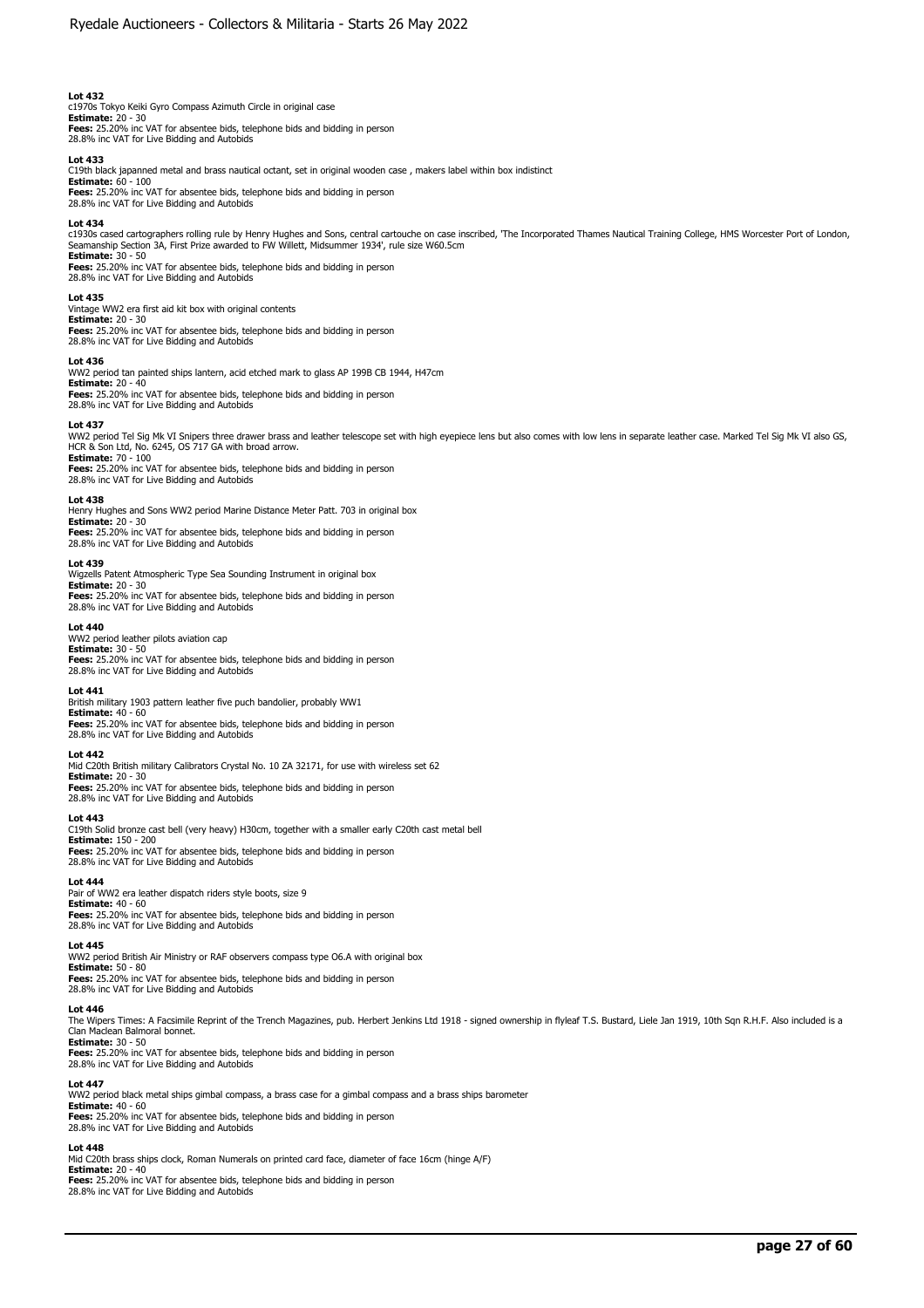Selection of WW2 era bags and hats etc, including Khaki kit bag, leather dispatch riders satchel, tin ammo box, respirator bag and three Navy caps (RNSA, RNXS and Petty Officers)

**Estimate:** 60 - 100 **Fees:** 25.20% inc VAT for absentee bids, telephone bids and bidding in person 28.8% inc VAT for Live Bidding and Autobids

### **Lot 450**

Selection of WW2 period militaria including under respirator spectacles with original case and box, Acme Referee whistle, Hudson 1945 whistle with broad arrow, leather belt pouch full of pellets and two Jack Knives (one by Joseph Westby)

**Estimate:** 50 - 80 **Fees:** 25.20% inc VAT for absentee bids, telephone bids and bidding in person 28.8% inc VAT for Live Bidding and Autobids

#### **Lot 451**

Pair of WW1 British issue blue enamel water bottles in wool webbing **Estimate:** 30 - 50 **Fees:** 25.20% inc VAT for absentee bids, telephone bids and bidding in person 28.8% inc VAT for Live Bidding and Autobids

## **Lot 452**

WW2 era Deep Sea Scouts wrist band, etched to rear of emblem Wtr. W. P. Bell MX 614776. R.N. **Estimate:** 20 - 40

**Fees:** 25.20% inc VAT for absentee bids, telephone bids and bidding in person 28.8% inc VAT for Live Bidding and Autobids

### **Lot 453**

Early to mid C20th Winchester galvanised brass rifle 2 3/4-X scope, possibly for a B4 or B5 rifle **Estimate:** 20 - 40

**Fees:** 25.20% inc VAT for absentee bids, telephone bids and bidding in person 28.8% inc VAT for Live Bidding and Autobids

#### **Lot 454**

Pair of McGeoch Submarine brass safety lamps, model 0583 900-4090, H26cm **Estimate:** 100 - 150 **Fees:** 25.20% inc VAT for absentee bids, telephone bids and bidding in person 28.8% inc VAT for Live Bidding and Autobids

#### **Lot 455**

WW2 era US military canvas uniform/kit bag in Khaki **Estimate:** 120 - 150

**Fees:** 25.20% inc VAT for absentee bids, telephone bids and bidding in person 28.8% inc VAT for Live Bidding and Autobids

#### **Lot 456**

Large early to mid C20th merchant navy Union Jack, together with a Union Flag and one other flag. Largest 86cm by 185cm **Estimate:** 40 - 60

**Fees:** 25.20% inc VAT for absentee bids, telephone bids and bidding in person 28.8% inc VAT for Live Bidding and Autobids

# **Lot 457**

Pair of WW2 period British military Bino Prism no.5 Mk V prismatic binoculars with crackle finish and with original leather case stamped with broad arrow mark

**Estimate:** 40 - 60 **Fees:** 25.20% inc VAT for absentee bids, telephone bids and bidding in person

28.8% inc VAT for Live Bidding and Autobids

#### **Lot 458**

Vintage games, puzzles and oddments including an "Alice In Puzzleland" ball bearing tilt game, a fold out draughts table with pieces, a vintage British knife sharpener, and 2 US issue<br>draughts sets, one fold out fabric and stamped on front and "Cpl JWM" on spine. **Estimate:** 30 - 50

**Fees:** 25.20% inc VAT for absentee bids, telephone bids and bidding in person 28.8% inc VAT for Live Bidding and Autobids

#### **Lot 459**

Cast brass model airplanes including a Lancaster, Sunderland, Spitfire etc, and a cigar box with hand carved RAF Eagle motif and 2 small RAF desk top placard holders.

**Estimate:** 30 - 40 **Fees:** 25.20% inc VAT for absentee bids, telephone bids and bidding in person

28.8% inc VAT for Live Bidding and Autobids

#### **Lot 460**

Cast bronze figure of mounted Light Brigade officer by Heredities, catalogue no. DG17, H12". No box. **Estimate:** 60 - 80

**Fees:** 25.20% inc VAT for absentee bids, telephone bids and bidding in person 28.8% inc VAT for Live Bidding and Autobids

### **Lot 461**

Four bronze cast figures of British soldiers by Peter Hicks (two modern and two Victorian era). Height of all approx 26cm, one soldier has a damaged weapon, others in good condition (4). No boxes **Estimate:** 30 - 60 **Fees:** 25.20% inc VAT for absentee bids, telephone bids and bidding in person

28.8% inc VAT for Live Bidding and Autobids

# **Lot 462**

Danbury Mint "The Miracle of Dunkirk", painted cast resin sculpture with commemorative coins and COA, no box.

**Estimate:** 30 - 50<br>**Fees:** 25.20% inc VAT for absentee bids, telephone bids and bidding in person<br>28.8% inc VAT for Live Bidding and Autobids

#### **Lot 463**

Danbury Mint painted resin sculpture of a British soldier titled "Desert Victor, WWII, 1942", with mounted period coins in base including half penny, sixpence, one shilling, etc. With COA, good condition with slight chip to paint on bayonet (see photos). No box. **Estimate:** 40 - 60

**Fees:** 25.20% inc VAT for absentee bids, telephone bids and bidding in person 28.8% inc VAT for Live Bidding and Autobids

#### **Lot 464**

Danbury Mint "The Defender", painted resin sculpture on wooden plinth, with five period coins including half penny, sixpence, etc and commemorative coin. With COA, no box.

# **Estimate:** 40 - 60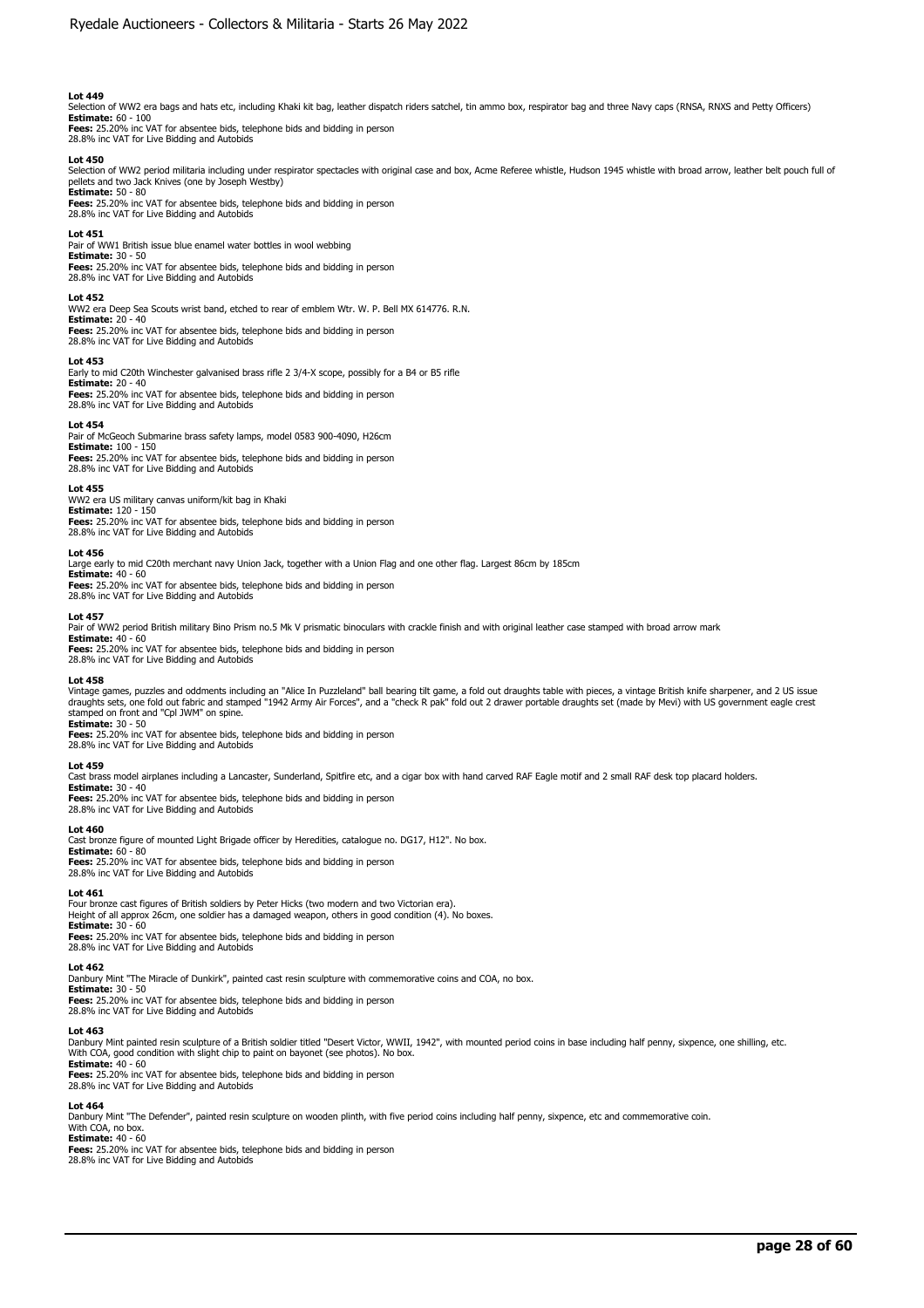Danbury Mint "The Liberator", painted resin sculpture of a British, with five period coins and a modern commemorative coin. With COA, no box.

**Estimate:** 40 - 60

**Fees:** 25.20% inc VAT for absentee bids, telephone bids and bidding in person 28.8% inc VAT for Live Bidding and Autobids

### **Lot 466**

Danbury Mint painted resin sculpture titled "Desert Raiders - The SAS Jeep", with one period 1942 sixpence and a modern commemorative coin.<br>With COA, minor paint damage to gun barrel and left front fender (see photos). No

**Estimate:** 30 - 50

**Fees:** 25.20% inc VAT for absentee bids, telephone bids and bidding in person 28.8% inc VAT for Live Bidding and Autobids

## **Lot 467**

Danbury Mint "Defender Of The Seas", painted resin sculpture with five period coins including 1941 threepence, farthing, one shilling, etc and modern commemorative coin, with COA, no box.<br>**Estimate:** 40 - 60

**Fees:** 25.20% inc VAT for absentee bids, telephone bids and bidding in person 28.8% inc VAT for Live Bidding and Autobids

### **Lot 468**

Danbury mint painted resin sculpture titled "scramble", with five period coins including six pence, three pence all from 1940 and commemorating The Battle of Britain.

#### With COA, no box. **Estimate:** 40 - 60

**Fees:** 25.20% inc VAT for absentee bids, telephone bids and bidding in person 28.8% inc VAT for Live Bidding and Autobids

### **Lot 469**

Danbury mint painted resin sculpture titled "The Dam Buster" with six period coins from 1943. With COA, no box.

### **Estimate:** 40 - 60

**Fees:** 25.20% inc VAT for absentee bids, telephone bids and bidding in person

28.8% inc VAT for Live Bidding and Autobids

# **Lot 470**

Danbury mint painted resin sculpture of a couple embracing entitled "VE day". No certificate or box, with five period 1945 coins and a modern commemorative coin.

# **Estimate:** 30 - 50

**Fees:** 25.20% inc VAT for absentee bids, telephone bids and bidding in person 28.8% inc VAT for Live Bidding and Autobids

#### **Lot 471**

Danbury mint commemorative Battle of Britian clock with painted resin Spitfire and Bf109, four period coins from 1940 and a miniature reproduction RAF mess clock recessed into the base.<br>Spitfire has damage to propeller (se

# **Estimate:** 30 - 50

**Fees:** 25.20% inc VAT for absentee bids, telephone bids and bidding in person 28.8% inc VAT for Live Bidding and Autobids

#### **Lot 472**

Model naval canon, wood and brass (non functioning, no firearms licence required to own) and a naval cap badge. Base of cannon:19 x 13.3cm **Estimate:** 30 - 50 **Fees:** 25.20% inc VAT for absentee bids, telephone bids and bidding in person

28.8% inc VAT for Live Bidding and Autobids

#### **Lot 473**

Collection of model cannons all non functioning (no firearms license required to own), including keyring models, naval and field cannons etc.

**Estimate:** 30 - 60

**Fees:** 25.20% inc VAT for absentee bids, telephone bids and bidding in person 28.8% inc VAT for Live Bidding and Autobids

#### **Lot 474**

Collection of WWII era mostly USAAF training manuals, and also a number of modern reproduction Air Ministry pilots notes.

Includes "Bombardiers information file", "Special Edition Instrument flying, basic and advanced", " ROTF" and a number of other manuals. **Estimate:** 200 - 250

**Fees:** 25.20% inc VAT for absentee bids, telephone bids and bidding in person 28.8% inc VAT for Live Bidding and Autobids

#### **Lot 475**

Collection of WWII books and manuals regarding flight training in the USA, including "pre-flight study manual US cadet", 57th AAFFTD Greenville Aviation School year book, Lewis Alice<br>messenger Army, Air Forces Periodical d operating bulletin 15-403, know your horizon by Sperry

**Estimate:** 20 - 40

**Fees:** 25.20% inc VAT for absentee bids, telephone bids and bidding in person 28.8% inc VAT for Live Bidding and Autobids

#### **Lot 476**

Collection of war time pamphlets, magazines, US ration book and wallet. US lovalty pledge (unsigned), "Sit down and play elementary piano playing for the convalescent soldier", "Laugh with SEAC" by Frank Owen Publishers etc.

**Estimate:** 20 - 40

**Fees:** 25.20% inc VAT for absentee bids, telephone bids and bidding in person 28.8% inc VAT for Live Bidding and Autobids

## **Lot 477**

Hand thrown vintage parachute raggy doodle figure doll. Bought at relevant US training school H46cm

# No Box/packaging. **Estimate:** 100 - 120

**Fees:** 25.20% inc VAT for absentee bids, telephone bids and bidding in person 28.8% inc VAT for Live Bidding and Autobids

#### **Lot 478**

Vintage tin plate metal cannon, tin plate British motor cars "The Golden Arrow" box 14cm x 9.5cm by Lyons Assorted Toffees (in the shape of a book),a vintage globe pencil sharpener (not working), Dinky battle Lyons 105mm gun and a tin with a medical cross painted on. **Estimate:** 30 - 60

**Fees:** 25.20% inc VAT for absentee bids, telephone bids and bidding in person 28.8% inc VAT for Live Bidding and Autobids

# **Lot 479**

Vintage Bing "Pigmyphone" toy/nursery gramophone, mid 1920's, German made (AF) **Estimate:** 50 - 80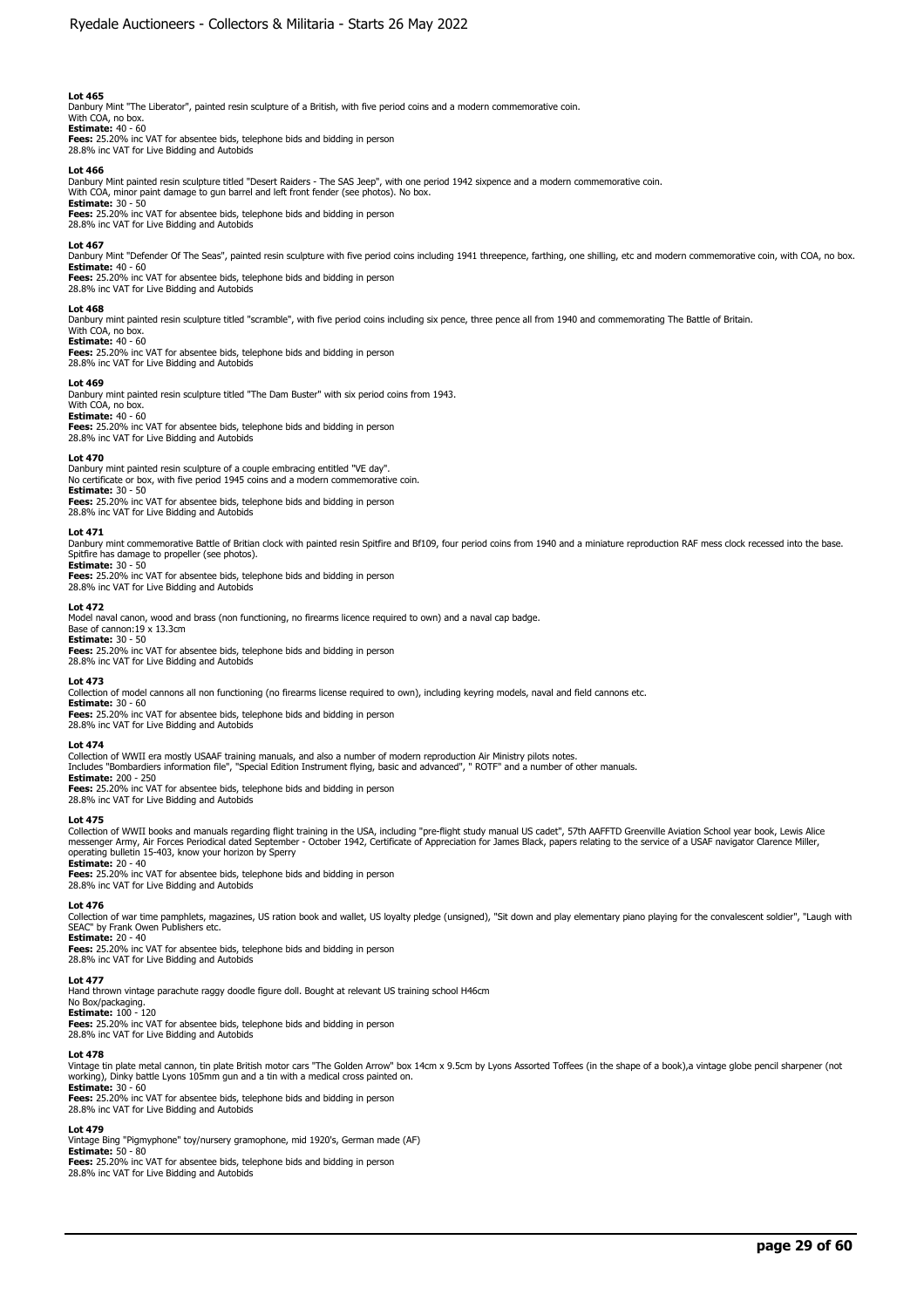Vintage frog Mark IV Interceptor Fighter, boxed with instructions. 2 spare rubber bands and fully working wind up mechanism.<br>**Estimate:** 40 - 70<br>**Fees:** 25.20% inc VAT for absentee bids, telephone bids and bidding in perso

28.8% inc VAT for Live Bidding and Autobids

### **Lot 481**

Vintage wind up mechanical bird with key. **Estimate:** 30 - 60 **Fees:** 25.20% inc VAT for absentee bids, telephone bids and bidding in person 28.8% inc VAT for Live Bidding and Autobids

**Lot 482** 

Large vintage Pond Cruiser "Southern Star" with stand. L62cm x H69cm

**Estimate:** 40 - 60 **Fees:** 25.20% inc VAT for absentee bids, telephone bids and bidding in person 28.8% inc VAT for Live Bidding and Autobids

#### **Lot 483**

Vintage hollow lead animal figures including elephant, rhino, hippo, kangaroo etc. Also a vintage Britain's WWI RFC pilot figure, small metal model of zeppelin, etc.

# **Estimate:** 20 - 30

**Fees:** 25.20% inc VAT for absentee bids, telephone bids and bidding in person 28.8% inc VAT for Live Bidding and Autobids

#### **Lot 484**

Four vintage knives, one with "R Clark Newcastle" on the blade stem," Made in Sheffield" on the other. Also one with hoof handle and 2 others. A small vintage fishing reel, John Bull printing<br>outfit, loose stamps with smal **Estimate:** 40 - 60

**Fees:** 25.20% inc VAT for absentee bids, telephone bids and bidding in person 28.8% inc VAT for Live Bidding and Autobids

#### **Lot 485**

Vintage games including jigsaw puzzles, Magnus gold plated trumpet, practice softball on rope, tiddlywinks, Bruce Forsyth game, etc.<br>1:72 scale Airfix BBMF model set of Lancaster and two Spitfires, (kits not started; bags set (completed), sealed M.A.S.H bubblegum cards and Leeds Subbuteo football team.

**Estimate: 4**0 - 80<br>**Fees:** 25.20% inc VAT for absentee bids, telephone bids and bidding in person<br>28.8% inc VAT for Live Bidding and Autobids

#### **Lot 486**

Vintage fur covered wood trunk with metal fittings, floral paper inside, external W43cm L76cm H36cm

**Estimate:** 30 - 50 **Fees:** 25.20% inc VAT for absentee bids, telephone bids and bidding in person 28.8% inc VAT for Live Bidding and Autobids

#### **Lot 488**

Limited edition 109/650 print "Lightning Thunder," by Micheal Rondot with an original Remarque pencil drawing pf a Lightning T5 and 56 Sqn badge.<br>Signed in pencil by the artist and four ex RAF personnel, W72.5cm H53.5cm.

**Estimate:** 50 - 100

**Fees:** 25.20% inc VAT for absentee bids, telephone bids and bidding in person 28.8% inc VAT for Live Bidding and Autobids

**Lot 489**<br>Framed print by Mike Rondot "Lightning Legend". Artists Proof 50/50 with original remarque pencil drawing and signed by Jimmy Dell, Roland Beaumont etc.<br>70.6 x 52.3 cm

# **Estimate:** 50 - 80

**Fees:** 25.20% inc VAT for absentee bids, telephone bids and bidding in person 28.8% inc VAT for Live Bidding and Autobids

#### **Lot 490**

2 framed limited edition prints by Mike Rondot "Thunder And Lightning" 175 of 250 ltd ed. 64 x 48.8cm

"King Cobra" ltd ed 150 of 450. With original Remarque drawing. 65.7 x 51.1cm

**Estimate:** 50 - 100 **Fees:** 25.20% inc VAT for absentee bids, telephone bids and bidding in person 28.8% inc VAT for Live Bidding and Autobids

#### **Lot 491**

Michael Rondot "Jaguars Over Bosnia" ltd. ed. print 120/500, original remarque drawing of a Jaguar, framed, 73cm x 52.5cm **Estimate:** 50 - 100 **Fees:** 25.20% inc VAT for absentee bids, telephone bids and bidding in person 28.8% inc VAT for Live Bidding and Autobids

# **Lot 492**  2 framed prints by Micheal Rondot.

"Tornado F3" Artists Proof 169/200, signed by artist, 75.4cm x 53.3cm.

"RAF Phantom" ltd. ed. print 229/450, signed by artist, framed, 75.4cm x 53.3cm **Estimate:** 50 - 100 **Fees:** 25.20% inc VAT for absentee bids, telephone bids and bidding in person

28.8% inc VAT for Live Bidding and Autobids

#### **Lot 493**

3 framed prints by Micheal Rondot.

"Buccaneer", Artists Proof 6/208, remarque drawing, framed, 79.7cm x 63cm.

"Harrier GR5 - The Gauntlet" Artists Proof 9/500, remarque drawing, framed, 76.7cm x 54.6cm.

"Victor Farewell" ltd. ed. print 110/500, remarque drawing, framed, 72.2cm x 52.8cm (glass cracked). **Estimate:** 60 - 100

**Fees:** 25.20% inc VAT for absentee bids, telephone bids and bidding in person 28.8% inc VAT for Live Bidding and Autobids

**Lot 494**  Michael Rondot "Meteors over Castle Howard", ltd. ed. print 54/300, signed by the artist and two others, framed, 65cm x 50cm.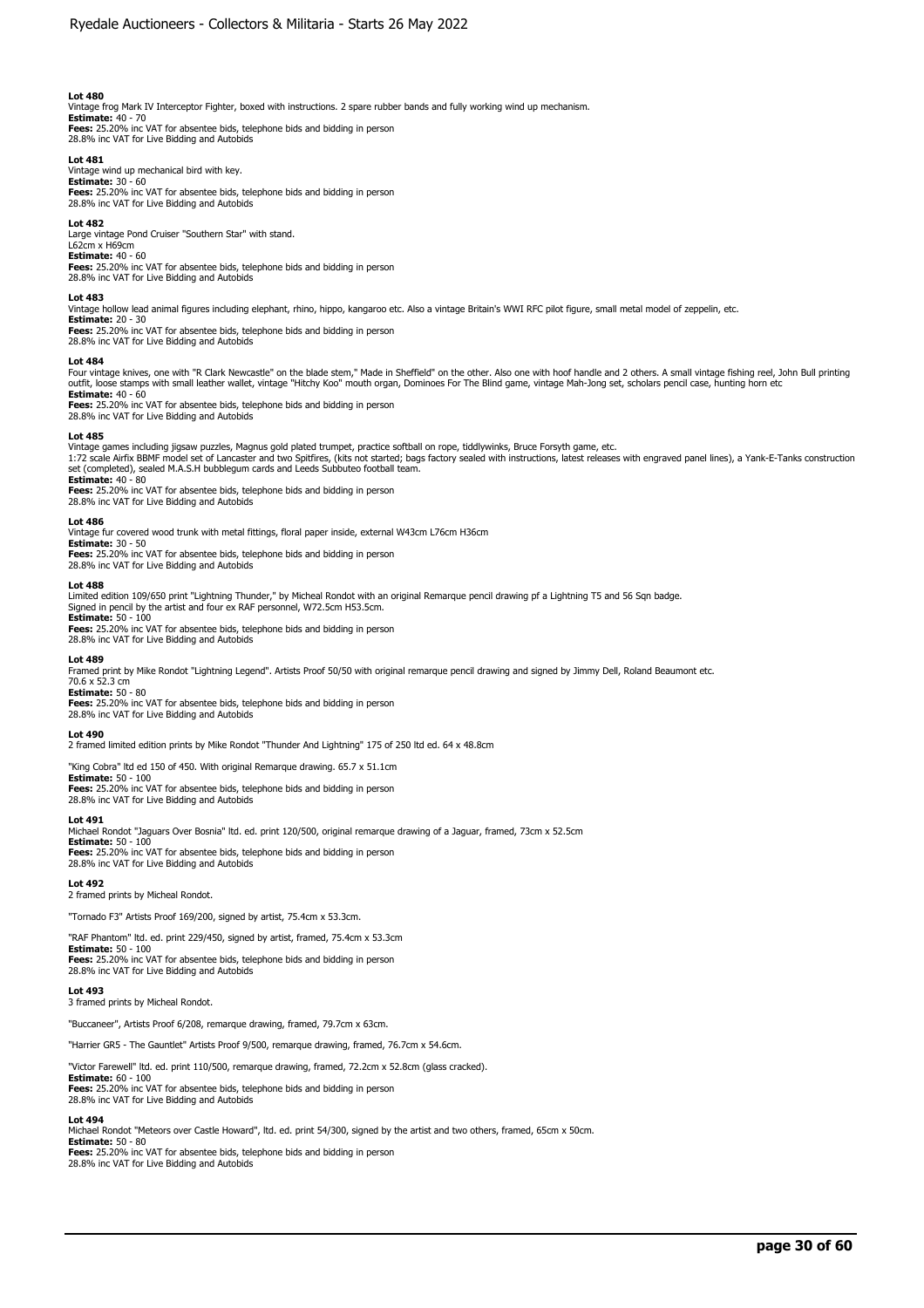Michael Rondot "RAF Tornado - Operation Telic" ltd. ed. print 2/26, with remarque drawing, unframed, 70cm x 50cm

Michael Rondot "RAF Tornado - The Marham Wing Over Sandringham" AP print 10/50, remarque drawing, unframed, 70cm x 50cm, Michael Rondot "RAF Tornado - Evergreen" AP print with no number, remarque drawing, unframed, 74cm x 52cm **Estimate:** 70 - 140

**Fees:** 25.20% inc VAT for absentee bids, telephone bids and bidding in person 28.8% inc VAT for Live Bidding and Autobids

## **Lot 496**

3 unframed prints by well known artist Mike Rondot:

"Coltishall At The End Of The Line" ltd. ed. print 8/25, remarque drawing, signed by crew, unframed, 70cm x 49.5cm

"Buccaneer Thunder" AP print 10/50, with original remarque drawing, unframed, 70cm x 50cm

"Jaguar Weather. Faster, Lower, Further - The Jaguar Penetrates With A View To Kill" AP print 12/25, remarque, unframed, 63cm x 47cm.

**Estimate:** 50 - 100 **Fees:** 25.20% inc VAT for absentee bids, telephone bids and bidding in person 28.8% inc VAT for Live Bidding and Autobids

**Lot 497** 

3 unframed prints by Micheal Rondot:

"Broken Silence", Artists Remarque ltd. ed. 5/25 artists remarque (one original drawing, and two printed sketches of propeller aircraft) 5/25. 70cm x 50cm

"54 "F" Squadron Farewell" ltd. ed, Remarque ltd ed 5/25, 70cm x 49cm,

Hawk Country" ltd. ed. print 58/650 (not a Remarque, small sketch printed). 69cm x 49cm.

**Estimate:** 50 - 100 **Fees:** 25.20% inc VAT for absentee bids, telephone bids and bidding in person 28.8% inc VAT for Live Bidding and Autobids

#### **Lot 498**

2 unframed Micheal Rondot prints:

"Shackleton Patrols End", ltd. ed. print 155/500. 74x59cm

"Whirlwind", 22 Squadron Search and Rescue Whirlwind HAR Mark 10, ltd. ed. print 7/25 with original remarque drawing, 70cm x 48.7cm.

**Estimate: 4**0 - 60<br>**Fees:** 25.20% inc VAT for absentee bids, telephone bids and bidding in person<br>28.8% inc VAT for Live Bidding and Autobids

#### **Lot 499**

2 unframed Micheal Rondot prints:

"Canberra" (39 Squadron taking off), Giclee ltd. ed. print 3/10 with original Remarque drawing. 70cm x 50cm.

Michael Rondot "Victor Farewell" ltd. ed. print 110/500, two remarque drawings, framed, 70cm x 50cm.

**Estimate:** 60 - 100 **Fees:** 25.20% inc VAT for absentee bids, telephone bids and bidding in person 28.8% inc VAT for Live Bidding and Autobids

#### **Lot 500**

Michael Rondot "Gazelle", ltd. ed. print 9/25, with original Remarque pencil drawing of Gazelle, signed by various crew, unframed, 70cm x 49cm. **Estimate:** 50 - 100

**Fees:** 25.20% inc VAT for absentee bids, telephone bids and bidding in person 28.8% inc VAT for Live Bidding and Autobids

## **Lot 501**

2 unframed prints by Micheal Rondot:

"Top Cover" Artists Proof 9/50 with original pencil Remarque drawing, 70cm x 51cm.

"Phantom Thunder" ltd. ed. print 174/500, with original pencil Remarque drawing, 67.5cm x 50cm.

**Estimate:** 40 - 80 **Fees:** 25.20% inc VAT for absentee bids, telephone bids and bidding in person 28.8% inc VAT for Live Bidding and Autobids

#### **Lot 502**

Unframed print by Mike Rondo of British Aerospace 146 QT (Quiet Trader) of TNT 61 x 47cm **Estimate:** 20 - 40 **Fees:** 25.20% inc VAT for absentee bids, telephone bids and bidding in person<br>28.8% inc VAT for Live Bidding and Autobids

# **Lot 503**

A1 size folio wallet containing aircraft posters and two prints of Tornado F3 aircraft No. 29 & 111 Squadron, signed by crew 44 x 29cm. **Estimate:** 20 - 40 **Fees:** 25.20% inc VAT for absentee bids, telephone bids and bidding in person 28.8% inc VAT for Live Bidding and Autobids

#### **Lot 504**

Three A4 document wallets containing a large number of photos, mostly MOD copy right depicting aircraft operations, test flights, and civilian aircraft etc. **Estimate:** 20 - 30 **Fees:** 25.20% inc VAT for absentee bids, telephone bids and bidding in person

28.8% inc VAT for Live Bidding and Autobids

**Lot 504A**  END OF DAY ONE **Estimate:** 0 - 0 **Fees:** 25.20% inc VAT for absentee bids, telephone bids and bidding in person 28.8% inc VAT for Live Bidding and Autobids

### **Lot 505**

Live steam model locomotive 2-8-0 austerity (with boiler certificate from 2019). Total length of locomotive and tender L88cm, wheel spacing 58mm. Model depicts KCR27 of the Kowloon Canton Railway. **Estimate:** 1200 - 1600 **Fees:** 25.20% inc VAT for absentee bids, telephone bids and bidding in person

28.8% inc VAT for Live Bidding and Autobids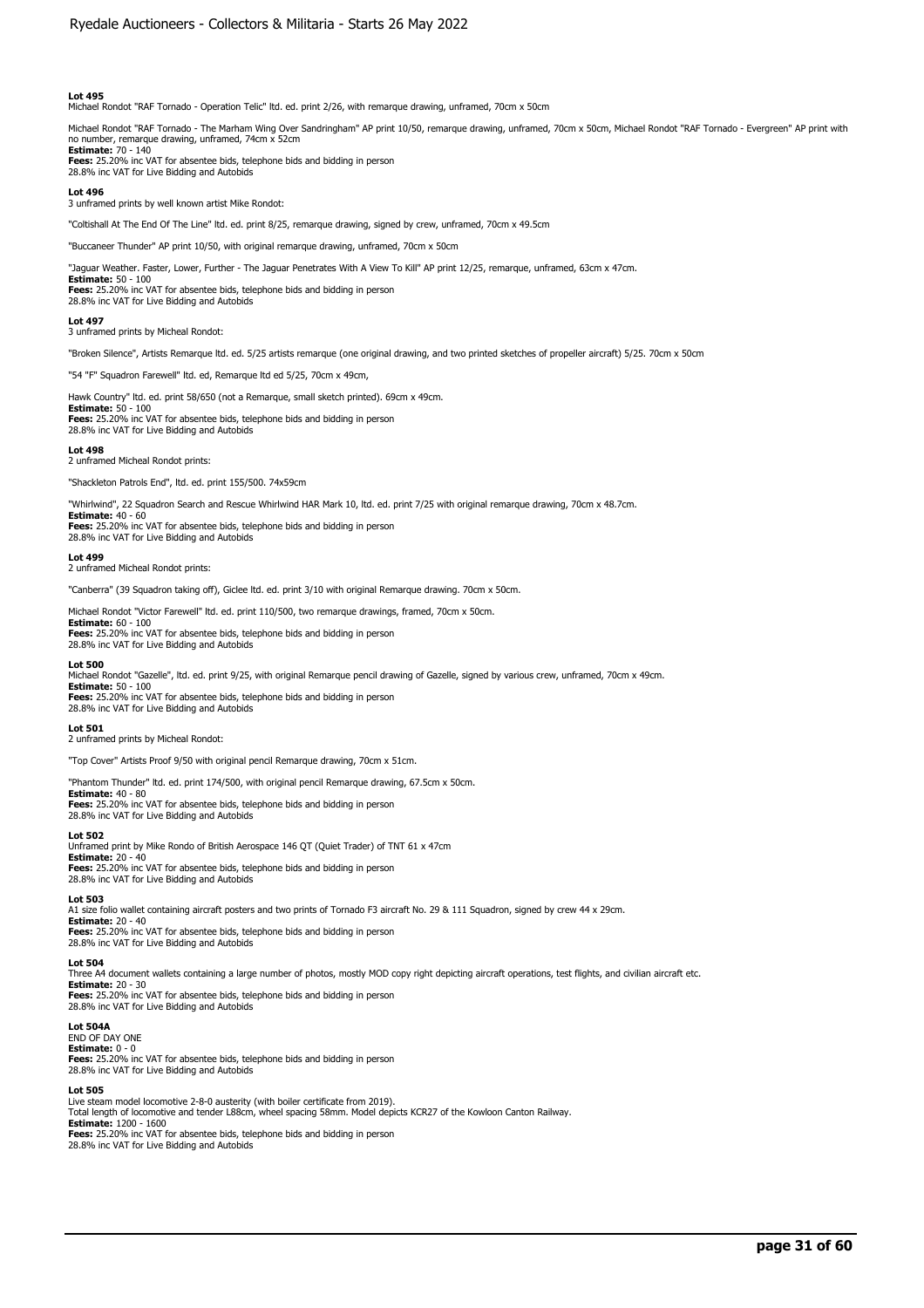Three boxes containing a collection of vintage railway accessories, track, locomotive and tender, rolling stock, scenic accessories, level crossings, Northern Echo railway centenary<br>supplement 1825 - 1925. Pre WWII electri **Estimate:** 70 - 130

**Fees:** 25.20% inc VAT for absentee bids, telephone bids and bidding in person 28.8% inc VAT for Live Bidding and Autobids

**Lot 507**  Wooden chest containing a large amount of vintage meccano with instructions, electric motor, wheels, clockwork motors with keys etc.

**Estimate:** 50 - 70 **Fees:** 25.20% inc VAT for absentee bids, telephone bids and bidding in person 28.8% inc VAT for Live Bidding and Autobids

#### **Lot 508**

Vintage American J. E. Stevens, Detroit coin bank, base 17.5cm x 8.8cm **Estimate:** 80 - 150 **Fees:** 25.20% inc VAT for absentee bids, telephone bids and bidding in person

28.8% inc VAT for Live Bidding and Autobids

#### **Lot 509**

Bank on John Deere Quality coin bank, base 11.5cm x 11.5cm, approx H24cm **Estimate:** 80 - 150 **Fees:** 25.20% inc VAT for absentee bids, telephone bids and bidding in person 28.8% inc VAT for Live Bidding and Autobids

#### **Lot 510**

Vintage metal Magician coin bank, written to the base "Reproduced From original in Collection of The Book of Knowledge", base 6.7cm x 9.5cm, approx H19.7cm,

**Estimate:** 80 - 150 **Fees:** 25.20% inc VAT for absentee bids, telephone bids and bidding in person 28.8% inc VAT for Live Bidding and Autobids

#### **Lot 511**

Vintage automation "Trip to the Dentists - Dentist & Patient", cast to the base "Reproduced From original in Collection of The Book of Knowledge", base L24cm W9.2cm **Estimate:** 80 - 150 **Fees:** 25.20% inc VAT for absentee bids, telephone bids and bidding in person 28.8% inc VAT for Live Bidding and Autobids

**Lot 512**  Three tubes of pre-decimal pennies, containing half pennies and other pre-decimal copper coinage (3) **Estimate:** 30 - 50 **Fees:** 25.20% inc VAT for absentee bids, telephone bids and bidding in person 28.8% inc VAT for Live Bidding and Autobids

#### **Lot 513**

Two Lloyd's Bank £1 bag of six penny pieces, Barclay's Bank 10/3d pieces, two other sealed bank bags containing copper and half pence (5) **Estimate:** 30 - 50

**Fees:** 25.20% inc VAT for absentee bids, telephone bids and bidding in person 28.8% inc VAT for Live Bidding and Autobids

#### **Lot 514**

Geo. VI 1944 half penny, Elizabeth and Philip 20th November 1947 - 1972 commemorative crown, collection of other pre-decimal cupronickel and copper coinage **Estimate:** 20 - 40

**Fees:** 25.20% inc VAT for absentee bids, telephone bids and bidding in person 28.8% inc VAT for Live Bidding and Autobids

**Lot 515**  Eliz. II 1962 six pence, Geo. VI 1951 six pence, collection of other pre-decimal cupronickel coins **Estimate:** 30 - 50 **Fees:** 25.20% inc VAT for absentee bids, telephone bids and bidding in person

28.8% inc VAT for Live Bidding and Autobids

## **Lot 516**

Decimal and pre-decimal British coinage including Edwardian and Victorian pennies (2 boxes)

**Estimate:** 20 - 30 **Fees:** 25.20% inc VAT for absentee bids, telephone bids and bidding in person 28.8% inc VAT for Live Bidding and Autobids

**Lot 517**<br>Large collection of pre-decimal copper coinage, mainly one penny and half pennies Vic. to ER. II, includes approx. 30 Vic 1d, 80 Edw. VII 1d, 450 Geo. V 1d, 66 Geo. V 1/2d, 28 Geo. VI 1d<br>and 40 Eliz. II 1d., gros

**Fees:** 25.20% inc VAT for absentee bids, telephone bids and bidding in person

28.8% inc VAT for Live Bidding and Autobids

# **Lot 518**

1973 Panama 20 Balboas silver coin, boxed, complete with certificate dated February 1st, 1973 **Estimate:** 50 - 80 **Fees:** 25.20% inc VAT for absentee bids, telephone bids and bidding in person 28.8% inc VAT for Live Bidding and Autobids

**Lot 519** 

Geo.VI 1937 specimen coin set in original case, 15 coins from Crown to Farthing, including Maundy coins (possible Maundy 3d replaced with standard 1937 3d)

**Estimate:** 300 - 400 **Fees:** 25.20% inc VAT for absentee bids, telephone bids and bidding in person

28.8% inc VAT for Live Bidding and Autobids

#### **Lot 520**

Franklin Mint 1975 Trinidad & Tobago Eight Coin proof set in original case with cert

**Estimate:** 50 - 80 **Fees:** 25.20% inc VAT for absentee bids, telephone bids and bidding in person 28.8% inc VAT for Live Bidding and Autobids

**Lot 521** 

Great British Locomotives set of fine pewter ingots, the inaugural edition of Great British Locomotives in a limited edition created by John Pinches to commemorate the inauguration of the<br>National Railway Museum 27th Septe **Estimate:** 30 - 50

**Fees:** 25.20% inc VAT for absentee bids, telephone bids and bidding in person 28.8% inc VAT for Live Bidding and Autobids

#### **Lot 522**

Armed Forces Special Voucher bank note £5 second series, £1 second series and £1 fourth series together with three 10 shillings notes c1967, History of Aviation Montgolfiere medal and a Coins & Banknotes guide book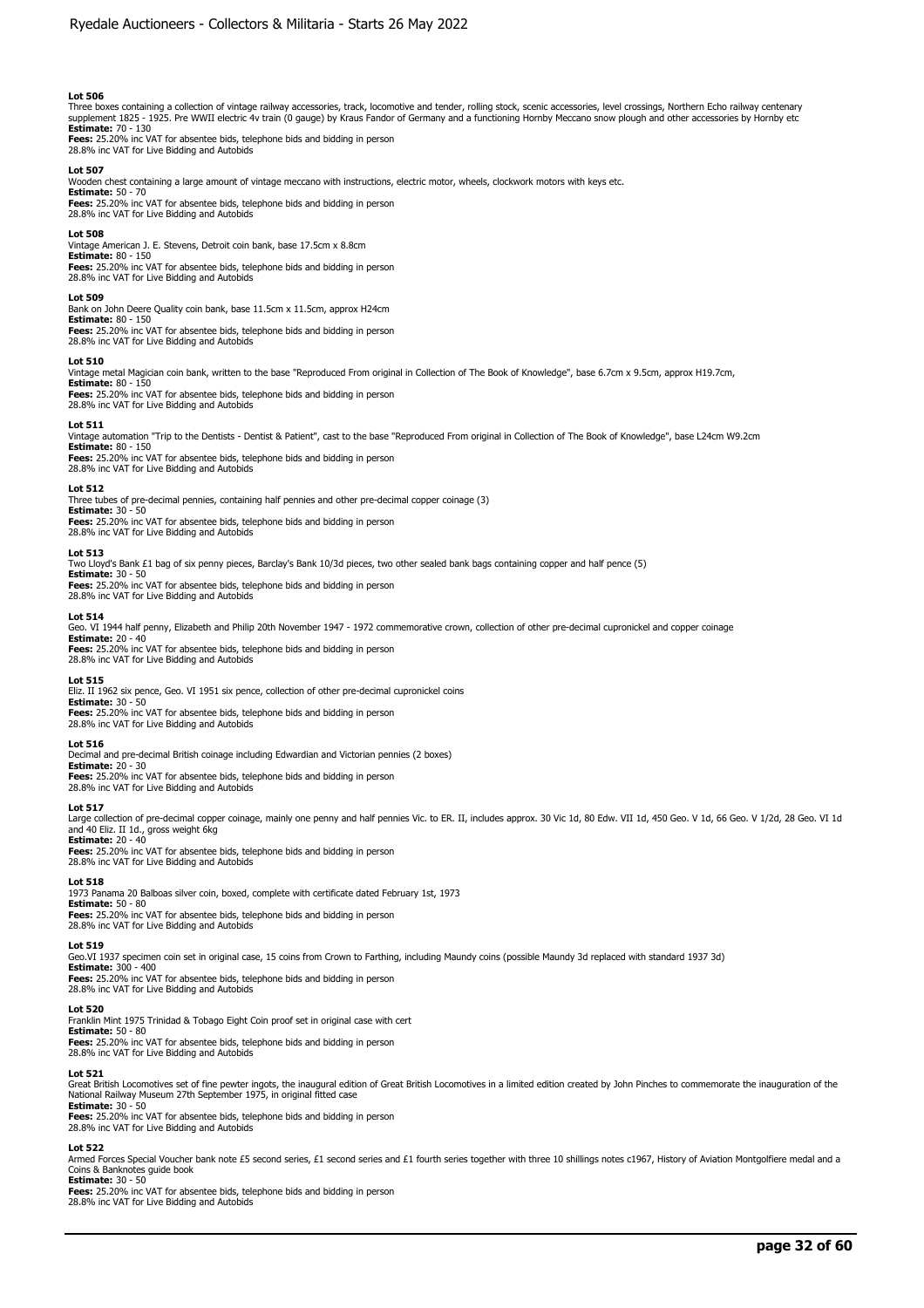Selection of miscellaneous coinage including tin of British copper and bronze content, small folder of C20th French with some minor pre-1919 silver content, commemorative crowns etc

**Estimate:** 35 - 50 **Fees:** 25.20% inc VAT for absentee bids, telephone bids and bidding in person 28.8% inc VAT for Live Bidding and Autobids

**Lot 524**  Two United States of America 1oz fine silver one dollar coins, in plastic sleeve

**Estimate:** 20 - 40 **Fees:** 25.20% inc VAT for absentee bids, telephone bids and bidding in person 28.8% inc VAT for Live Bidding and Autobids

### **Lot 525**

London Underground enamel yellow metal surround cap badge W54mm, four London Underground cap badges with slide pins, W50mm (5) **Estimate:** 20 - 40

**Fees:** 25.20% inc VAT for absentee bids, telephone bids and bidding in person 28.8% inc VAT for Live Bidding and Autobids

### **Lot 525A**

Single breasted tweed jacket with two buttons and two outside pockets with flap, leather elbow patches and leather buttons, size M, Ralph Lauren tweed jacket made in Canada for Dillard's, single breasted with breast pocket, three button and two outside pockets with flaps, size L, Old Navy classic tailor's tweed jacket with herring bone pattern, made in New York, with silk lining, single breasted with breast pocket, two buttons and two outside pockets with flaps, size L, Abercrombie and Fitch tweed jacket with herring bone pattern, single breasted with breast pocket, two pockets and one outside button (buttons fasten the ladies way)(4) **Estimate:** 50 - 70

**Fees:** 25.20% inc VAT for absentee bids, telephone bids and bidding in person 28.8% inc VAT for Live Bidding and Autobids

## **Lot 526**

Collection of London Transport Underground Staff enamel cap pin badge by J R Gaunt (4)

**Estimate:** 20 - 40 **Fees:** 25.20% inc VAT for absentee bids, telephone bids and bidding in person

28.8% inc VAT for Live Bidding and Autobids

## **Lot 527**

Three small enameled steam train badges including the Earl of Merioneth, Two enamel badges of Hainault Epping Underground line, Central Line Heart of the Network badge, Four small enamel pin badges including Caledonian railway, Isle of White steam railway and the Ffestiniog railway, etc

**Estimate:** 20 - 40 **Fees:** 25.20% inc VAT for absentee bids, telephone bids and bidding in person 28.8% inc VAT for Live Bidding and Autobids

#### **Lot 528**

Badges related to union associations and transport union association. assleff, solidarity pin, two NUR badges RMT badges, includes hand polished NUR assleff badge from 1984-5, Pin badges including NUC, nation unions of clerks, TSSA, northern line solidarity guards, etc **Estimate:** 20 - 40

**Fees:** 25.20% inc VAT for absentee bids, telephone bids and bidding in person 28.8% inc VAT for Live Bidding and Autobids

**Lot 529**<br>414, London Transport cap badge, London Transport 1933 - 1983 Golden Jubilee pin badge, small tie badge of London Transport, 1960's PSV badge KK38252 conductors cap badge, Atlas Editions reproduction London Buses pin badge

#### **Estimate:** 20 - 40

**Fees:** 25.20% inc VAT for absentee bids, telephone bids and bidding in person 28.8% inc VAT for Live Bidding and Autobids

#### **Lot 530**

London Underground badges including London Underground, RLY Society, Station Master, breast pocket badge and four small London Transport cap badges

**Estimate:** 20 - 40 **Fees:** 25.20% inc VAT for absentee bids, telephone bids and bidding in person

28.8% inc VAT for Live Bidding and Autobids

# **Lot 531**

Model of Edinburgh castle by Fraser Creations with COA L24.5cm

# **Estimate:** 20 - 30

**Fees:** 25.20% inc VAT for absentee bids, telephone bids and bidding in person 28.8% inc VAT for Live Bidding and Autobids

# **Lot 532**

Fraser Creations Holyrood House(AF, damage to a chimney, see photos) and a model of the Royal And Ancient Golf Club, St Andrews. With COA's. With boxes but no internal packaging. **Estimate:** 20 - 40

**Fees:** 25.20% inc VAT for absentee bids, telephone bids and bidding in person 28.8% inc VAT for Live Bidding and Autobids

# **Lot 533**

Fraser Creations model sculpture of the Tower of London, with COA, with box, no internal packaging.

**Estimate:** 20 - 30 **Fees:** 25.20% inc VAT for absentee bids, telephone bids and bidding in person 28.8% inc VAT for Live Bidding and Autobids

#### **Lot 534**

Three model buildings and a china plate by Ainsley. 'Cottage Garden', Lilliput Lane Stockwell Tenement, David winter Suffolk House with COA, and the Staging Post by Fraser Creations (AF damaged gable end)(4)

**Estimate:** 30 - 50 **Fees:** 25.20% inc VAT for absentee bids, telephone bids and bidding in person 28.8% inc VAT for Live Bidding and Autobids

#### **Lot 535**

1950s Bayko construction set containing bricks windows, balustrades, end bricks, roof parts etc, in a wooden chest. **Estimate:** 50 - 80

**Fees:** 25.20% inc VAT for absentee bids, telephone bids and bidding in person 28.8% inc VAT for Live Bidding and Autobids

# **Lot 536**

Cow horn musical trumpet, approx L52cm **Estimate:** 20 - 30 **Fees:** 25.20% inc VAT for absentee bids, telephone bids and bidding in person 28.8% inc VAT for Live Bidding and Autobids

# **Lot 537**

Three pressure gauges, temperature gauge and vintage rotofirm silage thermometer (5) **Estimate:** 20 - 40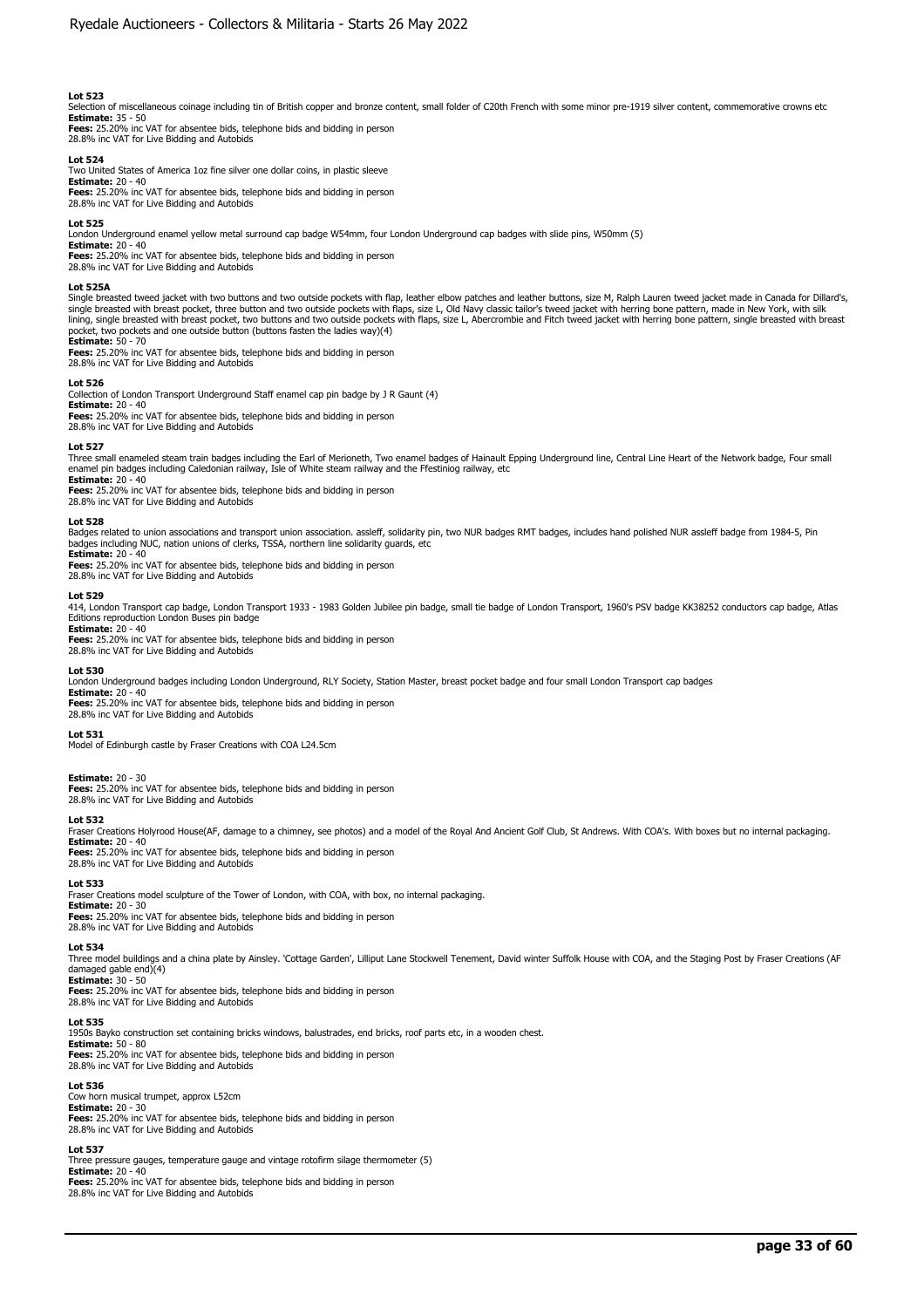Three vintage pressure gauges and vintage spirit level (4) **Estimate:** 20 - 30 **Fees:** 25.20% inc VAT for absentee bids, telephone bids and bidding in person 28.8% inc VAT for Live Bidding and Autobids

### **Lot 539**

Vintage Burridge & Co blow lamp **Estimate:** 0 - 0 **Fees:** 25.20% inc VAT for absentee bids, telephone bids and bidding in person<br>28.8% inc VAT for Live Bidding and Autobids

#### **Lot 540**

Vintage Span Marketing Ltd fuel lamp, approx H22cm **Estimate:** 20 - 30 **Fees:** 25.20% inc VAT for absentee bids, telephone bids and bidding in person 28.8% inc VAT for Live Bidding and Autobids

#### **Lot 541**

Small vintage oil lamp, H12cm **Estimate:** 20 - 30 **Fees:** 25.20% inc VAT for absentee bids, telephone bids and bidding in person 28.8% inc VAT for Live Bidding and Autobids

### **Lot 542**

Early C20th small lamp stamped Made In England, H12cm **Estimate:** 20 - 40 **Fees:** 25.20% inc VAT for absentee bids, telephone bids and bidding in person 28.8% inc VAT for Live Bidding and Autobids

#### **Lot 543**

Two vintage safety lamps, one by Ceag, other unknown, tallest H34cm (2) **Estimate:** 20 - 40 **Fees:** 25.20% inc VAT for absentee bids, telephone bids and bidding in person 28.8% inc VAT for Live Bidding and Autobids

**Lot 544**  The Wolf Safety Lamp Co (W.M Morris) Ltd Sheffield, miner safety lamp, plate stamped 1984 on top

**Estimate:** 20 - 30<br>**Fees:** 25.20% inc VAT for absentee bids, telephone bids and bidding in person<br>28.8% inc VAT for Live Bidding and Autobids

### **Lot 545**

The Wolf Safety Lamp Co (W.M Morris) Ltd Sheffield, miner safety lamp, plate stamped PO 1973 on top, type FS, approx H21cm **Estimate:** 20 - 30 **Fees:** 25.20% inc VAT for absentee bids, telephone bids and bidding in person<br>28.8% inc VAT for Live Bidding and Autobids

#### **Lot 546**

The Wolf Safety Lamp Co (W.M Morris) Ltd Sheffield, miner safety lamp, plate stamped GPO 1963 on top, H21cm **Estimate:** 20 - 30 **Fees:** 25.20% inc VAT for absentee bids, telephone bids and bidding in person 28.8% inc VAT for Live Bidding and Autobids

#### **Lot 547**

Two small brass copper safety lamps by The Ceag Miners Supply Co Ltd, type BE3, H16.2cm **Estimate:** 20 - 40 **Fees:** 25.20% inc VAT for absentee bids, telephone bids and bidding in person 28.8% inc VAT for Live Bidding and Autobids

#### **Lot 548**

The Wolf Safety Lamp Co (W.M Morris) Ltd Sheffield, miner safety lamp, plate stamped 1987 on top **Estimate:** 20 - 30 **Fees:** 25.20% inc VAT for absentee bids, telephone bids and bidding in person 28.8% inc VAT for Live Bidding and Autobids

# **Lot 549**

"The Protector" miner safety lamp, from the Protector Lamp & Lighting Company, type 6 **Estimate:** 20 - 30 **Fees:** 25.20% inc VAT for absentee bids, telephone bids and bidding in person

28.8% inc VAT for Live Bidding and Autobids

#### **Lot 550**

Ringrose firedamp alarm by International Gas Detectors Ltd, Leeds, England. **Estimate:** 20 - 40<br>**Fees:** 25.20% inc VAT for absentee bids, telephone bids and bidding in person<br>28.8% inc VAT for Live Bidding and Autobids

# **Lot 551**

Vintage signalling lamp **Estimate:** 20 - 30

**Fees:** 25.20% inc VAT for absentee bids, telephone bids and bidding in person<br>28.8% inc VAT for Live Bidding and Autobids

### **Lot 552**

Vintage petrol can with plastic screw on cap, H31cm **Estimate:** 20 - 30

**Fees:** 25.20% inc VAT for absentee bids, telephone bids and bidding in person 28.8% inc VAT for Live Bidding and Autobids

#### **Lot 553**

Bamlett red painted cast iron grass cutters seat W41.5cm **Estimate:** 30 - 50 **Fees:** 25.20% inc VAT for absentee bids, telephone bids and bidding in person 28.8% inc VAT for Live Bidding and Autobids

#### **Lot 554**

Bamlett red painted cast iron grass cutters seat W41.5cm **Estimate:** 30 - 50 **Fees:** 25.20% inc VAT for absentee bids, telephone bids and bidding in person 28.8% inc VAT for Live Bidding and Autobids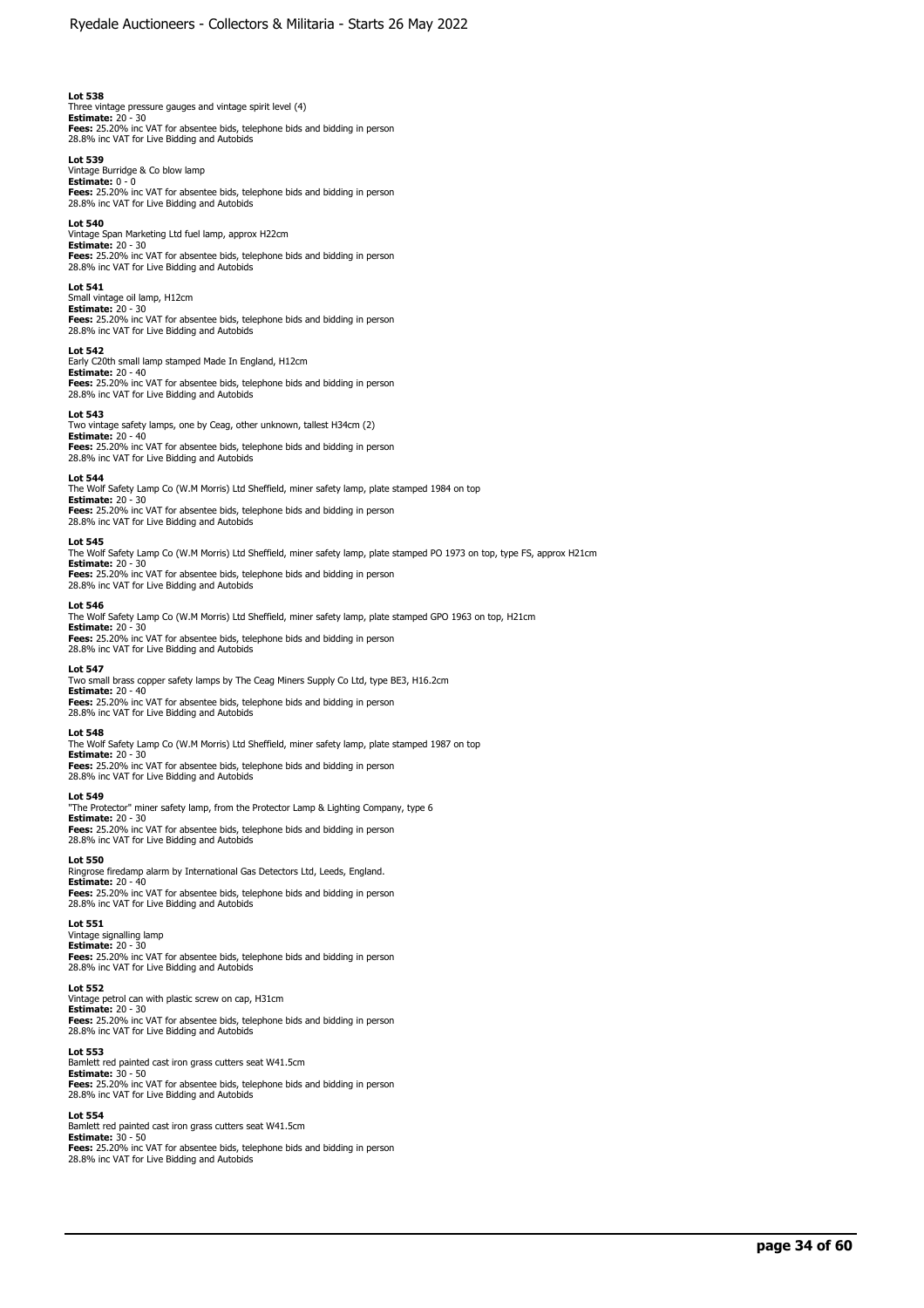Cast iron sign for Pratt's motor spirit Ethyl Gasoline Corporation, plate number 33, D27cm<br>**Estimate:** 30 - 60<br>**Fees:** 25.20% inc VAT for absentee bids, telephone bids and bidding in person 28.8% inc VAT for Live Bidding and Autobids

### **Lot 556**

Vintage Esso petrol sign W25cm **Estimate:** 30 - 50 **Fees:** 25.20% inc VAT for absentee bids, telephone bids and bidding in person 28.8% inc VAT for Live Bidding and Autobids

### **Lot 557**

Vintage painted steel plate advertising board for Drydex batteries L63cm x H42cm **Estimate:** 30 - 50 **Fees:** 25.20% inc VAT for absentee bids, telephone bids and bidding in person 28.8% inc VAT for Live Bidding and Autobids

#### **Lot 558**

Vintage cast iron ABC cast iron garage sign, L59cm **Estimate:** 30 - 50 **Fees:** 25.20% inc VAT for absentee bids, telephone bids and bidding in person 28.8% inc VAT for Live Bidding and Autobids

#### **Lot 559**

Vintage Mobil Oil larger quart oil can and a small oil spot applicator by Singer **Estimate:** 20 - 40 **Fees:** 25.20% inc VAT for absentee bids, telephone bids and bidding in person 28.8% inc VAT for Live Bidding and Autobids

#### **Lot 560**

Small vintage oil can by Mobil, 500ml, H17cm **Estimate:** 20 - 40<br>**Fees:** 25.20% inc VAT for absentee bids, telephone bids and bidding in person<br>28.8% inc VAT for Live Bidding and Autobids

#### **Lot 561**

Vintage oil can by Price's Energol Motor Oil, H17cm **Estimate:** 20 - 40<br>**Fees:** 25.20% inc VAT for absentee bids, telephone bids and bidding in person<br>28.8% inc VAT for Live Bidding and Autobids

### **Lot 562**

Vintage oil can by Bluecol, H17cm **Estimate:** 20 - 40 **Fees:** 25.20% inc VAT for absentee bids, telephone bids and bidding in person 28.8% inc VAT for Live Bidding and Autobids

### **Lot 563**

Vintage oil can by Wesco 500ml, H16.5cm

**Estimate:** 20 - 40 **Fees:** 25.20% inc VAT for absentee bids, telephone bids and bidding in person 28.8% inc VAT for Live Bidding and Autobids

### **Lot 564**

Bluecol oil can, H13cm and a small oil spot applicator by Singer **Estimate:** 20 - 40 **Fees:** 25.20% inc VAT for absentee bids, telephone bids and bidding in person 28.8% inc VAT for Live Bidding and Autobids

### **Lot 565**

Small vintage oil can, H13cm **Estimate:** 20 - 40 **Fees:** 25.20% inc VAT for absentee bids, telephone bids and bidding in person

# **Lot 566**

Small vintage Castrol motor oil can, H12cm

28.8% inc VAT for Live Bidding and Autobids

**Estimate:** 20 - 40 **Fees:** 25.20% inc VAT for absentee bids, telephone bids and bidding in person 28.8% inc VAT for Live Bidding and Autobids

#### **Lot 567**

Vintage Shell-Mex BP fuel can, H32cm **Estimate:** 20 - 40<br>**Fees:** 25.20% inc VAT for absentee bids, telephone bids and bidding in person<br>28.8% inc VAT for Live Bidding and Autobids

### **Lot 568**

Vintage Esso fuel can, H32cm **Estimate:** 20 - 40 **Fees:** 25.20% inc VAT for absentee bids, telephone bids and bidding in person<br>28.8% inc VAT for Live Bidding and Autobids

#### **Lot 569**

Vintage Redline fuel can, BP on cap, H33cm **Estimate:** 20 - 40

**Fees:** 25.20% inc VAT for absentee bids, telephone bids and bidding in person 28.8% inc VAT for Live Bidding and Autobids

#### **Lot 570**

Vintage moulded plastic Michelin Man, some damage to back (A/F), approx W23cm H38cm **Estimate:** 20 - 40 **Fees:** 25.20% inc VAT for absentee bids, telephone bids and bidding in person 28.8% inc VAT for Live Bidding and Autobids

#### **Lot 571**

Jaguar hood ornament, approx L13cm **Estimate:** 30 - 50 **Fees:** 25.20% inc VAT for absentee bids, telephone bids and bidding in person 28.8% inc VAT for Live Bidding and Autobids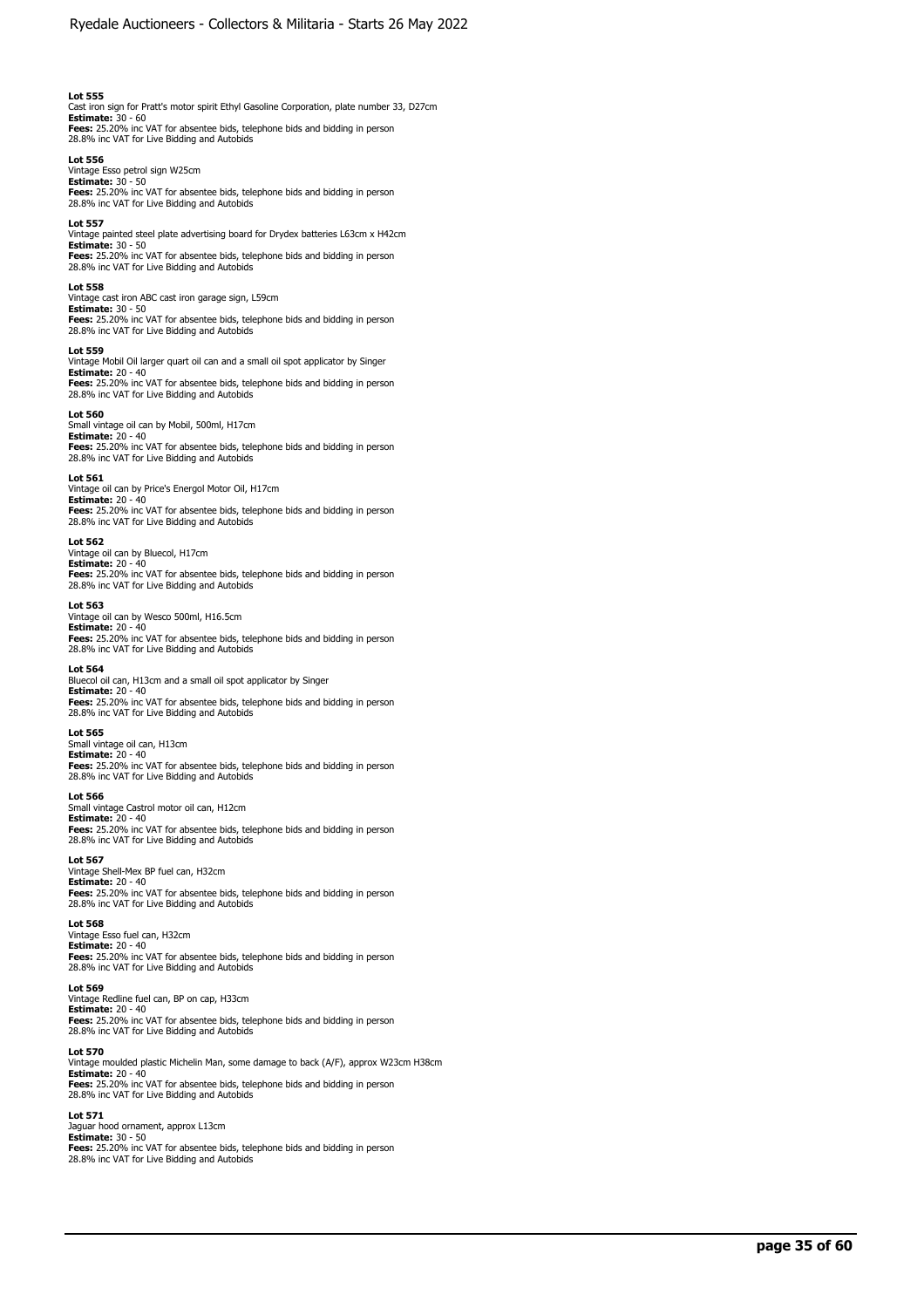Five vintage chromed car manufacturers signs including Wolsey 6/110, Hillman Hunter, Austin of England, Wolsey 18-85 (5)

**Estimate:** 30 - 40 **Fees:** 25.20% inc VAT for absentee bids, telephone bids and bidding in person 28.8% inc VAT for Live Bidding and Autobids

### **Lot 573**

Three vintage American hood ornaments, including 1950 Chevrolet, 1954 Eagle Chrysler, mid 1950's era Mercury Monterey Mont Clair (A/F) (3)

# Corrosion to chrome.

**Estimate:** 50 - 100 **Fees:** 25.20% inc VAT for absentee bids, telephone bids and bidding in person 28.8% inc VAT for Live Bidding and Autobids

#### **Lot 574**

Single vintage 1955 Chrysler Imperial eagle chrome hood ornament, stamped inside, approx W10", L12" (corrosion to chrome)

**Estimate:** 30 - 60 **Fees:** 25.20% inc VAT for absentee bids, telephone bids and bidding in person

28.8% inc VAT for Live Bidding and Autobids

#### **Lot 575**

Three hub caps, a vintage early 1950's Plymouth wheel hub cap with Mayflower sailing ship emblem, D15", two vintage Morris wheel hub caps D9", and a hood ornament from early Chevrolet car etc (6)

**Estimate:** 80 - 100 **Fees:** 25.20% inc VAT for absentee bids, telephone bids and bidding in person 28.8% inc VAT for Live Bidding and Autobids

#### **Lot 576**

Four vintage c.1940's/50's American chrome hood/fender ornaments: Three Plymouth (two with moulded ship sails), and a vintage Dodge Ram ornament hood, all stamped inside. Some chrome corrosion.

# **Estimate:** 180 - 200

**Fees:** 25.20% inc VAT for absentee bids, telephone bids and bidding in person 28.8% inc VAT for Live Bidding and Autobids

## **Lot 576a**

Vintage Ford bonnet front and 3 chrome door handles - 1 from a 1937 Studabaker (4) **Estimate:** 20 - 40 **Fees:** 25.20% inc VAT for absentee bids, telephone bids and bidding in person 28.8% inc VAT for Live Bidding and Autobids

#### **Lot 577**

Two vintage Mercedes Benz wheel hubs D39cm, collection of Mercedes Benz and dealership key fobs including Landrover, Charles Douglas, Mercedes Benz of Harrogate etc and a Mercedes Benz of Scarborough coffee cup. **Estimate:** 40 - 80

**Fees:** 25.20% inc VAT for absentee bids, telephone bids and bidding in person 28.8% inc VAT for Live Bidding and Autobids

#### **Lot 578**

Motorbike racing memorabilia including modern reproduction tinplate metal signs, "TT Races Isle of Man", "Classic Bike", etc, 3 vintage Haynes manuals for Triumph motorbikes (poor<br>condition), an original Triumph exploded v Granath, Roger Marshall, Mick Grant, Austin Hockley, and three wall hanging posters of motorbike riders including a signed Barry Sheene poster. **Estimate:** 40 - 80

**Fees:** 25.20% inc VAT for absentee bids, telephone bids and bidding in person 28.8% inc VAT for Live Bidding and Autobids

#### **Lot 579**

Three reproduction tinplate signs, "Man Cave", "Triumph Parking Only" etc, largest approx W50cm H50cm, a man tin moneybox and another man tin (5)

**Estimate:** 20 - 40 **Fees:** 25.20% inc VAT for absentee bids, telephone bids and bidding in person

28.8% inc VAT for Live Bidding and Autobids

# **Lot 579a**

Four binders containing vintage custom car magazines from the 1970's **Estimate:** 20 - 40 **Fees:** 25.20% inc VAT for absentee bids, telephone bids and bidding in person 28.8% inc VAT for Live Bidding and Autobids

#### **Lot 580**

Painted steel plate sign advertising Duckhams QXR high performance engine protection, 125cm x 62.5cm

**Estimate:** 20 - 40 **Fees:** 25.20% inc VAT for absentee bids, telephone bids and bidding in person 28.8% inc VAT for Live Bidding and Autobids

#### **Lot 581**

Enamelled British Rail "Warning Limited Clearance" sign, approx 305mm x 305mm and no entry sign. **Estimate:** 30 - 50 **Fees:** 25.20% inc VAT for absentee bids, telephone bids and bidding in person 28.8% inc VAT for Live Bidding and Autobids

#### **Lot 582**

1965 British Rail inspectors hat, MS093 written inside **Estimate:** 30 - 40

**Fees:** 25.20% inc VAT for absentee bids, telephone bids and bidding in person 28.8% inc VAT for Live Bidding and Autobids

#### **Lot 583**

J. Compton Son & Webb Ltd. of London British Transport Police Commission hat, MS145 wrote inside lining **Estimate:** 30 - 40

**Fees:** 25.20% inc VAT for absentee bids, telephone bids and bidding in person 28.8% inc VAT for Live Bidding and Autobids

#### **Lot 584**

LNER signalling lamp with LNER loco stamped and painted on side **Estimate:** 30 - 40 **Fees:** 25.20% inc VAT for absentee bids, telephone bids and bidding in person 28.8% inc VAT for Live Bidding and Autobids

#### **Lot 585**

Trowse Lower Junc. signalling lamp by Lamp Manufacturing & Railway Supplies Ltd of London, stamped BR (E) on top, one other signalling lamp, no markings (2)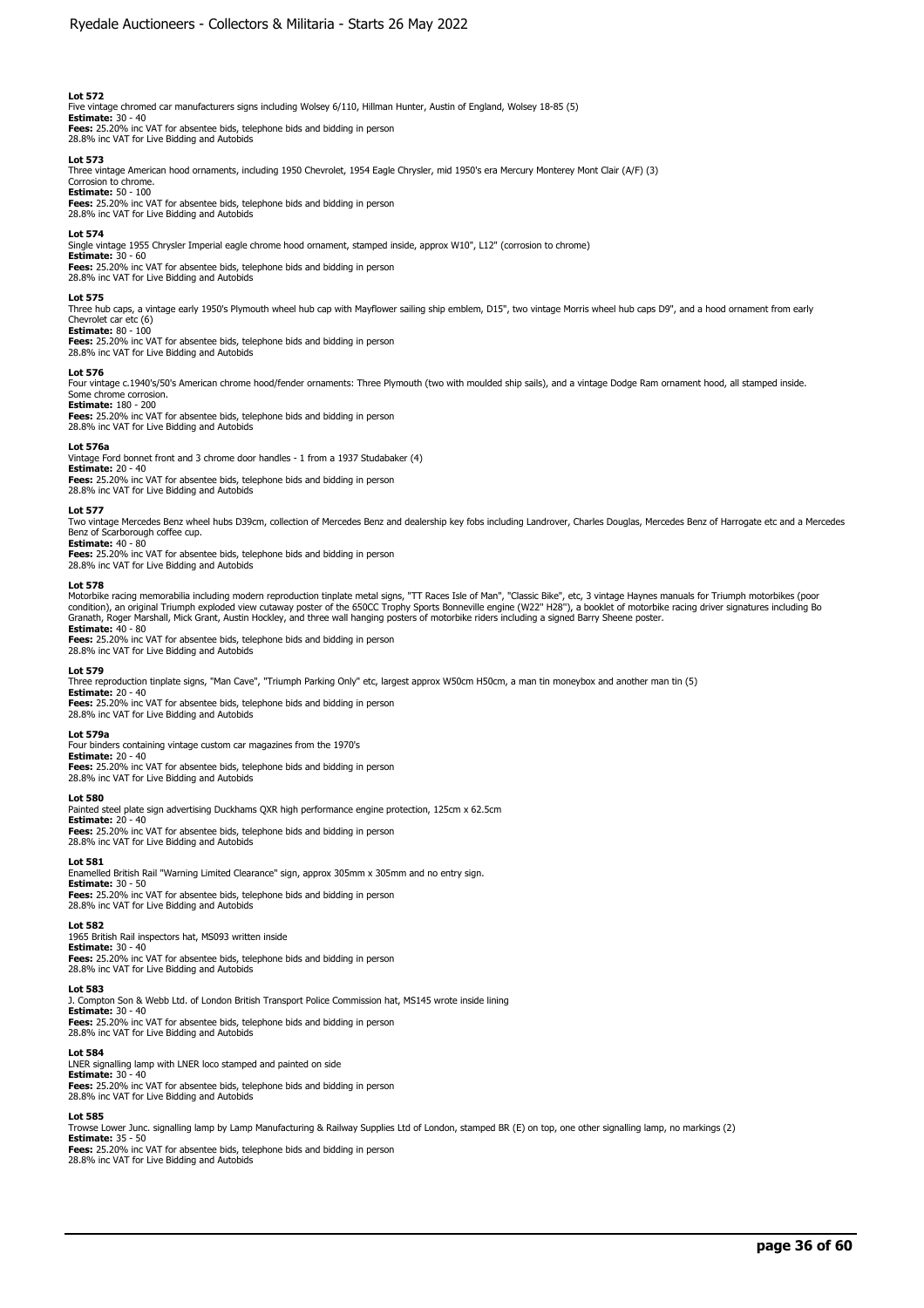Vintage NBR string canister, D12cm approx H17cm **Estimate:** 40 - 50 **Fees:** 25.20% inc VAT for absentee bids, telephone bids and bidding in person 28.8% inc VAT for Live Bidding and Autobids

#### **Lot 587**

Vintage LNER railway carbide lamp by The Premiere Lamp Engineering Co. of Leeds **Estimate:** 30 - 40 **Fees:** 25.20% inc VAT for absentee bids, telephone bids and bidding in person 28.8% inc VAT for Live Bidding and Autobids

**Lot 588** 

Two large railwayman's signal lamps (2) **Estimate:** 40 - 60 **Fees:** 25.20% inc VAT for absentee bids, telephone bids and bidding in person 28.8% inc VAT for Live Bidding and Autobids

#### **Lot 589**

Unpainted British Rail steel bucket, BR stamped to side **Estimate:** 10 - 20 **Fees:** 25.20% inc VAT for absentee bids, telephone bids and bidding in person 28.8% inc VAT for Live Bidding and Autobids

#### **Lot 590**

Two railway related oil cans, one marked GWR on stopper, D21.5cm approx H37cm, other BR on funnel, D13.5cm approx H26cm (2) **Estimate:** 25 - 40 **Fees:** 25.20% inc VAT for absentee bids, telephone bids and bidding in person 28.8% inc VAT for Live Bidding and Autobids

#### **Lot 591**

Cast iron Great Eastern Railway "Caution" sign, 483mm x 362mm **Estimate: 4**0 - 60<br>**Fees:** 25.20% inc VAT for absentee bids, telephone bids and bidding in person<br>28.8% inc VAT for Live Bidding and Autobids

#### **Lot 592**

Cast iron black painted "Private" sign, W32cm H7cm **Estimate:** 20 - 30 **Fees:** 25.20% inc VAT for absentee bids, telephone bids and bidding in person 28.8% inc VAT for Live Bidding and Autobids

#### **Lot 592a**

Vintage cast iron British Rail bridge/tunnel number marker sign 316, white painted background with black letters L44.5cm **Estimate:** 40 - 60 **Fees:** 25.20% inc VAT for absentee bids, telephone bids and bidding in person 28.8% inc VAT for Live Bidding and Autobids

## **Lot 592b**

H. Mozo constructor of Valladolid brass signalling lamp, with wooden carrying handle, H33.5cm **Estimate:** 30 - 50 **Fees:** 25.20% inc VAT for absentee bids, telephone bids and bidding in person 28.8% inc VAT for Live Bidding and Autobids

#### **Lot 593**

Two vintage railway related plywood Chad Valley puzzles, collection of Argo Transacord recordings of various trains, post cards and fold up post card albums, two A4 folders containing photographs, reference material, track lines around the country, number of period black and white photographs, etc **Estimate:** 20 - 30 **Fees:** 25.20% inc VAT for absentee bids, telephone bids and bidding in person

28.8% inc VAT for Live Bidding and Autobids

#### **Lot 594**

Boxed 1972 Mamod TE1A steam tractor, Meccano steam engine (both A/F) (engine missing drive cable and top of chimney stack) (2)

**Estimate:** 40 - 80 **Fees:** 25.20% inc VAT for absentee bids, telephone bids and bidding in person 28.8% inc VAT for Live Bidding and Autobids

**Lot 595** 

Large scale Hornby clockwork metal 6100 LMS Royal Scot steam train, no key.

#### Length with tender 42cm. **Estimate:** 140 - 200

**Fees:** 25.20% inc VAT for absentee bids, telephone bids and bidding in person 28.8% inc VAT for Live Bidding and Autobids

# **Lot 596**

Assortment of vintage Twin Trix railway models and accessories, larger scale metal train Cavalier Coaches kit parts (2 boxes)

**Estimate:** 20 - 30 **Fees:** 25.20% inc VAT for absentee bids, telephone bids and bidding in person 28.8% inc VAT for Live Bidding and Autobids

# **Lot 596A**

Boxed Hornby railway OO gauge Mallard 60022 electric train with instructions, good used condition<br> **Estimate:** 20 - 40

**Estimate:** 20 - 40<br>**Fees:** 25.20% inc VAT for absentee bids, telephone bids and bidding in person<br>28.8% inc VAT for Live Bidding and Autobids

#### **Lot 596B**

Boxed Hornby Class A4 60024 Kingfisher electric train model locomotive, lacking instructions; good used condition<br>**Estimate:** 20 - 40<br>**Fees:** 25.20% inc VAT for absentee bids, telephone bids and bidding in person 28.8% inc VAT for Live Bidding and Autobids

**Lot 596C**  Two boxed Hornby OO gauge railway trains, railway engines, including 62700 Yorkshire, Lima LNER tank engine, both used condition

**Estimate:** 30 - 50 **Fees:** 25.20% inc VAT for absentee bids, telephone bids and bidding in person

28.8% inc VAT for Live Bidding and Autobids

#### **Lot 596D**

Two boxed Hornby OO gauge scale model trains, Silver Seal locomotive, tender drive with smooth running Ringfield motor, R859 Class Stanier 4-6-0 Black 5, smaller tank engine, LNER 39-80<br>0-6-0T locomotive Class J52 R861, bo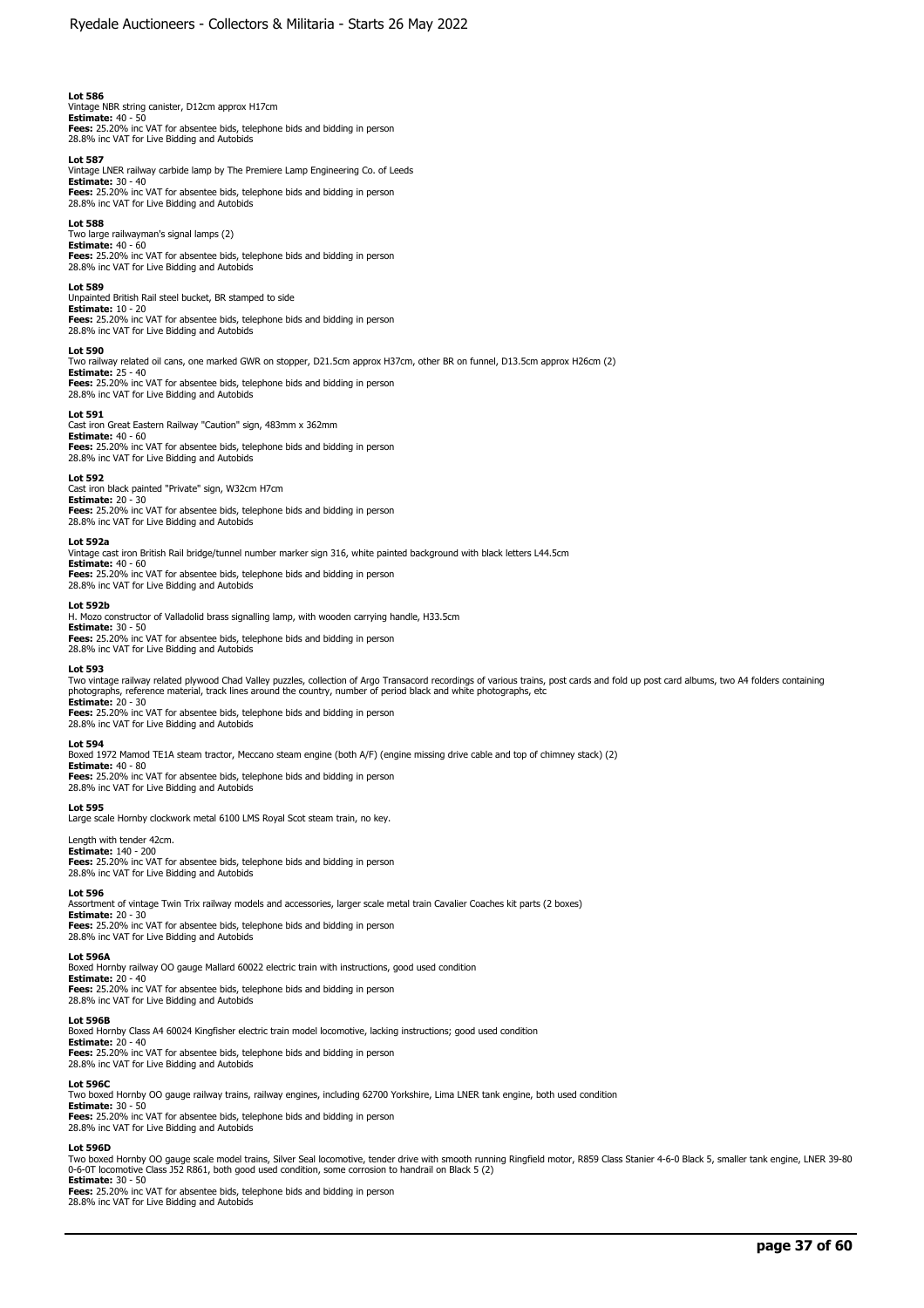# **Lot 596E**

Hornby, Airfix and Lima OO gauge train models and track, coaches, rolling stock, Duett twin power supply unit, used condition<br>**Estimate:** 40 - 60<br>**Fees:** 25.20% inc VAT for absentee bids, telephone bids and bidding in pers

28.8% inc VAT for Live Bidding and Autobids

### **Lot 597**

Collection of OO gauge Hornby train models, three tank engines, locomotives, rolling stock, etc **Estimate:** 30 - 50

**Fees:** 25.20% inc VAT for absentee bids, telephone bids and bidding in person 28.8% inc VAT for Live Bidding and Autobids

#### **Lot 597A**

OO gauge engines, carriages, rolling stock, railway buildings, platforms, accessories, etc (A/F) **Estimate:** 20 - 40 **Fees:** 25.20% inc VAT for absentee bids, telephone bids and bidding in person 28.8% inc VAT for Live Bidding and Autobids

#### **Lot 597C**

Balboa model no.607 "Rio Grande" engine and carriage **Estimate:** 30 - 50 **Fees:** 25.20% inc VAT for absentee bids, telephone bids and bidding in person 28.8% inc VAT for Live Bidding and Autobids

#### **Lot 598**

Selection of OO gauge Hornby Tri-ang railway track and train carriages, etc **Estimate:** 30 - 50 **Fees:** 25.20% inc VAT for absentee bids, telephone bids and bidding in person 28.8% inc VAT for Live Bidding and Autobids

#### **Lot 598A**

Boxed Hornby O gauge tank passenger set no.41, clockwork mechanical train set with one engine, three passenger wagons and selection of track, including key (used but good condition) **Estimate:** 40 - 80

**Fees:** 25.20% inc VAT for absentee bids, telephone bids and bidding in person 28.8% inc VAT for Live Bidding and Autobids

# **Lot 598B**

Collection of 00 gauge railway parts accessories locomotives, rolling stock, etc (AF)

**Estimate:** 10 - 20 **Fees:** 25.20% inc VAT for absentee bids, telephone bids and bidding in person 28.8% inc VAT for Live Bidding and Autobids

## **Lot 599**

Hornby Orient Express boxed set, containing merchant Navy class locomotive and three Pullman carriages, contains a Lens digital transformer. **Estimate:** 120 - 150 **Fees:** 25.20% inc VAT for absentee bids, telephone bids and bidding in person

28.8% inc VAT for Live Bidding and Autobids

# **Lot 599A**

Large collection of mostly boxed Tomy train models, play sets, accessories, etc **Estimate:** 30 - 50 **Fees:** 25.20% inc VAT for absentee bids, telephone bids and bidding in person 28.8% inc VAT for Live Bidding and Autobids

#### **Lot 600**

Kit built Balsa wood radio controlled flying model Spitfire MkXIV, approx 1:8 scale, wingspan 140cm, L123cm (no radio transmitter)

**Estimate:** 80 - 150 **Fees:** 25.20% inc VAT for absentee bids, telephone bids and bidding in person 28.8% inc VAT for Live Bidding and Autobids

#### **Lot 601**

Large kit built balsa wood radio controlled aircraft model biplane, "The Ultimate Blue Hawk", wingspan 136.5cm x 143cm long (petrol engine, no transmitter). **Estimate:** 120 - 250 **Fees:** 25.20% inc VAT for absentee bids, telephone bids and bidding in person 28.8% inc VAT for Live Bidding and Autobids

#### **Lot 601a**

Small radio controlled petrol engine for a model aircraft **Estimate:** 20 - 40 **Fees:** 25.20% inc VAT for absentee bids, telephone bids and bidding in person 28.8% inc VAT for Live Bidding and Autobids

### **Lot 602**

Boxed 1:48 Franklin Mint armour collection B25J "Lady Lil" catalogue no. B11E202 gun nose B-25 Mitchell "Air Apache".

**Estimate:** 40 - 80<br>**Fees:** 25.20% inc VAT for absentee bids, telephone bids and bidding in person<br>28.8% inc VAT for Live Bidding and Autobids

#### **Lot 602a**

Corgi aviation archive 1:48 scale english electric lightening F6. XS927/N RAF No.74 Tiger Squadron, RAF Tengah, Singapore 1969 Catalogue No. AA28402<br>**Estimate:** 50 - 80

**Fees:** 25.20% inc VAT for absentee bids, telephone bids and bidding in person<br>28.8% inc VAT for Live Bidding and Autobids

# **Lot 602B**

Corgi Aviation Archive models, 1:72 Handley Page Halifax B.III 578 squadron Cyril Barton VC, condition as new, accessories still factory sealed **Estimate:** 50 - 100 **Fees:** 25.20% inc VAT for absentee bids, telephone bids and bidding in person 28.8% inc VAT for Live Bidding and Autobids

### **Lot 603**

Franklin Mint armour collection 1:48 B25H Mitchell Bomber, catalogue no. B11F045 First Air Commando.

**Estimate: 4**0 - 80<br>**Fees:** 25.20% inc VAT for absentee bids, telephone bids and bidding in person<br>28.8% inc VAT for Live Bidding and Autobids

# **Lot 604**

Boxed Franklin Mint 1:48 B26 Marauder "Hard To Get", catalogue no. B11F007. **Estimate:** 40 - 80 **Fees:** 25.20% inc VAT for absentee bids, telephone bids and bidding in person 28.8% inc VAT for Live Bidding and Autobids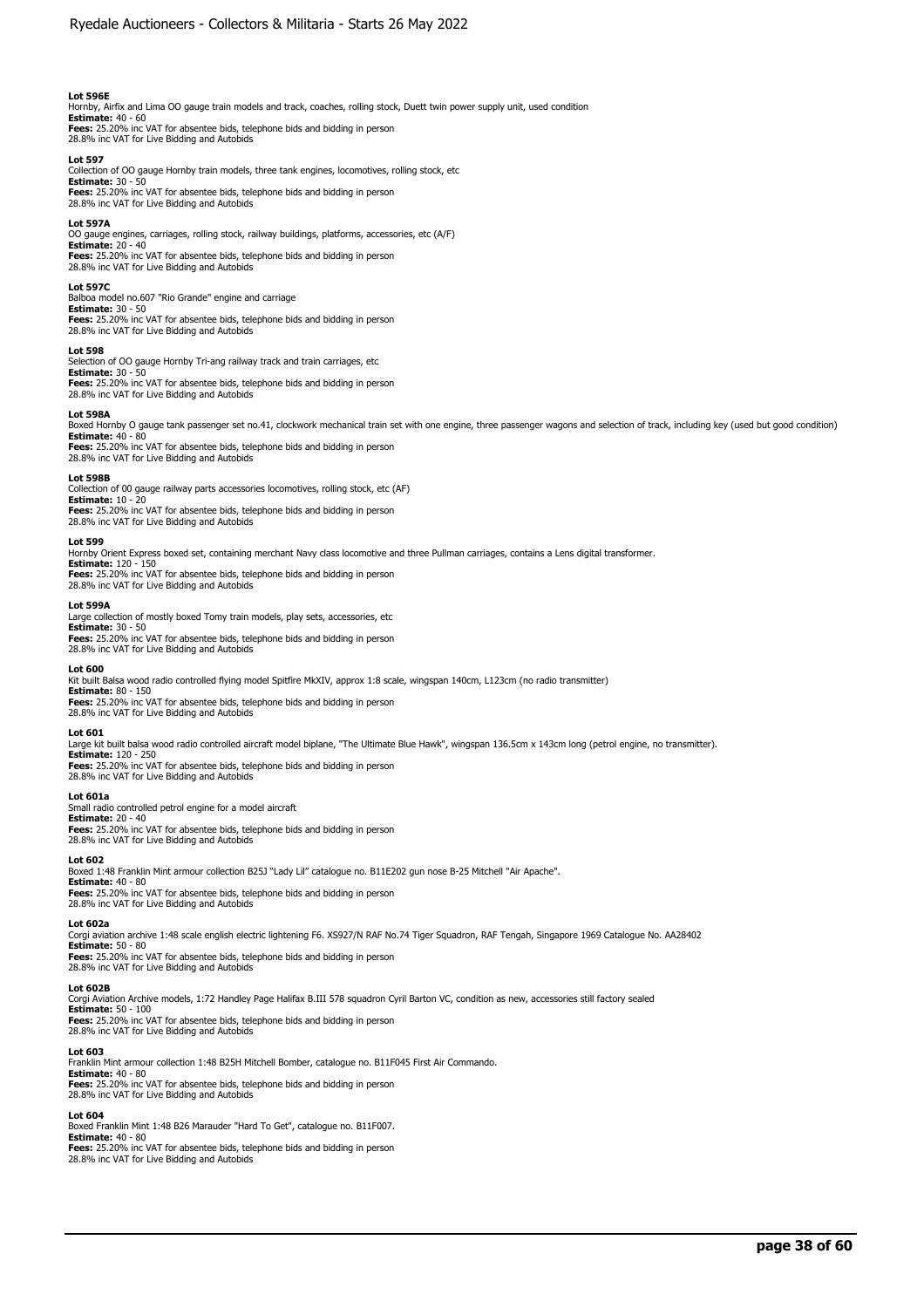Boxed Franklin Mint armour collection 1:48 scale Heinkel I-II Battle of Britain, catalogue no. G11E198. **Estimate:** 40 - 80 **Fees:** 25.20% inc VAT for absentee bids, telephone bids and bidding in person

28.8% inc VAT for Live Bidding and Autobids

# **Lot 606**

Boxed Franklin Mint armour collection 1:48 scale Heinkel III Night Bomber, catalogue no. B11E391.

**Estimate:** 40 - 70 **Fees:** 25.20% inc VAT for absentee bids, telephone bids and bidding in person 28.8% inc VAT for Live Bidding and Autobids

# **Lot 607**

Two Boxed Franklin Mint armour collection 1:48 scale De Havilland Mosquitos, one USAAF, D Day Redtail, catalogue no. B11F034, the other an RAF Mosquito , catalogue no. B11E375<br>"Norfolk", overall good condition, wings a lit

**Estimate:** 30 - 60 **Fees:** 25.20% inc VAT for absentee bids, telephone bids and bidding in person 28.8% inc VAT for Live Bidding and Autobids

#### **Lot 608**

2 boxed Franklin Mint armour collection 1:48 scale diecast JU 87 Stuka models. B11B265 98109 Ju87D Luftwaffe. ART98107 Ju87 Stuka D Luftwaffe. **Estimate:** 50 - 80

**Fees:** 25.20% inc VAT for absentee bids, telephone bids and bidding in person 28.8% inc VAT for Live Bidding and Autobids

#### **Lot 609**

2 boxed Franklin Mint armour collection 1:48 scale diecast JU 87 Stuka models. ART98111 Ju87B Luftwaffe. ART98107 Ju87B Wasser

**Estimate:** 50 - 80<br>**Fees:** 25.20% inc VAT for absentee bids, telephone bids and bidding in person<br>28.8% inc VAT for Live Bidding and Autobids

#### **Lot 610**

Boxed Franklin Mint armour collection 1:48 scale Luftwaffe, WWII Ace HR catalogue no. B11B300 Heinz Barr **Estimate:** 0 - 0

**Fees:** 25.20% inc VAT for absentee bids, telephone bids and bidding in person 28.8% inc VAT for Live Bidding and Autobids

#### **Lot 611**

2 Forces of Valor 1/48 Bf109 diecast models. B11 B598 Bf109G "Gustav". B11 B599 ART 98333: Bf109. **Estimate:** 30 - 50 **Fees:** 25.20% inc VAT for absentee bids, telephone bids and bidding in person 28.8% inc VAT for Live Bidding and Autobids

#### **Lot 612**

3 Forces of Valor 1/48 diecast models. B11 B627 Hurricane IIC 213 Sqn N Africa. Model in good condition but some damage to a cannon and aerial mast. B11 E057: Bf109 N.Africa, model in excellent condition. B11 B581 98217: Hurricane IIB Trop, Forces Aerie. Overall condition good, but has a broken wheel leg and some damage to decals. **Estimate:** 30 - 60

**Fees:** 25.20% inc VAT for absentee bids, telephone bids and bidding in person 28.8% inc VAT for Live Bidding and Autobids

#### **Lot 613**

1 Eagles International 1/48 P-51B Mustang, "Flying Tigers" (Cat No 10004).<br>BIIF039 Franklin Mint P-51B Mustang "Ding Hao".<br>**Estimate:** 40 - 60

**Fees:** 25.20% inc VAT for absentee bids, telephone bids and bidding in person 28.8% inc VAT for Live Bidding and Autobids

# **Lot 614**

1 Eagles International 1/48 RAF Mustang III, 315 (Polish) Sqn (10007). **Estimate:** 30 - 40 **Fees:** 25.20% inc VAT for absentee bids, telephone bids and bidding in person 28.8% inc VAT for Live Bidding and Autobids

#### **Lot 615**

2x Franklin Mint 1/48 Die-cast model aircraft. BIIF037 P-47D Thunderbolt "Big Stud". BIIF046 P-47D Thunderbolt 1st Air Commandos. **Estimate:** 40 - 80 **Fees:** 25.20% inc VAT for absentee bids, telephone bids and bidding in person 28.8% inc VAT for Live Bidding and Autobids

#### **Lot 616**

2x Franklin Mint 1/48 Die-cast model aircraft. BIIE750 P-47D Thunderbolt "Arkansaw Blitz". BIIF038 P-47D Thunderbolt, 5th Emergency Rescue Squadron. **Estimate:** 40 - 80 **Fees:** 25.20% inc VAT for absentee bids, telephone bids and bidding in person 28.8% inc VAT for Live Bidding and Autobids

**Lot 617**  2x Franklin Mint 1/48 Die-cast model aircraft. BIIB278 Art 98112. P-38 Lightning USAAF WWII Aces. BIIB546 Art 98278 P-38 Lightning "Virginia Marie". **Estimate:** 40 - 80 **Fees:** 25.20% inc VAT for absentee bids, telephone bids and bidding in person 28.8% inc VAT for Live Bidding and Autobids

#### **Lot 618**

3x Franklin Mint 1/48 Die-cast model aircraft. BIIE377 P-40N "Parrot Head". BIIB619 P-40E Warhawk "Flying Tigers". BIIE354 P-40 Kittyhawk RNZAF. **Estimate:** 50 - 80 **Fees:** 25.20% inc VAT for absentee bids, telephone bids and bidding in person 28.8% inc VAT for Live Bidding and Autobids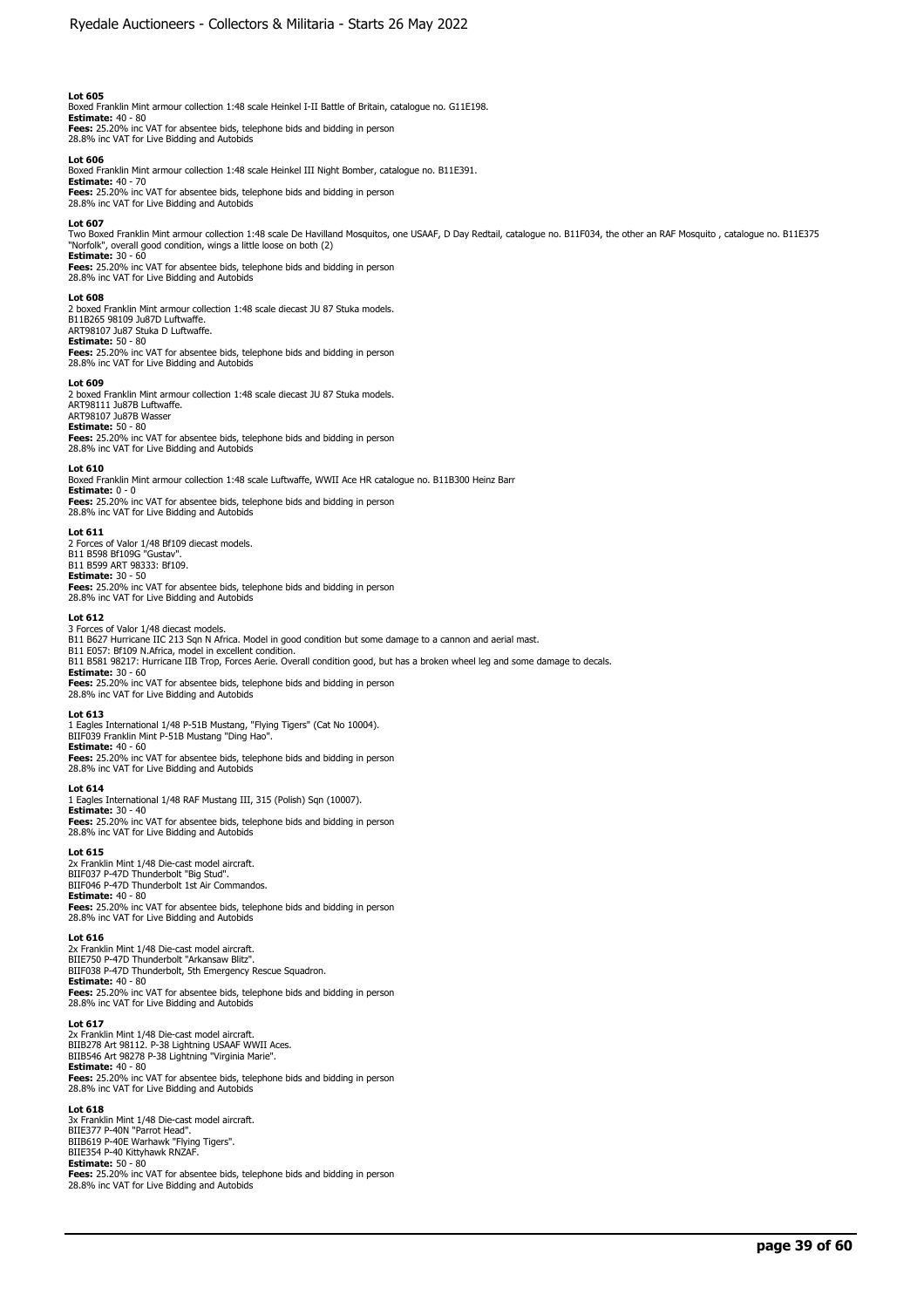3x Franklin Mint 1/48 Die-cast model aircraft. BIIB621 98222 P-40 Warhawk, 12 Fighter Group USAAF. BIIF036 P-40N Warhawk "Sing Pao". BIIB579 98215 Hawker Hurricane XII, 800 Sqn Fleet Air Arm, Royal Navy, North Africa. **Estimate:** 50 - 80 **Fees:** 25.20% inc VAT for absentee bids, telephone bids and bidding in person 28.8% inc VAT for Live Bidding and Autobids

### **Lot 620**

3 Franklin Mint 1/48 die-cast aircraft models. BIIE371 F4F-4 Wildcat, Good condition other than tip of pitot tube and aerial mast fractured. 98174 F-6F5 Hellcat, WWII Aces, M C Campbell, CV-15 USS Essex BIIB932 SBD-3 Dauntless. Excellent condition **Estimate:** 50 - 80

**Fees:** 25.20% inc VAT for absentee bids, telephone bids and bidding in person 28.8% inc VAT for Live Bidding and Autobids

#### **Lot 621**

3 Franklin Mint 1/48 die-cast aircraft models. BIIB938 Art 98264 SBD-1 Dauntless. BIIE185 SBD-3 Dauntless Yellow Tail. BIIF042 SBD Dauntless US Marines (right wheel to strut join damaged and "repaired", see pics) **Estimate:** 50 - 80 **Fees:** 25.20% inc VAT for absentee bids, telephone bids and bidding in person 28.8% inc VAT for Live Bidding and Autobids

#### **Lot 622**

3 Franklin Mint 1/48 die-cast aircraft models, all damaged, 98177 Hellcat Mk1 Royal Navy Fleet Air Arm. Damaged/"repaired" prop and spinner (prop doesnt turn), BIIB592 F-4U Corsair,<br>damage to prop, tailwheel and left stabi

**Estimate:** 30 - 50 **Fees:** 25.20% inc VAT for absentee bids, telephone bids and bidding in person 28.8% inc VAT for Live Bidding and Autobids

#### **Lot 623**

2 Franklin Mint 1/48 die-cast aircraft models, BIIC975 Imperial Japanese A6M5 Zero. MDL 52 Imperial Navy, 201 Kokutai, Philippines 1944, BIIE177 Zero model 52 "Camo". Missing tailwheel. **Estimate:** 30 - 50

**Fees:** 25.20% inc VAT for absentee bids, telephone bids and bidding in person 28.8% inc VAT for Live Bidding and Autobids

### **Lot 624**

1x Corgi US 51902 H13 Bell helicopter, US Army Medical Service Corps, 1x Corgi US51203 AH-1G Cobra "Gambler Guns, 4th Infantry Division.<br>**Estimate:** 40 - 60<br>**Fees:** 25.20% inc VAT for absentee bids, telephone bids and bidd 28.8% inc VAT for Live Bidding and Autobids

#### **Lot 625**

4 Corgi 1/48 diecast helicopter models (3 damaged), AH-1G Cobra gunship "Widow Maker", 11th Armoured Cavalry. Model excellent/as new, AH-1G Cobra, USMC. Tail rotor broken off and re-attached, non spinning, 2 UH-1 Hueys, both with damaged/collapsed skids. **Estimate:** 30 - 60

**Fees:** 25.20% inc VAT for absentee bids, telephone bids and bidding in person<br>28.8% inc VAT for Live Bidding and Autobids

#### **Lot 626**

2 Corgi 1/48 diecast helicopter models, AA50413 Bell UH-1E Iroquois 1971, Vietnam Legends AH-1 Cobra. **Estimate:** 30 - 60 **Fees:** 25.20% inc VAT for absentee bids, telephone bids and bidding in person

28.8% inc VAT for Live Bidding and Autobids

**Lot 627** 

Collection of diecast (mostly) aircraft models including Dinky Spitfire, 2x bf109s and a Ju87 Stuka. All A/F **Estimate:** 30 - 50

**Fees:** 25.20% inc VAT for absentee bids, telephone bids and bidding in person 28.8% inc VAT for Live Bidding and Autobids

**Lot 628** 

Boxed Forces of Valor 1/32 P-39Q Airacobra.

**Estimate:** 40 - 60 **Fees:** 25.20% inc VAT for absentee bids, telephone bids and bidding in person 28.8% inc VAT for Live Bidding and Autobids

#### **Lot 629A**

Five boxed Atlas editions 1:72 scale aircraft model sets, two models in each set with stands (good condition, few marks) and an A4 size print (6).

**Estimate:** 40 - 60 **Fees:** 25.20% inc VAT for absentee bids, telephone bids and bidding in person 28.8% inc VAT for Live Bidding and Autobids

#### **Lot 629B**

Collection of Dinky armour models (and some Solido) with a wall mounted display case

**Estimate:** 50 - 100<br>**Fees:** 25.20% inc VAT for absentee bids, telephone bids and bidding in person<br>28.8% inc VAT for Live Bidding and Autobids

**Lot 630**  Forces Of Valor King Tiger diorama, "Battle at the Seine River".

**Estimate:** 40 - 60 **Fees:** 25.20% inc VAT for absentee bids, telephone bids and bidding in person 28.8% inc VAT for Live Bidding and Autobids

#### **Lot 631**

Forces of Valor 80078, 1/35 Jagdtiger, Germany 1945. **Estimate:** 30 - 50

**Fees:** 25.20% inc VAT for absentee bids, telephone bids and bidding in person 28.8% inc VAT for Live Bidding and Autobids

#### **Lot 632**

Forces Of Valor 1/35 German 88mm flak gun, eastern front 1943. **Estimate:** 30 - 50<br>**Fees:** 25.20% inc VAT for absentee bids, telephone bids and bidding in person<br>28.8% inc VAT for Live Bidding and Autobids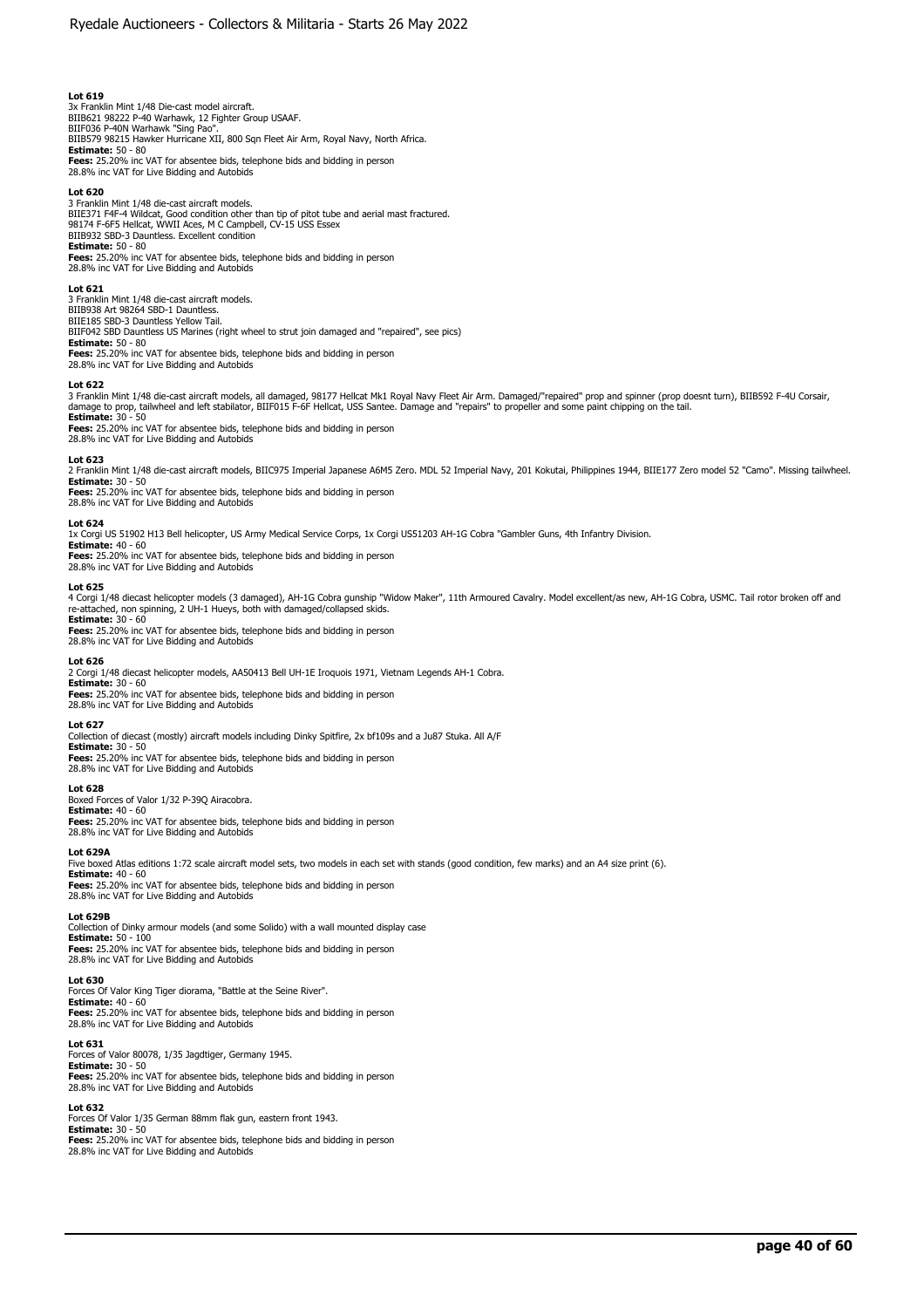Forces Of Valor Jagdpanther, Normandy 1944. Right side track needs re-joining, otherwise good condition, Forces Of Valor Panther, Belgium 1944.

**Estimate:** 30 - 60 **Fees:** 25.20% inc VAT for absentee bids, telephone bids and bidding in person 28.8% inc VAT for Live Bidding and Autobids

**Lot 634**  2 Forces Of Valor 1/35 diecast models, SD.KFZ 251/1 Hanomag, Elephant mobile artillery piece. **Estimate:** 40 - 80 **Fees:** 25.20% inc VAT for absentee bids, telephone bids and bidding in person

28.8% inc VAT for Live Bidding and Autobids

#### **Lot 635**

3 Forces Of Valor 1/35 diecast armour models, German Feldwagon, SD Kfz 7 Half track, Normandy 1944, Sturmgeschutz III Ausf G, Warsaw 1944. **Estimate:** 40 - 80

**Fees:** 25.20% inc VAT for absentee bids, telephone bids and bidding in person 28.8% inc VAT for Live Bidding and Autobids

### **Lot 636**

3 Forces Of Valor 1/35 diecast armour models, Panzer IV Ausf F, Kursk 1943, Sturmgeschutz III Ausf B, eastern front 1941, German 3 ton cargo truck.

**Estimate:** 40 - 80 **Fees:** 25.20% inc VAT for absentee bids, telephone bids and bidding in person 28.8% inc VAT for Live Bidding and Autobids

#### **Lot 637**

3 Forces Of Valor 1/35 scale diecast models, "Wirbelwind" Flakpanzer, Panzer IV Ausf G, Kursk 1943, German field ambulance 4x4 (model attached to base) **Estimate:** 40 - 60

**Fees:** 25.20% inc VAT for absentee bids, telephone bids and bidding in person 28.8% inc VAT for Live Bidding and Autobids

#### **Lot 638**

3 Forces of Valor 1/35 diecast armour models, SD.Kfz 7/1 with 2cm Flakvierling 38., German 4x4 ambulance, France 1940, German Zundapp KS750 side car motorbike, Eastern Front 1943. **Estimate:** 40 - 60

**Fees:** 25.20% inc VAT for absentee bids, telephone bids and bidding in person 28.8% inc VAT for Live Bidding and Autobids

#### **Lot 639**

3 Forces of Valor 1/35 (British) diecast armour models, M3 Grant, El Alamein 1942. Broken aerial and some glue marks, Matilda Mk II infantry tank, 7th Armoured Division, El Alamein 1942, Sherman Firefly. Some glue marks. **Estimate:** 40 - 80

**Fees:** 25.20% inc VAT for absentee bids, telephone bids and bidding in person 28.8% inc VAT for Live Bidding and Autobids

#### **Lot 640**

3 Forces Of Valor 1/35 diecast armour models (US), US 2.5 ton cargo truck, Normandy 1944. Excellent condition, M4A3 Sherman, 3rd Armoured Division, Normandy 1944. Fair condition, US amphibian GP, Normandy 1944. Excellent condition. **Estimate:** 40 - 80

**Fees:** 25.20% inc VAT for absentee bids, telephone bids and bidding in person 28.8% inc VAT for Live Bidding and Autobids

#### **Lot 641**

3 Forces Of Valor 1/35 diecast armour models (US), US 6x6 1.5 ton cargo truck,European Theatre 1945. Excellent condition, M5A1 Stuart, Normandy 1944. Good condition, US Jeep, Normandy 1944. Fair condition, has a broken aerial

#### **Estimate:** 40 - 60

**Fees:** 25.20% inc VAT for absentee bids, telephone bids and bidding in person 28.8% inc VAT for Live Bidding and Autobids

#### **Lot 642**

3 Forces Of Valor 1/35 diecast armour models (US): M26 Pershing, Germany 1945, Cadillac M24 Chaffee, Germany 1945, M16 multiple gun carriage, Normandy 1944.

**Estimate:** 40 - 80 **Fees:** 25.20% inc VAT for absentee bids, telephone bids and bidding in person 28.8% inc VAT for Live Bidding and Autobids

# **Lot 643**

1 Forces of Valor 1/35 diecast Russian KV-1 heavy tank.

28.8% inc VAT for Live Bidding and Autobids

**Estimate:** 40 - 60 **Fees:** 25.20% inc VAT for absentee bids, telephone bids and bidding in person

## **Lot 643A**

Eight Atlas editions WWII 1:43 scale armour models, including Humber armoured car Mark IV multiple gun motor carriage M16, Hanomag, etc (as new, three still sealed in original packaging) **Estimate:** 40 - 60

**Fees:** 25.20% inc VAT for absentee bids, telephone bids and bidding in person 28.8% inc VAT for Live Bidding and Autobids

### **Lot 644**

Collection of Dinky and Solido diecast military armour models including 3 Dinky Leopard MBTs (all working mechanisms), Gepard, combat recovery vehicle, Solido PT76 and AMX with working mechanisms and metal tracks, and a "UNIC Sahara" (mechanism not functional). **Estimate:** 50 - 80

**Fees:** 25.20% inc VAT for absentee bids, telephone bids and bidding in person 28.8% inc VAT for Live Bidding and Autobids

# **Lot 645**

Collection of Dinky/Corgi diecast military vehicles. **Estimate:** 30 - 50<br>**Fees:** 25.20% inc VAT for absentee bids, telephone bids and bidding in person<br>28.8% inc VAT for Live Bidding and Autobids

# **Lot 646**

Collection of small scale diecast military vehicles by Lesney, Dinky etc. **Estimate:** 20 - 30 **Fees:** 25.20% inc VAT for absentee bids, telephone bids and bidding in person 28.8% inc VAT for Live Bidding and Autobids

#### **Lot 647**

7 Corgi/Dinky diecast military vehicles.<br>Includes Corgi Major "Corporal Erector", a tank transporter with tank (damaged barrel), a Dinky F-4 Phantom with functional undercarriage etc. **Estimate:** 40 - 60 **Fees:** 25.20% inc VAT for absentee bids, telephone bids and bidding in person

28.8% inc VAT for Live Bidding and Autobids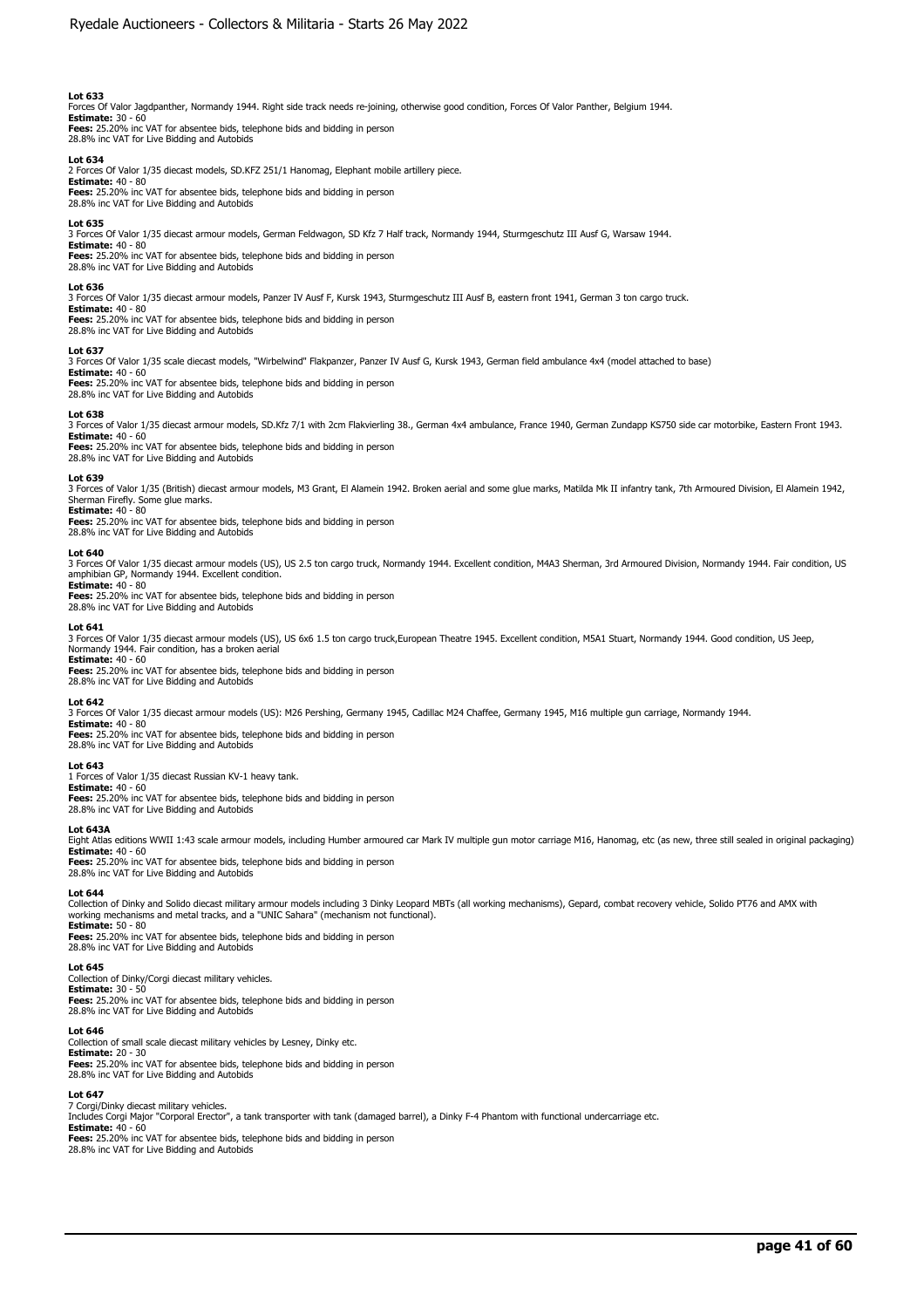Large cast metal 88mm flak cannon. No makers marks. Barrel length 30cm end to end, 13cm high. **Estimate:** 30 - 60 **Fees:** 25.20% inc VAT for absentee bids, telephone bids and bidding in person

28.8% inc VAT for Live Bidding and Autobids

# **Lot 649**

4 built kit models including a competently built 1/35 Tiger1/North Africa diorama and a larger scale Tiger 1 (1/24)

**Estimate:** 20 - 30 **Fees:** 25.20% inc VAT for absentee bids, telephone bids and bidding in person 28.8% inc VAT for Live Bidding and Autobids

#### **Lot 650**

10 unbuilt plastic military model kits. Airfix 40mm Bofors gun and tractor (no decals), a Vosper MTB, BAC Lightning, Tamiya 1/35 Flakvierling 7/1 etc. **Estimate:** 30 - 50

**Fees:** 25.20% inc VAT for absentee bids, telephone bids and bidding in person 28.8% inc VAT for Live Bidding and Autobids

# **Lot 651**

Collection of 1/72 plastic model figures and an unstarted armoured Knight kit, "Archduke Siegmund".

**Estimate:** 20 - 30 **Fees:** 25.20% inc VAT for absentee bids, telephone bids and bidding in person 28.8% inc VAT for Live Bidding and Autobids

#### **Lot 651A**

Three 1:1200 diecast ship models by Minic Ships, Bismarck, Vanguard, Scharnhorst, Britain's Deetail figures, smaller metal figures, hand painted lead model figures **Estimate:** 20 - 40 **Fees:** 25.20% inc VAT for absentee bids, telephone bids and bidding in person

# **Lot 652**

Vintage tin plate friction powered Jeep (fully functioning). L 29cm **Estimate:** 50 - 100

28.8% inc VAT for Live Bidding and Autobids

**Fees:** 25.20% inc VAT for absentee bids, telephone bids and bidding in person 28.8% inc VAT for Live Bidding and Autobids

#### **Lot 653**

Vintage metal plate "Buddy L" army truck, a wooden "Commando" invasion barge (damaged ramp hinge) and a small child's wooden tank model. **Estimate:** 120 - 150

**Fees:** 25.20% inc VAT for absentee bids, telephone bids and bidding in person 28.8% inc VAT for Live Bidding and Autobids

#### **Lot 654**

2 vintage toy guns, XL Products "V Victory" clicking wood sub machine gun and a Louis Marx & Co (NY USA) tin plate "G-Man" gun. **Estimate:** 120 - 150

**Fees:** 25.20% inc VAT for absentee bids, telephone bids and bidding in person 28.8% inc VAT for Live Bidding and Autobids

#### **Lot 655**

Tin plate model from the CCCP, "Holdraketa". Mechanism partially working, rocket will raise itself almost to full height but the friction motor and greeting astronaut no working/in need of repair. **Estimate:** 30 - 50

**Fees:** 25.20% inc VAT for absentee bids, telephone bids and bidding in person 28.8% inc VAT for Live Bidding and Autobids

#### **Lot 656**

Vintage metal battery operated 4 engined Skycruiser in BOAC colours. Model by Louis Marx & Co, Hong Kong). Props will spin when model pushed, electrics not working. **Estimate:** 50 - 60

**Fees:** 25.20% inc VAT for absentee bids, telephone bids and bidding in person 28.8% inc VAT for Live Bidding and Autobids

#### **Lot 657**

3 vintage US cast metal money banks, Duro "Mercury Rocket Bank" L20.5 cm, 2 Berzac Creations "Astro MFG", E.Detroit 1957. (A/F)

**Estimate:** 120 - 150 **Fees:** 25.20% inc VAT for absentee bids, telephone bids and bidding in person 28.8% inc VAT for Live Bidding and Autobids

#### **Lot 658**

3 cast metal rocket money banks, 2 Berzac Creations Astro MFG (E.Detroit, USA). Missing nose tips, H28cm, Duro Mold & MFG "Satellite Bank" in working order, H27cm.

**Estimate:** 120 - 150 **Fees:** 25.20% inc VAT for absentee bids, telephone bids and bidding in person 28.8% inc VAT for Live Bidding and Autobids

#### **Lot 659**

Four vintage cast metal money banks, all with functioning mechanisms, Duro Rocket Bank. L 20.5cm. Duro Atomic Bank. L 21cm and 2 Strato Banks, both missing bottom coin covers. **Estimate:** 80 - 100 **Fees:** 25.20% inc VAT for absentee bids, telephone bids and bidding in person

28.8% inc VAT for Live Bidding and Autobids

# **Lot 660**

"Wild West Bank" by Duro Mold, Detroit, USA. Excellent condition with fully working mechanism,L20cm US Bicentennial commemorative coin bank by Vacumet of Michigan USA as new with instructions, D12.5cm, Boxed Vacumet Kennedy half dollar coin bank, as new with instructions, D12.5 cm **Estimate:** 180 - 200

**Fees:** 25.20% inc VAT for absentee bids, telephone bids and bidding in person 28.8% inc VAT for Live Bidding and Autobids

#### **Lot 661**

6 US made bronze car model coin boxes, 4 boxed. Average length approx 17cm. **Estimate:** 30 - 50<br>**Fees:** 25.20% inc VAT for absentee bids, telephone bids and bidding in person<br>28.8% inc VAT for Live Bidding and Autobids

**Lot 662**  Russian clockwork tinplate road layout toy, excellent condition but missing wind up key and therefore not tested.

Unbranded hand wound metal plate woodpecker automata coin box as new, no box.

"Grip Prop" vintage US childs flying toy with box.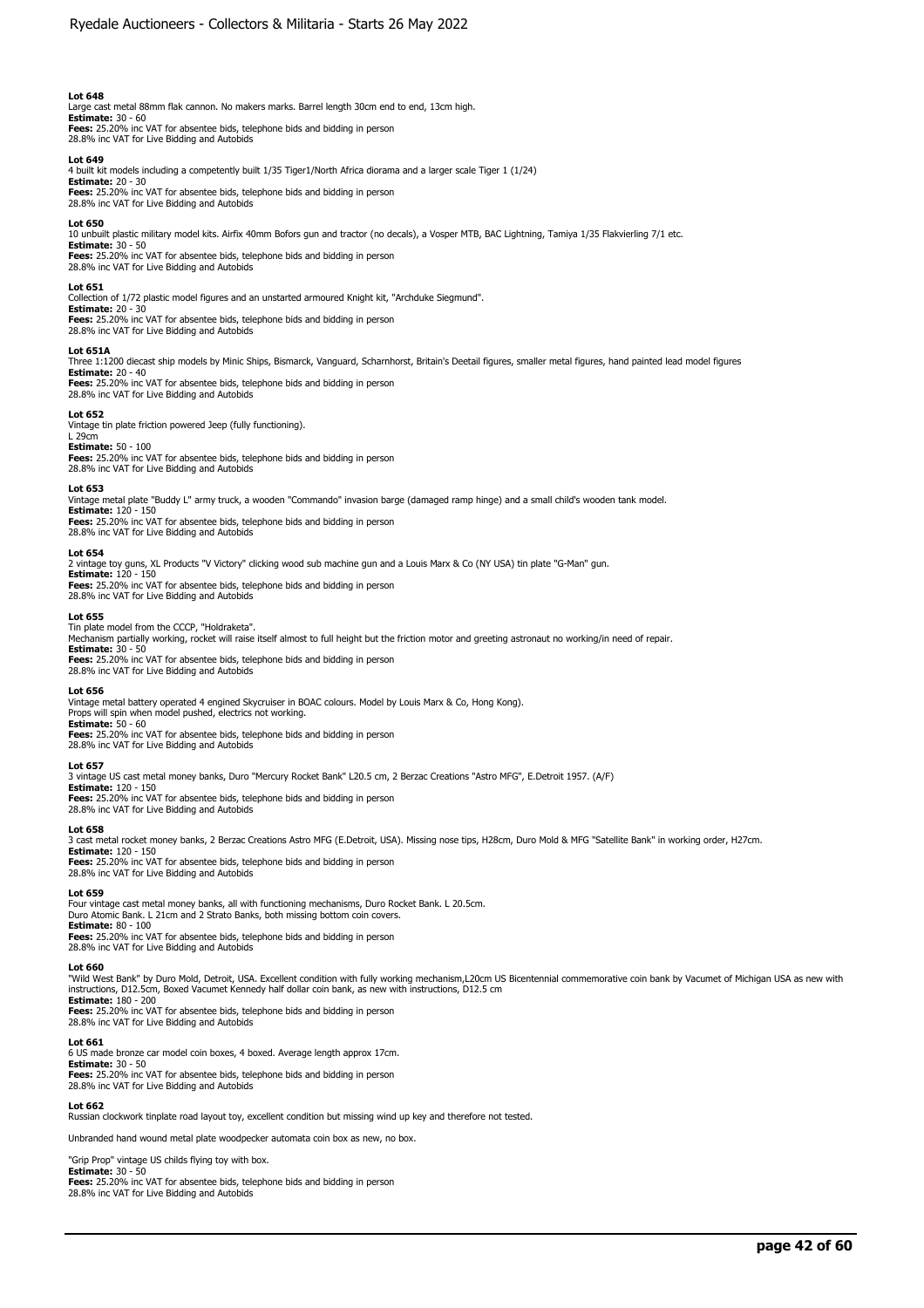Vintage post WWII clockwork metal car stamped "Made in occupied Japan). No key, condition A/F, a vintage plastic US Half-track model by Auburn USA and a modern Royal Mail van.<br>**Estimate:** 20 - 40<br>**Fees:** 25.20% inc VAT for

28.8% inc VAT for Live Bidding and Autobids

**Lot 664**  Minichamps BL843 1/18 Bentley Mulsanne (car 30cm long). **Estimate:** 50 - 100 **Fees:** 25.20% inc VAT for absentee bids, telephone bids and bidding in person 28.8% inc VAT for Live Bidding and Autobids

#### **Lot 665**

Bentley radio controlled car by Welly Die-casting F.T.Y. ltd. Box 48cm long. **Estimate:** 50 - 80

**Fees:** 25.20% inc VAT for absentee bids, telephone bids and bidding in person 28.8% inc VAT for Live Bidding and Autobids

## **Lot 666**

1/24 Danbury mint Dusenberg SSJ. **Estimate:** 40 - 60 **Fees:** 25.20% inc VAT for absentee bids, telephone bids and bidding in person 28.8% inc VAT for Live Bidding and Autobids

#### **Lot 667**

Danbury Mint 1/24 1949 Jaguar XK120. **Estimate:** 40 - 60

**Fees:** 25.20% inc VAT for absentee bids, telephone bids and bidding in person 28.8% inc VAT for Live Bidding and Autobids

#### **Lot 668**

3 Burago 1/18 diecast model cars, 1x Jaguar E Cabriolet (1961), 1x Jaguar SS100 (1937), Mercedes 399 SL (1954) a Corgi D-Day set, 3 wooden car models and a collection of spare Dinky vehicle tyres, rubber track and some spare transfers. **Estimate:** 30 - 50

**Fees:** 25.20% inc VAT for absentee bids, telephone bids and bidding in person 28.8% inc VAT for Live Bidding and Autobids

#### **Lot 669**

2x Burago and 2 Maisto 1/18 diecast model vehicles. **Estimate:** 20 - 40

**Fees:** 25.20% inc VAT for absentee bids, telephone bids and bidding in person 28.8% inc VAT for Live Bidding and Autobids

#### **Lot 670**

7 Franklin Mint 1/18 diecast model cars. **Estimate:** 30 - 50

**Fees:** 25.20% inc VAT for absentee bids, telephone bids and bidding in person 28.8% inc VAT for Live Bidding and Autobids

#### **Lot 671**

Airfix 1/12 Bentley Blower, 4 and a half litre. Kit unstarted, all parts still factory sealed. **Estimate:** 40 - 60 **Fees:** 25.20% inc VAT for absentee bids, telephone bids and bidding in person 28.8% inc VAT for Live Bidding and Autobids

#### **Lot 672**

Tamiya 1/12 Lotus 49 Ford F-1. Unstarted plastic model kit, all bags still factory sealed. **Estimate:** 60 - 100 **Fees:** 25.20% inc VAT for absentee bids, telephone bids and bidding in person

28.8% inc VAT for Live Bidding and Autobids

# **Lot 673**

Tamiya 1/12 Wolf WR1 Ford F1 unstarted plastic model kit. All parts still factory sealed. **Estimate:** 50 - 80

**Fees:** 25.20% inc VAT for absentee bids, telephone bids and bidding in person 28.8% inc VAT for Live Bidding and Autobids

# **Lot 674**

Tamiya 1/12 Honda F-1. **Estimate:** 50 - 80 **Fees:** 25.20% inc VAT for absentee bids, telephone bids and bidding in person 28.8% inc VAT for Live Bidding and Autobids

#### **Lot 675**

2 unbuilt plastic model kits, all bags unopened/factory sealed, 1x Bandai 1/16 Brabham Ford FA130, Tamiya 1/20 Team Lotus JPS MkIII. **Estimate:** 40 - 80

**Fees:** 25.20% inc VAT for absentee bids, telephone bids and bidding in person 28.8% inc VAT for Live Bidding and Autobids

#### **Lot 676**

6 plastic model cars: 2x 1/24 Lancia Stratos, 1 built the other has just been started, 1x 1/24 Airfix Ferrari Boxer unstarted, Heller 1/24 Ferrari 512S unstarted, Solido 1/43 metal Porsche 917

unstarted damaged decals/instructions, BanDai Super Hyper Racer 4WD, started.<br>**Estimate:** 50 - 80<br>**Fees:** 25.20% inc VAT for absentee bids, telephone bids and bidding in person

28.8% inc VAT for Live Bidding and Autobids

#### **Lot 677**

6 model car kits, 1/20 KSN Midori 1907 Itala Pechino Parigi unstarted, 2x 1/24 metal AutoKit models, a 1933 MG K3 Magnette, and a 1929 Mercedes SSKL, unstarted, Revell 1/25 Porsche Speedster unstarted, Revell 1/25 Austin Healey 100-six unstarted, Pyro "Vintage Brass Car" plastic model kit, part built. **Estimate:** 60 - 120

**Fees:** 25.20% inc VAT for absentee bids, telephone bids and bidding in person 28.8% inc VAT for Live Bidding and Autobids

#### **Lot 678**

4 plastic model kits: AMT Penske Indy Special. Kit started, Johnny Rutherford Gatorade McLaren started, Matchbox 1/25 Penske 1979 Indy 500 winner unstarted, Otaki 1/28 Can-Am McLaren M80 unstarted. **Estimate:** 30 - 60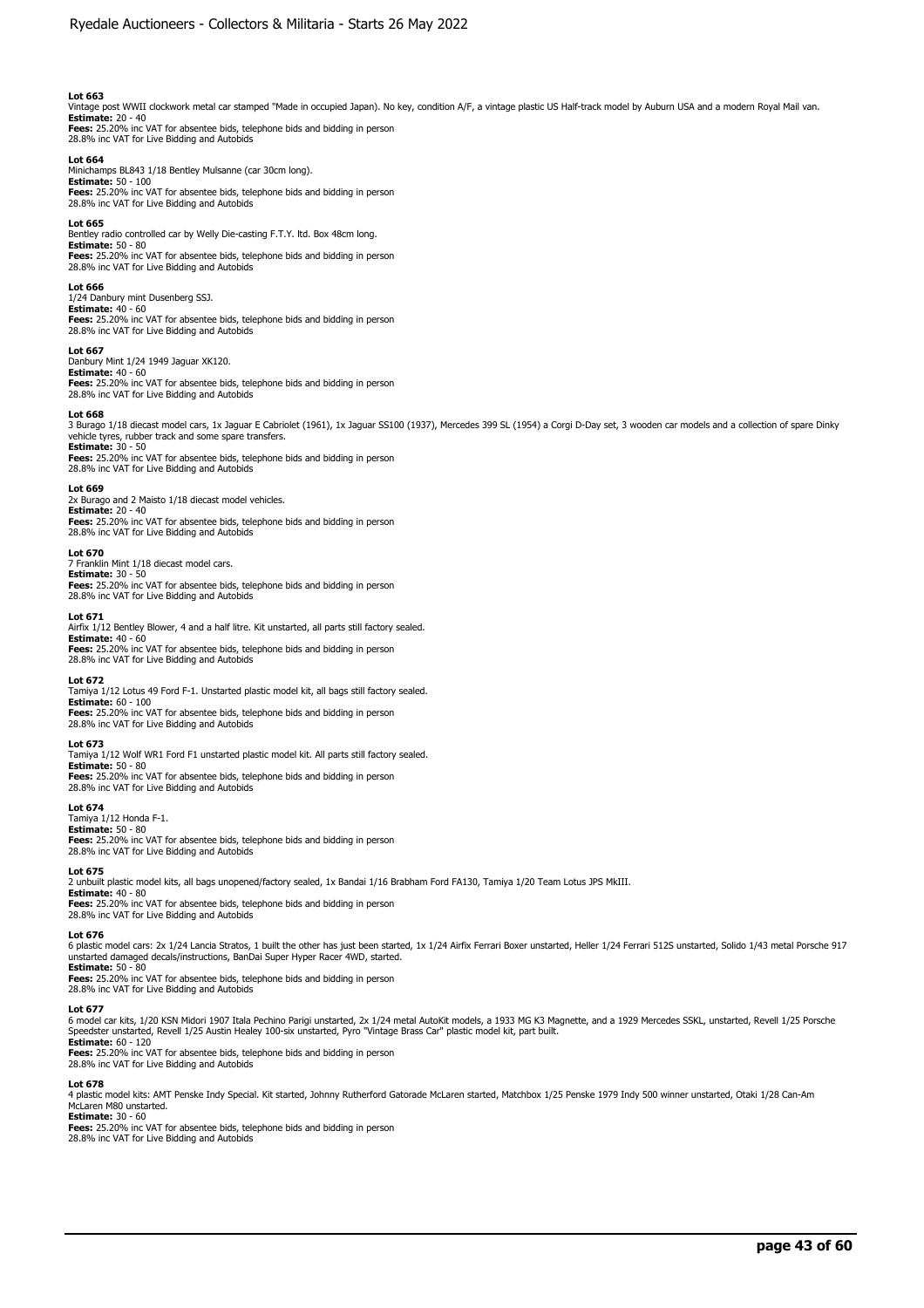4 model car kits: Airfix 1/16 Ariel Arrow motorbike, unstarted, Airfix 1/32 1930 4.5 Ltr Bentley Blower. Unstarted, missing decals, Airfix 1/32 1933 Alfa Romeo. Model built to a reasonable<br>standard, unpainted and no decals **Estimate:** 30 - 50

**Fees:** 25.20% inc VAT for absentee bids, telephone bids and bidding in person 28.8% inc VAT for Live Bidding and Autobids

### **Lot 680**

2x Merit car kits, both unstarted, Lago Talbot Superkit with engine detail, 1956 GP Connaught. **Estimate:** 30 - 60 **Fees:** 25.20% inc VAT for absentee bids, telephone bids and bidding in person 28.8% inc VAT for Live Bidding and Autobids

# **Lot 681**

Six 1/32 Matchbox model car kits including an Aston Martin Ulster, an MG sports car etc.

**Estimate:** 30 - 50 **Fees:** 25.20% inc VAT for absentee bids, telephone bids and bidding in person 28.8% inc VAT for Live Bidding and Autobids

#### **Lot 682**

Vintage diecast metal racing cars and vehicles including Matchbox, Lesney Series, Lotus, Ferrari F1, Spectrum Pursuit vehicle by Vivid Imaginations, etc

# **Estimate:** 40 - 60

**Fees:** 25.20% inc VAT for absentee bids, telephone bids and bidding in person 28.8% inc VAT for Live Bidding and Autobids

### **Lot 683**

Eleven vintage diecast racing cars, including Dinky, Talbot, Lago, no.230, Dinky Ferrari 232, Crescent Toy Co. Connaught 2l Grand Prix, etc (11)

**Estimate:** 80 - 150 **Fees:** 25.20% inc VAT for absentee bids, telephone bids and bidding in person 28.8% inc VAT for Live Bidding and Autobids

#### **Lot 684**

Speed record attempt vehicles including dragsters, vintage diecast racing cars including Dinky MG record car, Dinky Connaught no.236, Piccolino Bluebird 1964, etc (all A/F)

**Estimate:** 60 - 120 **Fees:** 25.20% inc VAT for absentee bids, telephone bids and bidding in person 28.8% inc VAT for Live Bidding and Autobids

# **Lot 685**

Six vintage diecast racing car models including Corgi B.R.M. F1 Grand Prix, Dinky Talbot Lago, Vanwall and Dinky Toys Maserati (all A/F)

**Estimate:** 20 - 30

**Fees:** 25.20% inc VAT for absentee bids, telephone bids and bidding in person 28.8% inc VAT for Live Bidding and Autobids

## **Lot 686**

Five vintage diecast Corgi and Dinky vehicles, including Corgi Toys Karrier Gamecock, Corgi Major Toys Carrimore machinery carrier (1104), Corgi Major Toys HDL Hovercraft SR-N1, etc (all A/F) (5)

# **Estimate:** 30 - 60

**Fees:** 25.20% inc VAT for absentee bids, telephone bids and bidding in person 28.8% inc VAT for Live Bidding and Autobids

#### **Lot 687**

Vintage mostly diecast model vehicles including Corgi Major Toys International 6x6 truck, Chipperfield Circus with animal cage, Dinky Supertoys horsebox, Hubley Kiddie toy excavator no.488, plastic digger (all A/F)

# **Estimate:** 30 - 50

**Fees:** 25.20% inc VAT for absentee bids, telephone bids and bidding in person 28.8% inc VAT for Live Bidding and Autobids

#### **Lot 687a**

Collection of vintage die cast models, Corgi, Dinky, Matchbox, collection of used un-boxed hot wheels, Corgi, Maisto etc (all A/F) **Estimate:** 30 - 50

# **Fees:** 25.20% inc VAT for absentee bids, telephone bids and bidding in person 28.8% inc VAT for Live Bidding and Autobids

# **Lot 688**

Seven boxed Lesney models of Yesteryear diecast models, in early release original boxes (7) **Estimate:** 30 - 50

**Fees:** 25.20% inc VAT for absentee bids, telephone bids and bidding in person

# **Lot 689**

Six boxed vintage models of Yesteryear diecast cars, including Bugatti Type 35, 1909 Opal Coupe, Bentley Blower, etc

# **Estimate:** 30 - 60

**Fees:** 25.20% inc VAT for absentee bids, telephone bids and bidding in person 28.8% inc VAT for Live Bidding and Autobids

#### **Lot 690**

Nine vintage boxed Matchbox and Lesney diecast model vehicles including two 1913 Cadillacs, 1910 Benz Limousine, 1912 Simplex, 1912 Rolls Royce, 1909 Thomas Flyabout (damaged awning) etc, and 1965 Matchbox Collector's catalogue (10) **Estimate:** 50 - 80

**Fees:** 25.20% inc VAT for absentee bids, telephone bids and bidding in person

28.8% inc VAT for Live Bidding and Autobids

### **Lot 691**

Eight vintage boxed Matchbox and Lesney models of Yesteryear, 1966 Matchbox Collector's Guide, 1904 Spyker Tourer, 1914 Sunbeam with Milford side car, traction engines, 1911 Maxwell Roadster, Bentley Blower, etc, one empty box of 1911 Daimler

**Estimate:** 40 - 80 **Fees:** 25.20% inc VAT for absentee bids, telephone bids and bidding in person

28.8% inc VAT for Live Bidding and Autobids

28.8% inc VAT for Live Bidding and Autobids

# **Lot 692**

Various diecast model vehicles including Fina Cameo collection from Corgi, Oxford and Matchbox diecast **Estimate:** 30 - 60<br>**Fees:** 25.20% inc VAT for absentee bids, telephone bids and bidding in person<br>28.8% inc VAT for Live Bidding and Autobids

**Lot 692a**  Collection of 35 mostly 1:43 scale model cars, mostly Atlas additions, all un boxed

**Estimate:** 40 - 80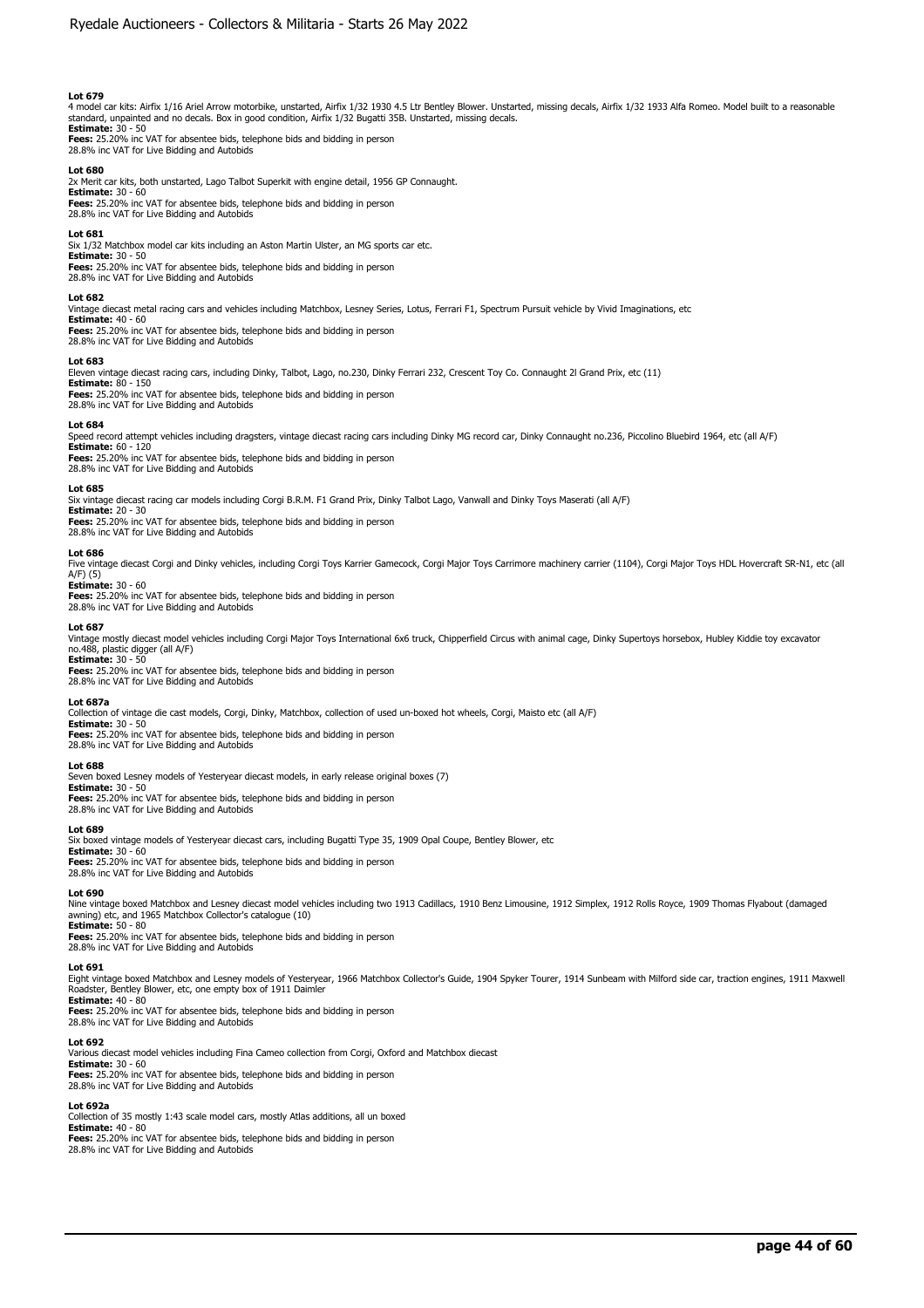# **Lot 692b**

Large collection of mostly 1:76 (00 gauge mostly by Oxford miniatures) model vehicles, Meccano dinky toys, reference book and a number of larger scale models by Corgi including Aston<br>Martin DB5, Diamond T 980 series, tram

**Estimate:** 60 - 100 **Fees:** 25.20% inc VAT for absentee bids, telephone bids and bidding in person 28.8% inc VAT for Live Bidding and Autobids

#### **Lot 693**

Corgi Classics special edition gold coloured James Bond Aston Martin, with two ejectable figures, cert no. 15899/19500 (excellent working condition, box has wear)

**Estimate:** 20 - 40 **Fees:** 25.20% inc VAT for absentee bids, telephone bids and bidding in person 28.8% inc VAT for Live Bidding and Autobids

#### **Lot 693a**

Collection of die cast Corgi James Bond models, modern reproduction dinky toys and catalogue, 3 static train models, Mallard, Duchess and Flying Scotsman, Corgi Concorde, mini champs Ford Escort etc (2 boxes) **Estimate:** 40 - 80

**Fees:** 25.20% inc VAT for absentee bids, telephone bids and bidding in person 28.8% inc VAT for Live Bidding and Autobids

#### **Lot 694**

Dinky Toys Jenson FF in original box, light signs of wear, small crack in rear windscreen

**Estimate:** 30 - 40 **Fees:** 25.20% inc VAT for absentee bids, telephone bids and bidding in person 28.8% inc VAT for Live Bidding and Autobids

#### **Lot 695**

Boxed Corgi Toys giftset 47 working conveyor on trailer with Ford 5000 Super Major tractor and driver, excellent condition

**Estimate:** 60 - 80<br>**Fees:** 25.20% inc VAT for absentee bids, telephone bids and bidding in person<br>28.8% inc VAT for Live Bidding and Autobids

#### **Lot 696**

Vintage Corgi Carrimore car transporter (well used condition), as new in box Matchbox Models of Yesteryear special edition YS-16 1929 Scammell 100 ton truck trailer with GER class locomotive **Estimate:** 40 - 60

**Fees:** 25.20% inc VAT for absentee bids, telephone bids and bidding in person 28.8% inc VAT for Live Bidding and Autobids

#### **Lot 696A**

Approx 120 boxed as new unopened Matchbox diecast metal cars (Some with price stickers on)

**Estimate:** 50 - 80 **Fees:** 25.20% inc VAT for absentee bids, telephone bids and bidding in person 28.8% inc VAT for Live Bidding and Autobids

#### **Lot 696B**

Over 120 diecast model vehicles, including Matchbox, Majorette, Cararama, etc (still sealed; some with price stickers on)

**Estimate:** 50 - 80 **Fees:** 25.20% inc VAT for absentee bids, telephone bids and bidding in person 28.8% inc VAT for Live Bidding and Autobids

#### **Lot 696C**

Approx 120 diecast model vehicles, mostly Hot Wheels, etc, Superman and Batman models, Despicable Me, etc (some with price stickers on)

**Estimate:** 50 - 80 **Fees:** 25.20% inc VAT for absentee bids, telephone bids and bidding in person 28.8% inc VAT for Live Bidding and Autobids

**Lot 696D**  Approx 120 Hot Wheels diecast model vehicles (some with price stickers on) **Estimate:** 50 - 80 **Fees:** 25.20% inc VAT for absentee bids, telephone bids and bidding in person 28.8% inc VAT for Live Bidding and Autobids

#### **Lot 696E**

Approx 120 Hot Wheels diecast model vehicles (some with price stickers on)

**Estimate:** 50 - 80 **Fees:** 25.20% inc VAT for absentee bids, telephone bids and bidding in person 28.8% inc VAT for Live Bidding and Autobids

#### **Lot 696F**

Approx 120 Hot Wheels diecast model vehicles (some with price stickers on) **Estimate:** 50 - 80

**Fees:** 25.20% inc VAT for absentee bids, telephone bids and bidding in person 28.8% inc VAT for Live Bidding and Autobids

# **Lot 696G**

Approx 120 Hot Wheels diecast model vehicles (some with price stickers on) **Estimate:** 50 - 80 **Fees:** 25.20% inc VAT for absentee bids, telephone bids and bidding in person 28.8% inc VAT for Live Bidding and Autobids

#### **Lot 696H**

Approx 120 Hot Wheels diecast model vehicles (some with price stickers on) **Estimate:** 50 - 80

**Fees:** 25.20% inc VAT for absentee bids, telephone bids and bidding in person<br>28.8% inc VAT for Live Bidding and Autobids

#### **Lot 696I**

Approx 170 boxed Hot Wheels diecast cars, Monster 500 Lunatic Legends models with trading cards (2 boxes)<br>**Estimate:** 70 - 120<br>**Fees:** 25.20% inc VAT for absentee bids, telephone bids and bidding in person

28.8% inc VAT for Live Bidding and Autobids

# **Lot 697**

Corgi Heavy Haulage set 18002, Pickfords Scammell contractor with Nicolas Bogie trailer and casting load, ltd. ed. 885/5000, as new in box with still sealed accessories

**Estimate:** 60 - 100 **Fees:** 25.20% inc VAT for absentee bids, telephone bids and bidding in person 28.8% inc VAT for Live Bidding and Autobids

#### **Lot 698**

Corgi Heavy Haulage Wynns Diamond T ballast, 24 wheel girder trailer with boiler load and Scammell Highwayman ballast, ltd. ed. 1510/5000, as new in box with still sealed accessories, catalogue no. 31009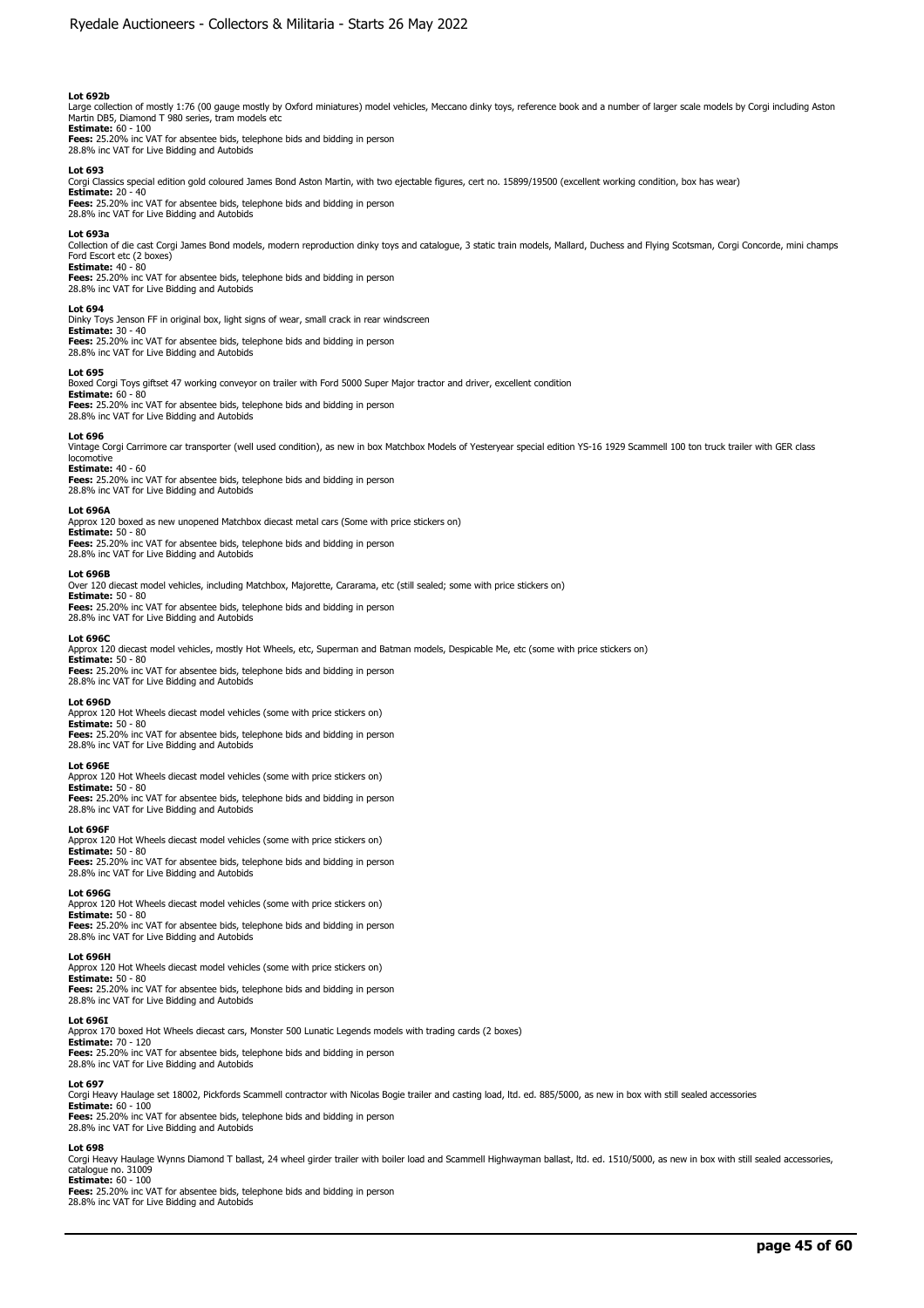Corgi set CC12605 ltd. ed. Pickford's Scammell Crusader, king trailer and load 1:50 scale, ltd. ed. 532/2700, little signs of use, with still sealed accessories<br>**Estimate:** 60 - 100<br>**Fees:** 25.20% inc VAT for absentee bids 28.8% inc VAT for Live Bidding and Autobids

#### **Lot 700**

Corgi Classics Pickford's set 55201 commemorative set with two diamond T ballasts, 24 wheel girder trailer and steel casting load, ltd. ed. 2011/8200, as new in box with unused accessories **Estimate:** 50 - 80 **Fees:** 25.20% inc VAT for absentee bids, telephone bids and bidding in person

28.8% inc VAT for Live Bidding and Autobids

#### **Lot 701**

Boxed Corgi Classic Building Britain, two ltd. ed. Wimpey Scammell constructor, 24 wheel girder trailer set 17702, ltd. ed. 3457/4700, mint model, box excellent condition with unused accessories still on sprue

**Estimate:** 50 - 70 **Fees:** 25.20% inc VAT for absentee bids, telephone bids and bidding in person 28.8% inc VAT for Live Bidding and Autobids

#### **Lot 702**

Corgi Classics Heavy Haulage set 31007, Annis & Co Ltd. diamond T ballast with girder trailer and locomotive load, extra generator load, unused accessories with no certificate **Estimate:** 25 - 40

# **Fees:** 25.20% inc VAT for absentee bids, telephone bids and bidding in person 28.8% inc VAT for Live Bidding and Autobids

#### **Lot 703**

Two Corgi Classics Heavy Haulage sets, one Siddle Cook Scammell constructor, trailer unload catalogue no. 17603, Pickford's two Scammell constructors and low loader set catalogue no.<br>17701, both ltd. ed. with certificates

**Estimate:** 75 - 100<br>**Fees:** 25.20% inc VAT for absentee bids, telephone bids and bidding in person<br>28.8% inc VAT for Live Bidding and Autobids

### **Lot 704**

Corgi classic die cast truck models. Catalogue number 17601 Hills of Botley, Scammel Constructor and 24 low loader. Catalogue number 17602 Sunter Bros Ltd Scammel Constructor and 24<br>load loader and load (2) **Estimate:** 70 - 100

**Fees:** 25.20% inc VAT for absentee bids, telephone bids and bidding in person 28.8% inc VAT for Live Bidding and Autobids

#### **Lot 705**

Pickford's two Scammell, 56 wheel trailer with generator load, 180 ton, hand built private commission No box. 102cm length, scale 1:50

# **Estimate:** 75 - 150

**Fees:** 25.20% inc VAT for absentee bids, telephone bids and bidding in person 28.8% inc VAT for Live Bidding and Autobids

#### **Lot 706**

Collection of Pickfords die cast models including Corgi vintage glory of steam, Fowler B6 road locomotive low loader and cylinder load, Foden drop side wagon with grates, Corgi Pickfords 3 vehicle removals set, 4 vans, Dinky toy Pickfords van **Estimate:** 40 - 80

**Fees:** 25.20% inc VAT for absentee bids, telephone bids and bidding in person 28.8% inc VAT for Live Bidding and Autobids

#### **Lot 707**

Collection of die cast Pickford models, mostly Corgi including set 17904 2 Scammel contractors, set 97368 Scammel highway man crane, A.Smith auto models Volvo FL6 furniture van etc **Estimate:** 60 - 100 **Fees:** 25.20% inc VAT for absentee bids, telephone bids and bidding in person

# 28.8% inc VAT for Live Bidding and Autobids

**Lot 708** 

Collection of Pickfords diecast model vehicles, 1:50 and 1:64 scale, Corgi trackside OO 1:76 scale

**Estimate:** 60 - 80 **Fees:** 25.20% inc VAT for absentee bids, telephone bids and bidding in person 28.8% inc VAT for Live Bidding and Autobids

# **Lot 709**

Collection of Pickfords diecast model vehicles, including Heartsmith Models Ltd, Volvo FL6, Allied Pickfords, all 1:50 scale, Corgi Foden flatbed, Scammell Highwayman low loader, etc

**Estimate:** 60 - 80 **Fees:** 25.20% inc VAT for absentee bids, telephone bids and bidding in person 28.8% inc VAT for Live Bidding and Autobids

#### **Lot 710**

Five boxed Corgi diecast metal vehicles, including Wynns Scammell articulated Bedford S articulated and low loader set, Wynns Thames trader dropside truck, Morris 1000 van set, Siddle Cook Scammell constructor (all excellent condition) (5)

# **Estimate:** 60 - 100

**Fees:** 25.20% inc VAT for absentee bids, telephone bids and bidding in person 28.8% inc VAT for Live Bidding and Autobids

# **Lot 711**

Four boxed Corgi diecast model vehicles, including Edward Beck & Son Ltd, Foden FG articulated and long platform trailer, Pickford's Scammell Highwayman tanker (not featured box art model) etc (all excellent condition) (4) **Estimate: 70 - 100** 

**Fees:** 25.20% inc VAT for absentee bids, telephone bids and bidding in person 28.8% inc VAT for Live Bidding and Autobids

# **Lot 712**

Two boxed Corgi ltd. ed. truck models, M.A.N. Curtainside W.H. Malcolm Ltd. CC75806 1322/2900, other Scania Curtainside A. Wishart & Sons Ltd CC12201, both 1:50 scale (accessories bagged and unused, models in mint condition) **Estimate:** 40 - 60

**Fees:** 25.20% inc VAT for absentee bids, telephone bids and bidding in person 28.8% inc VAT for Live Bidding and Autobids

#### **Lot 713**

Two ltd. ed. boxed Corgi lorries, one 76401 Scania Curtainside Pollock (Scottrams) Ltd, 1:50 scale 2711/4000, other 76603 Scania refrigerated box trailer D Steven & Son of Wick, 700/2700 (acessories bagged and unused)

# **Estimate:** 40 - 60

**Fees:** 25.20% inc VAT for absentee bids, telephone bids and bidding in person 28.8% inc VAT for Live Bidding and Autobids

### **Lot 714**

Four diecast Corgi petrol tankers, Golf Q8 and BP (all good condition) including Shell (boxes mixed up) **Estimate:** 70 - 120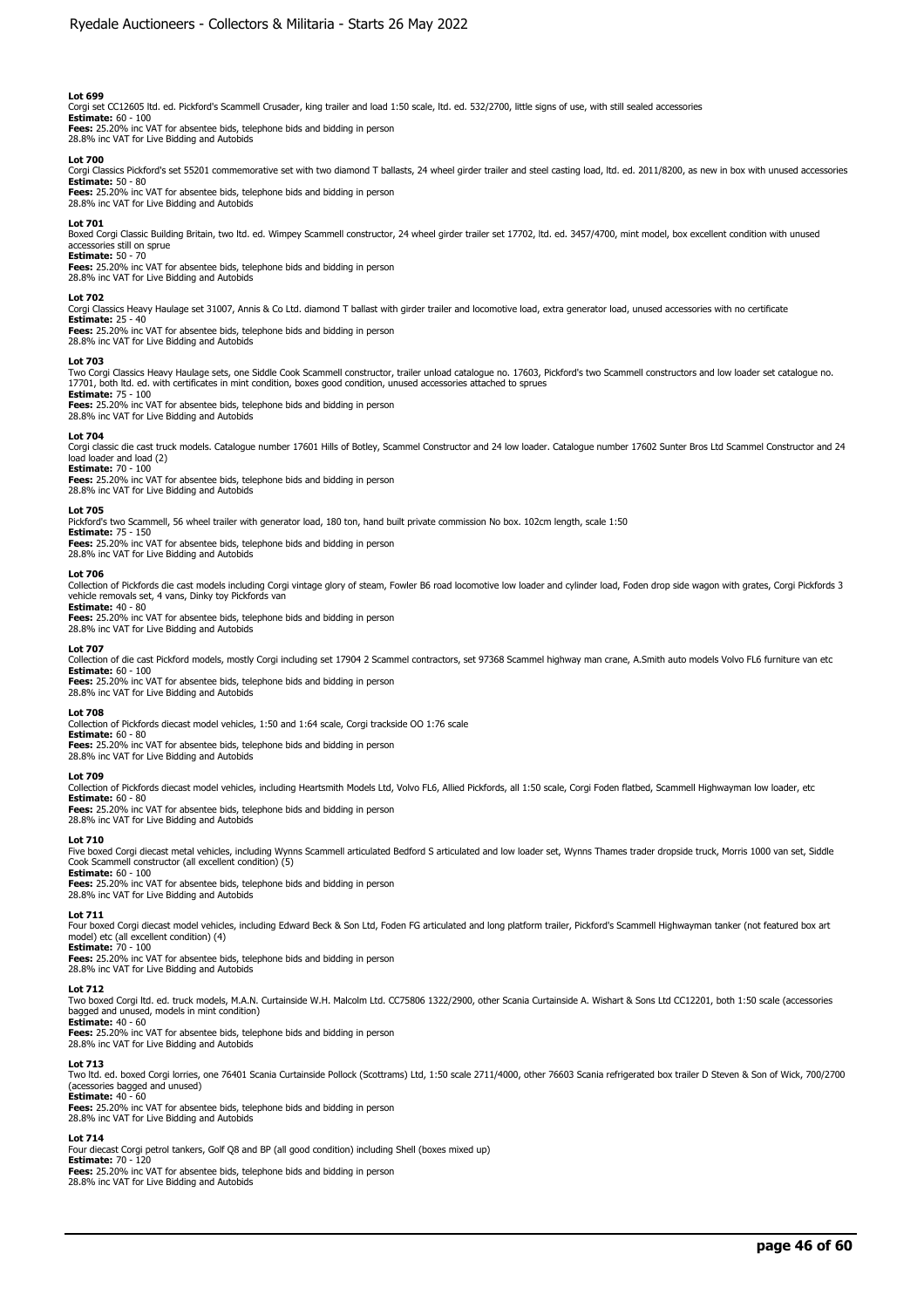Corgi Esso pricewatch fuel tanker, in display case, Esso tanker, boxed Tekno Esso truck cab (A/F), new in box Ertle Esso diecast metal airflow tanker money bank<br>**Estimate:** 40 - 80<br>**Fees:** 25.20% inc VAT for absentee bids,

28.8% inc VAT for Live Bidding and Autobids

# **Lot 716**

Five boxed diecast 1:34 scale First Gear, USA, diecast vehicles including two fire trucks, two fuel tankers, and tow truck (all excellent condition with accessories)

**Estimate:** 80 - 150 **Fees:** 25.20% inc VAT for absentee bids, telephone bids and bidding in person 28.8% inc VAT for Live Bidding and Autobids

### **Lot 717**

Two First Gear 1:34 scale diecast vehicles/aviation gasoline tankers including 1953 White 3000 tractor with tank trailer, Esso colours, Mack R model fuel tanker, Exxon Avitat (mint condition with accessories)

**Estimate:** 60 - 100 **Fees:** 25.20% inc VAT for absentee bids, telephone bids and bidding in person 28.8% inc VAT for Live Bidding and Autobids

#### **Lot 718**

Two First Gear 1:34 scale diecast metal truck models, including two 1960 model B61 Macks with fuel tractor and tanker trailers, both Exxon (both mint condition; light signs of wear, all accessories included)

**Estimate:** 60 - 100 **Fees:** 25.20% inc VAT for absentee bids, telephone bids and bidding in person 28.8% inc VAT for Live Bidding and Autobids

#### **Lot 719**

Collection of diecast model trucks including Corgi, Tekno, Stetter, etc (all A/F except Corgi CC15305 Scania 110 tandem axel tilt trailer ltd. ed. 95/1000, which is mint in box)

**Estimate:** 30 - 60<br>**Fees:** 25.20% inc VAT for absentee bids, telephone bids and bidding in person<br>28.8% inc VAT for Live Bidding and Autobids

#### **Lot 720**

Five diecast models of construction machinery by NZG Modelle of West Germany, caterpillar compactor pushalong scraper wheel type excavator, Grove RT4550 cane etc (good used condition, some small marks) **Estimate: 70 - 120** 

**Fees:** 25.20% inc VAT for absentee bids, telephone bids and bidding in person 28.8% inc VAT for Live Bidding and Autobids

#### **Lot 721**

Six boxed NZG West Germany construction models, Grove TM1400 crane, BW141AD, Grove manlift aerial work platform, etc (good used condition, some marks on models) **Estimate:** 70 - 130

**Fees:** 25.20% inc VAT for absentee bids, telephone bids and bidding in person 28.8% inc VAT for Live Bidding and Autobids

# **Lot 722**

Boxed industrial machinery models, mostly Caterpillar, four by NZG Modelle including PR450 Profiler backhoe loader, Euclidr35 Conrad West Germany tipper truck, etc, two CAT advertising signs (all good condition) **Estimate:** 50 - 80

**Fees:** 25.20% inc VAT for absentee bids, telephone bids and bidding in person 28.8% inc VAT for Live Bidding and Autobids

### **Lot 723**

1:50 Die cast industrial machinery including bulldozers, mostly of old cars from Italy including 4 truck models, Corgi, Cat pencil sharpener etc all (A/F) **Estimate:** 50 - 80 **Fees:** 25.20% inc VAT for absentee bids, telephone bids and bidding in person 28.8% inc VAT for Live Bidding and Autobids

#### **Lot 724**

Large Tri-ang tinplate lorry with crane (A/F) **Estimate:** 50 - 100 **Fees:** 25.20% inc VAT for absentee bids, telephone bids and bidding in person

28.8% inc VAT for Live Bidding and Autobids

# **Lot 725**

Large vintage tri-ang tinplate metal lorry, Vintage block puzzle, "Victory" artistic plywood jigsaw puzzle, subject The Doomsday Village(historical) by GJ Hayter & Co (A/F) **Estimate:** 50 - 80

**Fees:** 25.20% inc VAT for absentee bids, telephone bids and bidding in person 28.8% inc VAT for Live Bidding and Autobids

# **Lot 726**

Vintage Louis Marx & Co Streamline Speedway clockwork racing game comes with 2 cars and key (A/F) **Estimate:** 20 - 40 **Fees:** 25.20% inc VAT for absentee bids, telephone bids and bidding in person 28.8% inc VAT for Live Bidding and Autobids

#### **Lot 727**

Vintage large scale Lesney Massey-Harris 745d metal tractor, L 27cm **Estimate:** 30 - 50 **Fees:** 25.20% inc VAT for absentee bids, telephone bids and bidding in person 28.8% inc VAT for Live Bidding and Autobids

#### **Lot 728**

Vintage Chad Valley die cast metal Fordson clockwork tractor (A/F) **Estimate:** 40 - 80<br>**Fees:** 25.20% inc VAT for absentee bids, telephone bids and bidding in person<br>28.8% inc VAT for Live Bidding and Autobids

#### **Lot 729**

Large collection of tractor models, mostly die cast, Oxford Commercials, 2 Crescent toy Co., Ertl, Dinky, Shell Teesport cast metal sign and Diesel Field Marshall sign etc **Estimate:** 40 - 80

**Fees:** 25.20% inc VAT for absentee bids, telephone bids and bidding in person 28.8% inc VAT for Live Bidding and Autobids

# **Lot 730**

Collection of used farm yard models, including a large number of plastic animals from Britains, fencing, tractors, combine harvester etc.

**Estimate:** 20 - 30 **Fees:** 25.20% inc VAT for absentee bids, telephone bids and bidding in person 28.8% inc VAT for Live Bidding and Autobids

**Lot 731**  Large collection of Britains farm yard animal figures, farm yard accessories, mostly plastic, and a box of Britains vintage lead farm animals

**Estimate:** 20 - 30 **Fees:** 25.20% inc VAT for absentee bids, telephone bids and bidding in person

28.8% inc VAT for Live Bidding and Autobids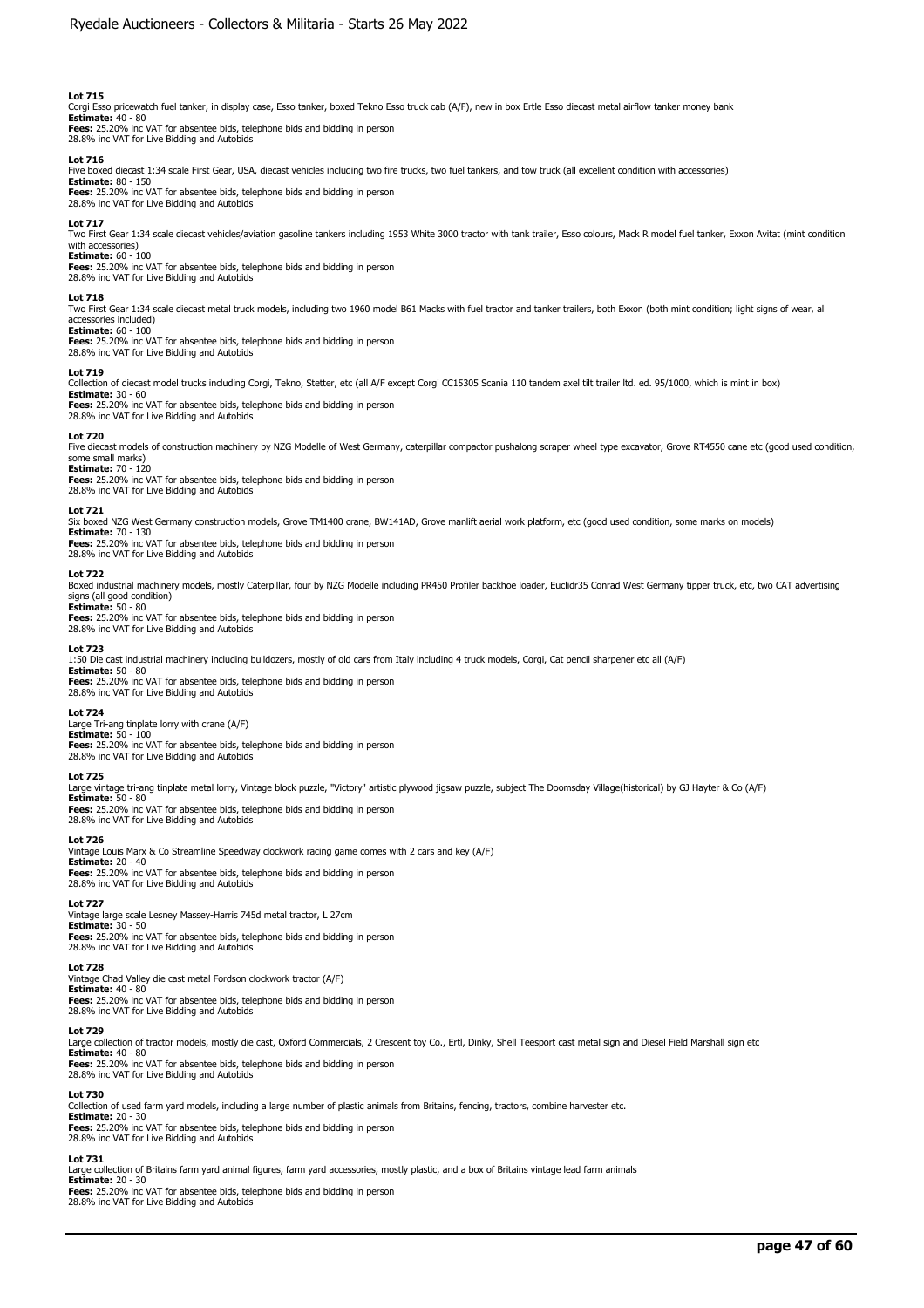Collection of Britain's Deetail Indian figures, vintage Davy Crockett Walt Disney frontier wagon (A/F) a smaller coach and wagon, and boxed Parascensional Eolo II **Estimate:** 20 - 40 **Fees:** 25.20% inc VAT for absentee bids, telephone bids and bidding in person 28.8% inc VAT for Live Bidding and Autobids

#### **Lot 733**

Collection of American Wild West toy guns, Sherriff badges, Lone Ranger costume, boxed BCM Co. The Apache cal .44 toy cap gun

**Estimate:** 50 - 80 **Fees:** 25.20% inc VAT for absentee bids, telephone bids and bidding in person 28.8% inc VAT for Live Bidding and Autobids

#### **Lot 734**

Five Louis Marx Lone Ranger Adventure Disguise outfits from "The Broken Horseshoe" and "The Kidnappers" all still sealed; some protective packaging has come away (5)<br>**Estimate:** 50 - 100

**Fees:** 25.20% inc VAT for absentee bids, telephone bids and bidding in person 28.8% inc VAT for Live Bidding and Autobids

### **Lot 735**

Collection of Britain's Deetail toy soldiers, cowboys, Indians, etc, football cards, three Brook Bond picture card books, Tops chewing gum football cards, panini vehicles, etc **Estimate:** 20 - 40 **Fees:** 25.20% inc VAT for absentee bids, telephone bids and bidding in person

28.8% inc VAT for Live Bidding and Autobids

### **Lot 736**

Plastic motorised robot model, made in Hong Kong, H29.5cm (working; needs restoration) **Estimate:** 20 - 30 **Fees:** 25.20% inc VAT for absentee bids, telephone bids and bidding in person 28.8% inc VAT for Live Bidding and Autobids

#### **Lot 737**

Pelham Puppets 1963 Pirate Mouse with painted face, hands and feet, wearing a pirate costume. Boxed with instructions

**Estimate:** 180 - 250 **Fees:** 25.20% inc VAT for absentee bids, telephone bids and bidding in person 28.8% inc VAT for Live Bidding and Autobids

#### **Lot 738**

Pelham Puppets Tiger 1963 with painted face, hand and feet and fur upper body, wearing red trousers and a green scarf. Boxed with instructions **Estimate:** 180 - 250

**Fees:** 25.20% inc VAT for absentee bids, telephone bids and bidding in person 28.8% inc VAT for Live Bidding and Autobids

#### **Lot 739**

Pelham Puppets Crow standard puppet 1963, with painted head and body, beaded legs and felt hat, shoes, wings and cape. boxed with instructions **Estimate:** 150 - 200 **Fees:** 25.20% inc VAT for absentee bids, telephone bids and bidding in person

28.8% inc VAT for Live Bidding and Autobids

# **Lot 740**

Pelham puppets SL Skeleton, boxed with instructions and Bengo standard puppet, boxed with instructions (2) **Estimate:** 40 - 60 **Fees:** 25.20% inc VAT for absentee bids, telephone bids and bidding in person 28.8% inc VAT for Live Bidding and Autobids

#### **Lot 741**

Steiff C1960/70s Cozy teddy bear in pink mohair, a Hermann Zotty bear with straw filling and Hermann tag and one other zotty type bear, max H42cm (3) **Estimate:** 30 - 50

**Fees:** 25.20% inc VAT for absentee bids, telephone bids and bidding in person

# 28.8% inc VAT for Live Bidding and Autobids

**Lot 741A**  Collection of C1950s and later Zotty type teddy bears of various sizes and colours, H38cm max (5) **Estimate:** 40 - 60

**Fees:** 25.20% inc VAT for absentee bids, telephone bids and bidding in person 28.8% inc VAT for Live Bidding and Autobids

#### **Lot 742**

Steiff late C20th/early C21st teddy bear in blonde mohair (A/F), a mid C20th teddy bear with orange eyes and two other bears, max H40cm

**Estimate:** 30 - 50 **Fees:** 25.20% inc VAT for absentee bids, telephone bids and bidding in person 28.8% inc VAT for Live Bidding and Autobids

#### **Lot 742A**

Mid C20th straw filled teddy bear in golden mohair with jointed arms and legs and glass eyes, and another similar, both H53cm

**Estimate:** 20 - 40<br>**Fees:** 25.20% inc VAT for absentee bids, telephone bids and bidding in person<br>28.8% inc VAT for Live Bidding and Autobids

#### **Lot 743**

C1950's Dean's Childsplay Toys teddy bear in blonde mohair with jointed arms and legs, H52, and another similar, H48cm (2) **Estimate:** 30 - 50

**Fees:** 25.20% inc VAT for absentee bids, telephone bids and bidding in person 28.8% inc VAT for Live Bidding and Autobids

### **Lot 743A**

C1950s teddy bear with swivel head, jointed arms and legs and glass eyes, H50cm, a mid C20th unjointed bear, H48cm and one other brown teddy bear, H52cm (3) **Estimate:** 20 - 40 **Fees:** 25.20% inc VAT for absentee bids, telephone bids and bidding in person 28.8% inc VAT for Live Bidding and Autobids

#### **Lot 744**

Mid 1950s teddy bear in golden plush with swivel head, jointed arms and legs and growling mechanism and another similar bear, both H52cm (2)

**Estimate:** 30 - 50<br>**Fees:** 25.20% inc VAT for absentee bids, telephone bids and bidding in person<br>28.8% inc VAT for Live Bidding and Autobids

# **Lot 744A**

Early C20th straw filled teddy bear in blue mohair with swivel head, squeaker (not working) and jointed arms and legs H23cm, and an early C20th hand puppet teddy bear with boot button eyes, H22cm (2) **Estimate:** 40 - 60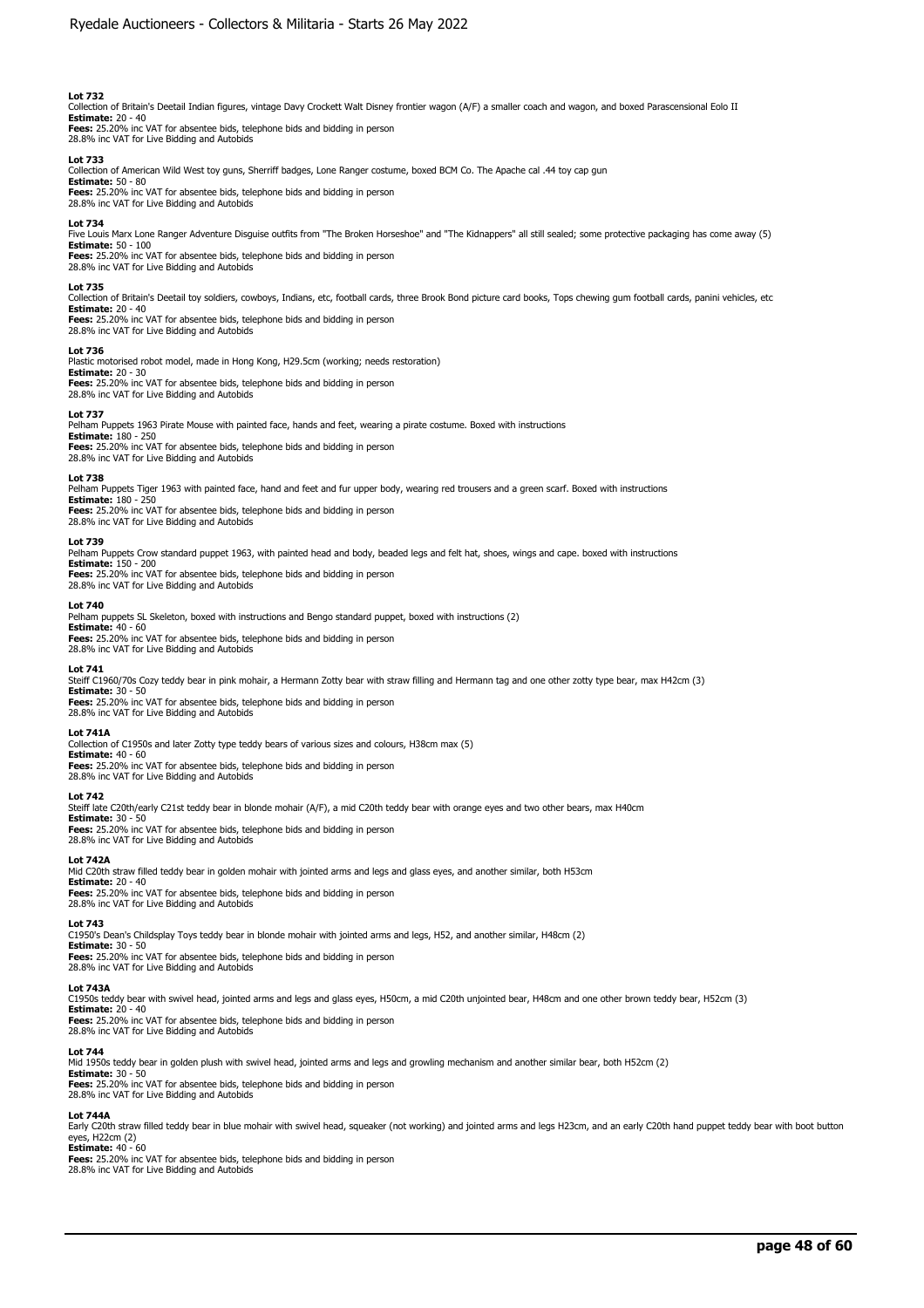Charlie Bears Guy in brown, with bell necklace and large ribbon, H56cm **Estimate:** 30 - 50 **Fees:** 25.20% inc VAT for absentee bids, telephone bids and bidding in person

28.8% inc VAT for Live Bidding and Autobids

# **Lot 746**

Charlie Bears Shelby in pale blue and grey with check ribbon, H37cm, and Bindi in grey with bell collar, H40cm (2) **Estimate:** 40 - 60

**Fees:** 25.20% inc VAT for absentee bids, telephone bids and bidding in person 28.8% inc VAT for Live Bidding and Autobids

### **Lot 747**

Collection of Charlie Bears including Elliot, H30cm, Pepper Pot, H30cm, and Cloth Ears, H36cm (3) **Estimate:** 30 - 50 **Fees:** 25.20% inc VAT for absentee bids, telephone bids and bidding in person 28.8% inc VAT for Live Bidding and Autobids

**Lot 748** 

Charlie Bears Wozley in green and brown with large ribbon, H43cm, and Thistle in green will bell collar, H36cm (2)

**Estimate:** 40 - 60 **Fees:** 25.20% inc VAT for absentee bids, telephone bids and bidding in person 28.8% inc VAT for Live Bidding and Autobids

**Lot 749** 

Charlie Bears Marshmallow in white and grey with key pendant, H44cm, and California in black, H50cm (2) **Estimate:** 40 - 60 **Fees:** 25.20% inc VAT for absentee bids, telephone bids and bidding in person 28.8% inc VAT for Live Bidding and Autobids

#### **Lot 750**

Charlie Bears Adrian, H49cm, and Puggles, H44cm (2)

**Estimate:** 40 - 60 **Fees:** 25.20% inc VAT for absentee bids, telephone bids and bidding in person 28.8% inc VAT for Live Bidding and Autobids

#### **Lot 751**

Collection of Teddy bears by various makers including Merrythought Help for Heroes soldier bear, Merrythougth London 2012 olympic bear and eight others including Keel Toys and The Great British Teddy Bear Company, Max H40cm (10) **Estimate:** 30 - 50

**Fees:** 25.20% inc VAT for absentee bids, telephone bids and bidding in person 28.8% inc VAT for Live Bidding and Autobids

## **Lot 752**

Collection of Silver tag bears by Suki including Dylan Bear, limited edition 120/1500, H50cm, Thomas Bear, limited edition 451/1500, H50cm, Sid Bear, limited edition 60/1500, H50cm, all<br>with certificates, and Arthur, a Her **Estimate:** 30 - 50

**Fees:** 25.20% inc VAT for absentee bids, telephone bids and bidding in person 28.8% inc VAT for Live Bidding and Autobids

# **Lot 753**

Collection of Silver tag bears by Suki including Amelia Bear, limited edition 1378/1500, H50cm, Edward Bear, limited edition 866/1500, H50cm, Riley Bear, limited edition 1216/1500, H46cm<br>and Arthur, a Heritage Collection l

**Estimate:** 30 - 50 **Fees:** 25.20% inc VAT for absentee bids, telephone bids and bidding in person 28.8% inc VAT for Live Bidding and Autobids

**Lot 754**  Steiff Cosy Year bears 2020, H34cm, 2021, H34cm and 2022, H34cm (3) **Estimate:** 30 - 50

**Fees:** 25.20% inc VAT for absentee bids, telephone bids and bidding in person 28.8% inc VAT for Live Bidding and Autobids

#### **Lot 755**

Steiff Cosy Year bears 2017, H34cm, 2018, H34cm and 2019, H34cm, all with tags (3) **Estimate:** 30 - 50

**Fees:** 25.20% inc VAT for absentee bids, telephone bids and bidding in person

28.8% inc VAT for Live Bidding and Autobids

# **Lot 756**

Steiff Cosy Year bears 2014, H38cm, 2015, H38cm and 2016, H35cm, all with tags (3) **Estimate:** 30 - 50

**Fees:** 25.20% inc VAT for absentee bids, telephone bids and bidding in person 28.8% inc VAT for Live Bidding and Autobids

#### **Lot 757**

Steiff George Best for Kids teddy bear, H32cm, Steiff my first Steiff in pink, H25cm, Steiff cosy friend in white, H26cm, Steiff Fynn, H28 and Steiff Teddy Bear Fynn in a Suitcase, H28cm (5) **Estimate:** 30 - 50 **Fees:** 25.20% inc VAT for absentee bids, telephone bids and bidding in person

28.8% inc VAT for Live Bidding and Autobids

# **Lot 758**

Steiff The 2001 Bear in golden mohair with Danbury Mint pendant, with cerificate of authenticity, H30cm, with Steiff dustbag **Estimate:** 30 - 50

**Fees:** 25.20% inc VAT for absentee bids, telephone bids and bidding in person 28.8% inc VAT for Live Bidding and Autobids

#### **Lot 759**

Steiff Einstein bear in blonde mohair wearing a brown vest with embrodered paw, limited edition of 1905, H28cm

**Estimate:** 30 - 50 **Fees:** 25.20% inc VAT for absentee bids, telephone bids and bidding in person 28.8% inc VAT for Live Bidding and Autobids

**Lot 760**<br>Steiff Oakley the Autumn Swarovski Bear in golden brown with Swarovski bow tie, with certificate, limited edition 86/3000, H26cm, Steiff Kasper the Winter Swarovski Bear in white mohair<br>with Swarovski scarf, with with Swarovski scarf, with certificate, limited edition 347/3000, H26cm (2) **Estimate:** 60 - 80

**Fees:** 25.20% inc VAT for absentee bids, telephone bids and bidding in person

28.8% inc VAT for Live Bidding and Autobids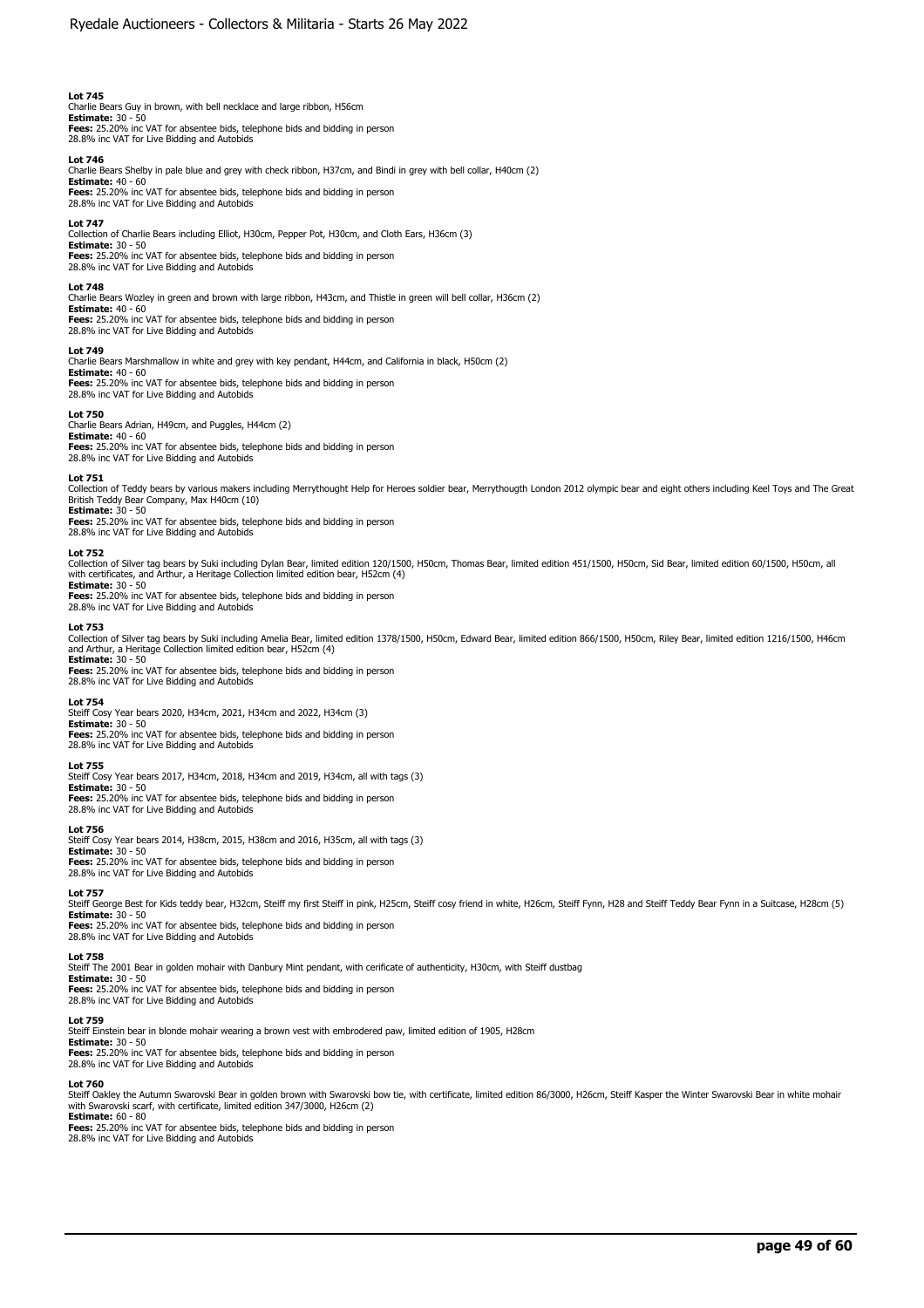Steiff Angus the Scottish bear in brown mohair with tartan waistcoat and paw pads, with certificate, limited edition 239/2000, H27cm, and a Steiff The World's First MBI Bear in brown mohair with pendant, H28cm (2)

**Estimate:** 30 - 50 **Fees:** 25.20% inc VAT for absentee bids, telephone bids and bidding in person 28.8% inc VAT for Live Bidding and Autobids

#### **Lot 762**

Steiff England's Rose teddy bear in pink mohair with 18ct plated necklace with Swarovski crystal, limited edition 119/5000, with certificate, H28cm and a Steiff classic 1920 teddy bear in white mohair, H25cm (2) **Estimate:** 40 - 60

**Fees:** 25.20% inc VAT for absentee bids, telephone bids and bidding in person 28.8% inc VAT for Live Bidding and Autobids

### **Lot 763**

Steiff Nora Batty bear in golden mohair, H25cm, and Steiff Compo bear H25cm (2) **Estimate:** 50 - 80 **Fees:** 25.20% inc VAT for absentee bids, telephone bids and bidding in person 28.8% inc VAT for Live Bidding and Autobids

#### **Lot 764**

Steiff Diamond Jubilee bear, H27cm, and a Steiff Queen Elizabeth II 90th birthday bear, H28cm (3)

**Estimate:** 40 - 60 **Fees:** 25.20% inc VAT for absentee bids, telephone bids and bidding in person 28.8% inc VAT for Live Bidding and Autobids

#### **Lot 765**

Steiff William in reddish blond mohair with blue ribbon, Limited edition No.117, with certificate,H30cm, and Catherine in cream blonde mohair with brown ribbon, Limited edition No.403, with certificate, H30cm (2)

# **Estimate:** 40 - 60

**Fees:** 25.20% inc VAT for absentee bids, telephone bids and bidding in person 28.8% inc VAT for Live Bidding and Autobids

#### **Lot 766**

Steiff George Royal baby bear in white with blue ribbon, H26cm, Steiff Charlotte the Royal Baby Bear in blonde with pink ribbon, H25cm and Steiff Louis Royal Baby Bear in cream mohair with purple ribbon, H26cm, all with certificates (3)

**Estimate:** 50 - 80 **Fees:** 25.20% inc VAT for absentee bids, telephone bids and bidding in person 28.8% inc VAT for Live Bidding and Autobids

#### **Lot 767**

Steiff Bao Bao the Lucky Panda in black and white mohair, wearing a red jacket, limited edition 376/2000, with certificate, H28cm, and a Steiff koala, H23

**Estimate:** 40 - 60 **Fees:** 25.20% inc VAT for absentee bids, telephone bids and bidding in person 28.8% inc VAT for Live Bidding and Autobids

#### **Lot 767A**

Ten steiff Enesco Collection two piece sets including 1970 Zotty Bear (A/F), 1998 Classic Silver Bear, 1930 Teddy Baby Bear, 1950 Jackie Bear (A/F), 1966 Original Teddy (A/F), 1949 Baby<br>Bear, 1904 Barle 35 PB Bear, 1926 Te

**Estimate:** 20 - 40 **Fees:** 25.20% inc VAT for absentee bids, telephone bids and bidding in person 28.8% inc VAT for Live Bidding and Autobids

#### **Lot 768**

Collection of Merrythought teddy bears including a policeman, guardsman and beefeater, max H45cm (3) **Estimate:** 30 - 50

**Fees:** 25.20% inc VAT for absentee bids, telephone bids and bidding in person 28.8% inc VAT for Live Bidding and Autobids

### **Lot 769**

Collection of Merrythought teddy bears including a Cricketer, graduate and Scotsman, max H45cm (3)

**Estimate:** 30 - 50 **Fees:** 25.20% inc VAT for absentee bids, telephone bids and bidding in person

28.8% inc VAT for Live Bidding and Autobids

#### **Lot 770**

Collection of Merrythought bears including Bingie Sea Captain, limited edition 127/500, pirate bear and Fire Chief Kiddie Bear, max H44cm (3)

**Estimate:** 30 - 50

**Fees:** 25.20% inc VAT for absentee bids, telephone bids and bidding in person 28.8% inc VAT for Live Bidding and Autobids

# **Lot 771**

Large Merrythought brown mohair unjointed teddy bear, two smaller Merrythought bears, a Blue Riband 1970s teddy bear and one other Russ bear (5)

**Estimate:** 30 - 50<br>**Fees:** 25.20% inc VAT for absentee bids, telephone bids and bidding in person<br>28.8% inc VAT for Live Bidding and Autobids

# **Lot 772**

Collection of teddy bears including Merrythought tartan bear, Mornflake Oats bear in yellow hat and boots, two other Merrythought bears, a Harley Davidson bulldog and two others, max H50cm (7)

# **Estimate:** 30 - 50

**Fees:** 25.20% inc VAT for absentee bids, telephone bids and bidding in person 28.8% inc VAT for Live Bidding and Autobids

# **Lot 773**

Collection of teddy bears including a Merrythought seal and Labrador, a Burberry bear with check bowtie and paw pads, two Steiff Cosy friends bears 'Original' and 'Charly' and one other bear, max H32cm (6) **Estimate:** 30 - 50

**Fees:** 25.20% inc VAT for absentee bids, telephone bids and bidding in person 28.8% inc VAT for Live Bidding and Autobids

#### **Lot 774**

Collection of Merrythought teddy bears including an Olympics 2012 bear, limited edition of 2012, The Ironbridge bear in black mohair with a red ribbon, another similar black bear, and two<br>blonde bears with red ribbons, max

# **Estimate:** 30 - 50

**Fees:** 25.20% inc VAT for absentee bids, telephone bids and bidding in person 28.8% inc VAT for Live Bidding and Autobids

# **Lot 775**

Collection of Merrythought teddy bears including a limited edition Cheeky Bear in green mohair with mistletoe embroidery, a 'Peace' special edition no.5079 and three others, max 27cm (5) **Estimate:** 30 - 50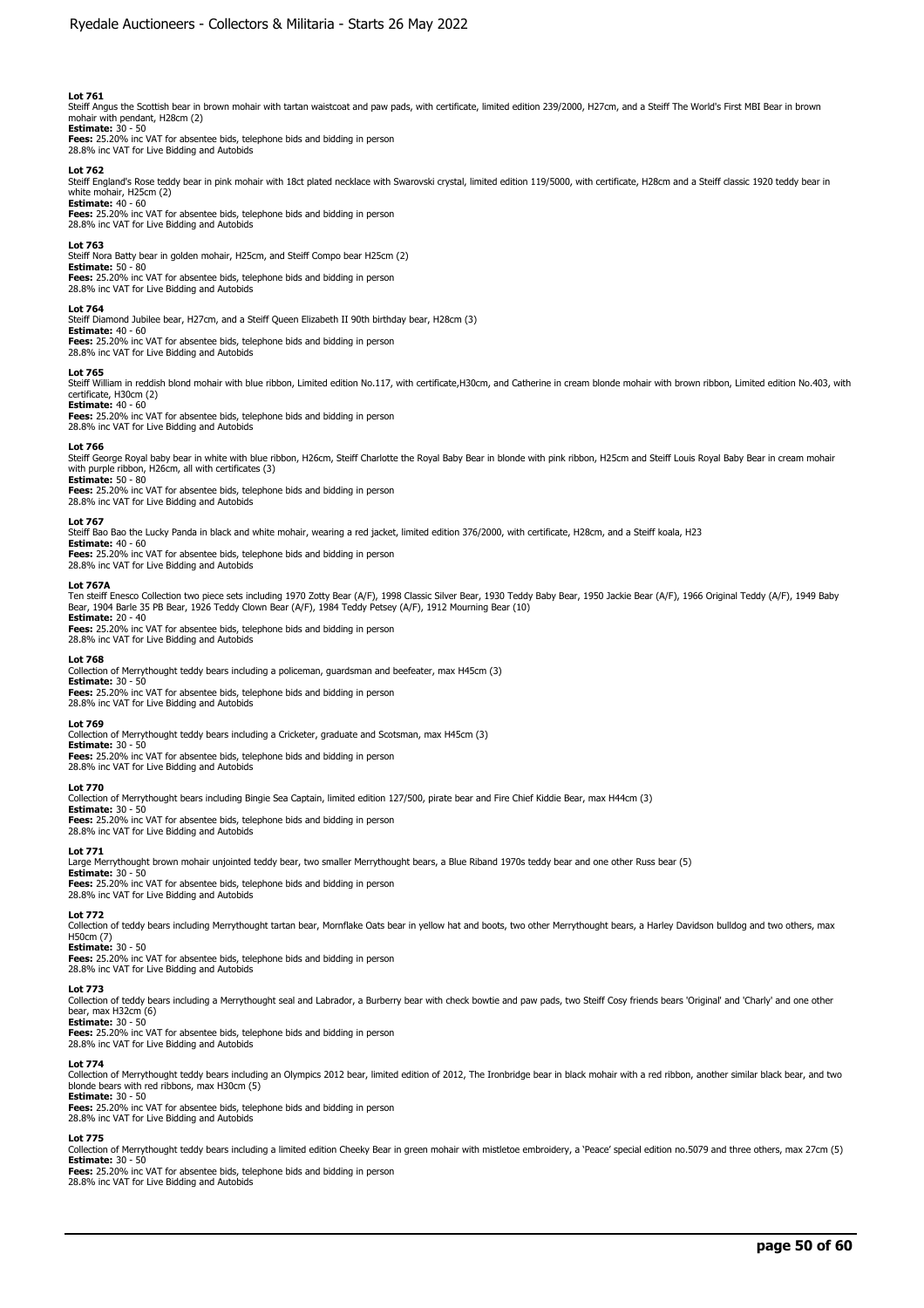Collection of Merrythought teddy bears including a pink mohair bear with pink ribbon, a blonde centenary 1902-2002 bear with floral bow, a small golden bear and two others, max H28cm

# (5) **Estimate:** 30 - 50

**Fees:** 25.20% inc VAT for absentee bids, telephone bids and bidding in person 28.8% inc VAT for Live Bidding and Autobids

#### **Lot 777**

Collection of Merrythought teddy bears including Ironbridge George Limited Edition 100/100, Claude Monet bear, Mr Diddy Golly Limited Edition 41/500 and two others, max H36cm (5)

**Estimate:** 30 - 50 **Fees:** 25.20% inc VAT for absentee bids, telephone bids and bidding in person 28.8% inc VAT for Live Bidding and Autobids

### **Lot 778**

Collection of Merrythought teddy bears including 'Peace' special edition no.1711, a golden mohair bear with nightgown and nightcap, a large bear with patterned paw pads and two others, max H37cm (5) **Estimate:** 40 - 60

**Fees:** 25.20% inc VAT for absentee bids, telephone bids and bidding in person 28.8% inc VAT for Live Bidding and Autobids

#### **Lot 779**

Paddington Bear soft toy by rainbow designs H48cm, and a boxed Paddington bear with UK passport, wearing a maroon coat and black hat (2)

**Estimate:** 20 - 30 **Fees:** 25.20% inc VAT for absentee bids, telephone bids and bidding in person

28.8% inc VAT for Live Bidding and Autobids

#### **Lot 780**

Paddington Bear soft toy wearing yellow boots and a navy duffle coat, with glass eyes and plastic dog nose, H46cm

**Estimate: 4**0 - 60<br>**Fees:** 25.20% inc VAT for absentee bids, telephone bids and bidding in person<br>28.8% inc VAT for Live Bidding and Autobids

#### **Lot 780a**

Collection of 20 Batman automobillia magazines and models by Eaglemoss collections, 1 -20 (missing model No.3) also includes a special batman Arkham knight video game model. 3 boxes in total **Estimate:** 70 - 120

**Fees:** 25.20% inc VAT for absentee bids, telephone bids and bidding in person 28.8% inc VAT for Live Bidding and Autobids

#### **Lot 780b**

20 boxed Batman automobillia models with corresponding magazines, issues 21 -40 **Estimate:** 70 - 120 **Fees:** 25.20% inc VAT for absentee bids, telephone bids and bidding in person 28.8% inc VAT for Live Bidding and Autobids

#### **Lot 780c**

Eagle Moss Batman automobillia magazine with models, 41-60 inclusive and an extra special Batman automobillia model, the flying bat cave

# **Estimate:** 70 - 120 **Fees:** 25.20% inc VAT for absentee bids, telephone bids and bidding in person

28.8% inc VAT for Live Bidding and Autobids

### **Lot 780d**

Batman automobillia, issues 61 - 85, Model No.81 missing, also includes a special Batman model, the dark knight rises movie (The Bat), an extra detective comics #156 car with no magazine, and 2 hot wheels magazines (28)

**Estimate:** 75 - 130 **Fees:** 25.20% inc VAT for absentee bids, telephone bids and bidding in person 28.8% inc VAT for Live Bidding and Autobids

#### **Lot 780E**

DC Batman Death of the Family and The Court of Owls book and mask set

**Estimate:** 20 - 40 **Fees:** 25.20% inc VAT for absentee bids, telephone bids and bidding in person 28.8% inc VAT for Live Bidding and Autobids

#### **Lot 781**

Warhammer Bretonnian Knights (12) and Archers(56) with Lizardmen Saurus Warriors(40) and Skink Archers(approx 101) a Chaos Dragon and Flying Lizard, White Dwarf No.202 and other<br>ephemera(figures painted and a/f) **Estimate:** 30 - 50

**Fees:** 25.20% inc VAT for absentee bids, telephone bids and bidding in person 28.8% inc VAT for Live Bidding and Autobids

#### **Lot 781A**

Collection of PC CD-ROM and Commodore Amiga Games including Tomb Raider The Last Revelation, Carmaggedon, Red Baron,Blade Runner,etc (45)

**Estimate:** 30 - 50<br>**Fees:** 25.20% inc VAT for absentee bids, telephone bids and bidding in person<br>28.8% inc VAT for Live Bidding and Autobids

# **Lot 781B**

Big Trak 'The Programmable Electronic Vehicle' and Big Trak Transport by MB Electronics with Atomic Pinball by TOMY

#### **Estimate:** 30 - 50 **Fees:** 25.20% inc VAT for absentee bids, telephone bids and bidding in person

28.8% inc VAT for Live Bidding and Autobids

# **Lot 781C**

Small collection of PC-CD ROM and Amiga games inc. Might and Magic III Isle of Terra,Amber State,Cadaver,Drakkhen,etc **Estimate:** 20 - 40

**Fees:** 25.20% inc VAT for absentee bids, telephone bids and bidding in person 28.8% inc VAT for Live Bidding and Autobids

#### **Lot 781D**

Two Hasbro Star Wars "The Black Series" model sets, Imperial Shadow Squadron and Thai Pilot **Estimate: 4**0 - 70<br>**Fees:** 25.20% inc VAT for absentee bids, telephone bids and bidding in person<br>28.8% inc VAT for Live Bidding and Autobids

# **Lot 781E**

Collection of Batman toy vehicles and figures inc. Night Sphere Vehicle, Batman Forever Bat Boat, Bat cycle, Micro World Riddler Head, POG tokens, Legends of Batman Figures,etc **Estimate:** 30 - 50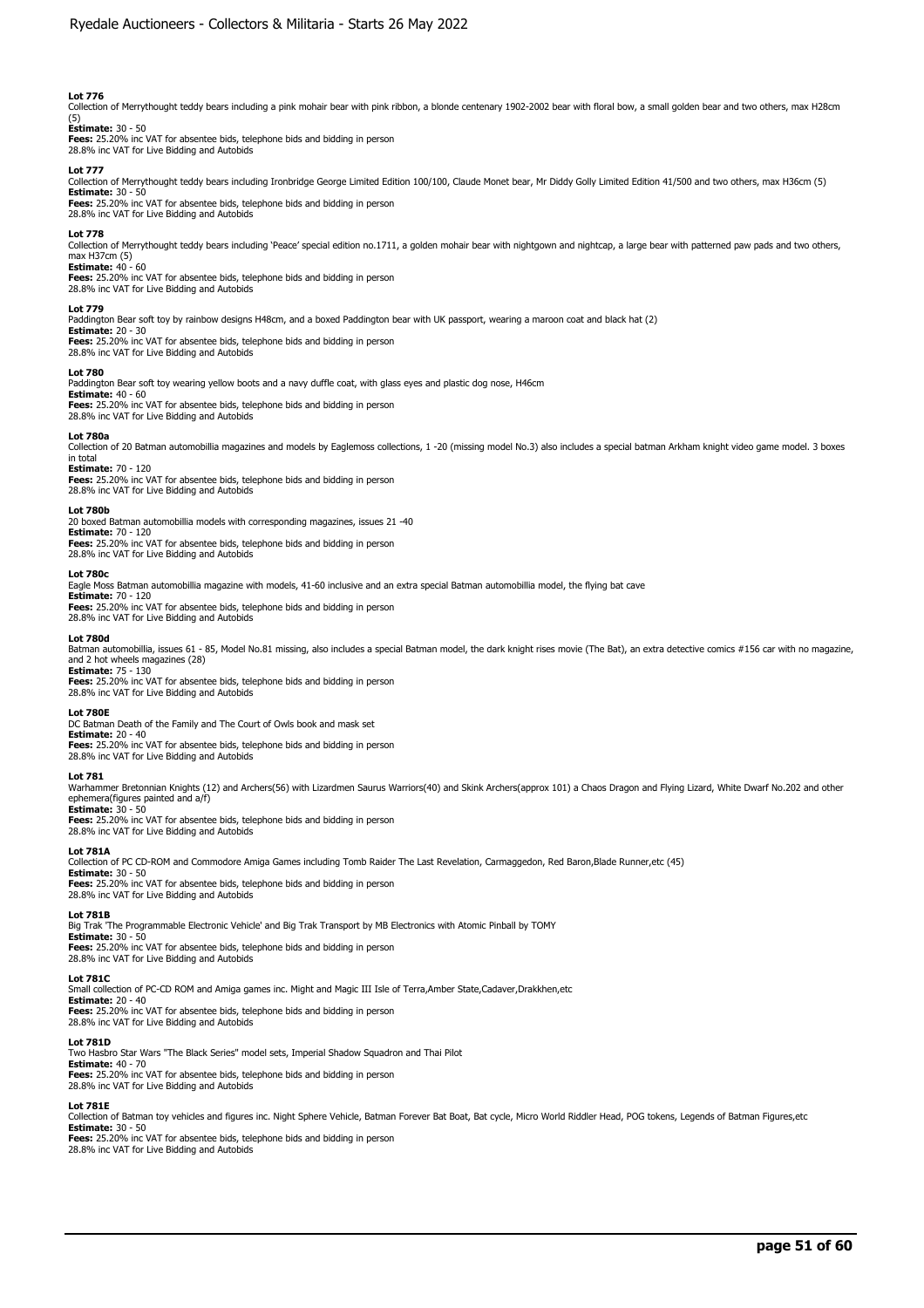Doomsday Clock Issue no. 1(x3 of which 1 is an alternative cover art), 2(x2), 3,4,5,6,7,8,9,10,11(x2),12(x3 of which 1 is an alternative cover art),Before Watchmen: Dollar Bill 1 shot,<br>Morloch 2 part comic set, Nite Owl 4 alternative front cover art

**Estimate:** 50 - 80 **Fees:** 25.20% inc VAT for absentee bids, telephone bids and bidding in person

28.8% inc VAT for Live Bidding and Autobids

#### **Lot 782A**

DC comics DCEASED comics including Dead Planet,Unkillables(mixed copies no complete runs),Batman Superman,the New 52! issue no.1(3 copies with different front cover art work),2,3,3.1,4-13(2 copies with different front cover art work)14-29,30(2 copies with different front cover art work)31 and 32,Superman Wonder Women,the New 52! issue no.1-16,19-23,25-29.

# **Estimate:** 40 - 60

**Fees:** 25.20% inc VAT for absentee bids, telephone bids and bidding in person 28.8% inc VAT for Live Bidding and Autobids

#### **Lot 782B**

Collection of DC Convergence, Justice League, Justice League of America and Justice League Dark Comics(approx 70) **Estimate:** 30 - 50

**Fees:** 25.20% inc VAT for absentee bids, telephone bids and bidding in person

# 28.8% inc VAT for Live Bidding and Autobids

**Lot 782C** 

Large collection of mixed DC comics including Terminal City,Plastic Man,The Multiversity, I Vampire, Demon Knights,etc(approx 136)

**Estimate:** 50 - 80 **Fees:** 25.20% inc VAT for absentee bids, telephone bids and bidding in person 28.8% inc VAT for Live Bidding and Autobids

## **Lot 783**

DC Batman Detective Comics,the New 52! issue no. 1,2(x2)3-25,26(x2),28-49,50(x2 one in original plastic wrapper)51 and 52, along with mixed Annual and DC Universe Rebirth Batman Detective Comics

# **Estimate:** 40 - 60

**Fees:** 25.20% inc VAT for absentee bids, telephone bids and bidding in person 28.8% inc VAT for Live Bidding and Autobids

#### **Lot 783A**

DC Batman '66 issue no.1-24,26-30, Batman '66 meets The Man from U.N.C.L.E. 6 part set, Batman '66 meets Steed and Mrs Peel 6 part set,Batman'66 the Lost Episode:The Two Way Crimes of Two-Face one shot comic, and Batman '66 meets the Green Hornet 6 part set. **Estimate:** 30 - 50

**Fees:** 25.20% inc VAT for absentee bids, telephone bids and bidding in person

28.8% inc VAT for Live Bidding and Autobids

### **Lot 783B**

DC Batman,The New 52!, Eternal issue no.1-32,36, and 38-52 **Estimate:** 30 - 50

**Fees:** 25.20% inc VAT for absentee bids, telephone bids and bidding in person 28.8% inc VAT for Live Bidding and Autobids

**Lot 783C** 

DC Batman,The New 52! issue no. 0-3,4(x2),5-20,23.2,26-28,34,35(x2),36-38,39(x2 one with alternative cover art)40-49,50(x2),51 and 52,mixed copies of DC Universe Rebirth Batman,DC Universe Batman,DC Annual Batman,DC Zero Year Batman and Batman Teenage Mutant Ninja Turtles 6 part set,missing issue no.4 and DC DKIII The Master Race Books 1(x2 with one alternative cover)2,3 & 4.

**Estimate:** 50 - 80

**Fees:** 25.20% inc VAT for absentee bids, telephone bids and bidding in person 28.8% inc VAT for Live Bidding and Autobids

### **Lot 783D**

Mixed collection of DC Batman and team comics including, Nightwing, Batgirl,Batwoman,Batman and Robin, Batman Catwoman Black Label issue 1-8, Batman Beyond Unlimited,etc

# **Estimate:** 50 - 80

**Fees:** 25.20% inc VAT for absentee bids, telephone bids and bidding in person 28.8% inc VAT for Live Bidding and Autobids

#### **Lot 783E**

Collection of DC Batman Villain comics including Deathstroke, Harley Quinn, Harleys Little Black Book,Harley Quinn Power Girl,Suicide Squad,etc

# **Estimate:** 30 - 50

**Fees:** 25.20% inc VAT for absentee bids, telephone bids and bidding in person 28.8% inc VAT for Live Bidding and Autobids

**Lot 784** 

DC The New 52! Superman Action Comics issue no. 0,1(x2 on with alternative cover art),2(x2)3-11,12(x2 one with alternative cover),13-22,23(x2)23.1,23.2,23.3,23.4,24-30,33(x3),36(x2<br>one with alternative cover)37-49,51 and 5

cover)997,1000(x2),1001,1002(x2),1003-1005,1007-1010,1011(x2)1012,1014,1021-1027,1029-1033,1035-1039 and other Superman Action Comics issues

**Estimate:** 50 - 80 **Fees:** 25.20% inc VAT for absentee bids, telephone bids and bidding in person

28.8% inc VAT for Live Bidding and Autobids

#### **Lot 784A**

DC Smallville Season Eleven issue no.1-3,4(x2),5-11,12(x2),13-18, Smallville Season Eleven Special issue no. 1,2,3,4 and 5, Smallville #1, Smallville Chaos issue no 1(x2)3 &4,Smallville Alien 1-4, Smallville Continuity 1-4 and Smallville Lantern 1-4.

**Estimate:** 30 - 50

**Fees:** 25.20% inc VAT for absentee bids, telephone bids and bidding in person 28.8% inc VAT for Live Bidding and Autobids

# **Lot 784B**

DC Superman Unchained,the New 52! issue no. 1(x 7 Directors Cut and other alternative cover art)2,3,4(x6 with five alternative cover art),5(x4 with all different cover art),6-9, and DC Superman American Alien 7 part set,Superman Year One Books 1-3, DC Future State: Superman of Metropolis 1 &2,Superman vs Imperious Lex 1&2,Batman/Superman 1&2 and Superman:Worlds of War 1 &2.

# **Estimate:** 60 - 80

**Fees:** 25.20% inc VAT for absentee bids, telephone bids and bidding in person 28.8% inc VAT for Live Bidding and Autobids

**Lot 784C** 

DC,The New 52! Superman issue no. 0-23,23.1,23.3,23.4, 24-33,34(x2 with alternative front cover)35-48,51 and 52,DC Adventures of Superman issue no. 1-5,6(x2)7-17,DC Universe<br>Superman issue no.12,14,15,16,18,19,22-26,28-32 **Estimate:** 50 - 80

**Fees:** 25.20% inc VAT for absentee bids, telephone bids and bidding in person 28.8% inc VAT for Live Bidding and Autobids

# **Lot 784D**

Large mixed collection of DC Superman comics including DC Universe Rebirth: New Super-Man,Superman, Superman Action Comics,Son of Superman,Superman '78 and issue 1-6 of Superman Red and Blue

**Estimate:** 40 - 60

**Fees:** 25.20% inc VAT for absentee bids, telephone bids and bidding in person

28.8% inc VAT for Live Bidding and Autobids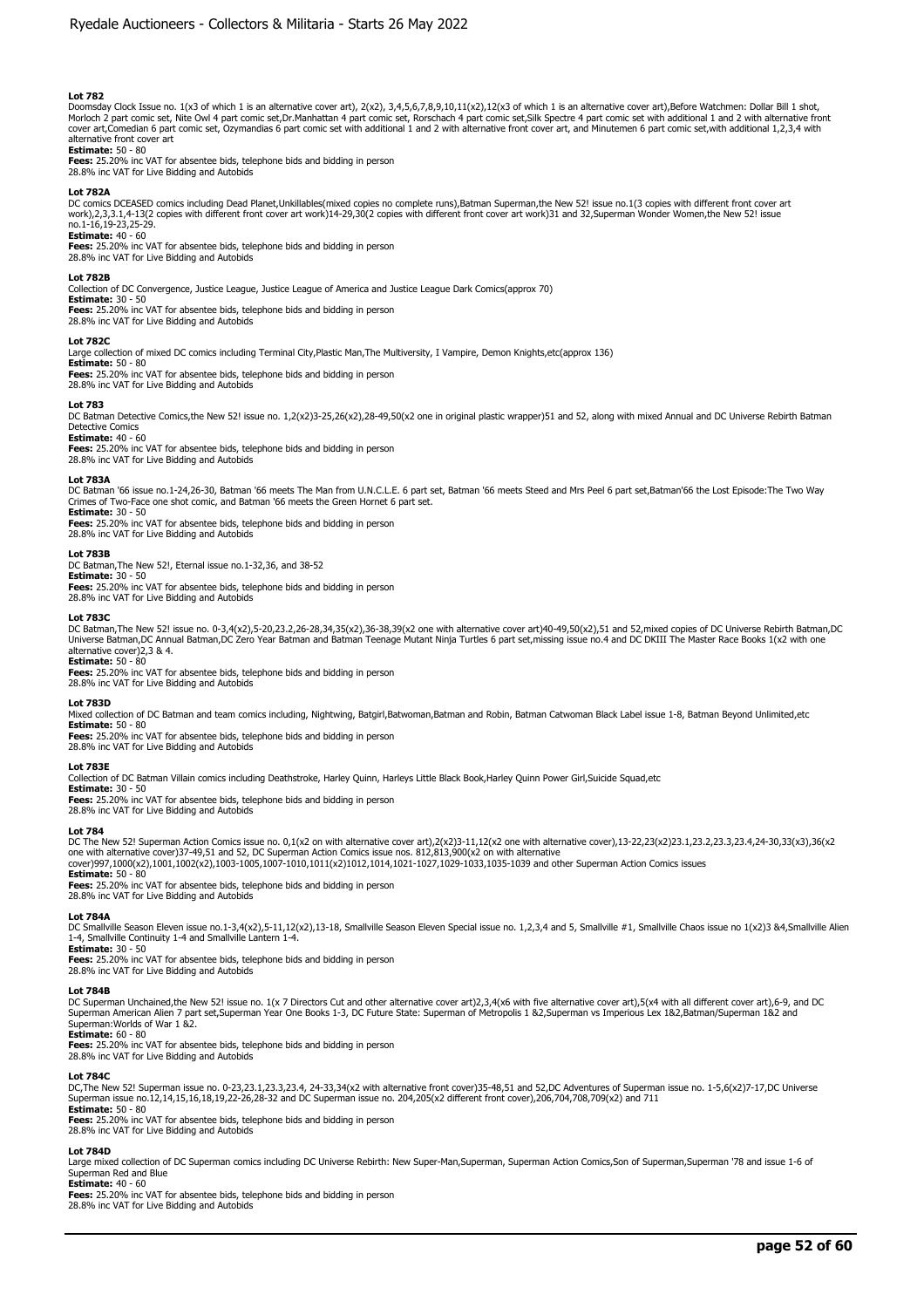# **Lot 784E**

DC,The New 52! Supergirl issue no.0-14,15(x2),16-40,DC Universe Rebirth Supergirl issue no. 1&2, DC Convergence Supergirl Matrix 2 part set and DC Supergirl issue no. 59,60,62,64 and

# 65. **Estimate:** 30 - 50

**Fees:** 25.20% inc VAT for absentee bids, telephone bids and bidding in person 28.8% inc VAT for Live Bidding and Autobids

### **Lot 784F**

DC,The New 52! Superboy issue no.0,1,6,17,22,25 and 27,Convergence Superboy 2 part set, DC Annual H'el on Earth Superboy issue no.1,Superman Lois and Clark issue no. 1-7,Lois Lane<br>issue no. 1 4-12 of a 12 issue maxi series **Estimate:** 30 - 50

**Fees:** 25.20% inc VAT for absentee bids, telephone bids and bidding in person 28.8% inc VAT for Live Bidding and Autobids

# **Lot 785**

Collection of mixed Marvel comics including, Thor, Spider-Man, Doctor Strange, Fantastic Four, X-Men, Iron Man, Avengers,etc(approx 65)

**Estimate:** 30 - 50 **Fees:** 25.20% inc VAT for absentee bids, telephone bids and bidding in person

28.8% inc VAT for Live Bidding and Autobids

#### **Lot 785A**

Weird Love issue no.2,3,4,5,7,8,10,11,12,13,15 and an unumbered one, Bettie Page issue no. 1(x2 with alternative cover) ard thernative cover) and 3,Hup no.3,Dirty Pictures #2 Spicy<br>Adult Stories #1,Bitch Planet no.1, Eroti **Estimate:** 30 - 50

**Fees:** 25.20% inc VAT for absentee bids, telephone bids and bidding in person 28.8% inc VAT for Live Bidding and Autobids

#### **Lot 785B**

Archie vs Predator issue 1-3 of 4, Afterlife with Archie issue no. 1(variant cover),2,3(x2 one with variant cover)(variant cover)5(x2 one with variant cover),6(x2),7(x2 on with variant cover)<br>and no.8, Archie meets Ramones **Estimate:** 20 - 40

**Fees:** 25.20% inc VAT for absentee bids, telephone bids and bidding in person 28.8% inc VAT for Live Bidding and Autobids

# **Lot 785C**

Various comics from mixed publishers including Escape from New York , Wolfenstein,Django/Zorro,Spawn Comics No.228,Uber,We Stand on Guard issue no.1-6,etc **Estimate:** 40 - 60 **Fees:** 25.20% inc VAT for absentee bids, telephone bids and bidding in person

28.8% inc VAT for Live Bidding and Autobids

# **Lot 785D**

Collection of Image comics including Fatale issue no.1-24, Cyber Force 1-6,The Bullet Proof Coffin,etc

**Estimate:** 30 - 50 **Fees:** 25.20% inc VAT for absentee bids, telephone bids and bidding in person 28.8% inc VAT for Live Bidding and Autobids

#### **Lot 785E**

Collection of IDW Comics including The X-Files,Danger Girl,Ghostbusters,Mars Attacks,etc<br>**Estimate:** 30 - 50

**Fees:** 25.20% inc VAT for absentee bids, telephone bids and bidding in person 28.8% inc VAT for Live Bidding and Autobids

## **Lot 785F**

The Fade Out issue no.1-4,7-9,11 and 12,Mickey Spillanes Mike Danger issue no.1-6,The Bogie Man no.1-4.,Rusty Spade The Blue Lily no.1, etc **Estimate:** 30 - 50 **Fees:** 25.20% inc VAT for absentee bids, telephone bids and bidding in person 28.8% inc VAT for Live Bidding and Autobids

#### **Lot 785G**

Large collection of predominantly reproduction movie posters inc. White Mischief, Mississippi Burning, The Color of Money, North by Northwest, Gone with the Wind,etc **Estimate:** 40 - 60 **Fees:** 25.20% inc VAT for absentee bids, telephone bids and bidding in person

28.8% inc VAT for Live Bidding and Autobids

#### **Lot 785H**

Framed poster of The Shinning- Stanley Kubrick movie **Estimate:** 30 - 50 **Fees:** 25.20% inc VAT for absentee bids, telephone bids and bidding in person 28.8% inc VAT for Live Bidding and Autobids

#### **Lot 786**

Collection of 2000AD comics with some Marvel and DC comics including DC Batman, The Strange Case of Dr Jekyll and Hyde, 6 part comic set **Estimate:** 40 - 60 **Fees:** 25.20% inc VAT for absentee bids, telephone bids and bidding in person 28.8% inc VAT for Live Bidding and Autobids

#### **Lot 787**

Rupert the Bear annuals 1968,69,70,71,72, 73(x2),74, 75(x3), 76(x5),77,78 and 79(x3),Dandy annual 1981,Beano annual 1982,83,84(x2),85(x2),89 and 90, with four Giles annuals **Estimate:** 40 - 60 **Fees:** 25.20% inc VAT for absentee bids, telephone bids and bidding in person

28.8% inc VAT for Live Bidding and Autobids

# **Lot 788**

Large collection of Fun-Size Beano and Dandy with some Beano and Dandy Comic Library comics

**Estimate:** 30 - 50<br>**Fees:** 25.20% inc VAT for absentee bids, telephone bids and bidding in person<br>28.8% inc VAT for Live Bidding and Autobids

## **Lot 789**

Collection of comic annuals from the Dandy, Buster, Beezer, Whizzer and Chips, the Broons, Oor Wullie and the Beano(64 in 2 boxes)

**Estimate:** 20 - 40 **Fees:** 25.20% inc VAT for absentee bids, telephone bids and bidding in person 28.8% inc VAT for Live Bidding and Autobids

#### **Lot 790**

Dennis the Menace and Gnasher the board game, two Dennis the Menace mugs, a Desperate Dan mug,a Baisil Brush cup, and a collection of Beano,Dandy Wheezer and Dennis the Menace<br>presents Classics from the Comics, **Estimate:** 20 - 40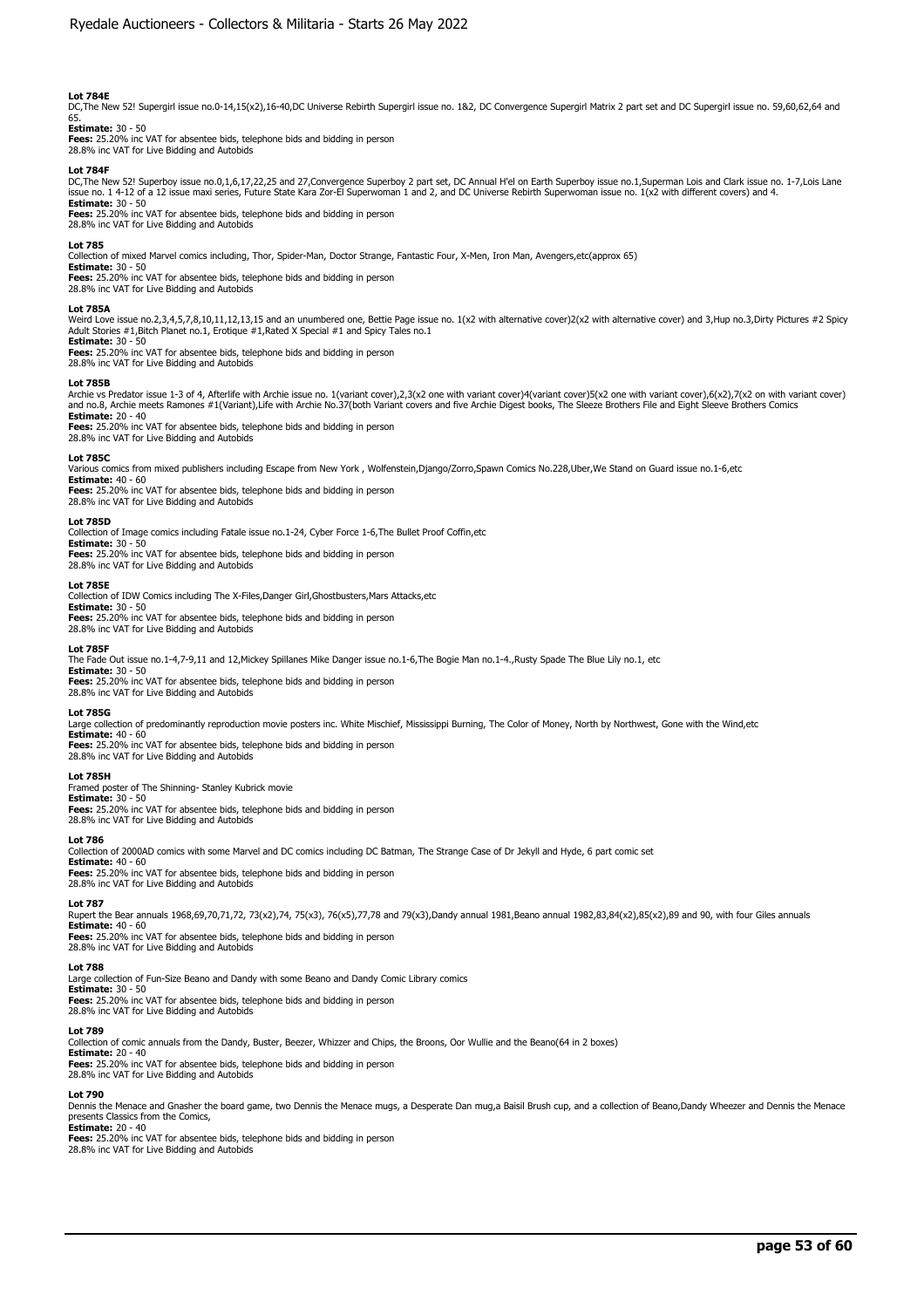# **Lot 790A**

Various Beano and Dandy comics **Estimate:** 20 - 30 **Fees:** 25.20% inc VAT for absentee bids, telephone bids and bidding in person 28.8% inc VAT for Live Bidding and Autobids

#### **Lot 791**

Collection of 1960s Trains Illustrated, The Railway Magazine and Buses Illustrated magazines **Estimate:** 20 - 40 **Fees:** 25.20% inc VAT for absentee bids, telephone bids and bidding in person 28.8% inc VAT for Live Bidding and Autobids

#### **Lot 792**

Commando comics<br>issues:575,584,587,588,590-592,594,597,604,607,609,643,646-650,652,654,655,656(x2),658,660-662,667-671,674,675,677,683-688,695,699,700,702-714,719-759,762,767-770,779-786 and 791-794 **Estimate:** 30 - 50

**Fees:** 25.20% inc VAT for absentee bids, telephone bids and bidding in person 28.8% inc VAT for Live Bidding and Autobids

#### **Lot 793**

Commando comics issues: 800-816,818-846,848,850-869,871-899, 900-920 and 922-992

**Estimate:** 30 - 50 **Fees:** 25.20% inc VAT for absentee bids, telephone bids and bidding in person 28.8% inc VAT for Live Bidding and Autobids

#### **Lot 794**

Commando comics issues:1001-1030,1035-1057,1059-1099,1100-1175,1178-1199,1200-1218,1220-1235 and 1237-1299

**Estimate:** 30 - 50<br>**Fees:** 25.20% inc VAT for absentee bids, telephone bids and bidding in person<br>28.8% inc VAT for Live Bidding and Autobids

#### **Lot 795**

Commando comics issues:1300-1318,1323-1383,1385-1394,1399 and 1400-1499 **Estimate:** 20 - 40 **Fees:** 25.20% inc VAT for absentee bids, telephone bids and bidding in person 28.8% inc VAT for Live Bidding and Autobids

# **Lot 796**

Commando comics issues:1500-1529,1531-1558,1562,1563,1565-1599,1600-1642,1644-1684,1686-1699,1700-1706,1707(x2)1708-1754 **Estimate:** 30 - 50

**Fees:** 25.20% inc VAT for absentee bids, telephone bids and bidding in person 28.8% inc VAT for Live Bidding and Autobids

#### **Lot 797**

Sinclair Microvision in original box **Estimate:** 20 - 40<br>**Fees:** 25.20% inc VAT for absentee bids, telephone bids and bidding in person<br>28.8% inc VAT for Live Bidding and Autobids

### **Lot 798**

Gameboy Color with Pokemon Crystal game **Estimate:** 20 - 40 **Fees:** 25.20% inc VAT for absentee bids, telephone bids and bidding in person 28.8% inc VAT for Live Bidding and Autobids

#### **Lot 799**

Playstation and PS2 consoles with games and controllers **Estimate:** 30 - 50 **Fees:** 25.20% inc VAT for absentee bids, telephone bids and bidding in person 28.8% inc VAT for Live Bidding and Autobids

### **Lot 800**

Collection of Mega Drive and Atari games, 2 Wii Fit games and a Namco Joystick **Estimate:** 20 - 40<br>**Fees:** 25.20% inc VAT for absentee bids, telephone bids and bidding in person<br>28.8% inc VAT for Live Bidding and Autobids

**Lot 801**  Royal Mail Prestige Book of Stamps collection including Microcosmos, Bronte Sisters, commemoratives, commonwealths etc (19) **Estimate:** 20 - 30<br>**Fees:** 25.20% inc VAT for absentee bids, telephone bids and bidding in person<br>28.8% inc VAT for Live Bidding and Autobids

#### **Lot 802**

Selection of stamps and FDCs including all world album, commonwealth etc **Estimate:** 20 - 40 **Fees:** 25.20% inc VAT for absentee bids, telephone bids and bidding in person 28.8% inc VAT for Live Bidding and Autobids

#### **Lot 803**

Collection of commemorative FDC envelopes in nine albums **Estimate:** 20 - 30 **Fees:** 25.20% inc VAT for absentee bids, telephone bids and bidding in person 28.8% inc VAT for Live Bidding and Autobids

#### **Lot 804**

Seven albums FDC envelopes, 25th anniversary of the Coronation FDC album, a similar 25th anniversary stamp album (Lyndhurst) and an album of mixed modern stamps

**Estimate:** 30 - 50<br>**Fees:** 25.20% inc VAT for absentee bids, telephone bids and bidding in person<br>28.8% inc VAT for Live Bidding and Autobids

#### **Lot 805**

Selection of FDC albums including Silver Jubilee with coin commemoratives, History of WW2 with coins, Royal Family etc (6) **Estimate:** 30 - 50

**Fees:** 25.20% inc VAT for absentee bids, telephone bids and bidding in person 28.8% inc VAT for Live Bidding and Autobids

### **Lot 806**

Collection of stamp albums including Olympic Masterfile, Maritime Heritage, Stars of Stage and Screen, Great Britain etc (10)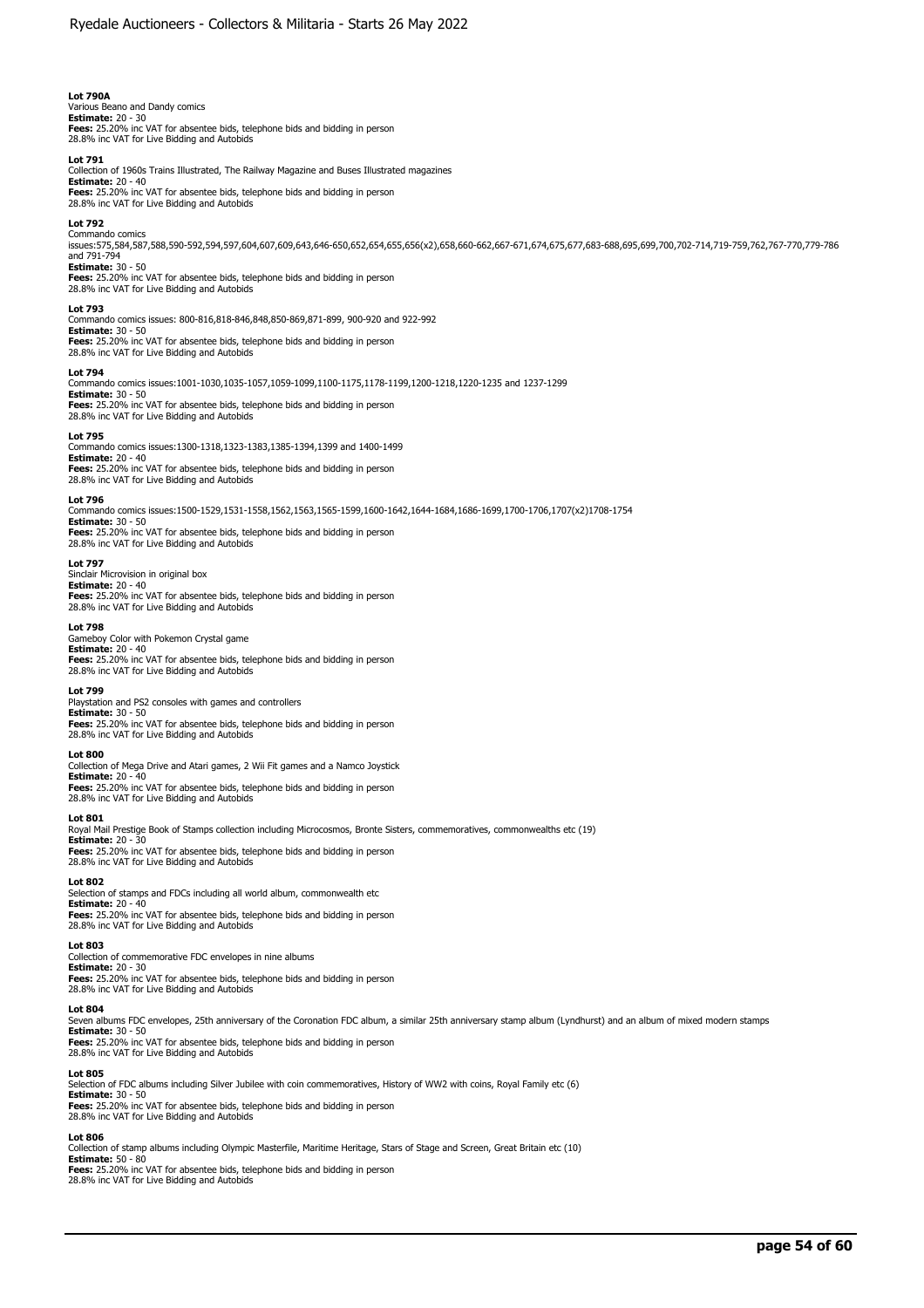Four stamp albums Uganda, Zanzibar, East Africa and Tanzania etc. mostly mid to late C20th modern, though some late QV through KGV examples

**Estimate:** 50 - 80 **Fees:** 25.20% inc VAT for absentee bids, telephone bids and bidding in person 28.8% inc VAT for Live Bidding and Autobids

### **Lot 808**

Selection USA stamps on loose leafs with a mixed European album **Estimate:** 20 - 30 **Fees:** 25.20% inc VAT for absentee bids, telephone bids and bidding in person 28.8% inc VAT for Live Bidding and Autobids

#### **Lot 809**

Various stamp albums including birds, Americas Cup and post office picture cards (5) **Estimate:** 20 - 30

**Fees:** 25.20% inc VAT for absentee bids, telephone bids and bidding in person 28.8% inc VAT for Live Bidding and Autobids

#### **Lot 810**

Royal Mail Special Stamps no.1 to 15 (1984 to 1998) plus 1999 Millenium Stamps **Estimate:** 60 - 100

**Fees:** 25.20% inc VAT for absentee bids, telephone bids and bidding in person 28.8% inc VAT for Live Bidding and Autobids

#### **Lot 811**

Isle of Man Lindner Album 1989-1999, mint/unmounted collection with hinged duplicates (500+) **Estimate:** 40 - 80 **Fees:** 25.20% inc VAT for absentee bids, telephone bids and bidding in person 28.8% inc VAT for Live Bidding and Autobids

#### **Lot 812**

Guernsey Lindner Stamp album 1991-1999, mint and unused with hinged duplicates (500+) together with a 1987 Guernsey year set

**Estimate:** 30 - 50 **Fees:** 25.20% inc VAT for absentee bids, telephone bids and bidding in person 28.8% inc VAT for Live Bidding and Autobids

### **Lot 813**

Jersey Lindner Stamp album 1991-1999 mint and unused with hinged duplicates (400+) together with a 1986 and 1990 Jersey special stamps year set and a mixed Jersey/Guernsey and IOM album

# **Estimate:** 30 - 50

**Fees:** 25.20% inc VAT for absentee bids, telephone bids and bidding in person 28.8% inc VAT for Live Bidding and Autobids

#### **Lot 814**

Collection of Australian stamps year books, 1981, 1982, 1986, 1988, 1989, 1990, 1991 plus a partially filled Australian album (mint & used def/comm - 1940s to 1990s) **Estimate:** 30 - 50

**Fees:** 25.20% inc VAT for absentee bids, telephone bids and bidding in person 28.8% inc VAT for Live Bidding and Autobids

### **Lot 815**

Two SG world albums c1940, partially filled with UK and worldwides, date ranges QV to KGV **Estimate:** 40 - 60 **Fees:** 25.20% inc VAT for absentee bids, telephone bids and bidding in person

28.8% inc VAT for Live Bidding and Autobids

**Lot 816**  Album of late C20th Tanzania stamps, mostly mint, mixture of hinged, mounted and unmounted (approx. 90 pages)

# **Estimate:** 20 - 30

**Fees:** 25.20% inc VAT for absentee bids, telephone bids and bidding in person 28.8% inc VAT for Live Bidding and Autobids

#### **Lot 817**

Good All World and commonwealth stamp album, mostly late C20th but with good QV to KGV Australian, Canada, New Zealand, Caribbean, Nigeria, Ceylon, Egypt, South Africa and two pages opf early C20th Hungary stamps (see photos for earlier dates) approx. 64 pages **Estimate:** 60 - 100

**Fees:** 25.20% inc VAT for absentee bids, telephone bids and bidding in person 28.8% inc VAT for Live Bidding and Autobids

#### **Lot 818**

Canada, Ireland and New Zealand stamp album, mostly ERII with some early to mid C20th examples and a few good pages of early commonwealth countries QV to KGV (see photos for early pages), unmounted mint & used , approx. 34 pages

#### **Estimate:** 30 - 50 **Fees:** 25.20% inc VAT for absentee bids, telephone bids and bidding in person 28.8% inc VAT for Live Bidding and Autobids

#### **Lot 819**

Commonwealth stamp album, many countries represented mainly KGVI onwards, unmounted mint & used, approx. 58 pages

**Estimate:** 20 - 40 **Fees:** 25.20% inc VAT for absentee bids, telephone bids and bidding in person 28.8% inc VAT for Live Bidding and Autobids

# **Lot 820**

Commonwealth stamp album, many countries represented inc. Hong Kong, mainly KGVI onwards with some earlier, unmounted mint & used, approx. 58 pages

**Estimate:** 30 - 50 **Fees:** 25.20% inc VAT for absentee bids, telephone bids and bidding in person 28.8% inc VAT for Live Bidding and Autobids

#### **Lot 821**

Australia and Aden stamp album, unmounted mint & used, mainly KGVI onwards with some QV and KEVII examples (approx 16 pages), together with a mixed world and commonwealth album, unmounted mint & used (approx. 28 pages)

### **Estimate:** 30 - 50

**Fees:** 25.20% inc VAT for absentee bids, telephone bids and bidding in person 28.8% inc VAT for Live Bidding and Autobids

### **Lot 822**

World stamp album, QV onwards unmounted mint & used, countries represented include India, France, Austria, Hungary, Italy, Indonesia, Yugoslavia etc etc approx. 30 pages<br>**Estimate:** 20 - 40

**Fees:** 25.20% inc VAT for absentee bids, telephone bids and bidding in person 28.8% inc VAT for Live Bidding and Autobids

# **Lot 823**

USA stamp album, unmounted mint & used, approx. 20 pages **Estimate:** 20 - 30 **Fees:** 25.20% inc VAT for absentee bids, telephone bids and bidding in person

28.8% inc VAT for Live Bidding and Autobids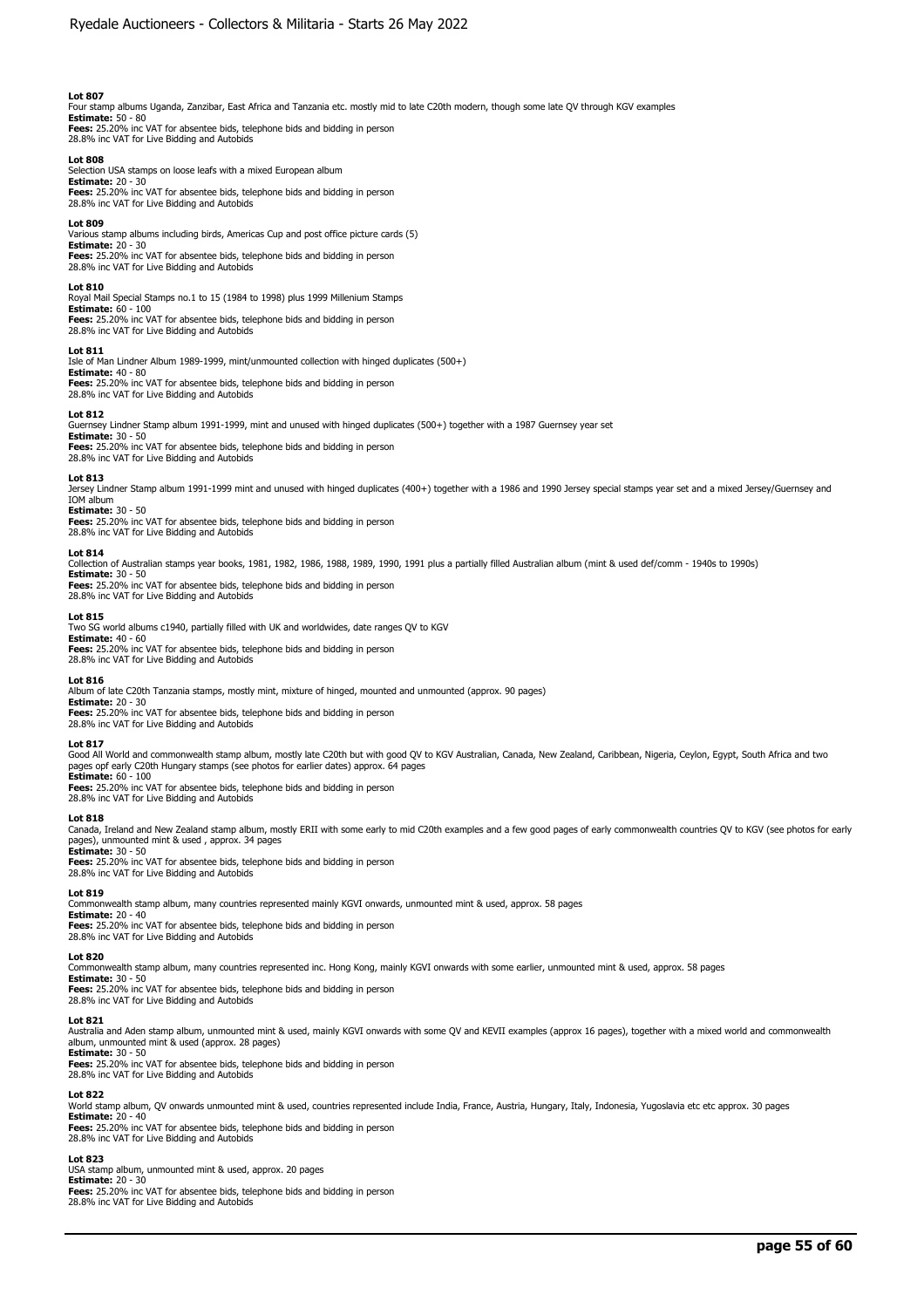Two partially filled world stamp albums, unmounted mint, hinged & used, many countries represented inc. good few pages of Monaco (approx. 75 pages total)

**Estimate:** 30 - 50 **Fees:** 25.20% inc VAT for absentee bids, telephone bids and bidding in person 28.8% inc VAT for Live Bidding and Autobids

## **Lot 825**

German Third Reich stamp album, unmounted mint & used, all 1930s through WW2 with a few slightly later non-3rd Reich examples, all pages photographed **Estimate:** 70 - 100

**Fees:** 25.20% inc VAT for absentee bids, telephone bids and bidding in person 28.8% inc VAT for Live Bidding and Autobids

### **Lot 826**

Three albums of mixed German stamps, early German states late C19th to modern, including some occupation examples, unmounted mint & used (2000+) **Estimate:** 80 - 120

**Fees:** 25.20% inc VAT for absentee bids, telephone bids and bidding in person 28.8% inc VAT for Live Bidding and Autobids

### **Lot 827**

Three albums of GB stamps, incl early material from QV to Geo.VI and then on ERII, unmounted mint & used, much to view (1000s)

**Estimate:** 80 - 120 **Fees:** 25.20% inc VAT for absentee bids, telephone bids and bidding in person 28.8% inc VAT for Live Bidding and Autobids

### **Lot 828**

Four albums of GB stamps, mainly ERII, unmounted mint & used, defin and commems (100s+) **Estimate:** 40 - 60 **Fees:** 25.20% inc VAT for absentee bids, telephone bids and bidding in person 28.8% inc VAT for Live Bidding and Autobids

#### **Lot 829**

Two folders of Royal Mail Picture Postcards and a folder of FDCs **Estimate:** 20 - 30<br>**Fees:** 25.20% inc VAT for absentee bids, telephone bids and bidding in person<br>28.8% inc VAT for Live Bidding and Autobids

#### **Lot 830**

Strand Stamp album & Black loose leaf album with a good selection of mainly GB & commonwealth stamps some early material, majority pre QEII plus 2 further albums and loose stamps **Estimate:** 60 - 80

**Fees:** 25.20% inc VAT for absentee bids, telephone bids and bidding in person 28.8% inc VAT for Live Bidding and Autobids

### **Lot 831**

Two loose leaf albums of GB & Commonwealth stamps mainly pre-ERII, some good interesting material mint & used etc **Estimate:** 70 - 100 **Fees:** 25.20% inc VAT for absentee bids, telephone bids and bidding in person 28.8% inc VAT for Live Bidding and Autobids

#### **Lot 832**

New Ideal Stamp Album 1840-1936 (GB & Commonwealth) some good entries, also two stock books and two boxes loose stamps **Estimate:** 30 - 50 **Fees:** 25.20% inc VAT for absentee bids, telephone bids and bidding in person 28.8% inc VAT for Live Bidding and Autobids

#### **Lot 833**

Ten albums of mixed GB, commonwealth & ROW stamps, some early content, mint & used defins and commems **Estimate:** 40 - 60 **Fees:** 25.20% inc VAT for absentee bids, telephone bids and bidding in person

28.8% inc VAT for Live Bidding and Autobids

# **Lot 834**

Large box of mixed stamps and stamp albums, eclectic selection of mint & used all world and GB (1000's) **Estimate:** 50 - 80 **Fees:** 25.20% inc VAT for absentee bids, telephone bids and bidding in person 28.8% inc VAT for Live Bidding and Autobids

#### **Lot 835**

Seven small boxes mainly used loose stamps

**Estimate:** 20 - 40 **Fees:** 25.20% inc VAT for absentee bids, telephone bids and bidding in person 28.8% inc VAT for Live Bidding and Autobids

#### **Lot 836**

Collection of mainly used GB and World stamps in black slip cards, some early inc. Hong Kong **Estimate:** 20 - 40<br>**Fees:** 25.20% inc VAT for absentee bids, telephone bids and bidding in person<br>28.8% inc VAT for Live Bidding and Autobids

#### **Lot 837**

Box of various loose and album bound FDCs **Estimate:** 20 - 40

**Fees:** 25.20% inc VAT for absentee bids, telephone bids and bidding in person<br>28.8% inc VAT for Live Bidding and Autobids

#### **Lot 838**

13 stamp albums and FDC albums, GB, commonwealth and ROW, mint & used, good mixed range from QV through ERII **Estimate:** 50 - 80 **Fees:** 25.20% inc VAT for absentee bids, telephone bids and bidding in person 28.8% inc VAT for Live Bidding and Autobids

### **Lot 839**

Large selection of loose All World used stamps **Estimate:** 30 - 50<br>**Fees:** 25.20% inc VAT for absentee bids, telephone bids and bidding in person<br>28.8% inc VAT for Live Bidding and Autobids

#### **Lot 840**

16 stamp albums and FDC albums, GB, commonwealth and ROW, mint & used, good mixed range from QV through ERII **Estimate:** 50 - 80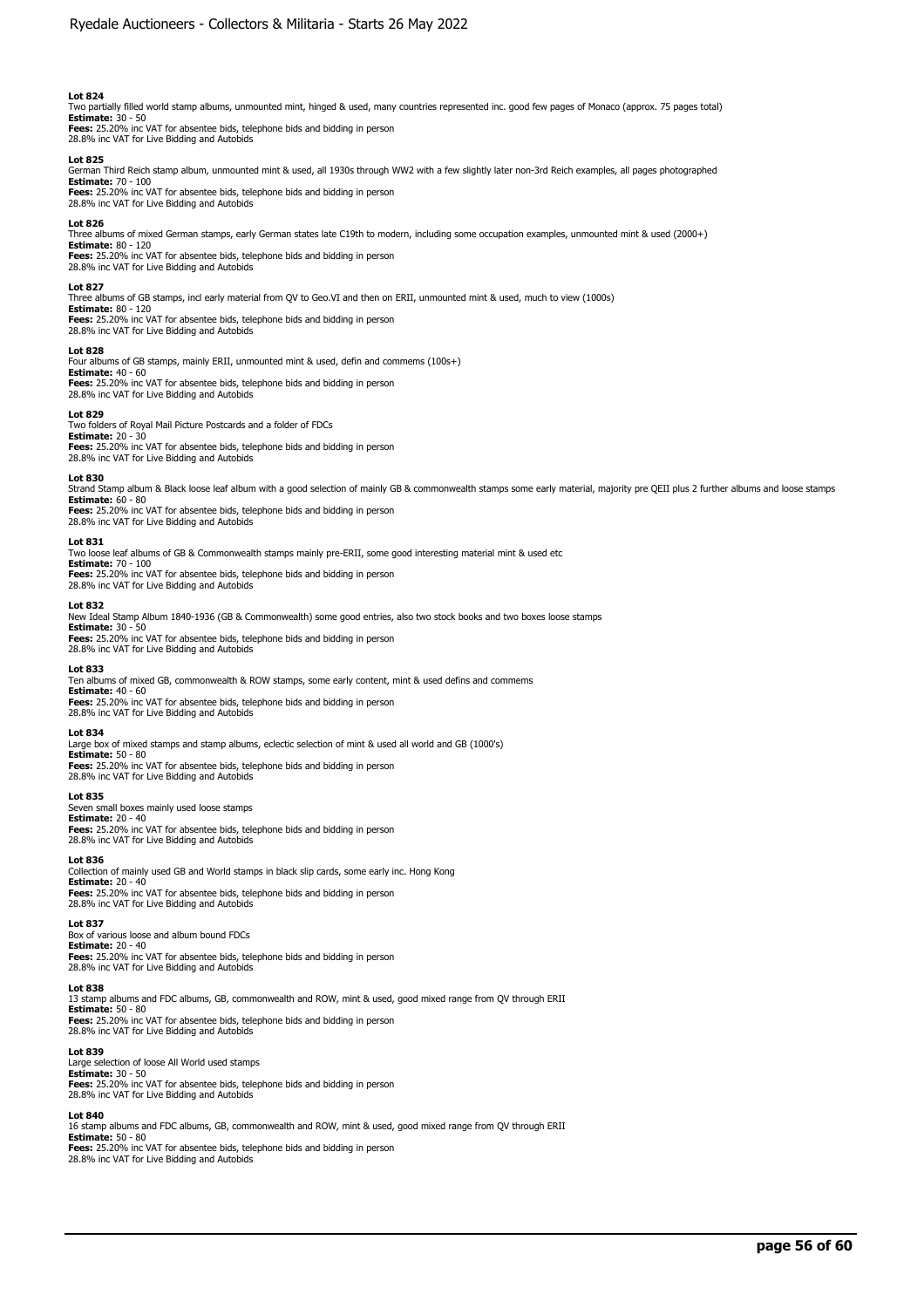# **Lot 840A**

Wanderer All World stamp album, mounted and used defins, mostly Edw.VII to Geo.V period **Estimate:** 20 - 40 **Fees:** 25.20% inc VAT for absentee bids, telephone bids and bidding in person

28.8% inc VAT for Live Bidding and Autobids

**Lot 841** 

History of WW2, two First Day Cover albums filled with D-Day anniversary coin covers **Estimate:** 30 - 50

**Fees:** 25.20% inc VAT for absentee bids, telephone bids and bidding in person 28.8% inc VAT for Live Bidding and Autobids

#### **Lot 842**

Two All World stamp albums and a FDC album with a mixed range of commemorative, aviation and other themes **Estimate:** 10 - 20 **Fees:** 25.20% inc VAT for absentee bids, telephone bids and bidding in person 28.8% inc VAT for Live Bidding and Autobids

**Lot 843** 

Collection of c1970s to 1980s Mosquito Aircraft Museum FDCs in black folder, most with signatures of pilots or related officials (approx. 50)

**Estimate:** 20 - 40 **Fees:** 25.20% inc VAT for absentee bids, telephone bids and bidding in person 28.8% inc VAT for Live Bidding and Autobids

#### **Lot 844**

Album of mainly aviation and military themed FDCs, majority relating to anniversarys of first flights or voyages and signed by pilots or officials (approx. 40 plus duplicates)<br>**Estimate:** 20 - 40

**Fees:** 25.20% inc VAT for absentee bids, telephone bids and bidding in person 28.8% inc VAT for Live Bidding and Autobids

## **Lot 845**

RAF Museum 2nd series folder of Aviation FDCs, majority signed by pilots or officials (approx 60) **Estimate:** 20 - 40

**Fees:** 25.20% inc VAT for absentee bids, telephone bids and bidding in person 28.8% inc VAT for Live Bidding and Autobids

#### **Lot 846**

RAF Museum Air Display series FDCs in black album, majority signed by display crew, (approx 55 with extra duplicates) **Estimate:** 20 - 40

**Fees:** 25.20% inc VAT for absentee bids, telephone bids and bidding in person 28.8% inc VAT for Live Bidding and Autobids

# **Lot 847**

Folder of 1970s to 1980s aviation FDCs, majority signed by pilots or officials including two disbandment of 671 Squadron (Dambusters) covers signed by Sir Harold Martin (approx. 50 plus duplicates) **Estimate:** 20 - 40

**Fees:** 25.20% inc VAT for absentee bids, telephone bids and bidding in person 28.8% inc VAT for Live Bidding and Autobids

#### **Lot 848**

RAF Museum HA Series FDCs, majority c1970s and with some very good signatures to inc. Douglas Bader, Arthur Harris, Barnes Wallis, Sopwith etc etc. (approx. 55 plus duplicates) **Estimate:** 100 - 150

**Fees:** 25.20% inc VAT for absentee bids, telephone bids and bidding in person

28.8% inc VAT for Live Bidding and Autobids

#### **Lot 849**

Collection c1970s to 1980s FDCs, mainly aviation and RAF related and the majority signed by pilots or officials, incl. a Brian Walpole signed Concorde cover (approx. 65 plus many duplicates) **Estimate:** 30 - 50

**Fees:** 25.20% inc VAT for absentee bids, telephone bids and bidding in person 28.8% inc VAT for Live Bidding and Autobids

#### **Lot 850**

Folder of mixed Aviation and other non-signed FDCs (approx. 80 some duplicates) **Estimate:** 20 - 30

**Fees:** 25.20% inc VAT for absentee bids, telephone bids and bidding in person 28.8% inc VAT for Live Bidding and Autobids

### **Lot 851**

Collection of loose stamps, a stamp albums and loose postcards **Estimate:** 20 - 30 **Fees:** 25.20% inc VAT for absentee bids, telephone bids and bidding in person 28.8% inc VAT for Live Bidding and Autobids

#### **Lot 852**

Collection of Kensitas silk flowers, silk embroidered cuttings and silk cigarette cards presented in album (approx. 90) **Estimate:** 20 - 40

**Fees:** 25.20% inc VAT for absentee bids, telephone bids and bidding in person 28.8% inc VAT for Live Bidding and Autobids

#### **Lot 853**

Collection of cigarette cards including Will's Racehorse & Jockeys, Kings Art Treasures, Famous British authors together with a few albums of complete and part sets with some early Ogden's etc. and a selection of loose stamps and a stamp album

**Estimate:** 30 - 50 **Fees:** 25.20% inc VAT for absentee bids, telephone bids and bidding in person

28.8% inc VAT for Live Bidding and Autobids

#### **Lot 854**

Early to mid C20th postcard & photo album, mixture of topographical GB and world, many relating to Jersey and the Channel Islands, including Jersey boys football teams, military machine gunner, Jersey First Tower station etc (approx. 90) together with a Jersey Around and About photo album **Estimate:** 30 - 50

**Fees:** 25.20% inc VAT for absentee bids, telephone bids and bidding in person 28.8% inc VAT for Live Bidding and Autobids

# **Lot 855**

Good folder of original mid C20th photographs of buses and locomotives, mainly Grimsby and Cleethorpes area, each 9cm by 14cm (approx. 64)

**Estimate:** 30 - 50 **Fees:** 25.20% inc VAT for absentee bids, telephone bids and bidding in person

28.8% inc VAT for Live Bidding and Autobids

#### **Lot 856**

Folder of Classic Hollywood movie screen stills and portrait photographs of actors and actresses c1930s to 1960, presented in black folder and covering named actors from A-D, inc. Julie<br>Andrews, Jean Arthur, Mary Astor, Fl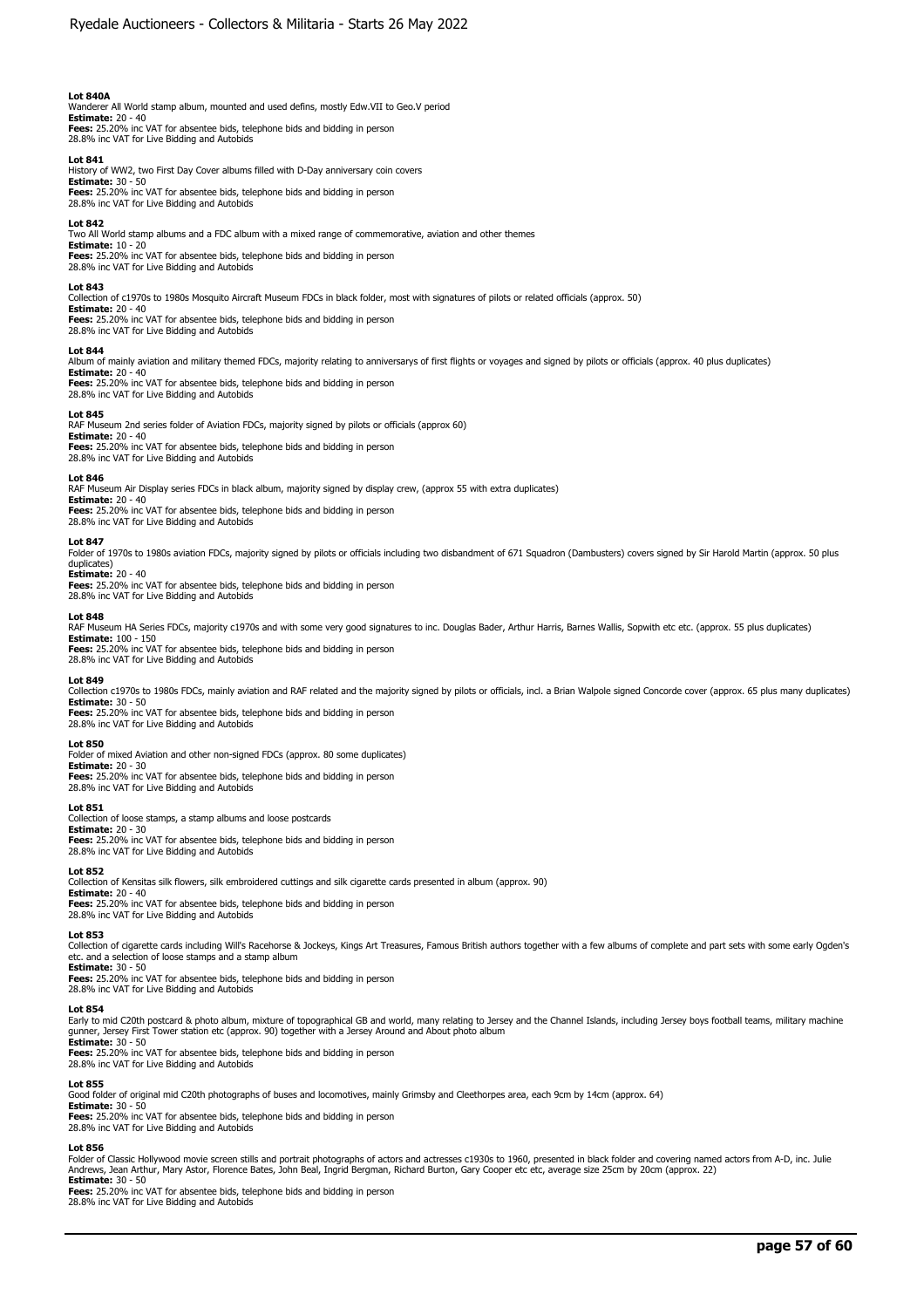Folder of Classic Hollywood movie screen stills and portrait photographs of actors and actresses c1930s to 1960, presented in black folder and covering named actors from F-L to include<br>Douglas Fairbanks, Joan Fontaine, Kay

**Fees:** 25.20% inc VAT for absentee bids, telephone bids and bidding in person 28.8% inc VAT for Live Bidding and Autobids

#### **Lot 858**

Folder of Classic Hollywood movie screen stills and portrait photographs of actors and actresses c1930s to 1960, presented in black folder and covering named actors from M-Z, inc. Herbert<br>Marshall, James Mason, Laurence Ol **Estimate:** 30 - 50

**Fees:** 25.20% inc VAT for absentee bids, telephone bids and bidding in person 28.8% inc VAT for Live Bidding and Autobids

#### **Lot 859**

Large selection of mixed movie related ephemera, photo portraits and scene stills, mostly Hollywood classic era reprints with some later items, including Fiddler on the Roof program signed<br>by Topol (large qty)<br>**Estimate:**

**Fees:** 25.20% inc VAT for absentee bids, telephone bids and bidding in person 28.8% inc VAT for Live Bidding and Autobids

#### **Lot 860**

Large collection of Ronald Colman movie stills, publicitity and front of house stills, portraits, press photographs, postcards and ephemera etc. mixture of original material, stock photo<br>reprints and modern prints, a signe

#### **Estimate:** 80 - 120 **Fees:** 25.20% inc VAT for absentee bids, telephone bids and bidding in person 28.8% inc VAT for Live Bidding and Autobids

# **Lot 861**

Two Tri-ang dolls houses, a similar outbuilding and a selection of miscellaneous vintage and modern dolls house furniture **Estimate:** 30 - 50

**Fees:** 25.20% inc VAT for absentee bids, telephone bids and bidding in person 28.8% inc VAT for Live Bidding and Autobids

# **Lot 862**

Collection of modern Action Man figures and accesories including boxed jet pilot Action Man, Scuba diver etc. **Estimate:** 30 - 50 **Fees:** 25.20% inc VAT for absentee bids, telephone bids and bidding in person

28.8% inc VAT for Live Bidding and Autobids

### **Lot 863**

Large collection of Vintage and Modern Sindy accessories including Sindy-Space 4x4 Mountain fun Jeep, Garden furniture set, boxed, complete, etc. a quantity of Barbie, Sindy and other dolls clothes and shoes, and two Barbie dolls **Estimate:** 50 - 80

**Fees:** 25.20% inc VAT for absentee bids, telephone bids and bidding in person 28.8% inc VAT for Live Bidding and Autobids

## **Lot 864**

Sindy 1975 scene setters house with bathroom, lounge, bedroom and kitchen furniture (sideboard boxed), and a Sindy Vanity case containing three Sindy outfits, four sets of shoes and a brown bathroom towelling accssories set

#### **Estimate:** 50 - 80

**Fees:** 25.20% inc VAT for absentee bids, telephone bids and bidding in person 28.8% inc VAT for Live Bidding and Autobids

# **Lot 865**

Selection of small and miniature late C19th/early C20th bisque dolls and bisque headed dolls with glass eyes with three frozen charlottes, tallest is a Heubach Koppelsdorf model 250-17/0 (22cm)

# **Estimate:** 40 - 60

**Fees:** 25.20% inc VAT for absentee bids, telephone bids and bidding in person 28.8% inc VAT for Live Bidding and Autobids

#### **Lot 866**

Armand Marseille model 990 bisque headed doll wearing blonde wig, white bonnet and dress with lace detail, H41cm

**Estimate:** 20 - 40 **Fees:** 25.20% inc VAT for absentee bids, telephone bids and bidding in person 28.8% inc VAT for Live Bidding and Autobids

#### **Lot 867**

Armand Marseille model 351/5k bisque headed doll wearing white satin bonnet and cotton dress with felt waistcoat, H50cm

# **Estimate:** 20 - 40

**Fees:** 25.20% inc VAT for absentee bids, telephone bids and bidding in person 28.8% inc VAT for Live Bidding and Autobids

# **Lot 868**

Armand Marseille model 351/9k bisque headed doll with no eyes, wearing white socks and black shoes, H63cm **Estimate:** 20 - 40

**Fees:** 25.20% inc VAT for absentee bids, telephone bids and bidding in person<br>28.8% inc VAT for Live Bidding and Autobids

# **Lot 869**

Armand Marseille bisque headed doll model 996, wearing curly blonde wig, crochet bonnet, white nightgown with lace details, H51cm

**Estimate:** 20 - 40 **Fees:** 25.20% inc VAT for absentee bids, telephone bids and bidding in person 28.8% inc VAT for Live Bidding and Autobids

#### **Lot 870**

Armand Marseille 390N A 12 M bisque headed doll with articulated limbs, blonde wig, wearing white cordoroy jacket with lace petticoat, H74cm

**Estimate:** 30 - 50<br>**Fees:** 25.20% inc VAT for absentee bids, telephone bids and bidding in person<br>28.8% inc VAT for Live Bidding and Autobids

### **Lot 871**

Armand Marseille 351/6K bisque headed black doll wearing lace bonnet and nightgown with layers, H49cm **Estimate:** 30 - 50 **Fees:** 25.20% inc VAT for absentee bids, telephone bids and bidding in person 28.8% inc VAT for Live Bidding and Autobids

#### **Lot 872**

CM Bergmann bisque headed doll stamped 13 to the neck, with curly auburn wig, lined cape, lace trim bonnet and christening gown **Estimate:** 50 - 80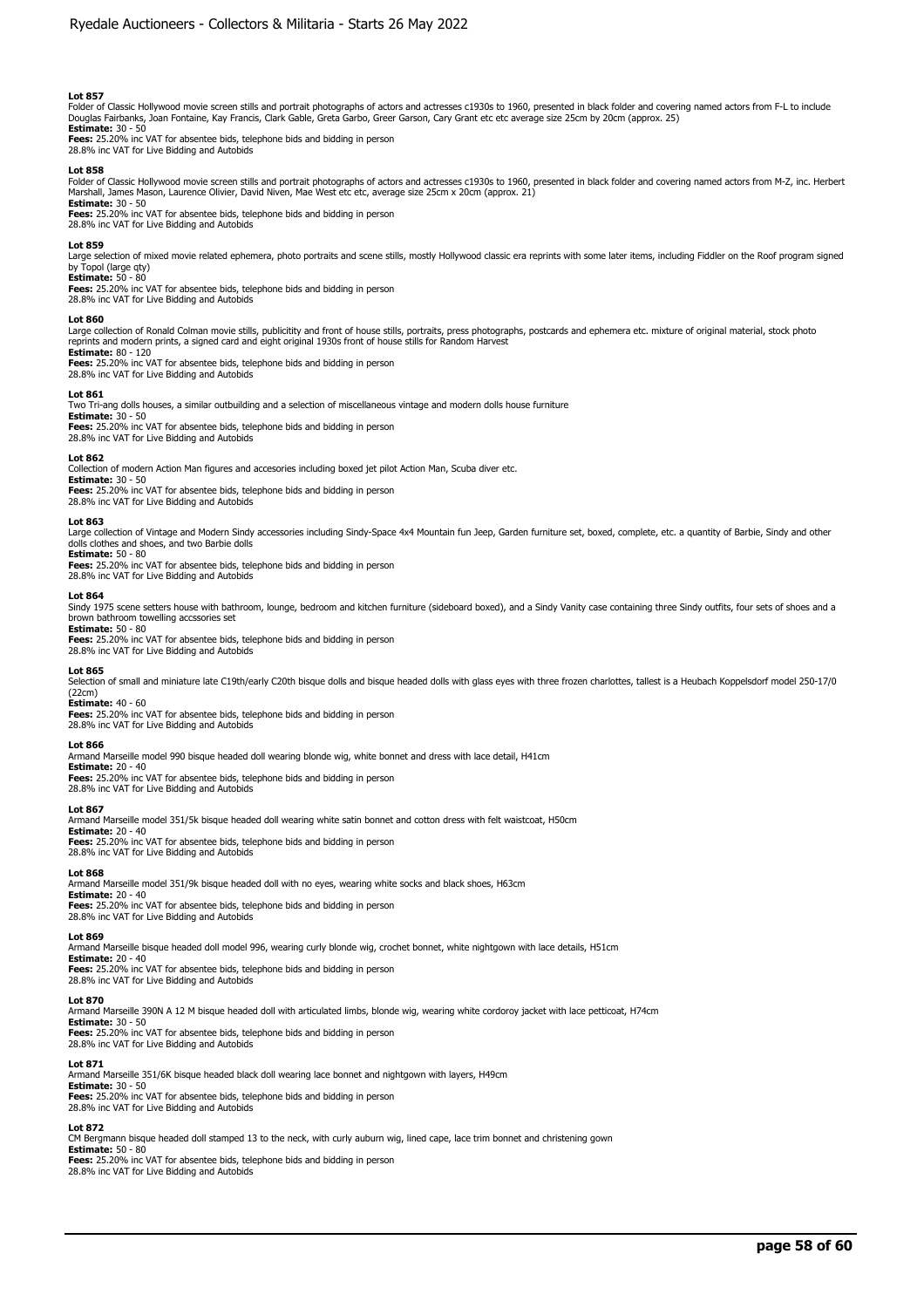Heubach Koppelsdorf 250.3 bisque headed doll, with black wig, wearing a tartan dress and bonnet, H61cm **Estimate:** 30 - 50 **Fees:** 25.20% inc VAT for absentee bids, telephone bids and bidding in person 28.8% inc VAT for Live Bidding and Autobids

**Lot 874** 

Erste Steinbacher model 23 7 1/2 bisque headed doll, wearing a lace nightgown, H45cm **Estimate:** 40 - 60

**Fees:** 25.20% inc VAT for absentee bids, telephone bids and bidding in person 28.8% inc VAT for Live Bidding and Autobids

### **Lot 875**

Heubach Koppelsdorf bisque headed doll model 267. 6 1/2 wearing embroidered felt jacket, white nightgown with lace detail, socks and leather shoes, H54cm **Estimate:** 30 - 50

**Fees:** 25.20% inc VAT for absentee bids, telephone bids and bidding in person 28.8% inc VAT for Live Bidding and Autobids

#### **Lot 876**

Armand Marseille 996 A 7 M bisque headed doll with curly brown wig, satin bonnet and lace detailed nightgown, H46cm

**Estimate:** 30 - 50 **Fees:** 25.20% inc VAT for absentee bids, telephone bids and bidding in person 28.8% inc VAT for Live Bidding and Autobids

#### **Lot 877**

SFBJ French bisque headed doll model 235 10, wearing lace detailed christening gown, H47cm **Estimate:** 40 - 60 **Fees:** 25.20% inc VAT for absentee bids, telephone bids and bidding in person 28.8% inc VAT for Live Bidding and Autobids

## **Lot 878**

Selection of small dolls including a Alexander-Kins doll , Kestner 247 model 'Sachi' bisque headed doll (H27cm), bisque headed sleeping baby doll, modern bisque headed doll and a felt faced doll

# **Estimate:** 30 - 50

**Fees:** 25.20% inc VAT for absentee bids, telephone bids and bidding in person 28.8% inc VAT for Live Bidding and Autobids

#### **Lot 879**

SFBJ French bisque headed doll stamped 6 to the base of the neck, wearing crinoline bonnet and jacket with lace trim detail and floral woven pattern and pair of red leather shoes, H59cm **Estimate:** 60 - 100

**Fees:** 25.20% inc VAT for absentee bids, telephone bids and bidding in person 28.8% inc VAT for Live Bidding and Autobids

# **Lot 880**

Heubach Koppelsdorf model 300.2 bisque headed doll, wearing a knitted dress and jacket with patent black shoes, H38cm **Estimate:** 20 - 40

**Fees:** 25.20% inc VAT for absentee bids, telephone bids and bidding in person 28.8% inc VAT for Live Bidding and Autobids

#### **Lot 881**

Max Handwerck bisque headed doll stamped to head and neck numbers 283-26 5, 0 1/4, brown curly wig, wearing white bonnet and white lace trim nightgown, H46cm

**Estimate:** 20 - 40 **Fees:** 25.20% inc VAT for absentee bids, telephone bids and bidding in person

28.8% inc VAT for Live Bidding and Autobids

### **Lot 882**

SFBJ French bisque headed doll model 301, with peirced ears and articulated limbs, wearing lace trimmed bonnet and peach coloured satin dress, H68cm

**Estimate:** 40 - 60

**Fees:** 25.20% inc VAT for absentee bids, telephone bids and bidding in person 28.8% inc VAT for Live Bidding and Autobids

### **Lot 883**

Armand Marseille Koppelsdorf 1330 A 12 M bisque headed doll wearing a christening gown with lace detail, H53cm **Estimate:** 20 - 40

**Fees:** 25.20% inc VAT for absentee bids, telephone bids and bidding in person 28.8% inc VAT for Live Bidding and Autobids

### **Lot 884**

Armand Marseille Koppelsdorf 1330 A 12 M bisque headed doll wearing a christening gown with lace detail, H53cm<br>Estimate: 20 - 40

**Estimate:** 20 - 40 **Fees:** 25.20% inc VAT for absentee bids, telephone bids and bidding in person 28.8% inc VAT for Live Bidding and Autobids

#### **Lot 885**

Heubach Koppelsdorf bisque headed doll model 22.11 wearing brown wig, embroidered, cream bonnet and white nightgown with lace detail, H54cm **Estimate:** 30 - 50

**Fees:** 25.20% inc VAT for absentee bids, telephone bids and bidding in person 28.8% inc VAT for Live Bidding and Autobids

#### **Lot 886**

Heubach Koppelsdorf bisque headed doll model 321.0 wearing brown wig and silk dress, H43cm **Estimate:** 20 - 40

**Fees:** 25.20% inc VAT for absentee bids, telephone bids and bidding in person 28.8% inc VAT for Live Bidding and Autobids

#### **Lot 887**

Armand Marseille stamped A 370 AM-I-DEP, wearing brown wig, crochet dress, H52cm

**Estimate:** 40 - 60

**Fees:** 25.20% inc VAT for absentee bids, telephone bids and bidding in person 28.8% inc VAT for Live Bidding and Autobids

# **Lot 888**

Gebruder Kuhlenz 170K 238 bisque headed doll with curly blonde wig and teal satin dress with lace overlay and white boots, H48cm

**Estimate:** 40 - 60 **Fees:** 25.20% inc VAT for absentee bids, telephone bids and bidding in person 28.8% inc VAT for Live Bidding and Autobids

# **Lot 889**

Schoenau & Hoffmeister bisque headed doll marked to neck 1909 4, wearing a pink dress with lace detail and white socks, H55cm **Estimate:** 30 - 50